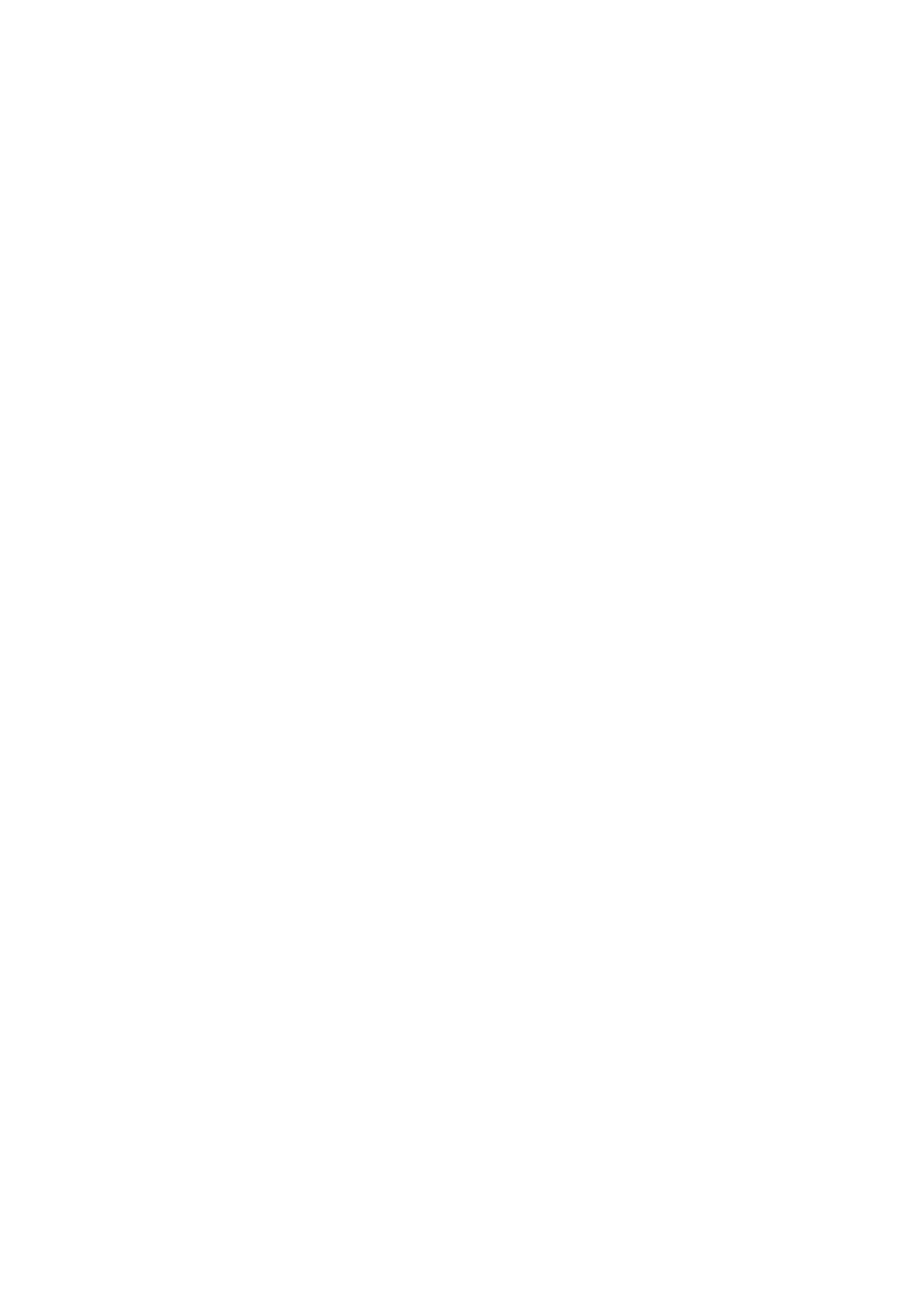# **NO. 18 OF 2012**

# **PUBLIC FINANCE MANAGEMENT ACT**

#### ARRANGEMENT OF SECTIONS

#### PART I – PRELIMINARY

#### *Section*

- 1. Short title and commencement.
- 2. Interpretation.
- 3. Object of this Act.
- 4. Declaration of entities as national government entities.
- 5. Declaration of entities as county government entities.
- 6. Act to prevail in certain matters.

#### PART II – PARLIAMENTARY OVERSIGHT OF NATIONAL FINANCES

#### *Responsibilities of Committees of Parliament*

- 7. Responsibilities of the National Assembly budget committee in public finance matters.
- 8. Responsibilities of the Senate budget committee in public finance matters.

#### *Parliamentary Budget Office*

- 9. Parliamentary Budget Office continued.
- 10. Responsibilities of the Parliamentary Budget Office.

## PART III – NATIONAL GOVERNMENT RESPONSIBILITIES WITH RESPECT TO THE MANAGEMENT AND CONTROL OF PUBLIC FINANCE

#### *Establishment of the National Treasury*

- 11. Establishment of the National Treasury.
- 12. General responsibilities of the National Treasury.
- 13. Powers of the National Treasury.
- 14. Secondment of public officers by National Treasury to a County Treasury.
- 15. The National Treasury to enforce fiscal responsibility principles.
- 16. National government deviation from financial objectives.

#### *Responsibilities of the National Treasury with respect to national public funds*

- 17. The National Treasury to administer the Consolidated Fund.
- 18. The National Treasury to administer the Equalisation Fund.
- 19. Source of the Contingencies Fund.
- 20. Cabinet Secretary to administer the Contingencies Fund.
- 21. Advances from the Contingencies Fund.
- 22. Cabinet Secretary to seek Parliamentary approval for payments made from the Contingencies Fund.
- 23. Financial statements in respect of the Contingencies Fund.
- 24. Establishment of Parliamentary Fund and other national government public funds.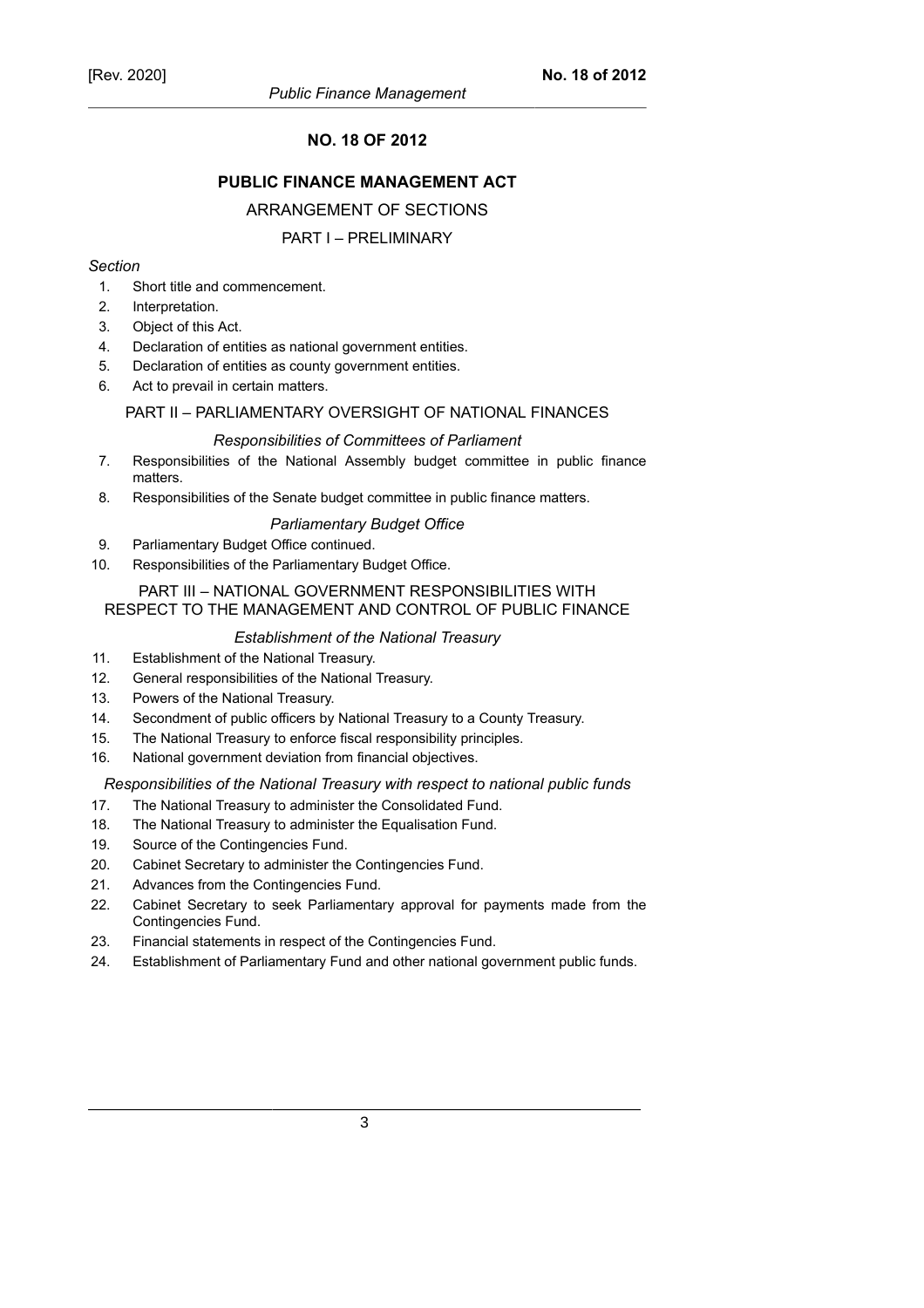### *Public Finance Management*

# *Responsibilities of the National Treasury with respect to the budget Process*

- 25. National Treasury to prepare annual Budget Policy Statement.
- 26. National Treasury to prepare Budget Review and Outlook Paper.
- 27. Publication of pre- and post-election economic and fiscal reports by National Treasury.

# *Other responsibilities of the National Treasury*

- 28. Banking arrangements for national government entities.
- 29. Management of cash at the national government level.
- 30. Procurement of goods and services.
- 31. Cabinet Secretary to report on all loans.
- 32. The Cabinet Secretary to report on national government guarantees.
- 33. Cabinet Secretary to submit national government debt management strategy to Parliament annually.
- 34. The National Treasury to provide Parliament with additional reports when required.

# *National government budget process*

- 35. Stages in the budget process.
- 36. Cabinet Secretary to manage budget process at national level.
- 37. Submission of budget estimates and related documents for approval.
- 38. Submission of other budget documents to the National Assembly.
- 39. National Assembly to consider budget estimates.
- 39A. Submission, consideration and passing of Finance Bill.
- 40. Submission and consideration of budget policy highlights and the Finance Bill in the National Assembly.
- 41. *Deleted .*
- 42. Consideration by Parliament of Division of Revenue and County Allocation of Revenue Bills.
- 43. Limited powers of accounting officer of national government entity to reallocate appropriated funds.
- 44. National government to submit supplementary budget to Parliament.
- 45. Appropriations to lapse if unspent at the end of the financial year.

# *Responsibilities of the Cabinet Secretary and functions of the national government with respect to grants and loans*

- 46. Overall responsibility of Cabinet Secretary.
- 47. Conditions for receiving grants and donations by national government or its entities or third parties.
- 48. Regulations on grant administration.
- 49. Authority for borrowing by national government.
- 50. Obligations and restrictions on national government guaranteeing and borrowing.
- 51. Borrowing by national government entities.
- 52. Persons authorised to execute loan documents at national government level.
- 53. Issuance of securities by national government.
- 53A. Issuance of external securities by national government.
- 54. Exemption from stamp duty.
- 55. Establishment of the office of Registrar of national government securities.
- 56. Power of national government to enter into derivative transactions.
- 57. Power of national government to lend money.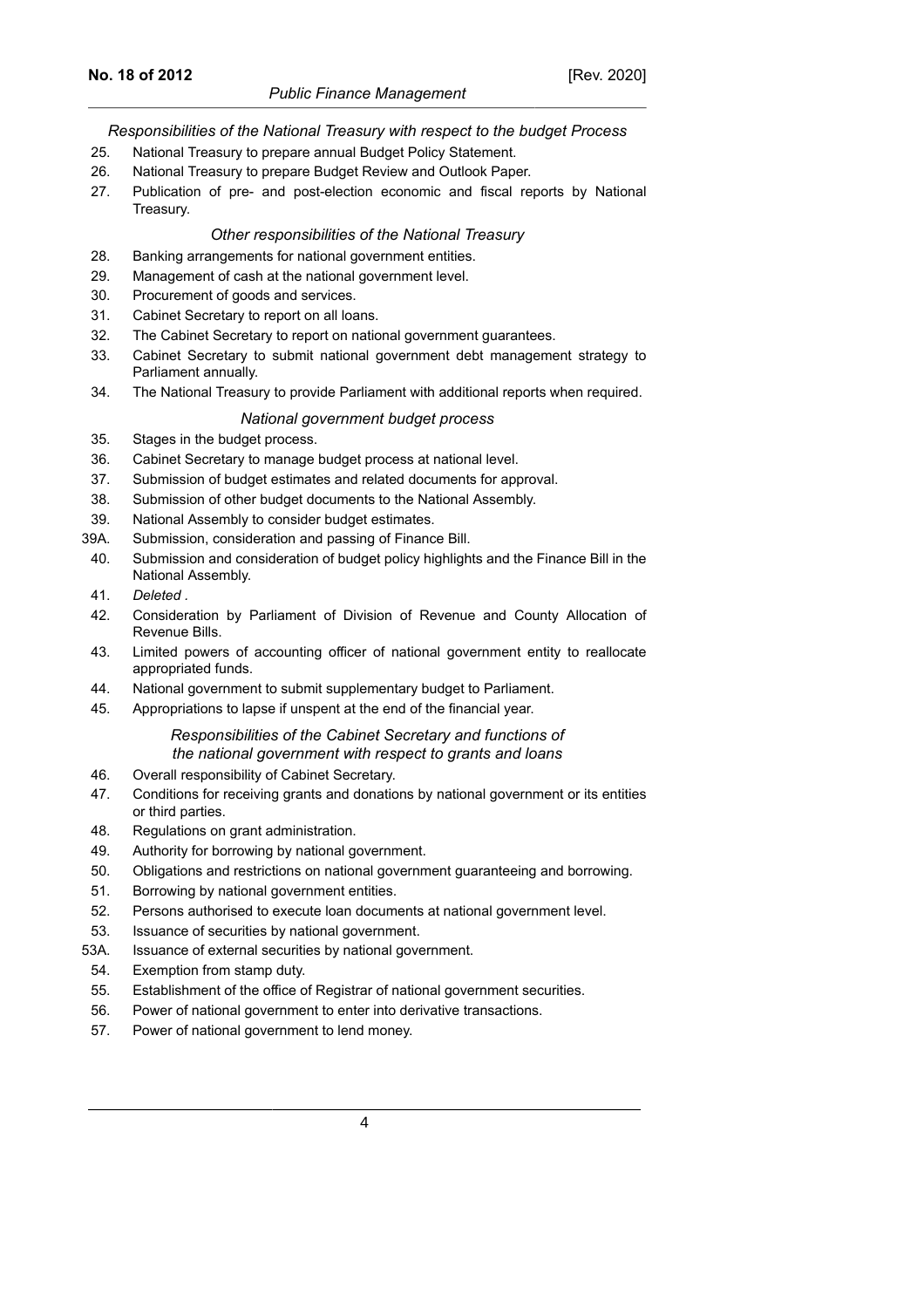- 58. Power of Cabinet Secretary to guarantee loans.
- 59. Cabinet Secretary to submit a statement on loan guarantee to Parliament.
- 60. Money payable in respect of a guarantee to be a charge on the Consolidated Fund.
- 61. Recovery of amounts paid on a guarantee.

#### *The Public Debt Management Office*

- 62. Establishment and objectives of the Public Debt Management Office.
- 63. Functions of the Public Debt Management Office.
- 64. Role of Cabinet Secretary in Public Debt Management Office.
- 65. Relationship with county treasuries in debt management.

#### *The Judiciary, Parliament, Constitutional Commissions and Independent Offices*

66. Accounting officers of Judiciary, Parliament, constitutional commissions and independent offices.

## *Responsibilities of the accounting officers, the national government and the national government entities*

- 67. Designation of accounting officers for national government.
- 68. Responsibilities of accounting officers for national government entities, Parliament and the Judiciary.
- 69. Accounting officer of a national government entity may write-off loss.
- 70. Spending authority of accounting officer.
- 71. Accounting officer for national government entity may make cash advances.
- 72. Accounting officer to manage assets and liabilities of national government entities.
- 73. National government entity to maintain internal auditing arrangements.
- 74. Disciplinary measures against public and accounting officers.

#### *Receivers and collectors of national government revenue*

- 75. Receivers and collectors of national government.
- 76. Receiver may authorise a public officer to be collector of national government revenue.
- 77. Powers of the Cabinet Secretary to waive or vary tax, fees or charges.
- 78. Kenya Revenue Authority to be a collector of national government revenue.

#### *Obligations of public officers*

79. Public officers to comply with laws relating to national government resources.

#### *Financial reporting by the National Treasury and national government entities*

- 80. The National Treasury to prepare consolidated annual financial statements.
- 81. Annual reporting by accounting officers.
- 82. Annual reporting by receivers of revenue.
- 83. Accounting officer to prepare quarterly reports for national government entity.
- 84. Administrators of national public funds to prepare annual financial statements.
- 85. Quarterly reporting by administrators of national public funds.

#### *Establishment and dissolution of state corporations and additional requirements for state corporations and government-linked corporations*

- 86. Establishment and dissolution of a state corporation.
- 87. Restrictions on national government investing in government-linked corporations.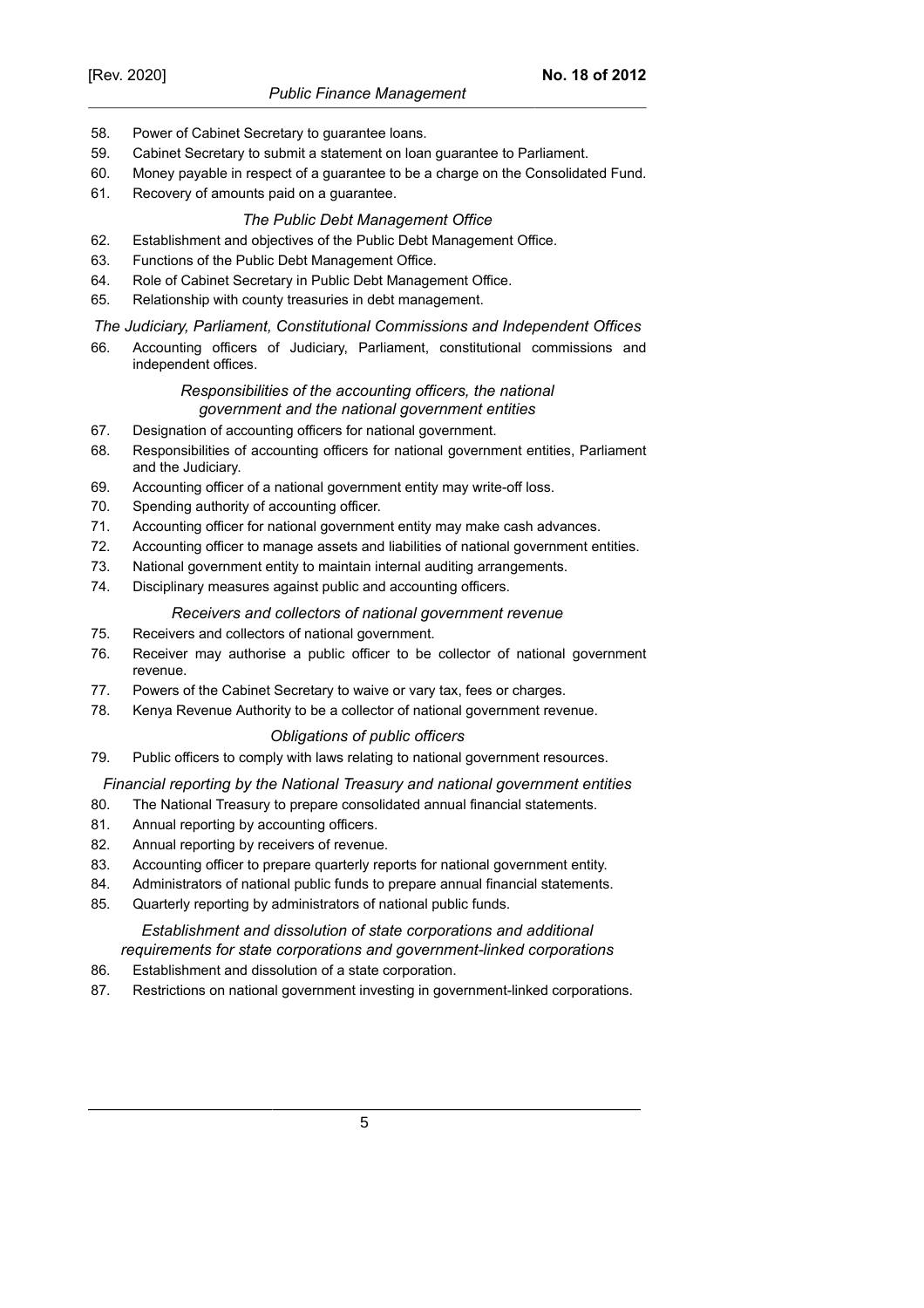- 88. Cabinet Secretary in charge of state corporation to monitor its performance.
- 89. Annual reporting by the Cabinet Secretary responsible for matters relating to public investments.
- 90. Parliament may extend time limit.
- 91. Definitions for purposes of sections 86, 87, 88 and 89.

# *Resolution of operational and financial problems of national government entities and county governments*

- 92. Responsibility for avoiding, identifying and resolving financial problems.
- 93. Assessment of the need for intervention in accordance with Article 225 of the Constitution.
- 94. Additional indicators of persistent material breach.
- 95. Stoppage of funds process in national government entity.
- 96. Stoppage of funds process in county government.
- 97. Procedure for stoppage of funds.
- 98. Renewal of decision to stop funds and termination of stoppage.
- 99. Provision for a recovery plan.
- 100. Establishment of the Joint Intergovernmental Technical Committee.
- 101. Termination of intervention.

#### PART IV – COUNTY GOVERNMENT RESPONSIBILITIES WITH RESPECT TO THE MANAGEMENT AND CONTROL OF PUBLIC FINANCE

- 102. County government responsibilities in public finance.
- 103. Establishment of county treasuries.

#### *Responsibilities and powers of a County Treasury*

- 104. General responsibilities of a County Treasury.
- 105. Powers of a County Treasury.
- 106. Secondment of public officers by County Treasury to National Treasury.
- 107. County Treasury to enforce fiscal responsibility principles.
- 108. County government deviation from financial objectives.

### *Responsibilities of a County Treasury with respect to County Public Funds*

- 109. Establishment of a County Revenue Fund for each county government.
- 110. County Government Executive Committee may establish county government Emergency Fund.
- 111. County Executive Committee member for finance to administer the Emergency Fund.
- 112. Power of County Executive Committee member to make payments from Emergency Fund.
- 113. Limitation on power of County Executive Committee member for finance to make payments from Emergency Fund.
- 114. County Executive Committee member for finance to seek approval for payments from Emergency Fund.
- 115. County Treasury to submit a report to Auditor-General in respect to Emergency Fund.
- 116. Power to establish other county public funds.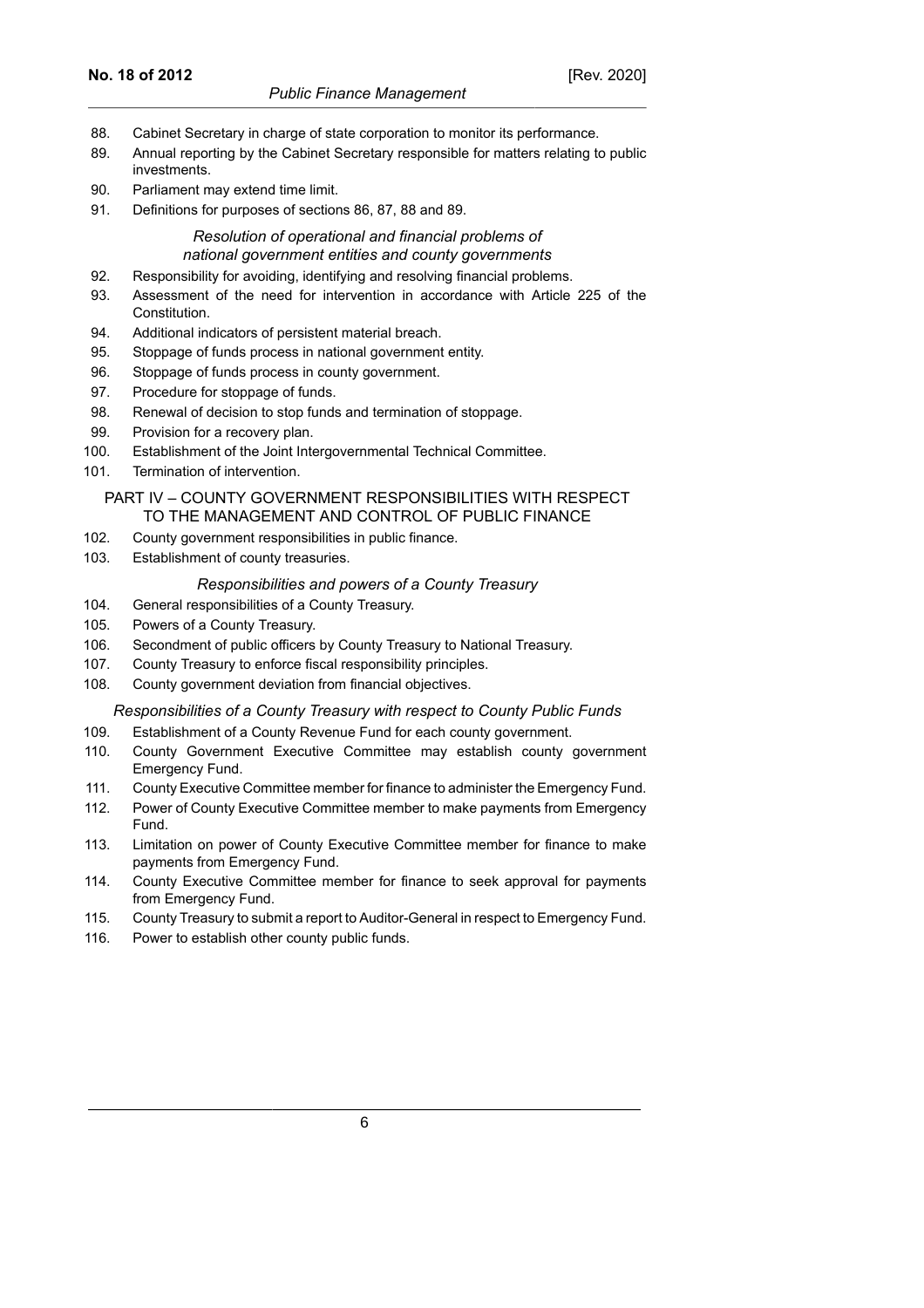# *Public Finance Management*

### *Responsibilities of county governments with respect to the County Budget process*

- 117. County Treasury to prepare County Fiscal Strategy Paper.
- 118. County Treasury to prepare a County Budget Review and Outlook Paper.

## *Other responsibilities of County Treasury*

- 119. Banking arrangements for county government and its entities.
- 120. Management of cash at the county government level.
- 121. Procurement for county government entities.
- 122. County Treasury to maintain record of county government loans.
- 123. County Treasury to submit county government debt management strategy to County Assembly.
- 124. County Treasury to provide county assembly with additional reports when required.

#### *County government budget process*

- 125. Stages in county government budget process.
- 126. County government to prepare development plan.
- 127. County government to prepare cash flow projections.
- 128. County Executive Committee member for finance to manage budget process at county government level.
- 129. County Executive Committee member to submit budget estimates and other documents to County Executive Committee for approval.
- 130. County Executive Committee member for finance to submit budget documents to county assembly.
- 131. County assembly to consider budget estimates.
- 132. Submission and consideration of the revenue raising measures in the county assembly.
- 133. Approval of the Finance Bill.
- 134. Action to be taken in case of delay in enacting County Appropriation Bill.
- 135. County government to submit to county assembly supplementary budget in certain circumstances.
- 136. Appropriation of money for county government purposes to lapse if unspent.

#### *Establishment of Forum for consultation by county governments*

137. Establishment of County Budget and Economic Forum for county budget consultation process.

# *Responsibilities of County Executive Committee Member for finance and functions of the county government in respect to public finances*

- 138. Conditions for receiving grants and donations by county government or its entities or third parties.
- 139. Regulations on grant administration.
- 140. Authority for borrowing by county governments.
- 141. Obligations and restrictions with respect to county government borrowing.
- 142. Borrowing by county government entities.
- 143. Persons who are authorised to execute loan documents at county government level.
- 144. County government may issue securities only if authorised by this Act.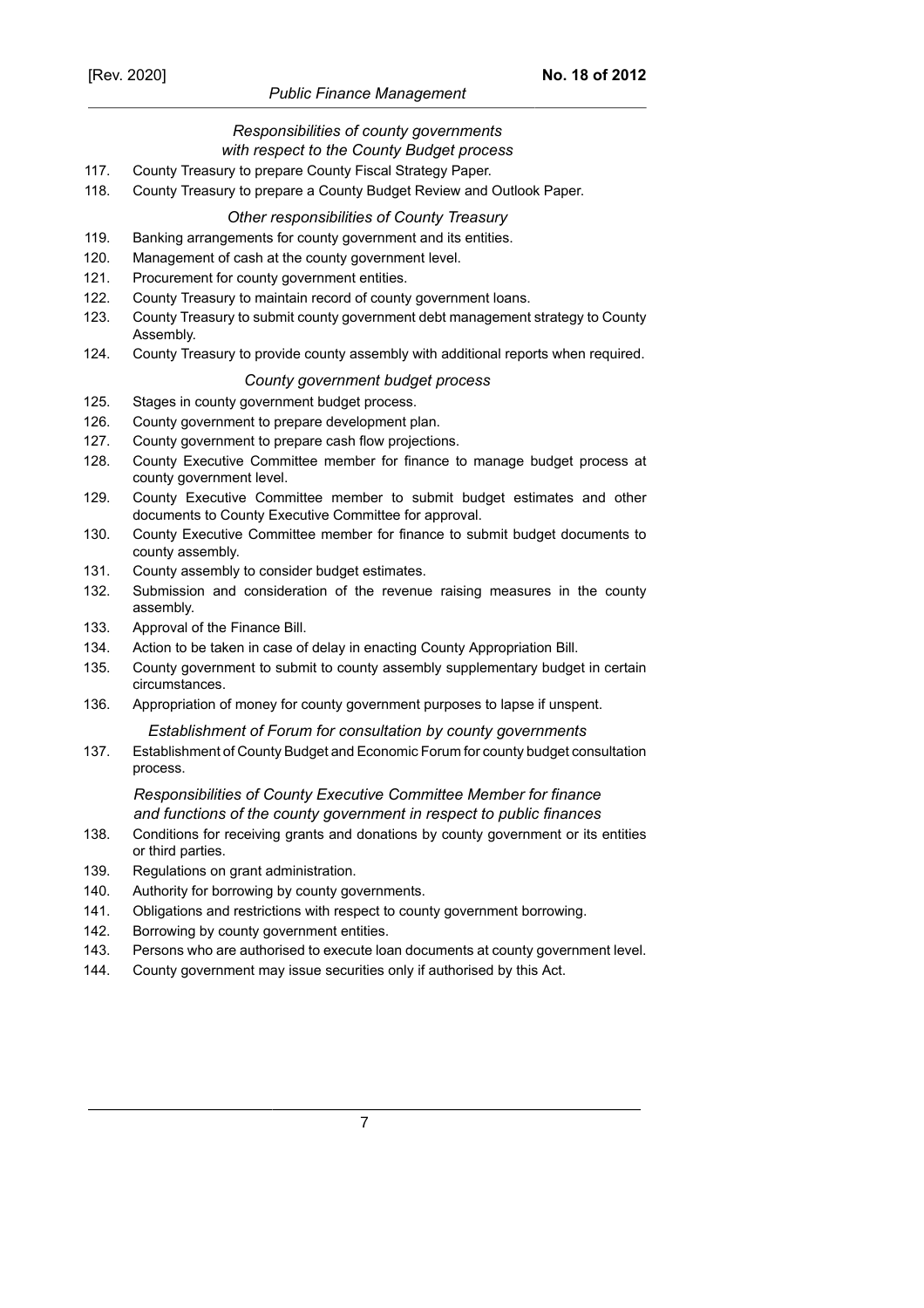- 145. County government authorised to lend money.
- 146. County government joint infrastructure investment.

# *Responsibilities of an accounting officer of a county assembly in management of public finances*

147. Role of Accounting officers in management of public finances.

# *Responsibilities of the accounting officers of county governments and county government entities*

- 148. Designation of accounting officers to county government entities by the County Executive Committee member for finance.
- 149. Responsibilities of accounting officers designated to county government entities.
- 150. Accounting officer of a county government entity may write off any loss.
- 151. Spending authority of accounting officer.
- 152. Power of accounting officers for county entities to make cash advances.
- 153. Accounting officer to be responsible for managing assets and liabilities of county government entity.
- 154. Limited power of an accounting officer to reallocate appropriated funds.
- 155. County government entity to maintain internal auditing arrangements.
- 156. Disciplinary measures against public and accounting officers.

#### *Receivers and collectors of county government revenue*

- 157. Designation of receivers of county government revenue.
- 158. Receiver may authorise public officer to be collector of revenue.
- 159. Powers of the County Executive Committee member for finance to waive or vary tax, fees or charges.
- 160. Kenya Revenue Authority may be appointed collector.
- 161. County government revenue raising measures to conform to Article 209(5) of the Constitution.

#### *Obligations of county public officers*

162. Obligations of public officers with respect to county government resources.

#### *Financial reporting by county governments entities*

- 163. County government to prepare annual financial statements.
- 164. Annual reporting by accounting officers.
- 165. Annual reporting by receivers of revenue.
- 166. Accounting officer to prepare quarterly reports for county government entity.
- 167. Annual reporting by Administrators of county public funds.
- 168. Quarterly reporting by administrators of county public funds.

#### *Financial management in urban areas and cities*

- 169. Application of this part to urban areas and cities.
- 170. Accounting Officer of urban area or city.
- 171. Urban area or city accounting officer responsibilities in revenue management.
- 172. Financing of urban areas or cities.
- 173. Criteria for allocating funds to urban areas or cities by county governments.
- 174. Principles to be observed by urban areas or cities in managing public finances.
- 175. Budget and budget process for urban areas or cities.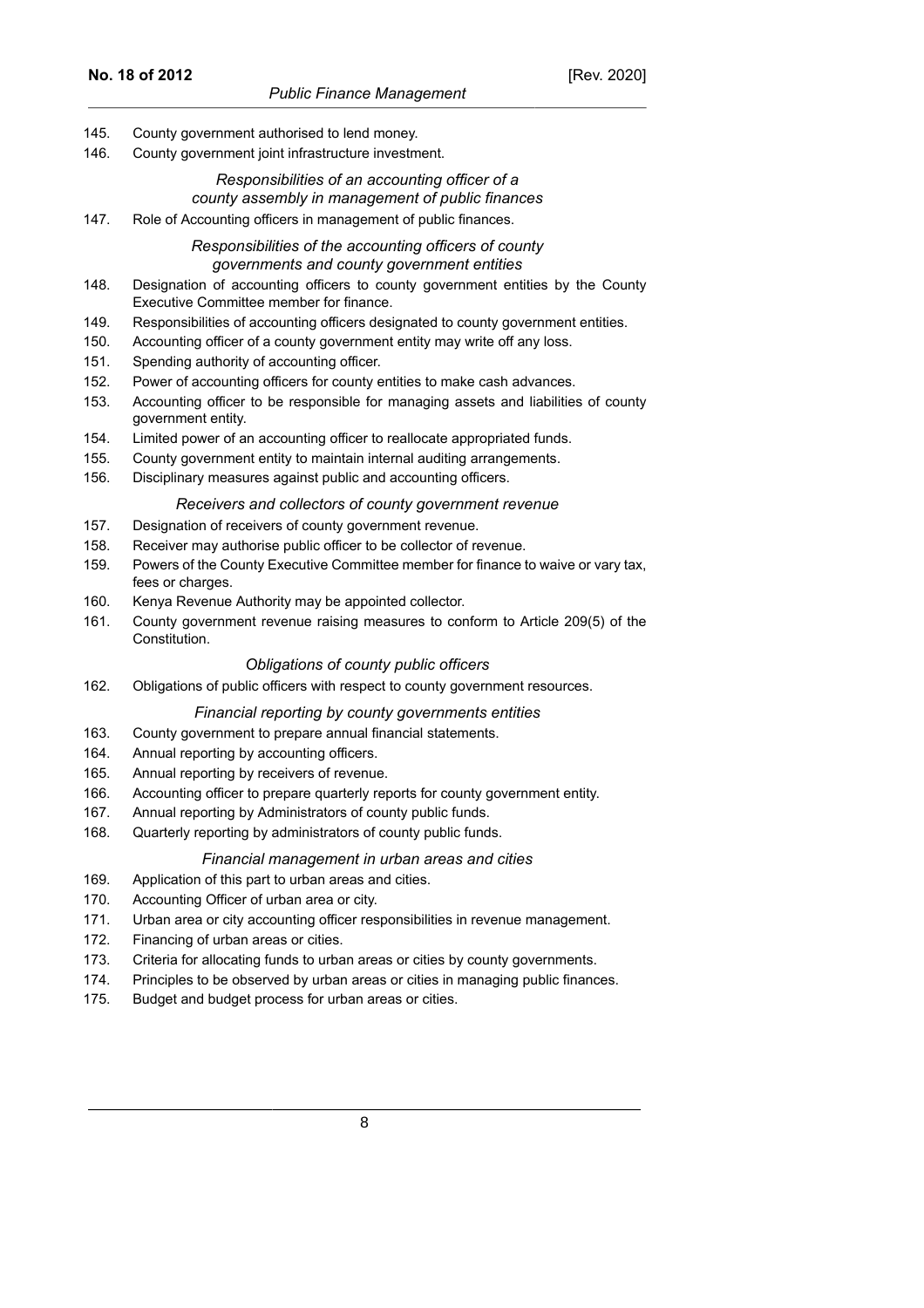- 176. Response to delays in approval of annual budgets by urban areas or cities.
- 177. Borrowing by urban areas or cities.
- 178. Conditions in which urban areas or cities may receive grants.
- 179. Urban areas or cities bank accounts.
- 180. Reporting by urban areas or cities.
- 181. Transitional arrangements.

# *Establishment and dissolution of county corporations and additional*

# *requirements for county corporations and county government-linked corporations*

- 182. Establishment and dissolution of county corporations.
- 183. Restrictions on county government investing in county government-linked corporations.
- 184. Responsibility for monitoring financial performance of county corporations.
- 185. Annual reporting by the County Treasury on county corporations.
- 186. Definitions for purposes of sections 182, 183 and 184.

# PART V – RELATIONSHIP BETWEEN NATIONAL AND COUNTY GOVERNMENTS ON BUDGET AND ECONOMIC MATTERS

#### *Establishment of the Intergovernmental Budget and Economic Council*

- 187. Establishment, purpose and composition of the Intergovernmental Budget and Economic Council.
- 188. Vacation of office by a member.

# *The process of sharing revenue*

- 189. The process of sharing revenue.
- 190. Recommendations of the Commission on Revenue Allocation.
- 191. Division of Revenue Bill and County Allocation of Revenue Bill.

# PART VI – THE PUBLIC SECTOR ACCOUNTING STANDARDS BOARD

- 192. Establishment of the Board.
- 193. Composition of the Board.
- 194. Functions of the Board.
- 195. Vacation of office and remuneration of Board members.

#### PART VII – ENFORCEMENT PROVISIONS

- 196. Offence by public officers.
- 197. Offence of financial misconduct.
- 198. Other offences by public officers.
- 199. Penalties for offences.
- 200. Duty of Principal Secretary to report suspected offences to relevant law enforcement authority for investigation.
- 201. Duty of the County Chief Officer to report suspected offences.
- 202. Liability of public officer for certain losses sustained by national government.
- 203. Liability of public officer for certain losses sustained by county government.
- 204. Cabinet Secretary may impose institutional sanctions on national government entities.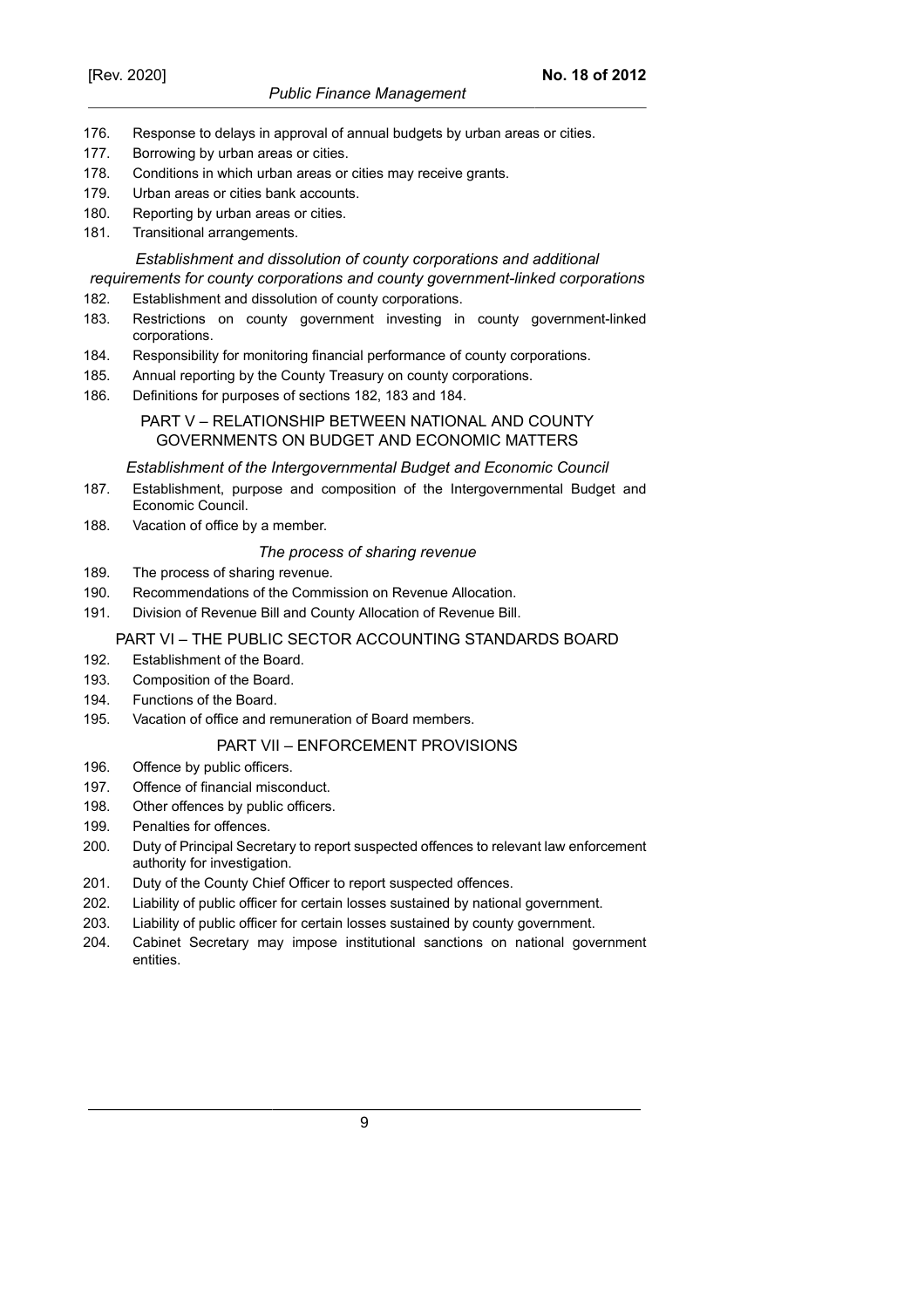# *Public Finance Management*

# PART VIII – MISCELLANEOUS PROVISIONS

- 205. Powers of the Cabinet Secretary to make regulations.
- 206. Protection of public officers from liability.
- 207. Public participation.
- 208. Repeal of certain Acts.
- 209. Consequential amendments to other Acts.
- 210. Savings and transitional provisions.

#### **SCHEDULES**

FIRST SCHEDULE — CONSEQUENTIAL AMENDMENTS TO OTHER

ACTS SECOND SCHEDULE — SAVINGS AND TRANSITIONAL PROVISIONS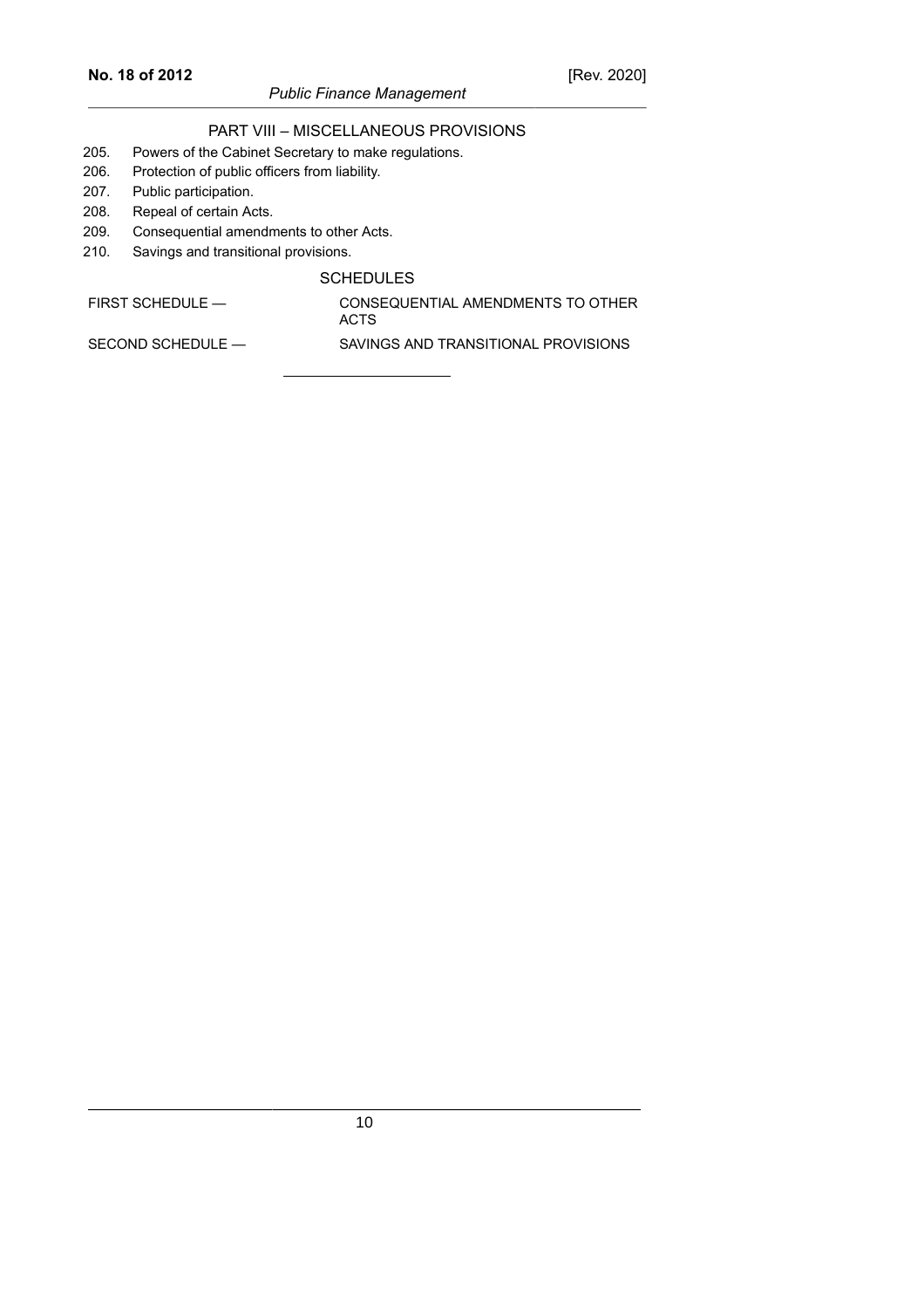# **NO. 18 OF 2012**

#### **PUBLIC FINANCE MANAGEMENT ACT**

#### [*Date of assent: 24th July, 2012*.]

[*Date of commencement*: *Provisions Relating to County Governments – See Section 1; All other Provisions: 27th August, 2012*.]

**An Act of Parliament to provide for the effective management of public finances by the national and county governments; the oversight responsibility of Parliament and county assemblies; the different responsibilities of government entities and other bodies, and for connected purposes**

[Act No. 18 of 2012, Act No. 34 of 2013, Act No. 6 of 2014, Act No. 16 of 2014, Act No. 38 of 2016, Act No. 15 of 2017, Act No. 18 of 2018, Act No. 12 of 2019, Act No. 1 of 2020.]

### PART I – PRELIMINARY

#### **1. Short title and commencement**

(1) This Act shall be cited as the Public Finance Management Act.

(2) Subject to Article 116(3) of the Constitution, all provisions relating to county governments under this Act shall come into operation upon the final announcement of the results of the first elections under the Constitution.

#### **2. Interpretation**

(1) In this Act, unless the context otherwise requires—

#### **"accounting officer"** means—

- (a) an accounting officer of a national government entity referred to in section 67;
- (b) an accounting officer of a county government entity referred to in section 148;
- (c) in the case of the Judiciary, the Chief Registrar of the Judiciary; or
- (d) in the case of the Parliamentary Service Commission
	- (i) he Clerk of the Senate in respect of the Senate;
	- (ii) the Clerk of the National Assembly in respect of the National Assembly; and
	- (iii) such other officer in the parliamentary service in respect of any other office in the parliamentary service as the Cabinet Secretary shall, upon resolution by the Commission, designate, within fourteen days of the resolution;

**"Accounting Standards Board"** means the Public Sector Accounting Standards Board established under section 192;

#### **"appropriation"** means—

(a) authority granted by Parliament to pay money out of the Consolidated Fund or out of any other public fund; or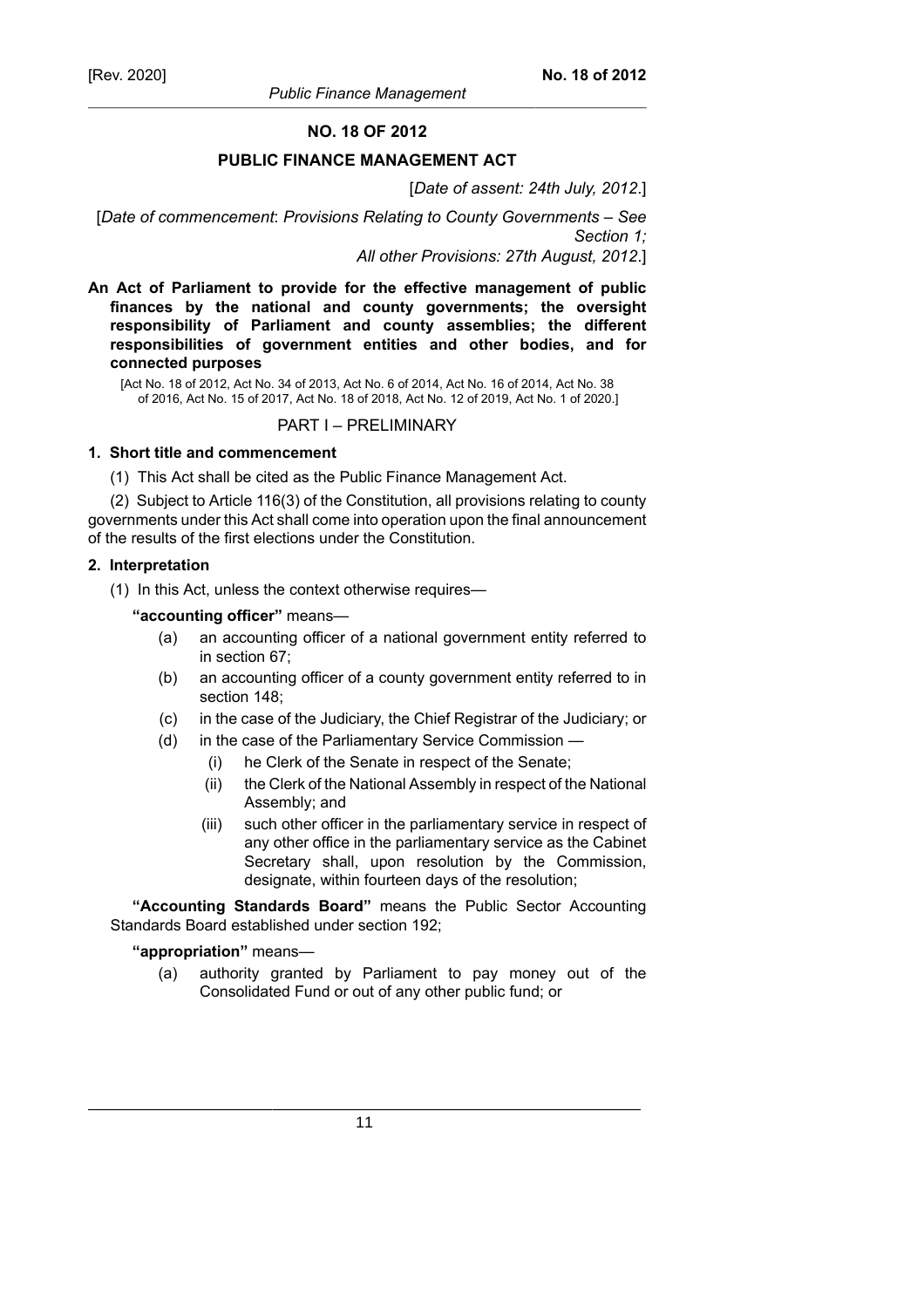(b) authority granted by a county assembly to pay money out of the relevant County Revenue Fund or out of any other county public fund;

**"appropriation Act"** means an Act of Parliament or of a county assembly that provides for the provision of money to pay for the supply of services;

**"authorised officer"**—

- (a) in relation to the National Treasury, means any of its members or officers authorised by the National Treasury in accordance with section 13; or
- (b) in relation to a County Treasury, means any of its officers authorised by the County Treasury in accordance with section 105;

**"borrower"** means a person to whom a loan has been or is to be made;

**"Budget Policy Statement",** in relation to a financial year, means the Budget Policy Statement referred to in section 25;

**"Cabinet Secretary"** means the Cabinet Secretary responsible for matters relating to finance;

**"chart of account"** means a structured list of accounts used to classify and record budget revenue and expenditure transactions as well as government assets and liabilities on a standard budget classifications system;

**"Chief Officer"** means the person appointed by the County Governor to administer the County department responsible for financial affairs;

**"collector of revenue"**—

- (a) in relation to the national government, means a person authorised under section 76 to be a collector of revenue for the national government;
- (b) in relation to a county government, means a person authorised under section 158 to be a collector of revenue for that county government;

**"commitment"** means entering into a contract or other binding arrangement under which expenses or liabilities may be incurred;

**"Contingencies Fund"** means the Contingencies Fund established by Article 208(1) of the Constitution;

**"county corporation"** means a public corporation within a county established by an Act of Parliament or county legislation;

**"County Emergency Fund"** means a Fund established under section 110;

**"County Exchequer Account"** means a County Exchequer Account referred to in section 109;

**"County Executive Committee member for finance"** means the member of a County Executive Committee responsible for the financial affairs of the County and for the County Treasury;

**"County Fiscal Strategy Paper",** in relation to a county government, means the County Fiscal Strategy Paper referred to in section 117;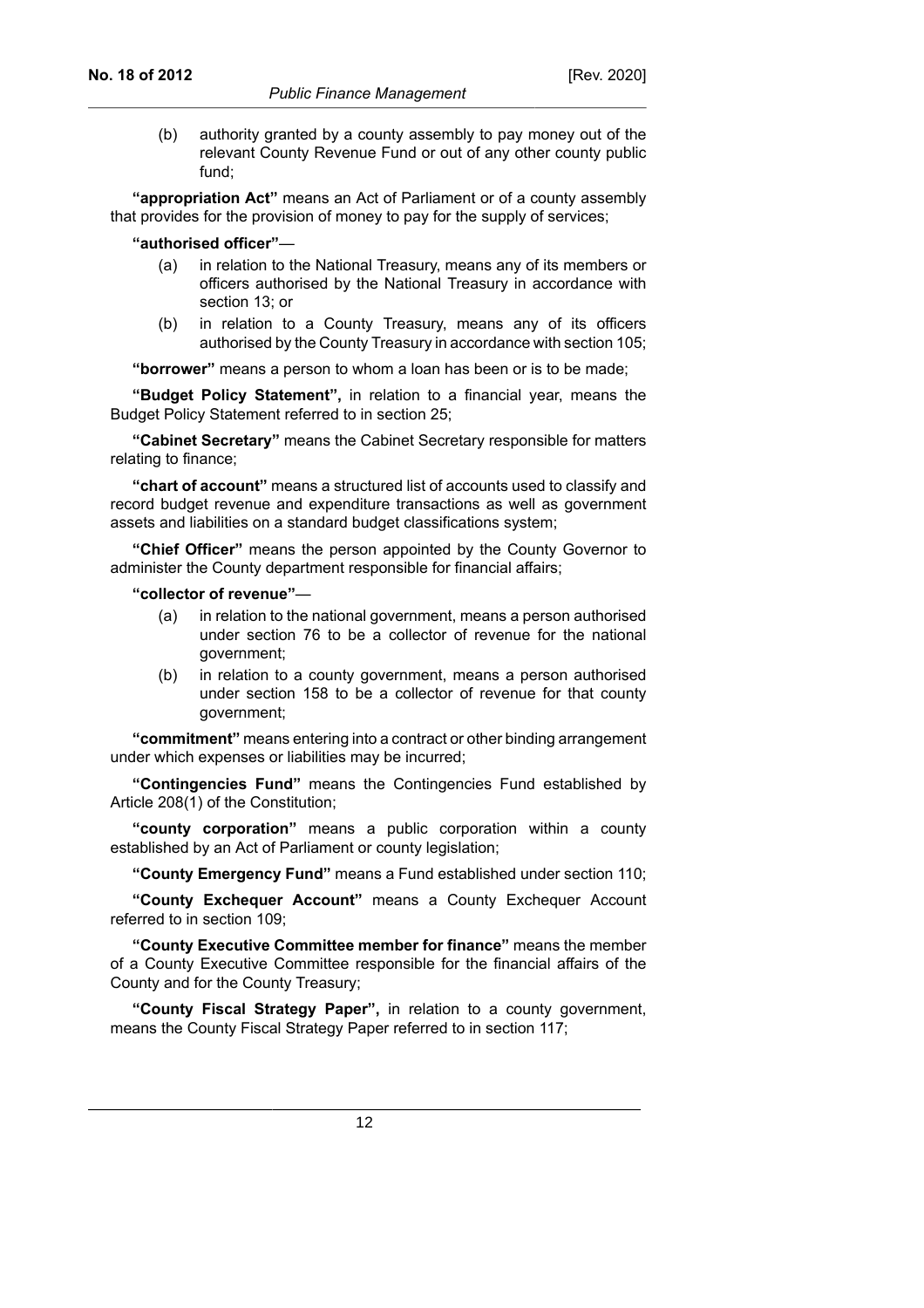**"county government entity"** means any department or agency of a county government, and any authority, body or other entity declared to be a county government entity under section 5(1);

**"county government revenue"** means all money derived by or on behalf of a county government from levies, rates, fees, charges or any other source authorised by the Constitution or an Act of Parliament;

**"county government security"** means a security issued by the county government under section 144 and includes a treasury bill, treasury bond, treasury note, government stock and any other debt instrument issued by the county government;

**"County Public Debt"** means all financial obligations attendant to loans raised and securities issued by the county government;

**"County Treasury"** means a County Treasury established under section 103;

**"development expenditure"** means the expenditure for the creation or renewal of assets;

**"development partner"** means a foreign government, an international organisation of states or any other organisation prescribed by regulations for the purpose of this Act;

**"external government security"**means a national government security which is issued outside Kenya;

**"external loan"** means any loan governed by the laws of a jurisdiction other than Kenya;

**"financial objectives"** means the financial objectives set out in a Budget Policy Statement of the national government or in the County Fiscal Strategy Paper of the county governments;

**"financial statements",** in relation to a financial year or other accounting period of the national government, county government, or a national government or county government entity, means—

- (a) the financial statements referred to in Part III and Part IV of this Act; and
- (b) the financial statements prescribed by the Accounting Standards Board;

**"fiscal responsibility principles"** means the principles of public finance specified in Article 201 of the Constitution, together with—

- (a) the principles of fiscal responsibility referred to in section 15, in relation to national government; and
- (b) the principles of fiscal responsibility referred to in section 107, in relation to a county government;

**"Government to government loan"** means any loan that is negotiated with or covered by any government or national government entity including any government Export Credit Agency (ECA) or investment insurance agency or financial institution that acts as an intermediary between the Government and exporters to facilitate export financing, whether by means of buyer or supplier credit, credit insurance, financial intermediary loans, guarantees, Organization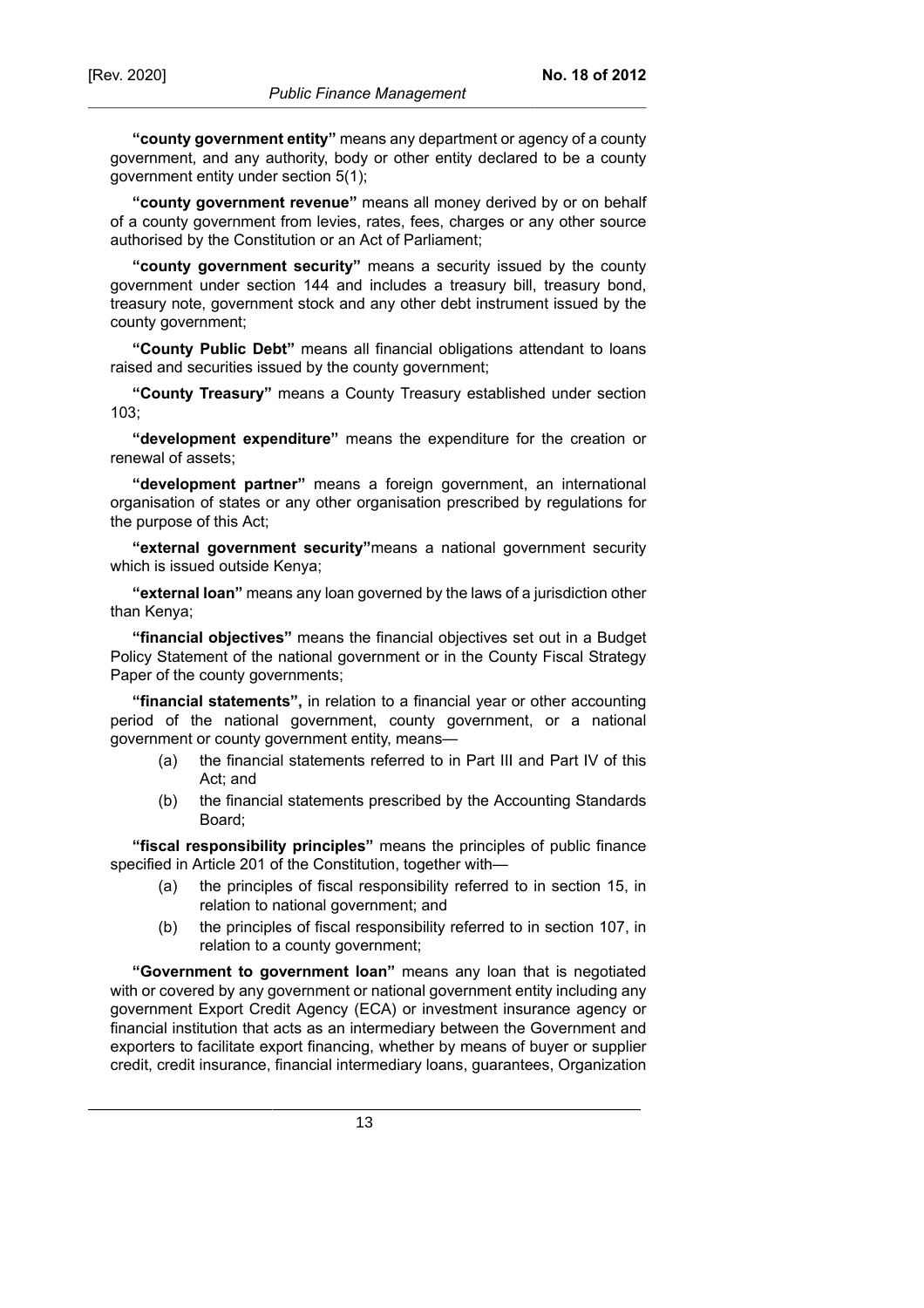for Economic Cooperation and Development (OECD) tied-aid credit or officially supported export credit depending on the mandate granted to such export credit agency by the relevant government for the purpose of facilitating trade and investment between the two countries;

**"Intergovernmental Budget and Economic Council"** means the Council established under section 187;

**"internal auditing"** means an independent, objective assurance and consulting activity designed to add value and improve an organisation's operations, which helps an organisation accomplish its objectives by bringing a systematic, disciplined approach to evaluate and improve the effectiveness of risk management, control, and governance processes;

**"Islamic finance return"** has the same meaning assigned to it under section 2 of the Income Tax Act;

**"loan"** means any borrowing with or without interest from any source or any issuance of a national government security;

**"medium term"** means a period of not less than three years but not more than five years;

**"National Exchequer Account"** means the National Exchequer Account referred to in section 17;

**"national government entity"** includes any department or agency of the national government and any authority, body or other entity declared to be a national government entity under section 4(1);

**"national government revenue"** means all taxes imposed by the national government under Articles 206(1)(a) and (b) and 209 of the Constitution, excluding county government revenue;

**"national government security"** means a security issued by the national government under section 53 or section 53A and a treasury bill, treasury bond, *Sukuk*, treasury note, government stock and any other debt instrument issued by the national government;

**"National Treasury"** means the National Treasury established by section 11;

**"Principal Secretary",** in relation to the National Treasury, means the person responsible for the administration of the National Treasury;

**"public money"** includes—

- (a) all money that comes into possession of, or is distributed by, a national government entity and money raised by a private body where it is doing so under statutory authority; and
- (b) money held by national government entities in trust for third parties and any money that can generate liability for the Government;

**"publicise",**in relation to a document, means to make known to the public, through the national or local media—

- (a) the general nature of the document; and
- (b) how and where it may be accessed and read by members of the public;

**"publish",** in relation to a document, includes—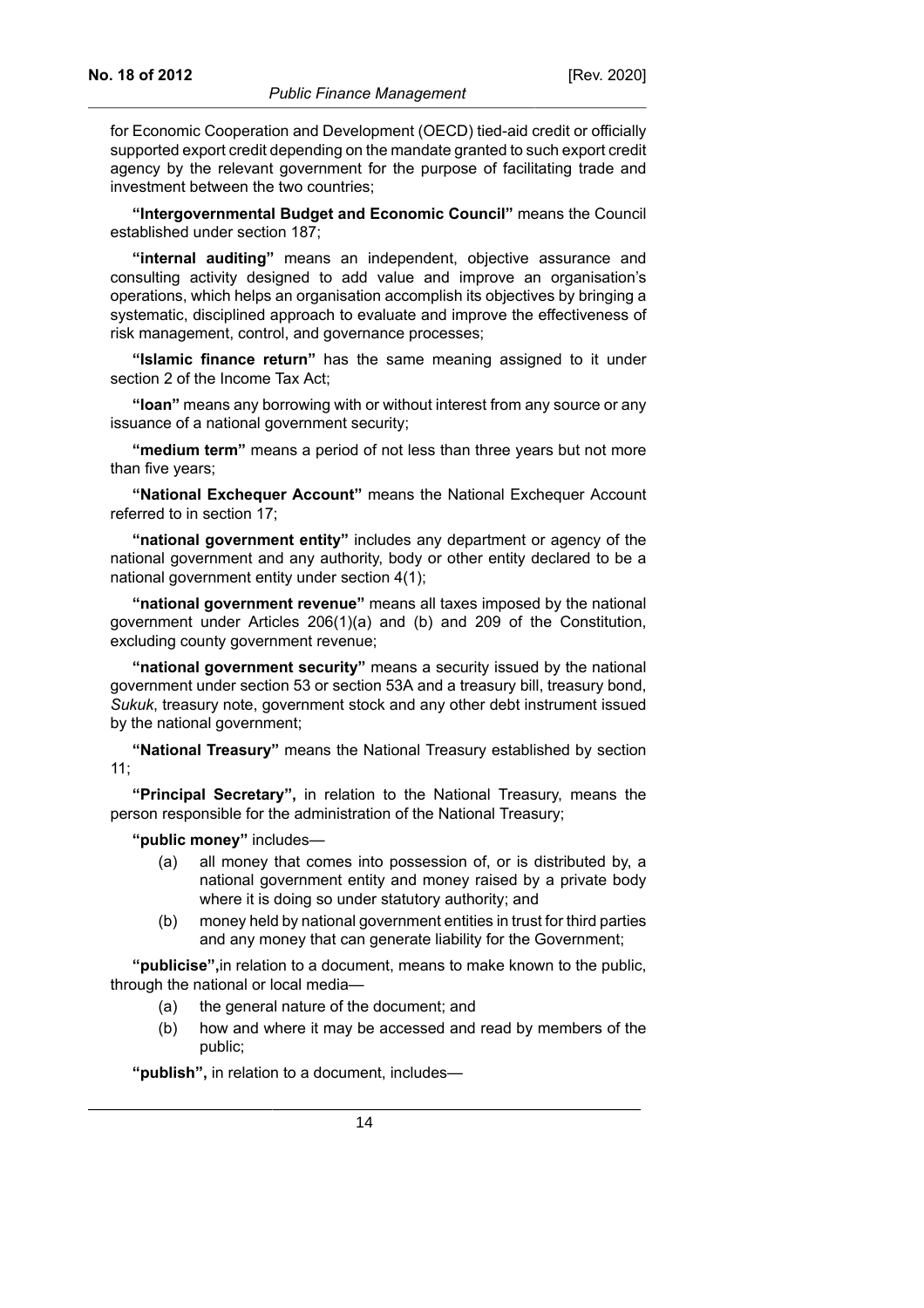- (a) publishing the document in a newspaper, Government *Gazette* or other publication of general circulation in Kenya; or
- (b) publication of an abridged or summary versions of the documents without loosing the core content of the document; or
- (c) making the document available for reference at public libraries or offices of national government entities or in archives of those institutions; or
- (d) posting the document on the internet on a Government website; or
- (e) if the document relates only to a county government or any of its entities—
	- (i) publishing the document in a newspaper or other publication of general circulation in the County;
	- (ii) making the document available for reference at public libraries or offices of the county government or those entities; or
	- (iii) posting the document on the Internet on a county government website;

#### **"receiver of revenue"**—

- (a) in relation to the National government, means a person designated to be a receiver of revenue under section 75;
- (b) in relation to the county government, means a person designated to be a receiver of revenue under section 157;

#### **"recurrent expenditure"**—

- (a) in relation to the national government, means the expenditure that is incurred in operating the services provided by the national government; and
- (b) in relation to a county government, means the expenditure that is incurred in operating the services provided by that county government,

but does not include expenditure incurred in creating or renewing assets belonging to or managed by that government;

**"regulations"** means regulations made under this Act;

**"short term borrowing"** means borrowing by a government by way of Treasury Bills, bank-overdraft or other instrument to cover temporary cash shortfalls and is repayable within twelve months;

**"***Sukuk***"** means certificates of equal value, representing undivided shares in ownership of tangible or intangible assets, usufruct of assets; services or an investment activity, structured in conformity with Islamic law;

#### **"Treasury Single Account"**—

- (a) in relation to the national government, means a centralised bank account system where all deposits and payment transactions are processed for State Departments, Commissions and Independent Offices, and any national government entity which draws directly from the Consolidated Fund;
- (b) in relation to the county government, means a centralised bank account system established in each county where all deposits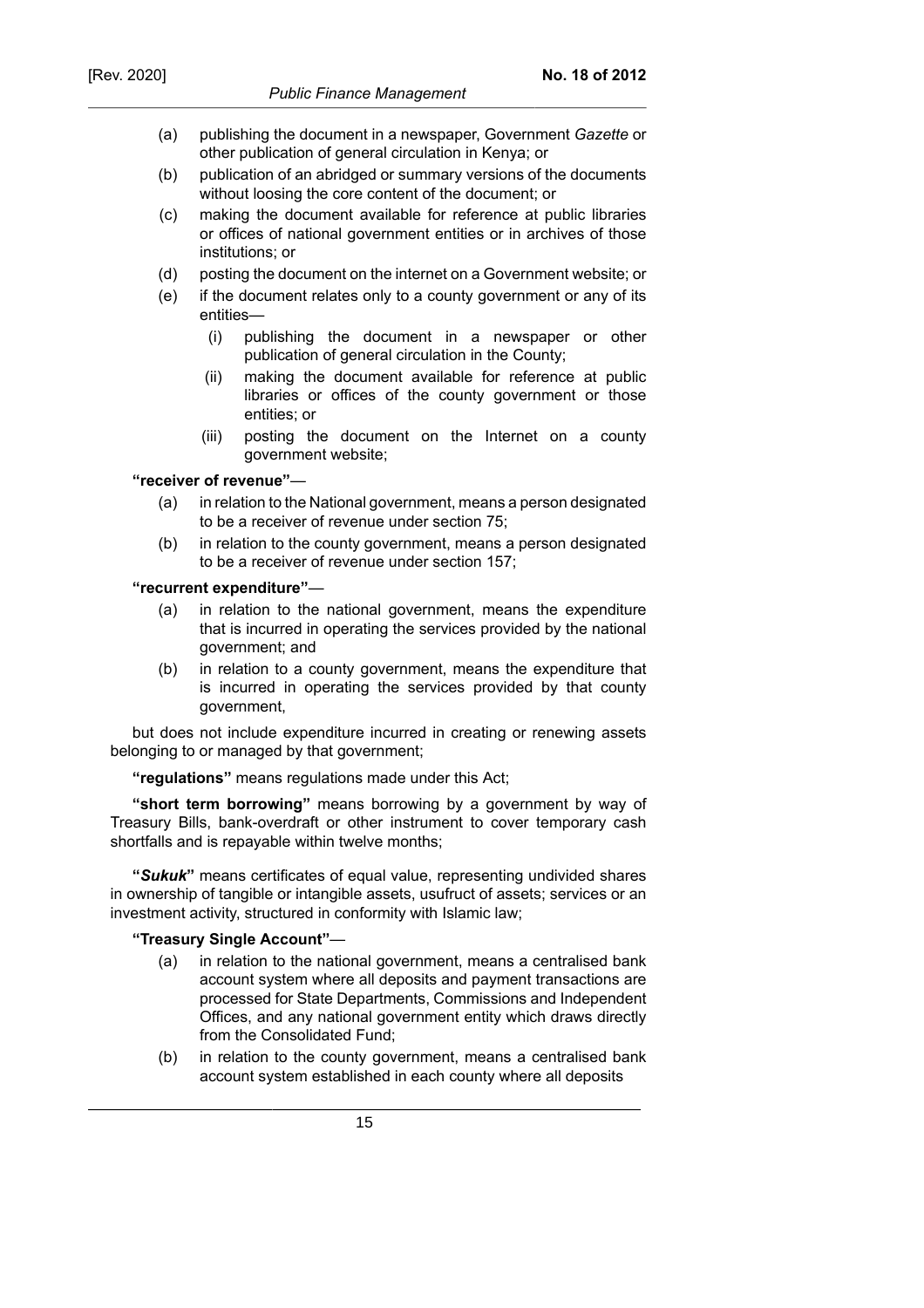and payment transactions are processed for county departments and any other county entity which draws directly from the County Revenue Fund;

**"Urban Board"** means a city or municipal board within the meaning of the Urban Areas and Cities Act (No. 13 of 2011);

**"vote"** means money authorised by an appropriation Act for withdrawal from the Consolidated Fund or a County Revenue Fund; and

**"wasteful expenditure"** means any expenditure that was incurred which could have been avoided had due care and diligence been exercised.

(2) Terms used in this Act which are also used in the Constitution have the same meaning as they have in the Constitution.

(3) For the purposes of this Act, the reference to the term **'interest'** in relation to a national government security shall also apply to reference to Islamic finance return on *Sukuk*.

> [Act No. 6 of 2014, s. 2, Act No. 16 of 2014, s. 39, Act No. 15 of 2017, s. 47, Act No. 12 of 2019, Sch.]

#### **3. Object of this Act**

The object of this Act is to ensure that—

- (a) public finances are managed at both the national and the county levels of government in accordance with the principles set out in the Constitution; and
- (b) public officers who are given responsibility for managing the finances are accountable to the public for the management of those finances through Parliament and County Assemblies.

#### **4. Declaration of entities as national government entities**

(1) The Cabinet Secretary may, with the approval of the Cabinet and Parliament, by order in the *Gazette*, declare a state corporation, an authority or any other body whose functions fall under the national government to be a national government entity for the purposes of this Act.

(2) A declaration made under subsection (1) shall be based on criteria prescribed by regulations.

(3) The Cabinet Secretary shall, from time to time, and not less than once each year, publish in the *Gazette* a list of national entities declared under subsection (1).

(4) The Cabinet Secretary may, from time to time with the approval of the Cabinet and Parliament, by order in the *Gazette*, declare that a national government entity declared under subsection (1) shall, with effect from the date of the order, cease to be a national government entity for the purposes of this Act.

#### **5. Declaration of entities as county government entities**

(1) A County Executive Committee member for finance may, with the approval of the county executive committee and county assembly, by order in the *Gazette*, declare a county corporation, an authority or any other body whose functions fall under that county government to be a county government entity for the purposes of this Act.

(2) A declaration made under subsection (1) shall be based on criteria prescribed by regulations.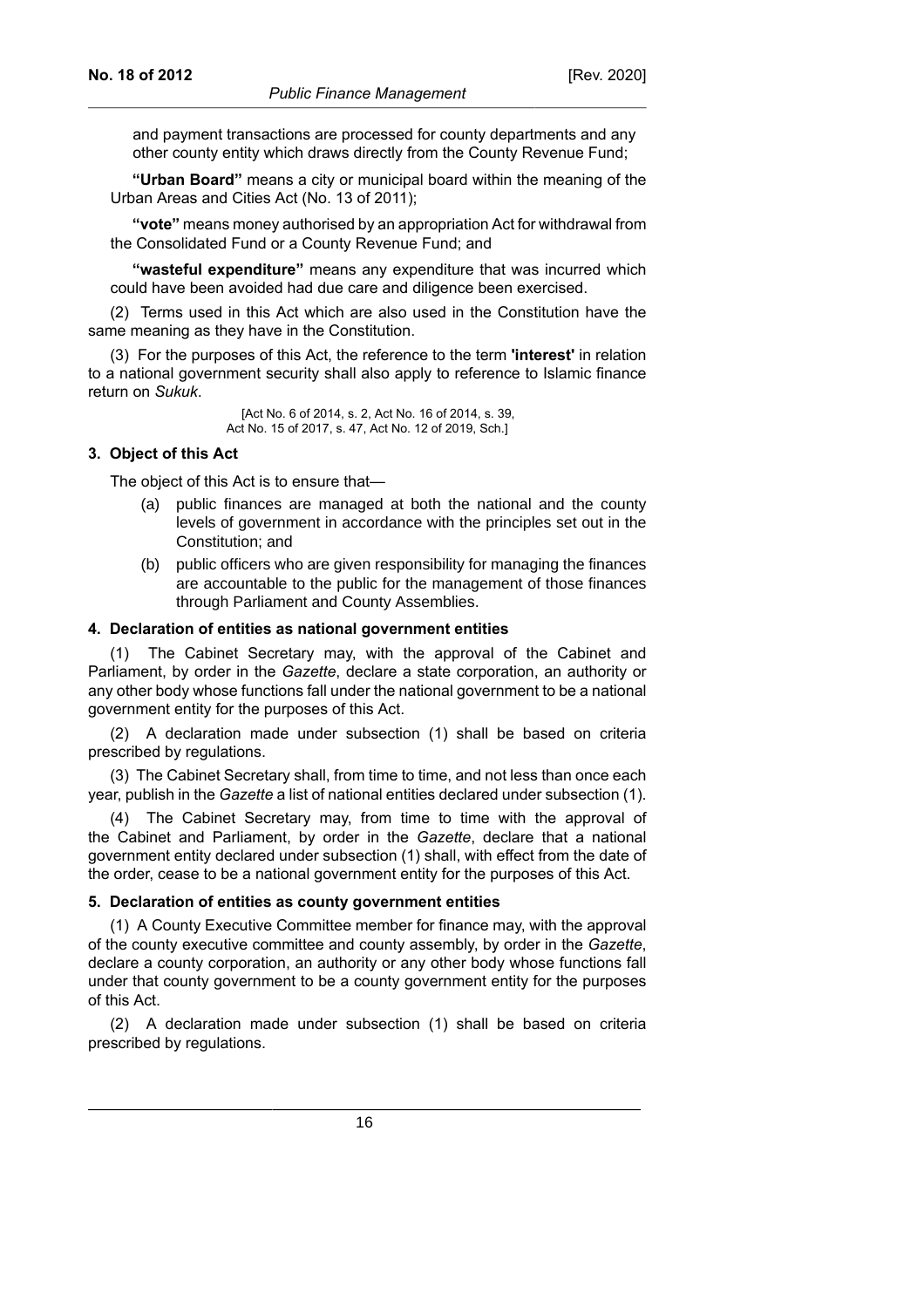**No. 18 of 2012**

(4) A County Executive Committee member for finance may, from time to time with the approval of the county assembly, and by notice in the *Gazette* declare that a county government entity declared under subsection (1) shall with effect from the date of the order cease to be a county government entity for the purposes of this Act.

# **6. Act to prevail in certain matters**

This Act shall prevail in the case of any inconsistency between this Act and any other legislation, on the following matters—

- (a) preparation and submission of budget estimates, including the time for doing so;
- (b) preparation and submission of accounts for audit, including the time for doing so;
- (c) borrowing, lending and loan guarantees;
- (d) raising of revenue and making of expenditures;
- (e) banking arrangements, including opening of bank accounts and investment of moneys;
- (f) establishment and management of public funds; and
- (g) establishment and dissolution of state corporations.

# PART II – PARLIAMENTARY OVERSIGHT OF NATIONAL FINANCES

#### *Responsibilities of Committees of Parliament*

# **7. Responsibilities of the National Assembly budget committee in public finance matters**

The committee of the National Assembly established to deal with budgetary matters has responsibility for the following matters, in addition to the functions set out in the Standing Orders—

- (a) discuss and review the Budget Policy Statement and budget estimates and make recommendations to the National Assembly;
- (b) provide general direction on budgetary matters;
- (c) monitor all budgetary matters falling within the competence of the National Assembly under this Act and report on those matters to the National Assembly;
- (d) monitor adherence by Parliament, the Judiciary and the national government and its entities to the principles of public finance and others set out in the Constitution, and to the fiscal responsibility principles of this Act;
- (e) review the Division of Revenue Bill presented to Parliament and ensure that it reflects the principles under Articles 187(2)(a), 201 and 203 of the Constitution;
- (f) examine financial statements and other documents submitted to the National Assembly under Part III of this Act and make recommendations to the National Assembly for improving the management of Kenya's public finances;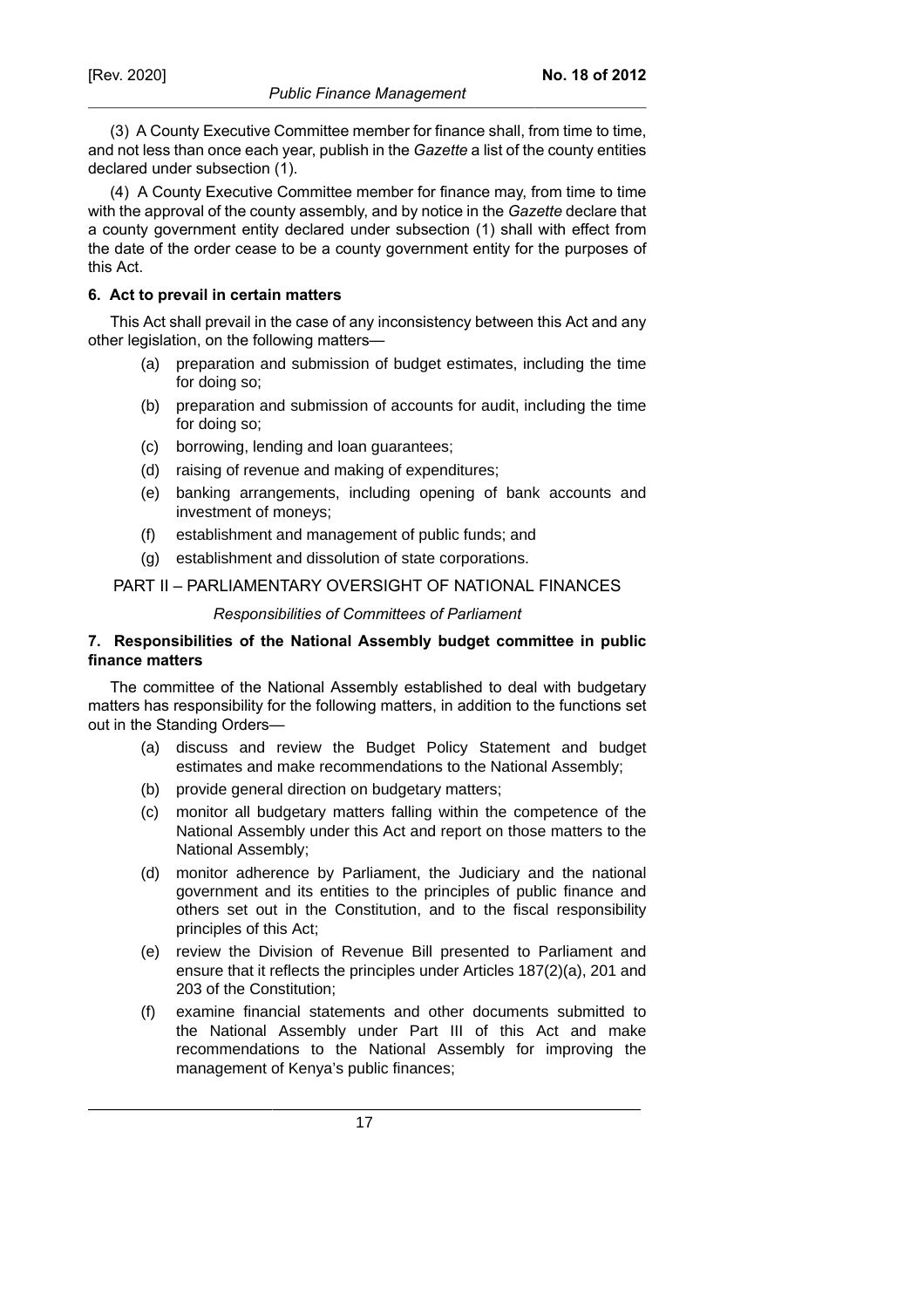- (g) in accordance with Articles 114, 218 and 221 of the Constitution—
	- (i) make recommendations to the National Assembly on "money Bills", after taking into account the views of the Cabinet Secretary; and
	- (ii) table in the National Assembly a report containing the views of the Cabinet Secretary in subparagraph (i); and
- (h) introduce the Appropriations Bill in the National Assembly.

# **8. Responsibilities of the Senate budget committee in public finance matters**

(1) The Committee of the Senate established to deal with budgetary and financial matters has responsibilities for the following matters, in addition to the functions set out in the Standing Orders—

- (a) present to the Senate, subject to the exceptions in the Constitution, the proposal for the basis of allocating revenue among the Counties and consider any bill dealing with county financial matters;
- (b) review the County Allocation of Revenue Bill and the Division of Revenue Bill in accordance with Article 218(1)(b) of the Constitution at least two months before the end of the financial year;
- (c) examine financial statements and other documents submitted to the Senate under Part IV of this Act, and make recommendations to the Senate for improving the management of government's public finances; and
- (d) monitor adherence by the Senate to the principles of public finance set out in the Constitution, and to the fiscal responsibility principles of this Act.

(2) In carrying out its functions under subsection (1)(a) and (b), the Committee shall consider recommendations from the Commission on Revenue Allocation, County Executive Committee member responsible for finance, the Intergovernmental Budget and Economic Council, the public and any other interested persons or groups.

# *Parliamentary Budget Office*

#### **9. Parliamentary Budget Office continued**

(1) The office known as the Parliamentary Budget Office shall continue to exist as an office of the Parliamentary Service.

(2) In addition to any other criteria established by the Parliamentary Service Commission, the Budget Office shall consist of persons appointed on merit by virtue of their experience in finance, economics and public policy matters.

# **10. Responsibilities of the Parliamentary Budget Office**

- (1) The Parliamentary Budget Office shall—
	- (a) provide professional services in respect of budget, finance, and economic information to the committees of Parliament;
	- (b) prepare reports on budgetary projections and economic forecasts and make proposals to Committees of Parliament responsible for budgetary matters;
	- (c) prepare analyses of specific issues, including financial risks posed by Government policies and activities to guide Parliament;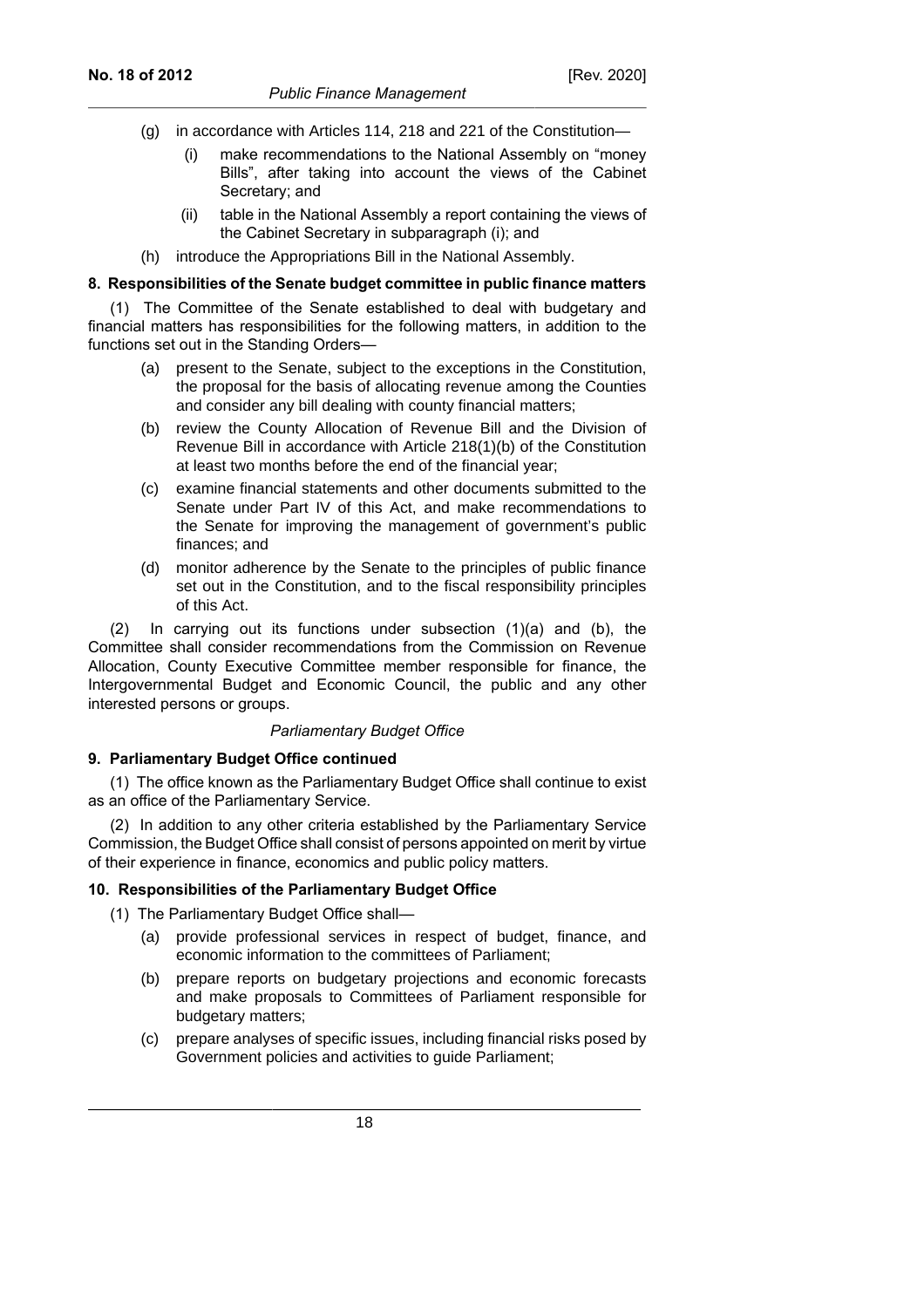- (d) consider budget proposals and economic trends and make recommendations to the relevant committee of Parliament with respect to those proposals and trends;
- (e) establish and foster relationships with the National Treasury, county treasuries and other national and international organisations, with an interest in budgetary and socio-economic matters as it considers appropriate for the efficient and effective performance of its functions;
- (f) subject to Article 35 of the Constitution, ensure that all reports and other documents produced by the Parliamentary Budget Office are prepared, published and publicised not later than fourteen days after production; and
- (g) report to the relevant committees of Parliament on any Bill that is submitted to Parliament that has an economic and financial impact, making reference to the fiscal responsibility principles and to the financial objectives set out in the relevant Budget Policy Statement; and
- (h) propose, where necessary, alternative fiscal framework in respect of any financial year.

(2) In carrying out its functions under subsection (1), the Parliamentary Budget Office shall observe the principle of public participation in budgetary matters.

# PART III – NATIONAL GOVERNMENT RESPONSIBILITIES WITH RESPECT TO THE MANAGEMENT AND CONTROL OF PUBLIC FINANCE

# *Establishment of the National Treasury*

# **11. Establishment of the National Treasury**

(1) There is established, pursuant to Article 225 of the Constitution, an entity of the national government to be known as the National Treasury.

- (2) The National Treasury shall comprise of—
	- (a) the Cabinet Secretary;
	- (b) the Principal Secretary; and
	- (c) the department or departments, office or offices of the National Treasury responsible for economic and financial matters.
- (3) The Cabinet Secretary shall be the head of the National Treasury.

# **12. General responsibilities of the National Treasury**

- (1) Subject to the Constitution and this Act, the National Treasury shall—
	- (a) formulate, implement and monitor macro-economic policies involving expenditure and revenue;
	- (b) manage the level and composition of national public debt, national guarantees and other financial obligations of national government within the framework of this Act and develop a framework for sustainable debt control;
	- (c) formulate, evaluate and promote economic and financial policies that facilitate social and economic development in conjunction with other national government entities;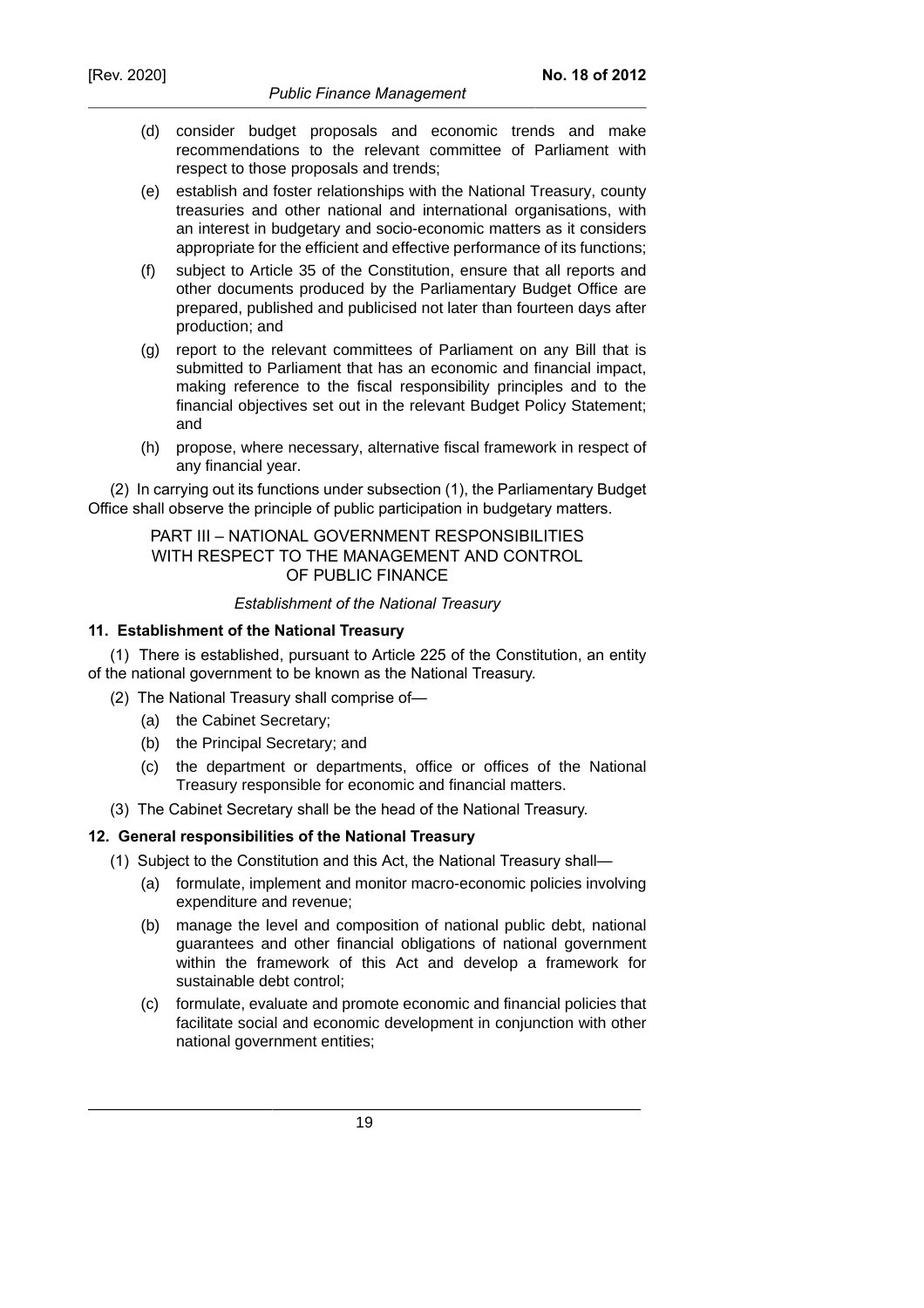- (d) mobilise domestic and external resources for financing national and county government budgetary requirements;
- (e) design and prescribe an efficient financial management system for the national and county governments to ensure transparent financial management and standard financial reporting as contemplated by Article 226 of the Constitution:

Provided that the National Treasury shall prescribe regulations that ensure that operations of a system under this paragraph respect andpromote the distinctiveness of the national and county levels of government;

- (f) in consultation with the Accounting Standards Board, ensure that uniform accounting standards are applied by the national government and its entities;
- (g) develop policy for the establishment, management, operation and winding up of public funds;
- (h) within the framework of this Act and taking into consideration the recommendations of the Commission on Revenue Allocation and the Intergovernmental Budget and Economic Council, prepare the legislative proposals on annual Division of Revenue and County Allocation of Revenue;
- (i) strengthen financial and fiscal relations between the national government and county governments and encourage support for county governments in terms of Article 190(1) of the Constitution in performing their functions; and
- (j) assist county governments to develop their capacity for efficient, effective and transparent financial management in consultation with the Cabinet Secretary responsible for matters relating to intergovernmental relations.

(2) The National Treasury shall have the following functions, in addition to those in subsection (1)-

- (a) promote transparency, effective management and accountability with regard to public finances in the national government;
- (b) ensure proper management and control of, and accounting for the finances of the national government and its entities in order to promote the efficient and effective use of budgetary resources at the national level;
- (c) co-ordinate the preparation of annual appropriation accounts and other statutory financial reports by the national government and its entities;
- (d) prepare annual estimates of revenue of the national government, and co-ordinate the preparation of the budget of the national government;
- (e) consolidate reports of annual appropriation accounts and other financial statements of the national government and county governments and their entities;
- (f) report every four months to the National Assembly on the implementation of the annual national budget on areas not reported on by the Controller of Budget;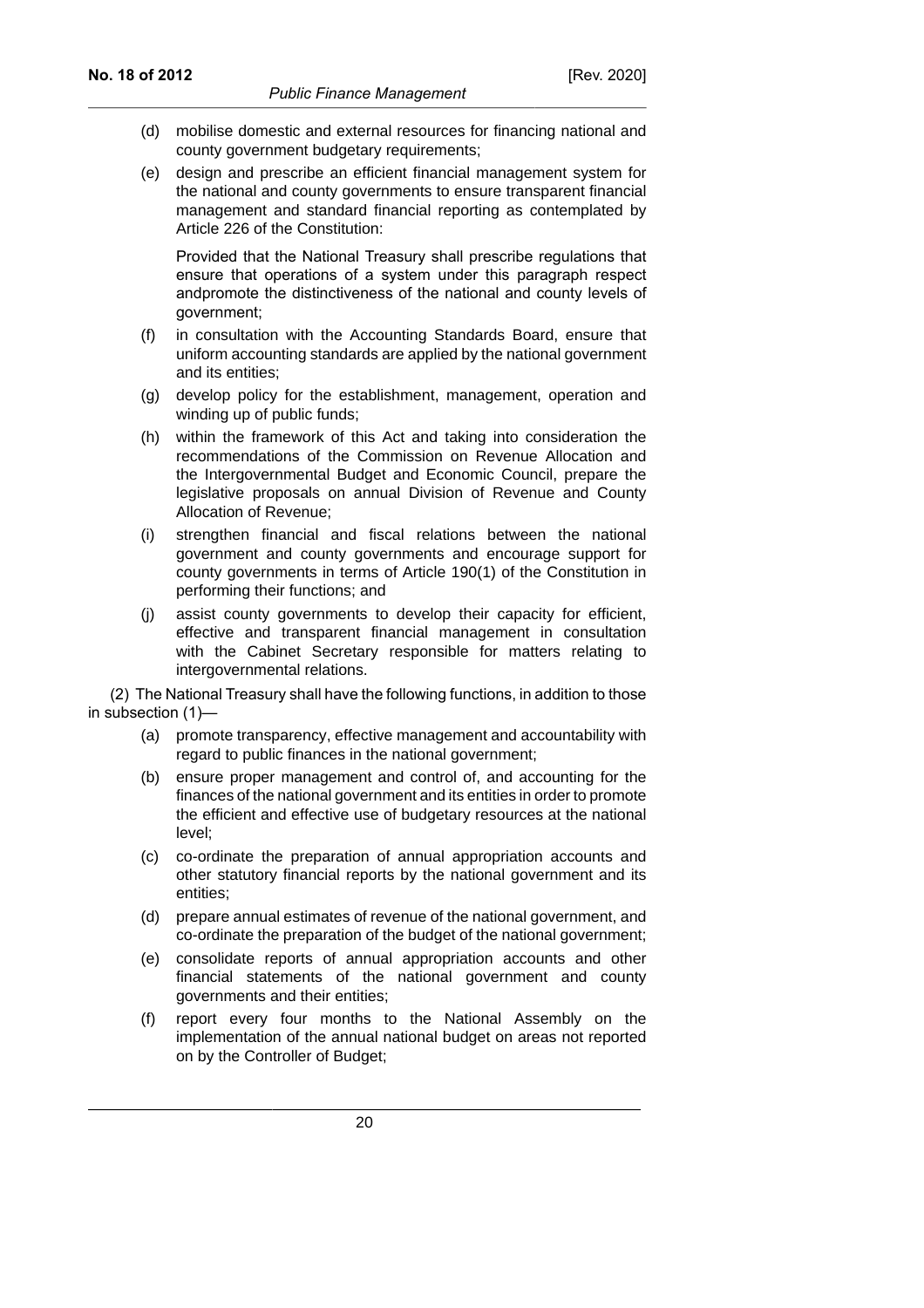- (g) be the custodian of an inventory of national government assets except as may be provided by other legislation or the Constitution;
- (h) monitor the management of the finances of public enterprises and investments by the national government and its entities;
- (i) monitor the financial aspects of risk management strategies and governance structures for the national government and national government entities;
- (j) monitor the financial performance of state corporations; and
- (k) issue guidelines to national government entities with respect to financial matters and monitoring their implementation and compliance.

(3) The National Treasury shall take such other action, not inconsistent with the Constitution, as will further the implementation of this Act.

[Act No. 6 of 2014, s. 3.]

# **13. Powers of the National Treasury**

(1) The Cabinet Secretary may generally give to the National Treasury such powers as are necessary to facilitate the Cabinet Secretary and national government to exercise their powers in the Constitution, and in particular, the National Treasury may do all or any of the following—

- (a) with prior notification to the entity, access any system of public financial management and control of national government entity;
- (b) where reasonably necessary in the execution, of its functions, access the premises of any national State Organ or other public entity and inspect the entity's records and other documents relating to financial matters after giving notice;
- (c) require national government entities to comply with any specified applicable norms or standards regarding accounting practices and budget classification systems;
- (d) require any public officer in the national government to provide information and if necessary, explanations with respect to matters concerning public finance:

Provided that a person providing information shall not be liable if at the time of providing the information that person, in writing, objected to providing such information on grounds that the information may incriminate him or her;

- (e) provide any County Treasury with any information as it may require to carry out its responsibilities under the Constitution and this Act; and
- (f) perform any other act as the Cabinet Secretary may consider necessary including power to intervene where a state entity or state organ fails to operate a financial system that complies with requirements provided for under this Act or is in serious material breach under this Act or in accordance with Articles 190 and 225 of the Constitution.

(2) The National Treasury may authorise any of its officers in writing to carry out a responsibility or exercise a power specified in the authorisation on behalf of the National Treasury.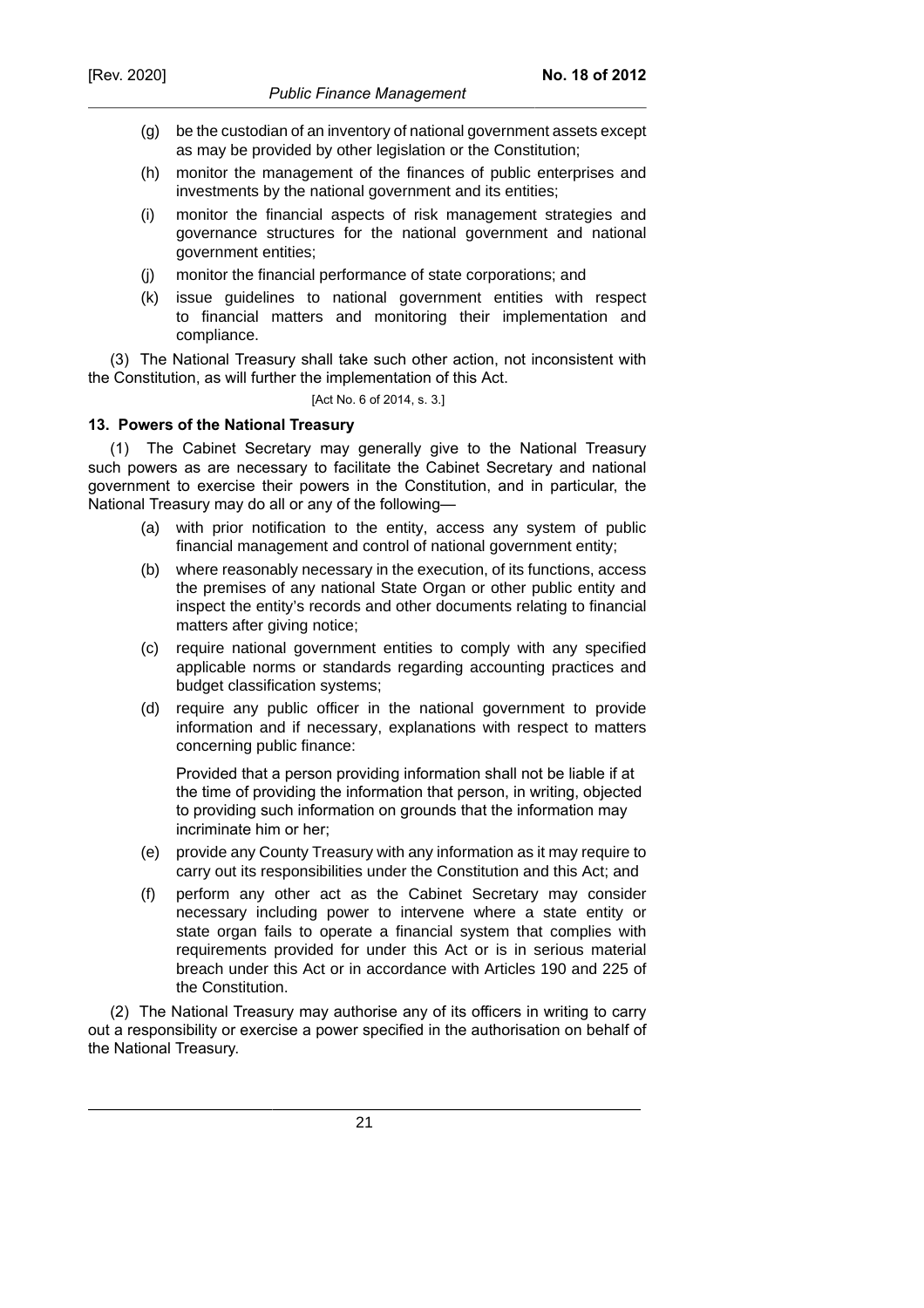(3) When acting in terms of subsection (2), an authorised officer, if requested by the person in relation to whom the responsibility or power is being carried out or exercised, shall produce the authorisation for inspection and failure to comply with that request invalidates any subsequent action purporting to be taken in terms of the authorisation.

(4) An authorisation given under subsection (2) remains in force for a period specified in it or, if no period is specified, until it is revoked by the National Treasury.

(5) The National Treasury may, in writing, revoke or vary an authorisation given under subsection (2).

## **14. Secondment of public officers by National Treasury to County Treasury**

(1) Subject to Articles 189 and 190 of the Constitution, the National Treasury may, upon request by the County Treasury, and for a period that shall be agreed, second to a County Treasury for purposes of capacity building, such number of officers as may be necessary for the County Treasury to better carry out its functions under this Act.

(2) A public officer seconded to a County Treasury under subsection (1), shall be deemed to be an officer of the County Treasury and shall be subject only to the direction and control of the County Treasury.

# **15. The National Treasury to enforce fiscal responsibility principles**

(1) The National Treasury shall manage the national government's public finances in accordance with the Constitution, and the principles of fiscal responsibility set out in subsection (2).

(2) In managing the national government's public finances, the National Treasury shall enforce the following fiscal responsibility principles—

- (a) over the medium term a minimum of thirty percent of the national and county governments budget shall be allocated to the development expenditure.
- (b) the national government's expenditure on wages and benefits for its public officers shall not exceed a percentage of the national government revenue as prescribed by regulations;
- (c) over the medium term, the national government's borrowings shall be used only for the purpose of financing development expenditure and not for recurrent expenditure;
- (d) public debt and obligations shall be maintained at a sustainable level as approved by Parliament for the national government and the county assembly for county government;
- (e) fiscal risks shall be managed prudently; and
- (f) a reasonable degree of predictability with respect to the level of tax rates and tax bases shall be maintained, taking into account any tax reforms that may be made in the future.

(3) For the purposes of subsection (2)(c), short term borrowing shall be restricted to management of cash flows and in case of a bank overdraft facility it shall not exceed five per cent of the most recent audited national government revenue.

(4) The National Treasury shall ensure that the level of National Debt does not exceed the level specified annually in the medium term national government debt management strategy submitted to Parliament.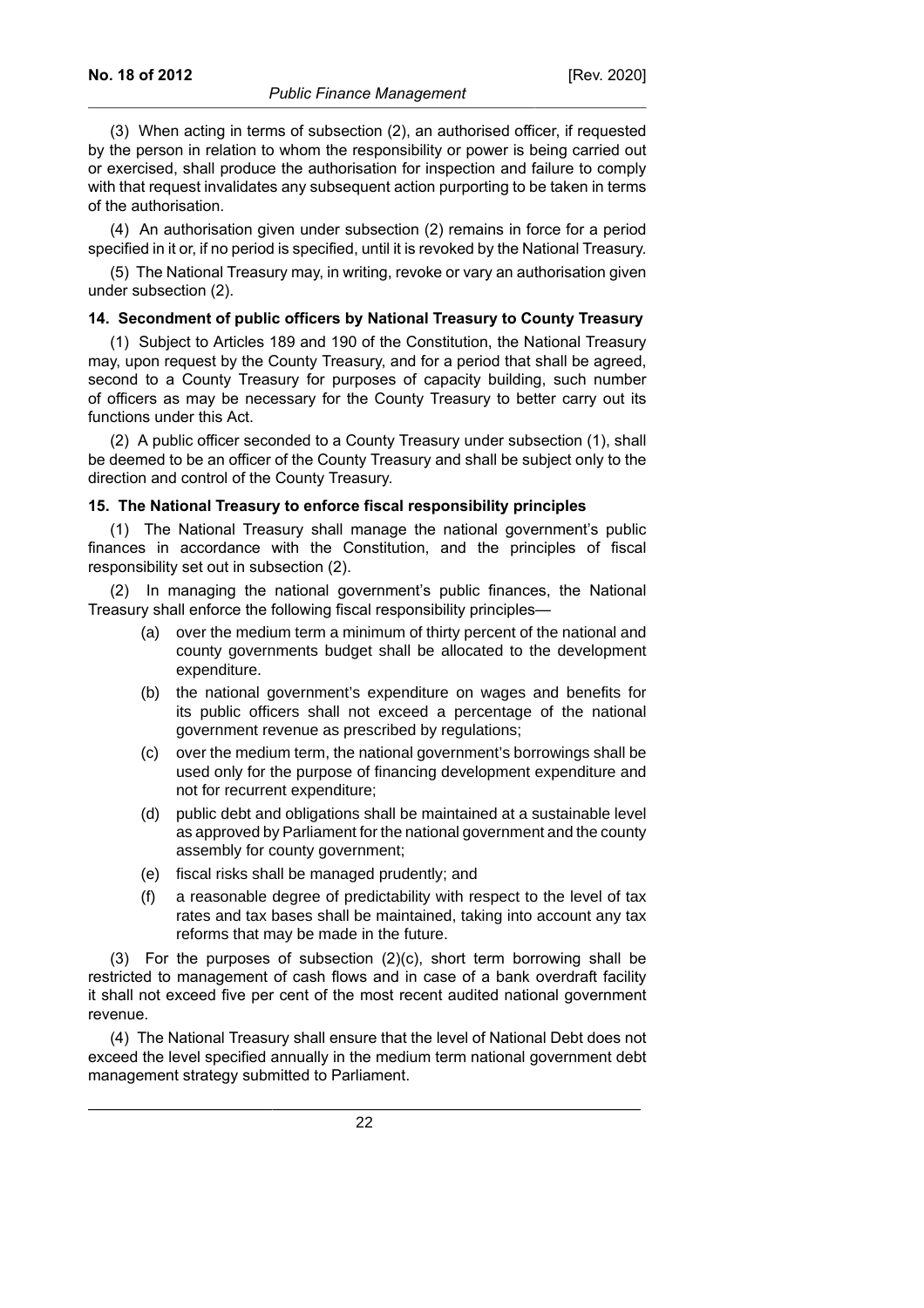(5) Regulations made under this Act may add to the list of fiscal principles set out in subsection (2).

# **16. National government deviation from financial objectives**

(1) The national government may, with the approval of Parliament, deviate from the financial objectives in a Budget Policy Statement on a temporary basiswhere such deviation is necessitated by a major natural disaster or other significant unforeseen event .

(2) If there is a change of national government, the new government may, with the approval of Parliament, deviate from the financial objectives in a Budget Policy Statement but shall not deviate from the fiscal responsibility principles.

(3) The National Treasury shall provide a report to Parliament regarding the deviation, and shall include in the report—

- (a) the reasons for and the implications of the deviation;
- (b) proposals to address the deviation;
- (c) the period the deviation is estimated to last; and
- (d) the status of development projects initiated by the national government and if any project has been stopped, the reasons for doing so.

(4) The National Treasury shall publish and publicise the report made under subsection (3) within fifteen days after its submission to Parliament.

*Responsibilities of the National Treasury with respect to national public funds*

# **17. The National Treasury to administer the Consolidated Fund**

(1) The National Treasury shall administer the Consolidated Fund in accordance with Article 206 of the Constitution.

(2) The National Treasury shall maintain the Consolidated Fund in an account to be known as the National Exchequer Account, kept at the Central Bank of Kenya and shall, subject to Article 206(1) of the Constitution—

- (a) facilitate payment into that account all money raised or received by or on behalf of the national government; and
- (b) pay from that National Exchequer Account without undue delay all amounts that are payable for public services.

(3) The National Treasury shall ensure that the National Exchequer Account is not overdrawn at any time.

(4) Where a withdrawal from the Consolidated Fund is authorised under the Constitution or an Act of Parliament for the appropriation of money, the National Treasury shall make a requisition for the withdrawal and submit it to the Controller of Budget for approval.

(5) The approval of a withdrawal from the Consolidated Fund by the Controller of Budget, together with written instructions from the National Treasury requesting for the withdrawal, shall be sufficient authority for the Central Bank of Kenya to pay amounts from the National Exchequer Account in accordance with the approval and instructions provided.

(6) The National Treasury shall, at the beginning of every month, and in any event not later than the fifteenth day from the commencement of the month, disburse monies to county governments for the expenditure of the following month.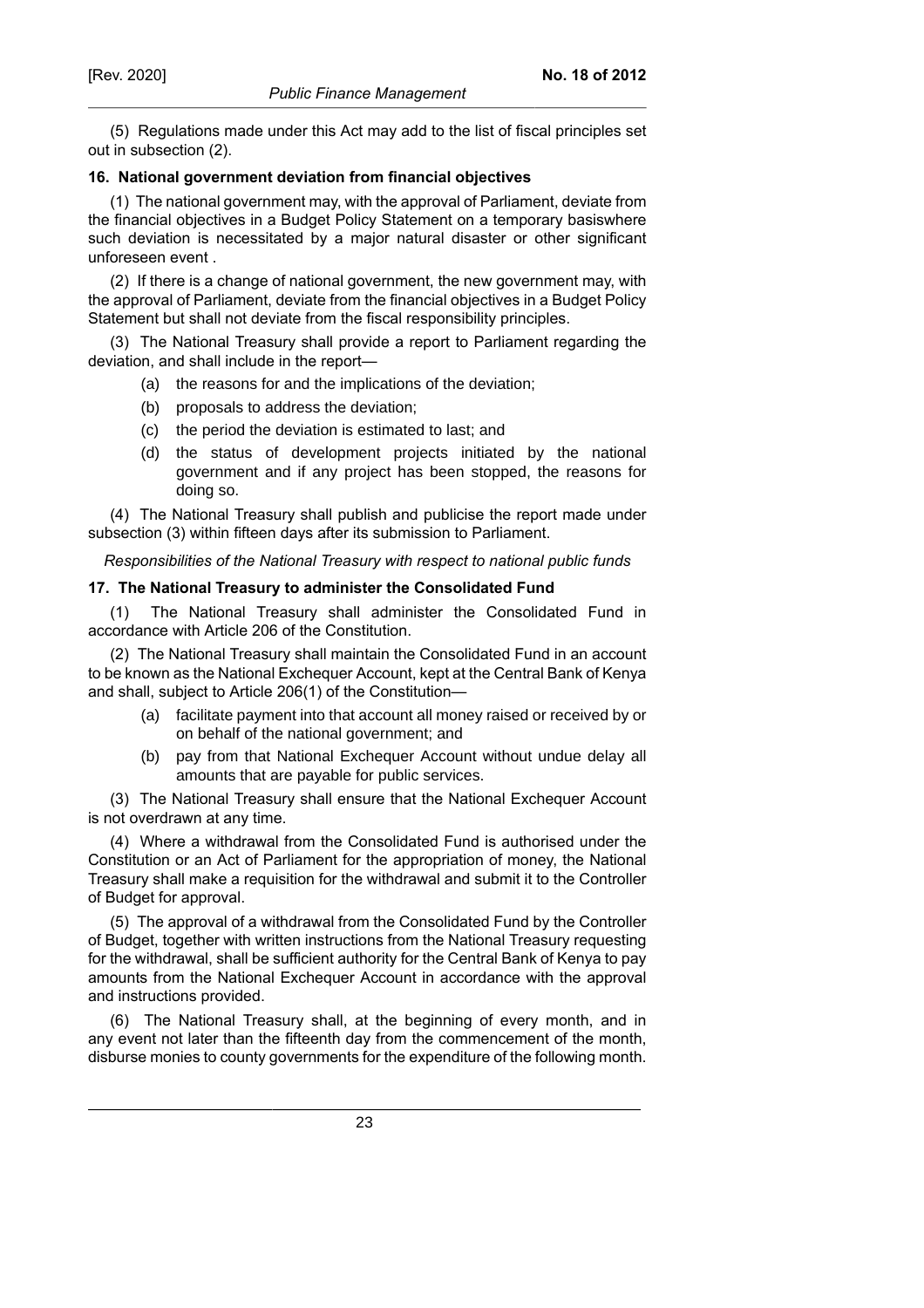#### *Public Finance Management*

(7) The disbursement referred to in subsection (6) shall be done in accordance with a schedule prepared by the National Treasury in consultation with the Intergovernmental Budget and Economic Council, with the approval of the Senate, and published in the *Gazette*, as approved, not later than the 30th May in every year.

#### [Act No. 34 of 2013, s. 14.]

# **18. The National Treasury to administer the Equalisation Fund**

(1) The National Treasury shall administer the Equalisation Fund in accordance with Article 204 of the Constitution.

(2) The National Treasury shall keep the Equalisation Fund in a separate account maintained at the Central Bank of Kenya and shall—

- (a) transfer into that Equalisation Fund all revenues payable into the Fund under Article 204(1) of the Constitution; and
- (b) transfer from that Equalisation Fund, without undue delay, all money for purposes specified in Article 204(2) of the Constitution.

(3) The National Treasury shall ensure that the Equalisation Fund Account is not overdrawn at any time.

(4) Where a withdrawal from the Equalisation Fund is authorised under an Act of Parliament that approves the appropriation of money, the National Treasury shall make a requisition for the withdrawal and submit it to the Controller of Budget for approval.

(5) The approval by the Controller of Budget of a withdrawal from the Equalisation Fund, together with written instructions from the National Treasury requesting for the withdrawal, shall be sufficient authority for the Central Bank of Kenya to pay amounts from the Equalisation Fund Account in accordance with the approval and instructions given.

(6) Any unutilised balances in the Equalisation Fund shall not lapse at the end of the Financial year, but shall be retained for use for the purposes for which the Equalisation Fund was established.

#### **19. Source of the Contingencies Fund**

The Contingencies Fund shall consist of monies appropriated from the Consolidated Fund by an appropriation Act in any financial year.

#### **20. Cabinet Secretary to administer the Contingencies Fund**

(1) The Cabinet Secretary shall administer the Contingencies Fund.

(2) The permanent capital of the Contingencies Fund shall not exceed ten billion shillings or such other amount as may be prescribed by the Cabinet Secretary with the approval of Parliament.

(3) The Cabinet Secretary shall keep the Contingencies Fund in a separate account, maintained at the Central Bank of Kenya and shall pay—

- (a) into that account all monies appropriated to the Contingencies Fund by an appropriation Act; and
- (b) from the Contingencies Fund, without undue delay, all advances made under section 21.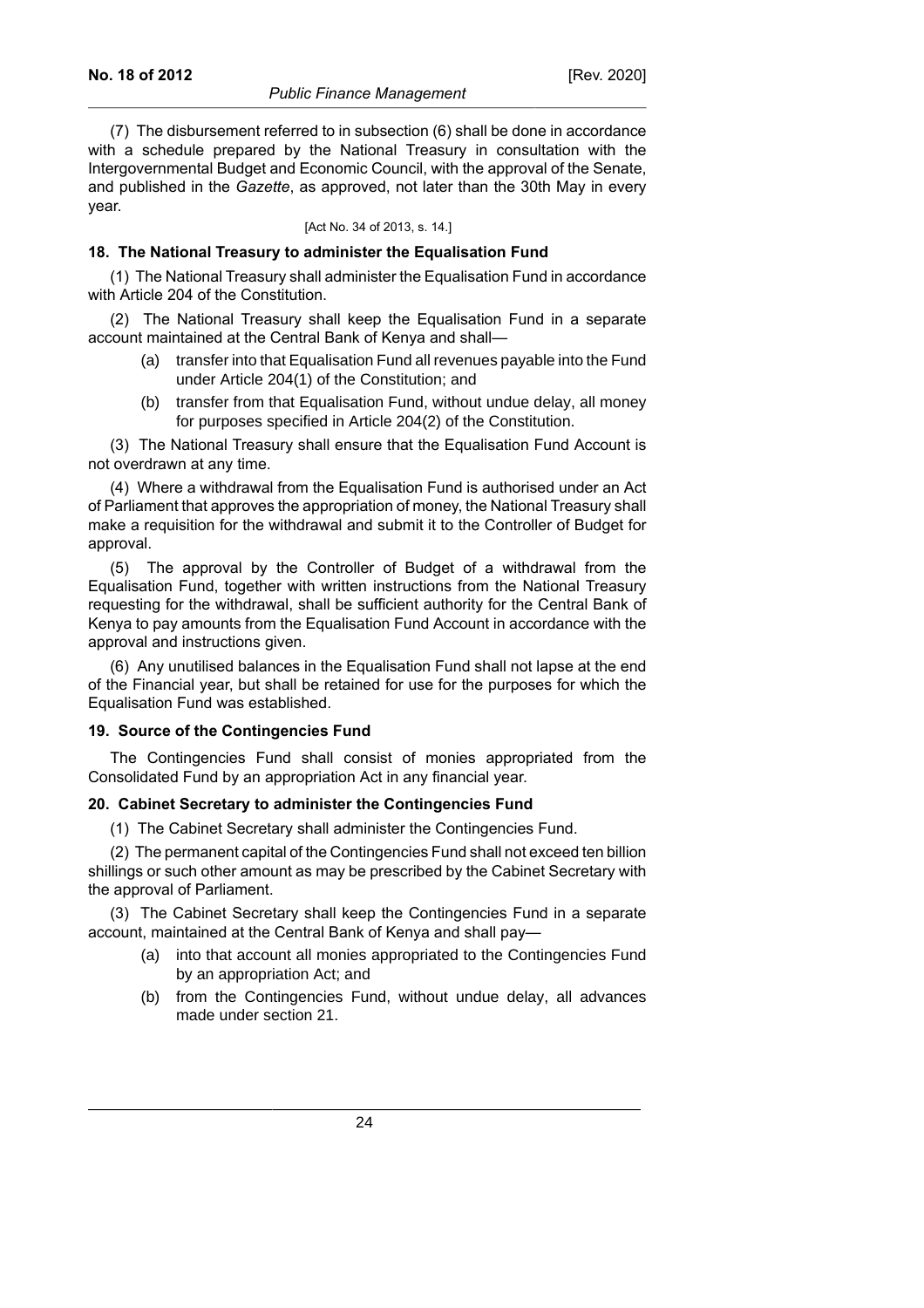# **21. Advances from the Contingencies Fund**

(1) Subject to section 22, the Cabinet Secretary may make advances from the Contingencies Fund if, on the basis of the set criteria and the process and operational guidelines of Article 208(1) as prescribed in regulations approved by Parliament and the laws relating to disaster management, the Cabinet Secretary is satisfied that an urgent and unforeseen need for expenditure has arisen for which there is no specific legislative authority.

(2) For the purposes of subsection (1), there is an urgent need for expenditure if the Cabinet Secretary, guided by regulations and relevant laws, establishes that—

- (a) the payment which was not budgeted for because it was unforeseen and cannot be delayed until a later financial year without harming the general public interest; and
- (b) the event was unforeseen.

(3) In addition to regulations and relevant laws, and for the purposes of this section, an unforeseen event is one which—

- (a) threatens serious damage to human life or welfare;
- (b) threatens serious damage to the environment; and
- (c) is meant to alleviate the damage, loss, hardship or suffering caused directly by the event.

(4) An event threatens damage to human life or welfare under subsection (3) (a) only if it involves, causes or may cause—

- (a) loss of life, human illness or injury;
- (b) homelessness or damage to property;
- (c) disruption of food, water or shelter; or
- (d) disruption to services, including health services.

(5) Subject to subsection (2), the Cabinet Secretary shall, by regulations and with Parliament approval, prescribe the criteria for making advance under subsection (1).

# **22. Cabinet Secretary to seek Parliamentary approval for payments made from Contingencies Fund**

(1) Not later than two months after a payment from the Contingencies Fund in terms of section 21, the Cabinet Secretary shall submit to Parliament a detailed report in respect of the payment setting out the information specified in section 23(2) and seek Parliament to approve the payment.

(2) If Parliament does not sit during the period referred to in subsection (1), or is not sitting at the end of that period and the Cabinet Secretary has not sought the approval of Parliament before the end of that period, the Cabinet Secretary shall seek the approval for the payment not later than fourteen days after Parliament next sits.

(3) As soon as practicable after the Parliament has approved the payment, the Cabinet Secretary shall cause an appropriation Bill to be introduced in Parliament for the appropriation of the money paid and for the replenishment of the Contingencies Fund to the extent of the amount of the payment.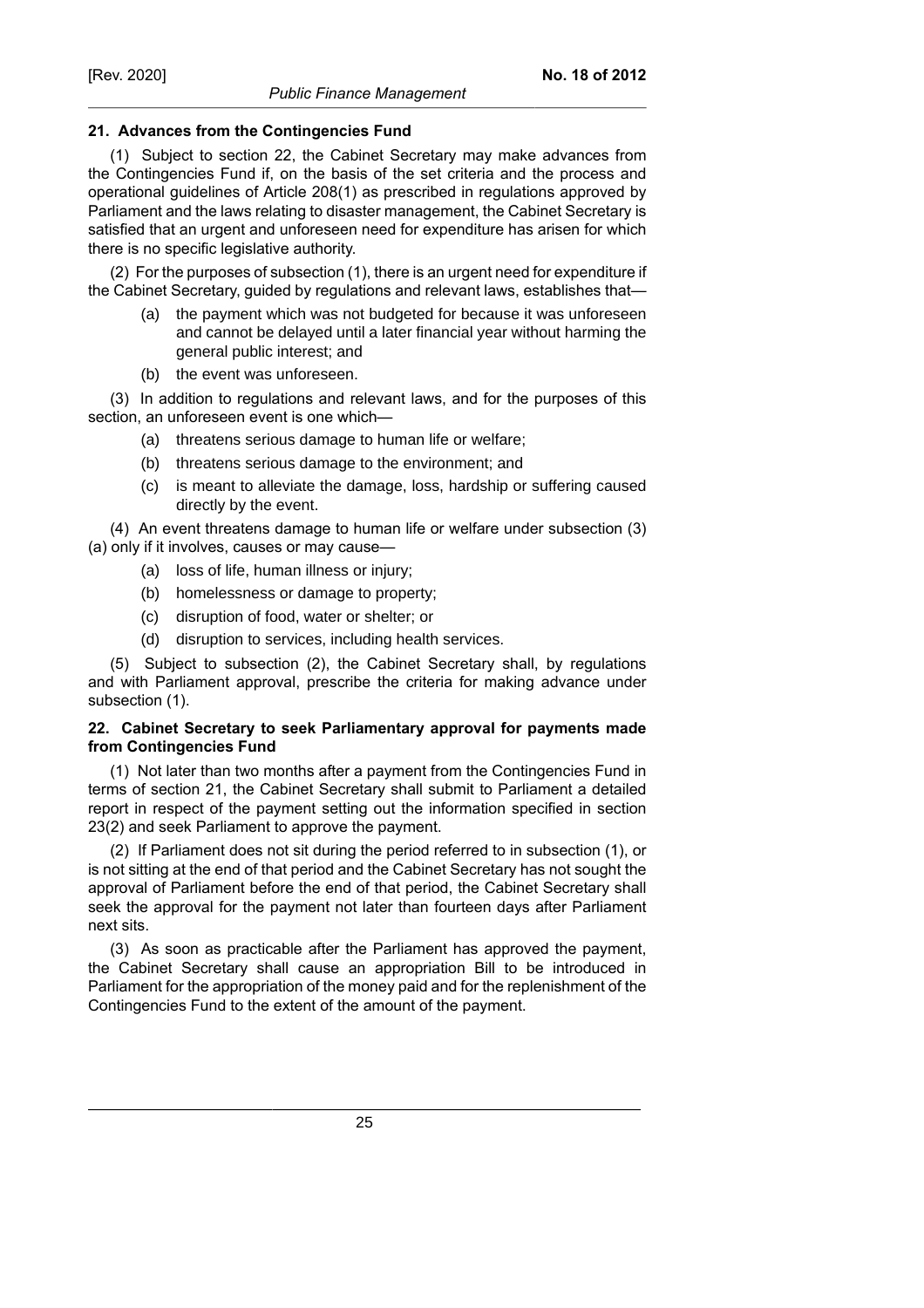# **23. Financial statements in respect of the Contingencies Fund**

(1) Not later than three months after the end of each financial year, the National Treasury shall prepare and submit to the Auditor-General financial statements for that year in respect of the Contingencies Fund.

(2) The National Treasury shall include the following information in the financial statements submitted under subsection (1)—

- (a) the date and amount of each payment made from that Contingencies Fund;
- (b) the person to whom the payment was made;
- (c) the purpose for which the payment was made;
- (d) if the person to whom the payment was made has spent the money for that purpose, a statement to that effect;
- (e) if the person to whom the payment was made has not yet spent the money for that purpose, a statement specifying the reasons for not having done so; and
- a statement indicating how the payment conforms to section 21.

# **24. Establishment of Parliamentary Fund and other national government public funds**

(1) There is established a fund to be known as the Parliamentary Fund.

(2) The Secretary to the Parliamentary Service Commission shall, on the directions of the Commission, open and operate such bank accounts as may be necessary for the purposes of the Parliamentary Fund.

(2A) Notwithstanding the provisions of subsection (1), the Parliamentary Service Commission may with the approval of the National Assembly, establish any other fund for the purpose of Parliamentary or a House of Parliament

(3) Notwithstanding any other provisions of this Act, where a Fund is established under this Act or any other law for the purposes of Parliament or a House of Parliament, the Parliamentary Service Commission shall—

- (a) establish procedures and systems for proper and effective management of the monies and property of the Fund;
- (b) establish accounting procedures and systems for the Commission to properly account for the monies and property;
- (c) superintend the expenditure of the monies of the Fund to ensure that the monies are properly accounted for;
- (d) prepare and submit accounts for each financial year in accordance with the written law for the time being relating to audit for audit by the Auditor-General; and
- (e) ensure that accounts prepared under paragraph (d) comply with the provisions of this Act.

(4) The Cabinet Secretary may establish a national government public fund with the approval of the National Assembly.

(5) The Cabinet Secretary shall designate a person to administer every national public fund established under subsection (4).

(6) The administrator of a national public fund shall ensure that the earnings of, or accruals to a national public fund are retained in the fund unless the Cabinet Secretary directs otherwise.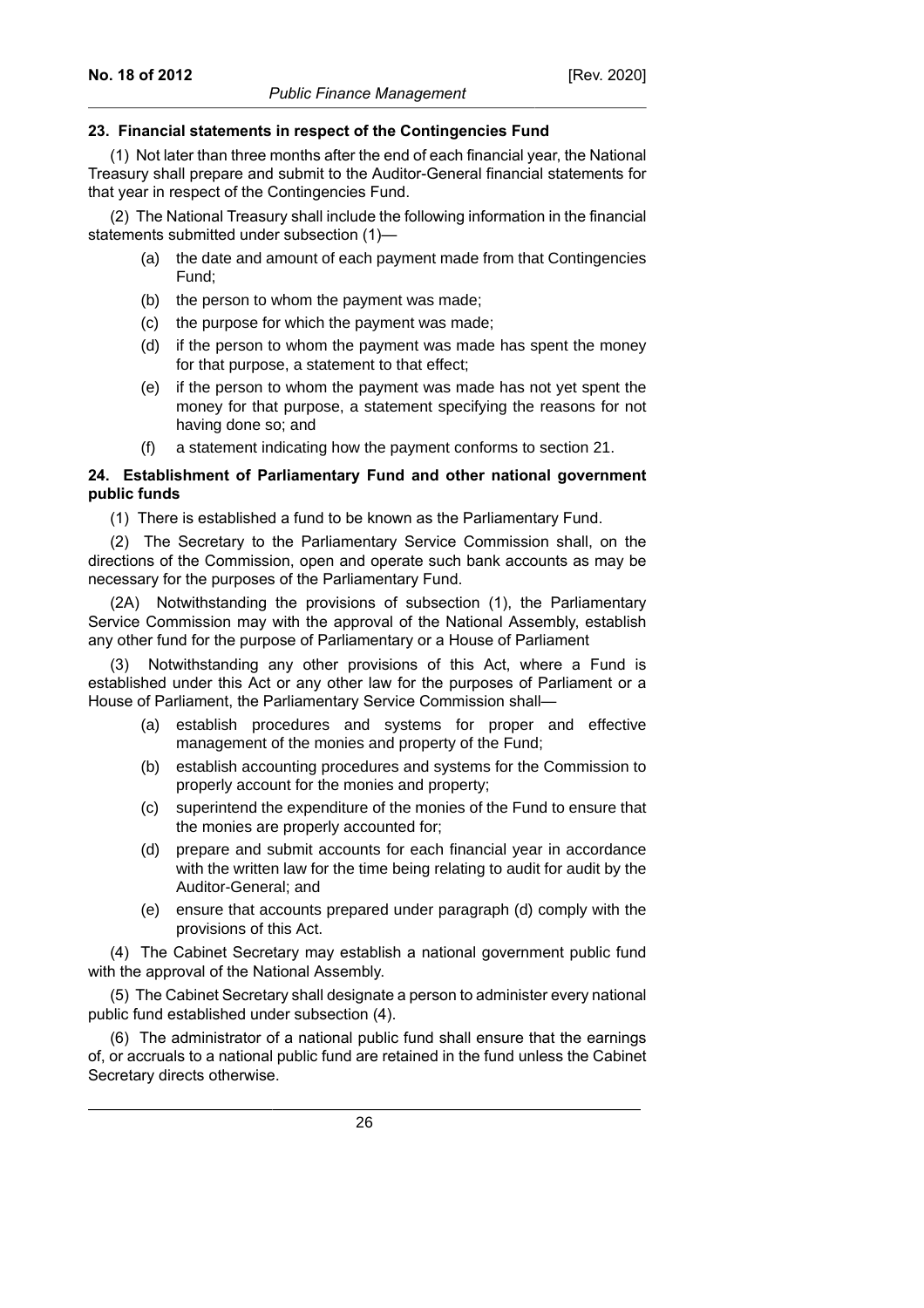(7) The administrator of a national public fund shall ensure that money held in the fund, including any earnings or accruals referred to in subsection (6), is spent only for the purposes for which the fund is established.

(8) The Cabinet Secretary may wind up a national public fund with the approval of the National Assembly.

(9) On the winding up of a national public fund—

- (a) the administrator of the national public fund shall pay any amount remaining in the fund into the National Exchequer Account for the credit of the national government; or
- (b) the Cabinet Secretary shall pay any deficit in the fund from funds of the national government in the National Exchequer Account with the approval of the National Assembly; and
- (c) the Cabinet Secretary shall submit a final statement of accounts to Parliament.

(10) The administrator of a national public fund—

- (a) shall prepare financial statements for the fund for each financial year in a form specified by the Accounting Standards Board; and
- (b) not later than three month after the end of each financial year, submit those statements to the Auditor-General and deliver a copy of the statements to the National Treasury, Commission on Revenue Allocation and the Controller of Budget.

(11) The regulations shall provide for the establishment, management, operation or winding-up of national public funds.

(12) This section applies to all other rational public funds including funds earmarked for specific purposes established by an Act of Parliament but does not apply to a public fund established by the Constitution.

(13) In this section—

**"administrator",** in relation to a national public fund, means a person designated by the Cabinet Secretary under subsection (5) to administer the fund; and

**"national public fund"** means a public fund established under subsection  $(4).$ 

[Act No. 18 of 2018, Sch.]

*Responsibilities of the National Treasury with respect to the Budget process*

#### **25. National Treasury to prepare annual Budget Policy Statement**

(1) The National Treasury shall prepare and submit to Cabinet the Budget Policy Statement for approval.

(2) The National Treasury shall submit the Budget Policy Statement approved in terms of subsection (1) to Parliament, by the 15th February in each year.

(3) In preparing the Budget Policy Statement, the National Treasury shall set out the broad strategic priorities and policy goals that will guide the national government and county governments in preparing their budgets both for the following financial year and over the medium term.

(4) The National Treasury shall include in the Budget Policy Statement—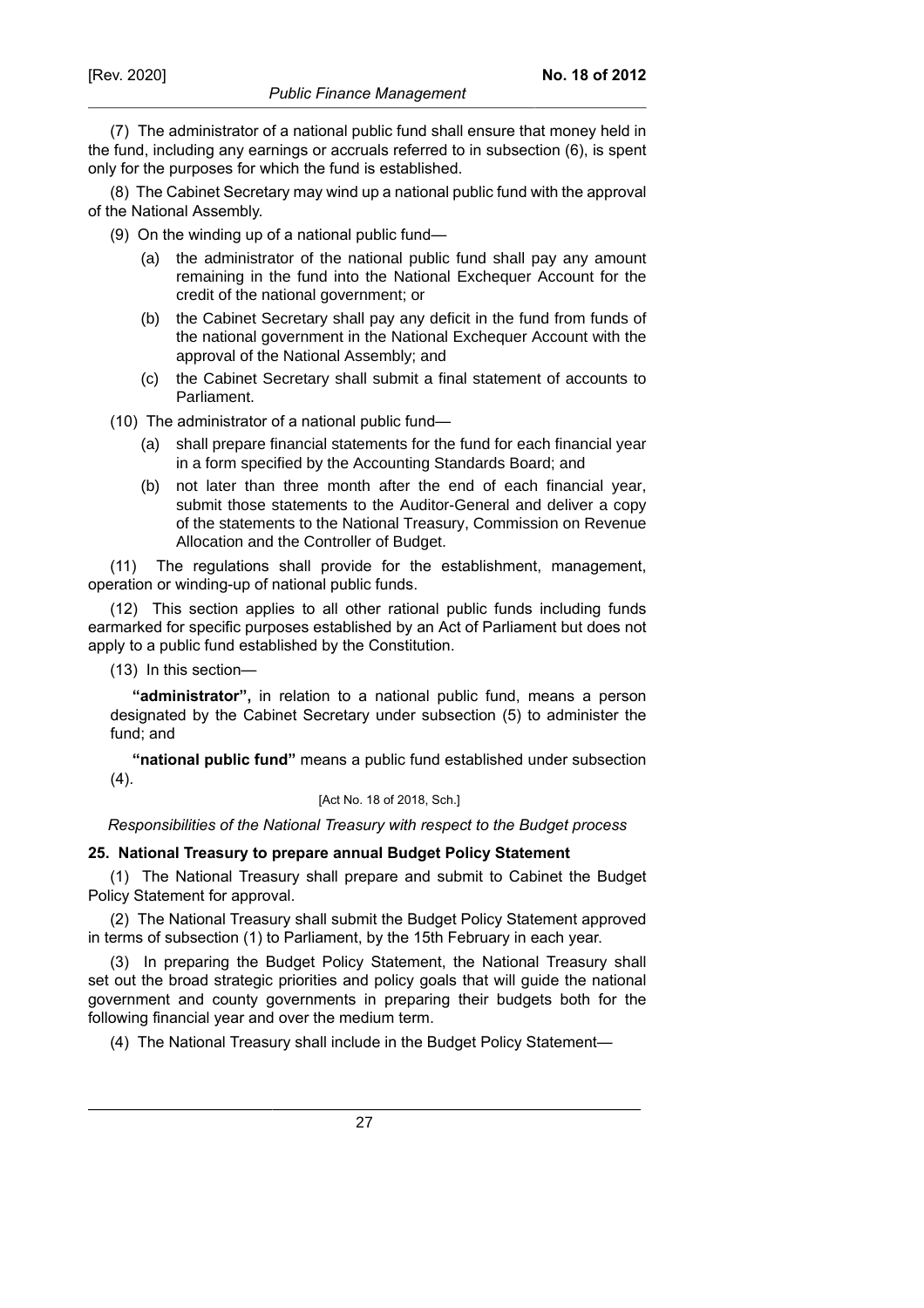- (a) an assessment of the current state of the economy and the financial outlook over the medium term, including macro-economic forecasts;
- (b) the financial outlook with respect to Government revenues, expenditures and borrowing for the next financial year and over the medium term;
- (c) the proposed expenditure limits for the national government, including those of Parliament and the Judiciary and indicative transfers to county governments; and
- (d) the fiscal responsibility principles and financial objectives over the medium term including limits on total annual debt.

(5) In preparing the Budget Policy Statement, the National Treasury shall seek and take into account the views of—

- (a) the Commission on Revenue Allocation;
- (b) county governments;
- (c) Controller of Budget;
- (d) the Parliamentary Service Commission;
- (e) the judicial Service Commission;
- (f) the public; and
- (g) any other interested persons or groups.

(6) Regulations made under this Act shall prescribe circumstances and the manner in which persons or groups may make written or oral representations about the contents of the statement.

(7) Parliament shall, not later than fourteen days after the Budget Policy Statement is submitted to Parliament, table and discuss a report containing its recommendations and pass a resolution to adopt it with or without amendments.

(8) The Cabinet Secretary shall take into account resolutions passed by Parliament in finalising the budget for the relevant financial year.

(9) The National Treasury shall publish and publicise the Budget Policy Statement not later than fifteen days after submission of the Statement to Parliament.

#### **26. National Treasury to prepare Budget Review and Outlook Paper**

(1) The National Treasury shall prepare and submit to Cabinet for approval, by the 30th September in each financial year, a Budget Review and Outlook Paper which shall include—

- (a) actual fiscal performance in the previous financial year compared to the budget appropriation for that year;
- (b) updated macro-economic and financial forecasts with sufficient information to show changes from the forecasts in the most recent Budget Policy Statement;
- (c) information on how actual financial performance for the previous financial year may have affected compliance with the fiscal responsibility principles or the financial objectives in the latest Budget Policy Statement; and
- (d) the reasons for any deviation from the financial objectives together with proposals to address the deviation and the time estimated to do so.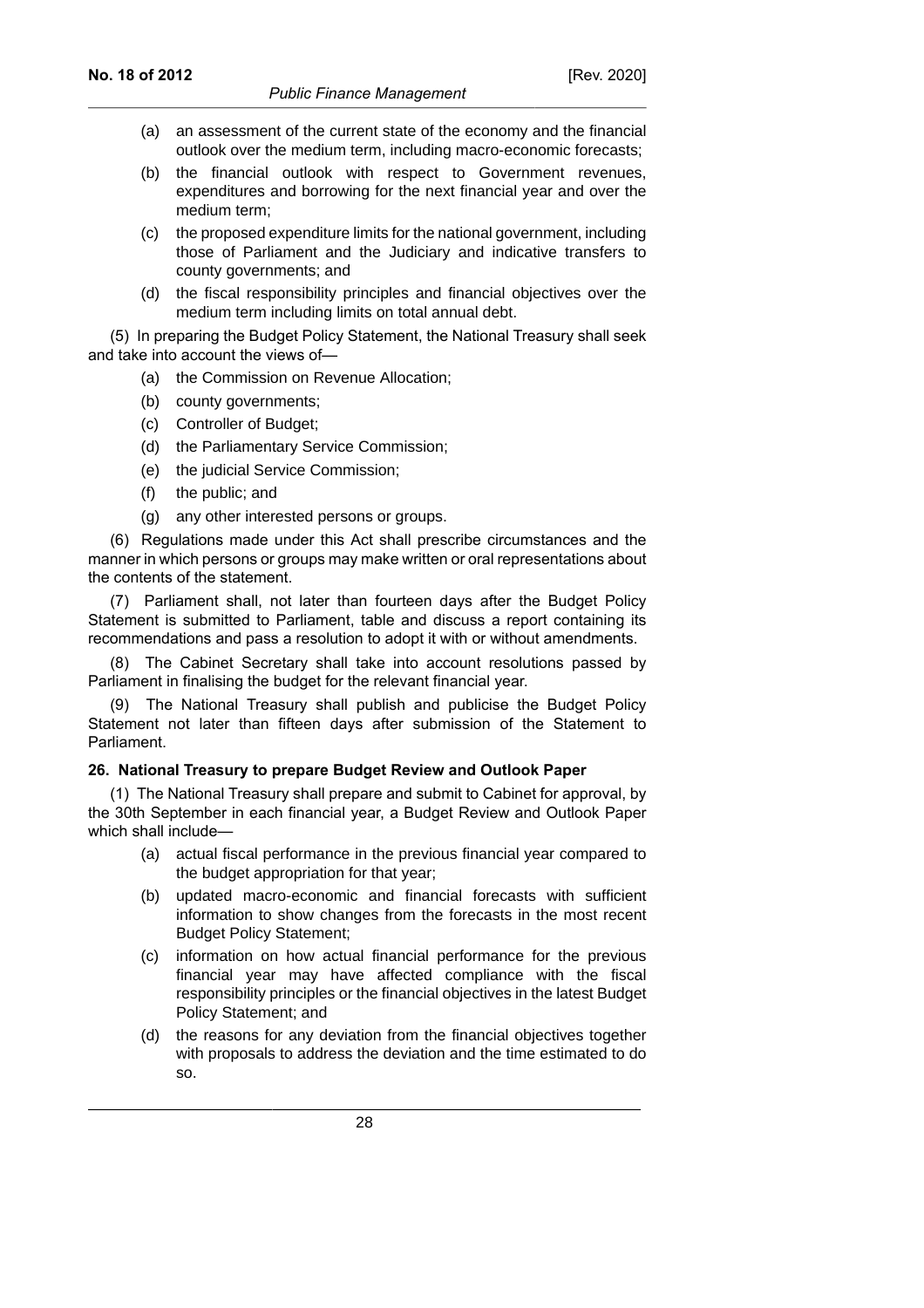**No. 18 of 2012**

(2) Cabinet shall consider the Budget Review and Outlook Paper with a view to approving it, with or without amendments, not later than fourteen days after its submission.

(3) Not later than seven days after the Budget Review and Outlook Paper has been approved by Cabinet, the National Treasury shall—

- (a) submit the Paper to the Budget Committee of the National Assembly to be laid before each House of Parliament; and
- (b) publish and publicise the Paper not later than fifteen days after laying the Paper before Parliament.

# **27. Publication of pre- and post-election economic and fiscal reports by National Treasury**

- (1) The National Treasury shall arrange to be published—
	- (a) a pre-election economic and fiscal update not earlier than four months before the polling day for any general election; and
	- (b) a post-election economic and fiscal update not later than four months after the polling day of any general election.
- (2) The pre-election and post-election economic and fiscal update shall—
	- (a) detail all election related spending including—
		- (i) direct election expenses such as those for the Independent Electoral and Boundaries Commission for costs of elections and election materials;
		- (ii) indirect election expenses such as allocations to police and security forces for the election year; and
		- (iii) any other expenses related to the election specified in regulations or instructions; and
	- (b) be accompanied by a statement signed by the Principal Secretary stating that the economic and fiscal updates include—
		- (i) all policy decisions with material economic or fiscal implications that the national government made before the day on which the contents of the economic and fiscal updates were finalised;
		- (ii) all other circumstances with material economic or fiscal implications of which the National Treasury was aware before those days; and
		- (iii) a confirmation that the economic and fiscal updates were prepared using the best professional judgment and information available before the economic and fiscal updates were finalised.

(3) If the day of dissolution of Parliament is less than two months before the day appointed as polling day for the general election, the Cabinet Secretary shall arrange for the pre-election economic and fiscal update required under this section to be published not later than fourteen days after the day of the dissolution of Parliament.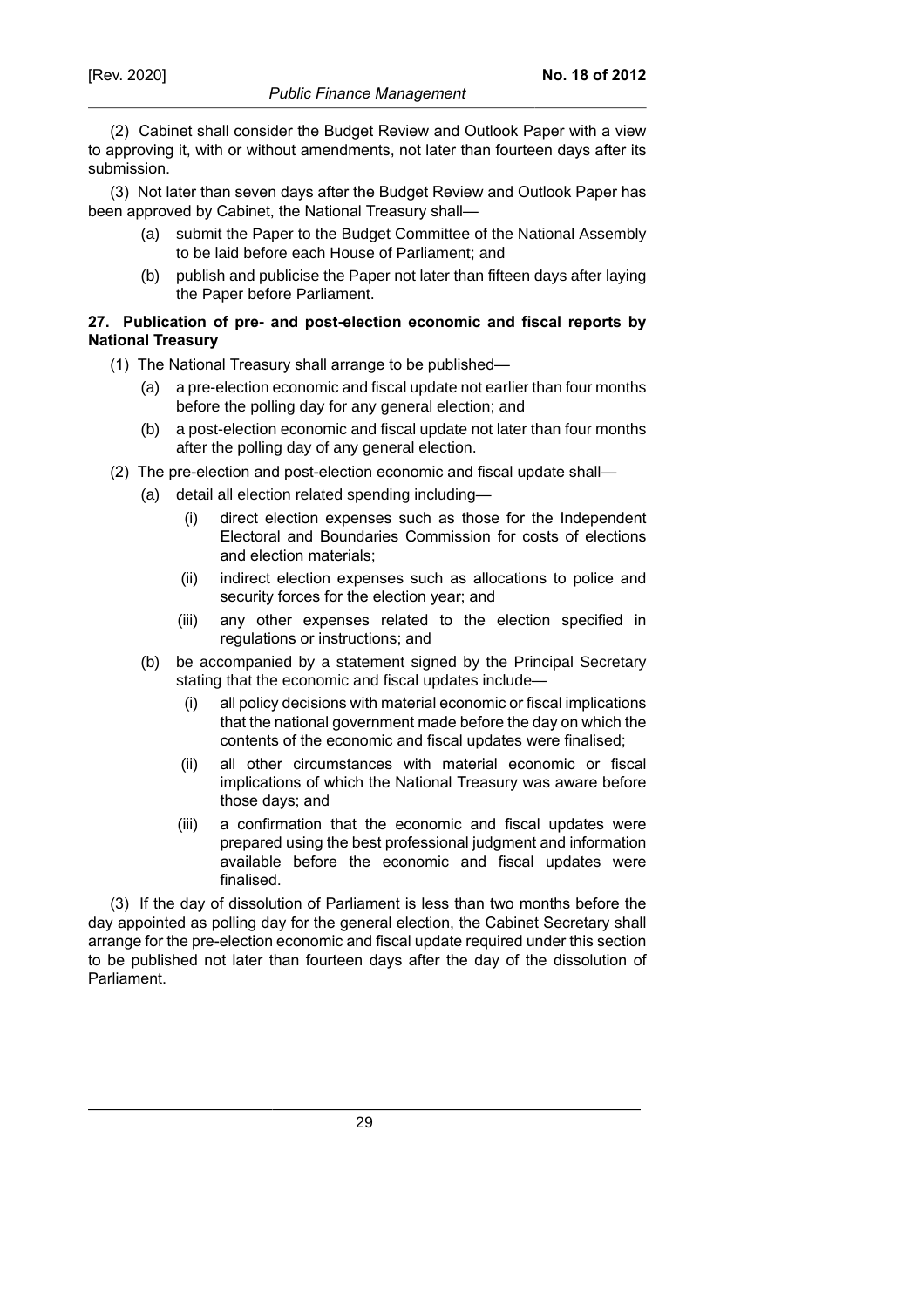#### *Other responsibilities of the National Treasury*

#### **28. Banking arrangements for national government entities**

(1) The National Treasury shall authorise the opening, operating and closing of bank accounts and sub accounts for all national government entities in accordance with regulations made under this Act.

(2) The National Treasury shall establish a Treasury Single Account into which all revenues received by national government entities shall be deposited and from which all payments of money to or on behalf of national government entities shall be made.

(3) The Treasury Single Account shall not be operated in any manner that prejudices any entity to which funds have been disbursed.

(4) An accounting officer for a national government entity shall not cause a bank account of the entity to be overdrawn beyond the limit authorised by the National Treasury or a board of a national government entity, if any.

(5) Subject to subsection (3), an accounting officer who authorises the bank account of a national government entity to be overdrawn is liable for the full cost of the overdrawn amount, in addition to any other disciplinary measures that—

- (a) the Cabinet Secretary may impose by regulations; or
- (b) any other relevant authority may impose under the provisions of any other legislation.

(6) The National Treasury shall keep complete and current records of all bank accounts for which it is responsible under the Constitution, this Act or any other legislation.

(7) The National Treasury shall give monthly statements on actual revenue collected in the accounts relating to Article 206 of the Constitution to the Commission on Revenue Allocation.

#### **29. Management of cash at the national government level**

(1) The National Treasury shall establish a framework within which the national government shall manage its cash transactions.

(2) Every national government entity, other than a state corporation, shall submit an annual cash plan and forecast to—

- (a) the National Treasury in a form and manner and relating to such periods directed by that Treasury; and
- (b) the Controller of Budget.

(3) Subject to the Constitution, the Cabinet Secretary may, notwithstanding any previous authority given, limit or suspend national government expenditure, if in the Cabinet Secretary's opinion, the exigencies of the financial situation render such a limitation or suspension necessary.

(4) The approval of the National Assembly for any limitation or suspension under subsection (3) shall be sought within two months of the decision being made.

(5) The National Treasury may invest, subject to any regulations that may be prescribed, any money kept in a bank account of the national government.

(6) Except as otherwise provided by legislation—

(a) interest received from investments made under subsection (5); and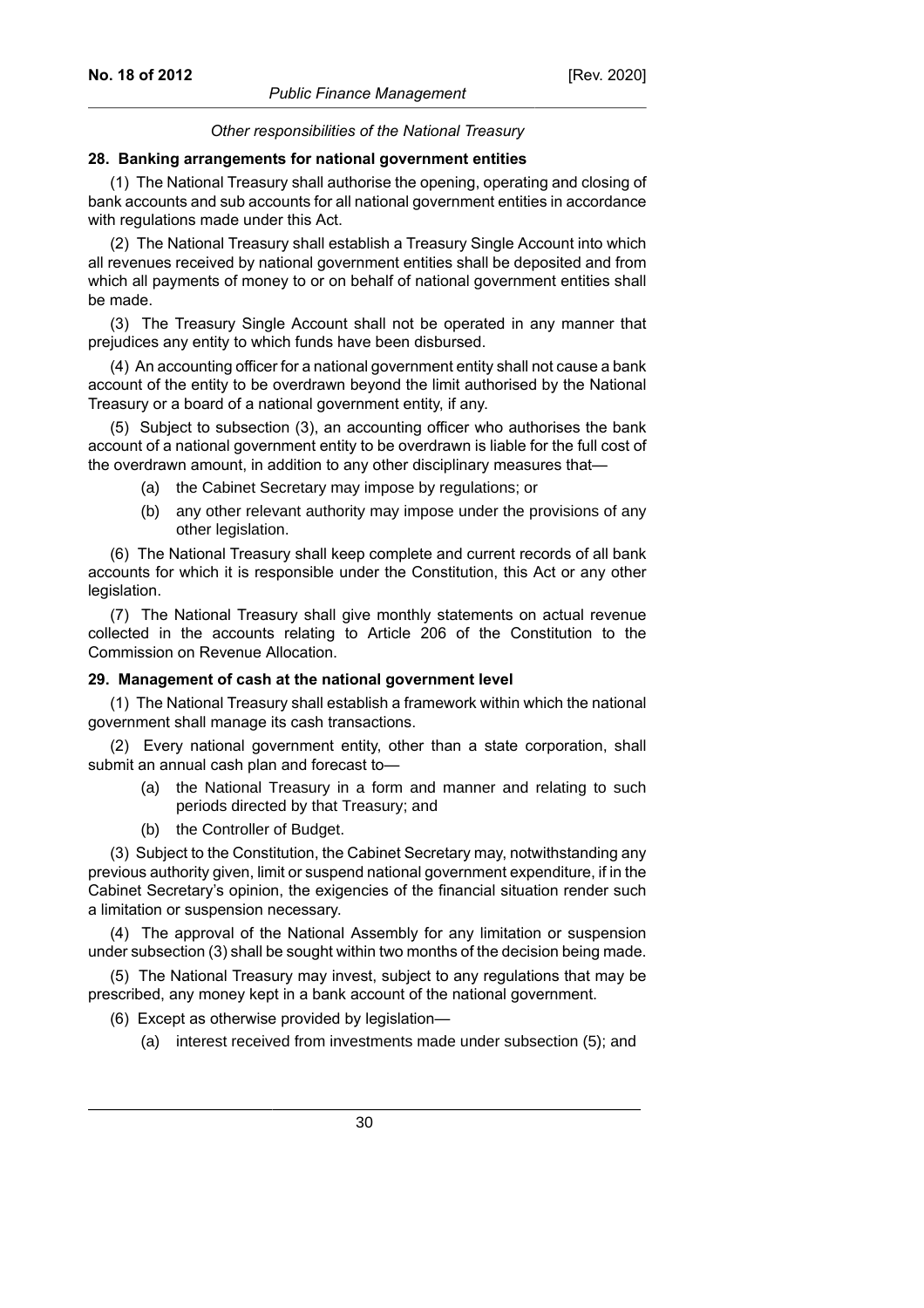(b) money received from the redemption or maturity of those investments, and from the sale or conversion of securities relating to them, is payable into the National Exchequer Account.

(7) The National Treasury may incur costs, charges and expenses in connection with negotiating, placing, managing, servicing, or converting any investment entered into under subsection (5).

(8) Costs, charges or expenses referred to under subsection (7) shall be paid from the Consolidated Fund in accordance with Article 228 of the Constitution.

#### **30. Procurement of goods and services**

For the purposes of this Act, all procurement of goods and services required for the purposes of the national government or a national government entity is to be carried out in accordance with Article 227 of the Constitution and the relevant legislation on procurement and disposal of assets.

# **31. Cabinet Secretary to report on all loans**

(1) The Cabinet Secretary shall submit to Parliament, every four months, a report of all loans made to the national government, national government entities and county governments, in accordance with Article 211(2) of the Constitution.

(2) Where either House of Parliament is canvassing a matter relating to the national debt, the Cabinet Secretary shall submit to Parliament, a report of all loans made to the national government, national government entities, and county governments, not later than seven days after receiving a request to do so from either House of Parliament.

(3) At the end of every four months, the Cabinet Secretary shall submit a report to Parliament stating the loan balances brought forward, carried down, drawings and amortizations on new loans obtained from outside Kenya or denominated in foreign currency, and such other information as may be prescribed by regulations, specifying—

- (a) the names of the parties to the loan;
- (b) the amount of the loan and the currency in which it is expressed and in which it is repayable;
- (c) the terms and conditions of the loan, including interest and other charges payable and the terms of repayment;
- (d) the amount of the loan advanced at the time the report is submitted;
- (e) the purpose for which the loan was used and the perceived benefits of the loan; and such other information as the Cabinet Secretary may consider appropriate.

#### **32. Cabinet Secretary to report on national government guarantees**

(1) The Cabinet Secretary shall submit to Parliament, a record of all guarantees given by the national government, not later than seven days after receiving a request to do so from either House of Parliament.

(2) The Cabinet Secretary shall, with respect to every such guarantee, specify the following information in the record—

- (a) names of the parties to the loan that is guaranteed;
- (b) principal amount of that loan;
- (c) terms and conditions applicable to that loan, including—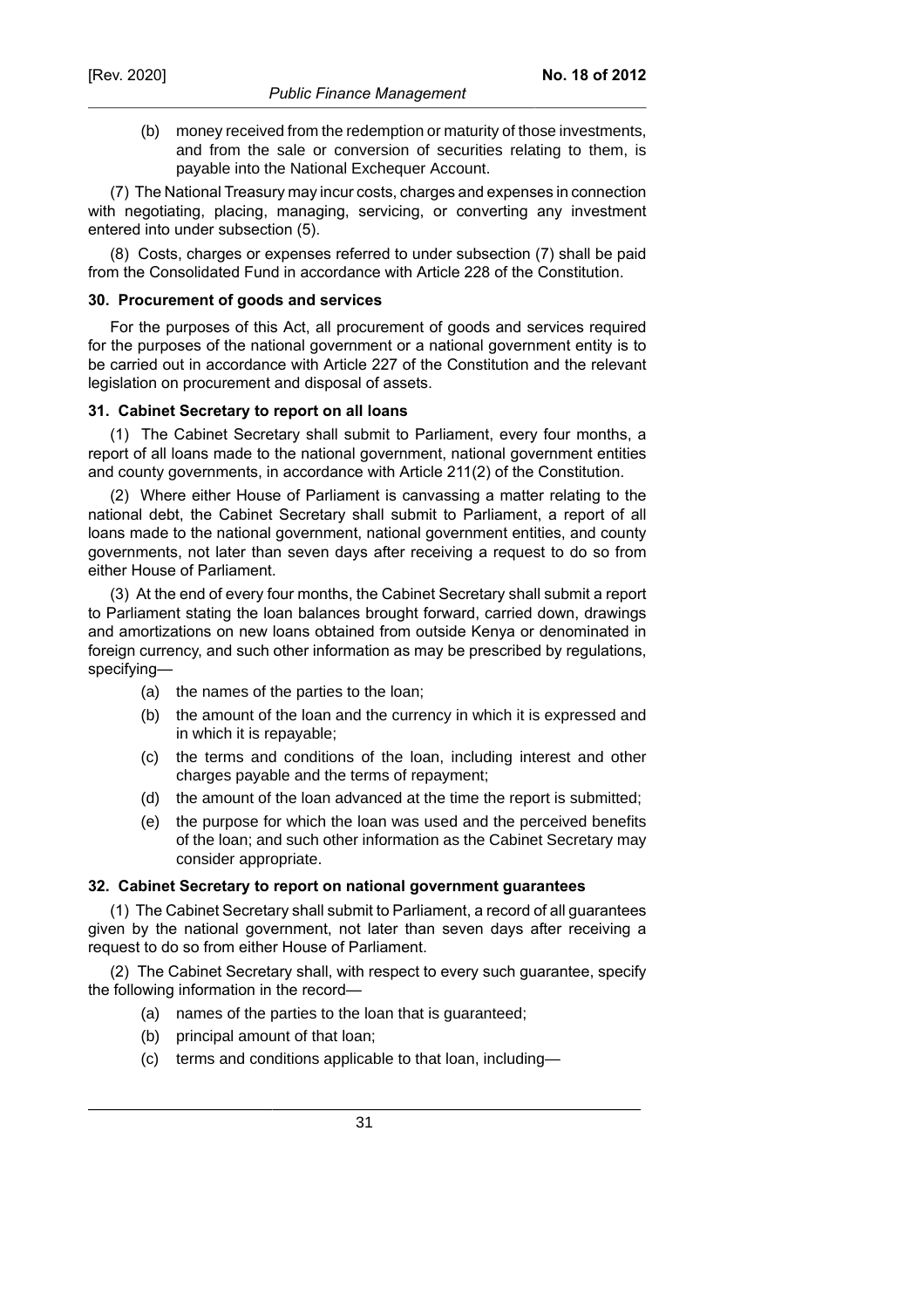#### *Public Finance Management*

- (i) interest and other charges that are payable in respect of that loan; and
- (ii) terms of its repayment.

(3) Not later than two months after the end of each financial year, the Cabinet Secretary shall publish and publicise a report giving details of the guarantees given by the national government during that year.

# **33. Cabinet Secretary to submit national government debt management strategy to Parliament annually**

(1) On or before the 15th February in each year, the Cabinet Secretary shall submit to Parliament a statement setting out the debt management strategy of the national government over the medium term with respect to its actual liability and potential liability in respect of loans and guarantees and its plans for dealing with those liabilities.

(2) The Cabinet Secretary shall ensure that the medium-term debt management strategy is aligned to the broad strategic priorities and policy goals set out in the Budget Policy Statement.

(3) The Cabinet Secretary shall include in the statement the following information—

- (a) the total stock of debt as at the date of the statement;
- (b) the sources of loans made to the national government and the nature of guarantees given by the national government;
- (c) the principal risks associated with those loans and guarantees;
- (d) the assumptions underlying the debt management strategy; and
- (e) an analysis of the sustainability of the amount of debt, both actual and potential.

(4) Within fourteen days after the debt strategy paper is submitted to Parliament under this section, the Cabinet Secretary shall submit the statement to the Commission on Revenue Allocation and the Intergovernmental Budget and Economic Council and publish and publicise the statement.

# **34. The National Treasury to provide Parliament with additional reports when required**

Either House of Parliament may request the Cabinet Secretary or the National Treasury to prepare and submit to that House a report on any matter relating to the Cabinet Secretary or National Treasury's responsibilities as the House of Parliament may specify.

# *National government budget process*

# **35. Stages in the budget process**

(1) The budget process for the national government in any financial year shall comprise the following stages—

- (a) integrated development planning process which shall include both long term and medium term planning;
- (b) planning and determining financial and economic policies and priorities at the national level over the medium term;
- (c) preparing overall estimates in the form of the Budget Policy Statement of national government revenues and expenditures;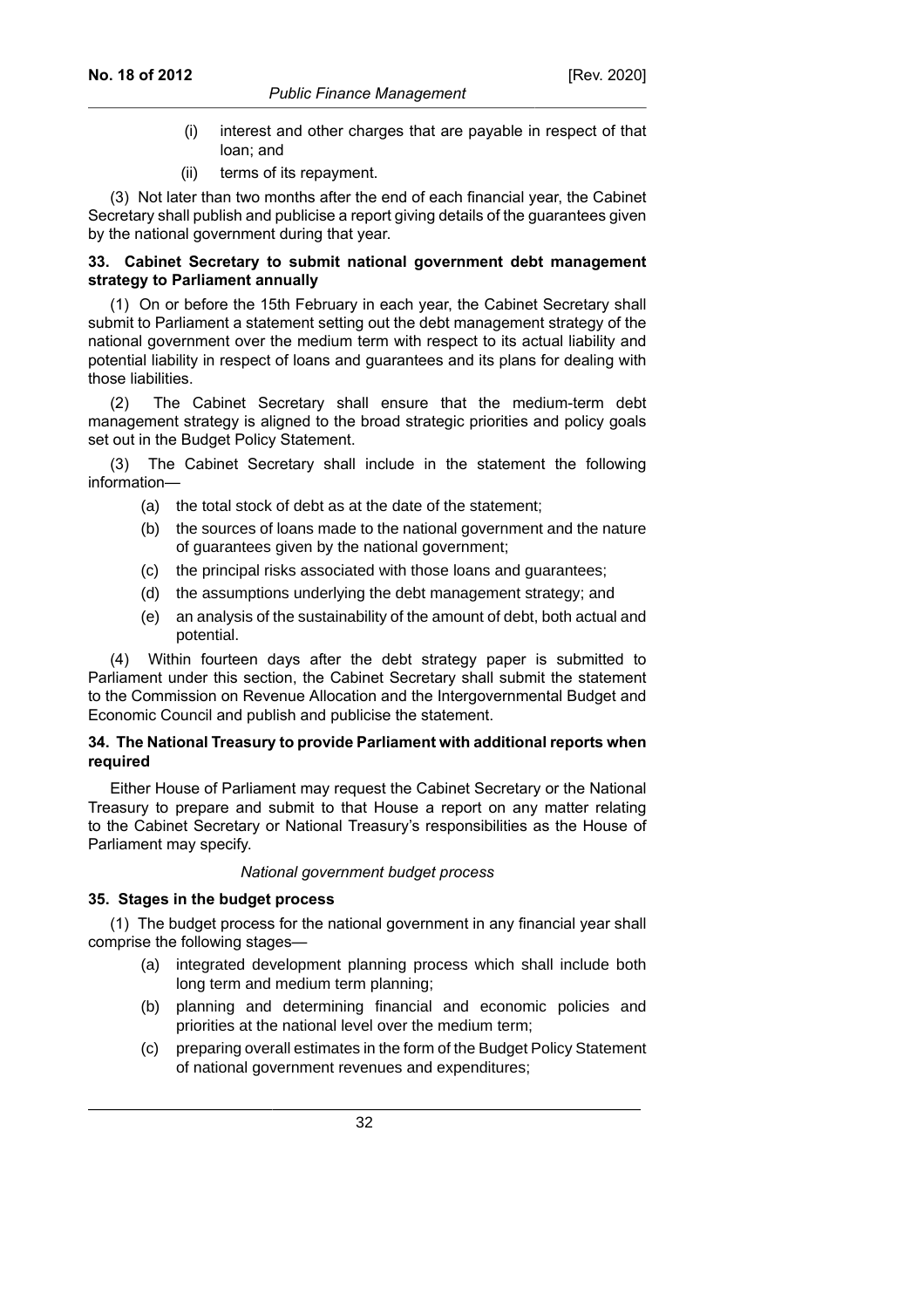- (d) adoption of Budget Policy Statement by Parliament as a basis for future deliberations;
- (e) preparing budget estimates for the national government;
- (f) submitting those estimates to the National Assembly for approval;
- (g) enacting the appropriation Bill and any other Bills required to implement the National government's budgetary proposals;
- (h) implementing the approved budget;
- (i) evaluating and accounting for, the national government's budgeted revenues and expenditures; and
- (j) reviewing and reporting on those budgeted revenues and expenditures every three months.

(2) The Cabinet Secretary shall ensure public participation in the budget process provided for under subsection (1).

# **36. Cabinet Secretary to manage budget process at national level**

(1) The Cabinet Secretary shall manage the budget process at the national level.

(2) Not later than the 30th August in each year, the Cabinet Secretary shall issue to all national government entities a circular setting out guidelines on the budget process to be followed by them.

(3) The circular shall include—

- (a) a schedule for preparation of the budget indicating key dates by which various exercises are to be completed;
- (b) the procedures for the review and projection of revenues and expenditures;
- (c) key policy areas and issues that are to be taken into consideration when preparing the budget;
- (d) procedures setting out the manner in which members of the public shall participate in the budget process;
- (e) the format in which budget information and documents shall be submitted; and
- (f) any other information that, in the opinion of the Cabinet Secretary, may assist the budget process.

(4) Every national government entity shall comply with the guidelines, and in particular, such dates as are specified in the schedule referred to in subsection (3) (a).

(5) The Cabinet Secretary shall by regulations, prescribe procedures specifying how, when and where members of the public shall participate in the budget process at the national level.

(6) The Cabinet Secretary shall notify the members of the Intergovernmental Budget and Economic Council of the commencement of the budget process.

# **37. Submission of budget estimates and related documents for approval**

(1) The Cabinet Secretary shall, within a period allowing time to meet the deadlines specified in this section, submit to the Cabinet for its approval—

(a) the budget estimates and other documents supporting the budget; and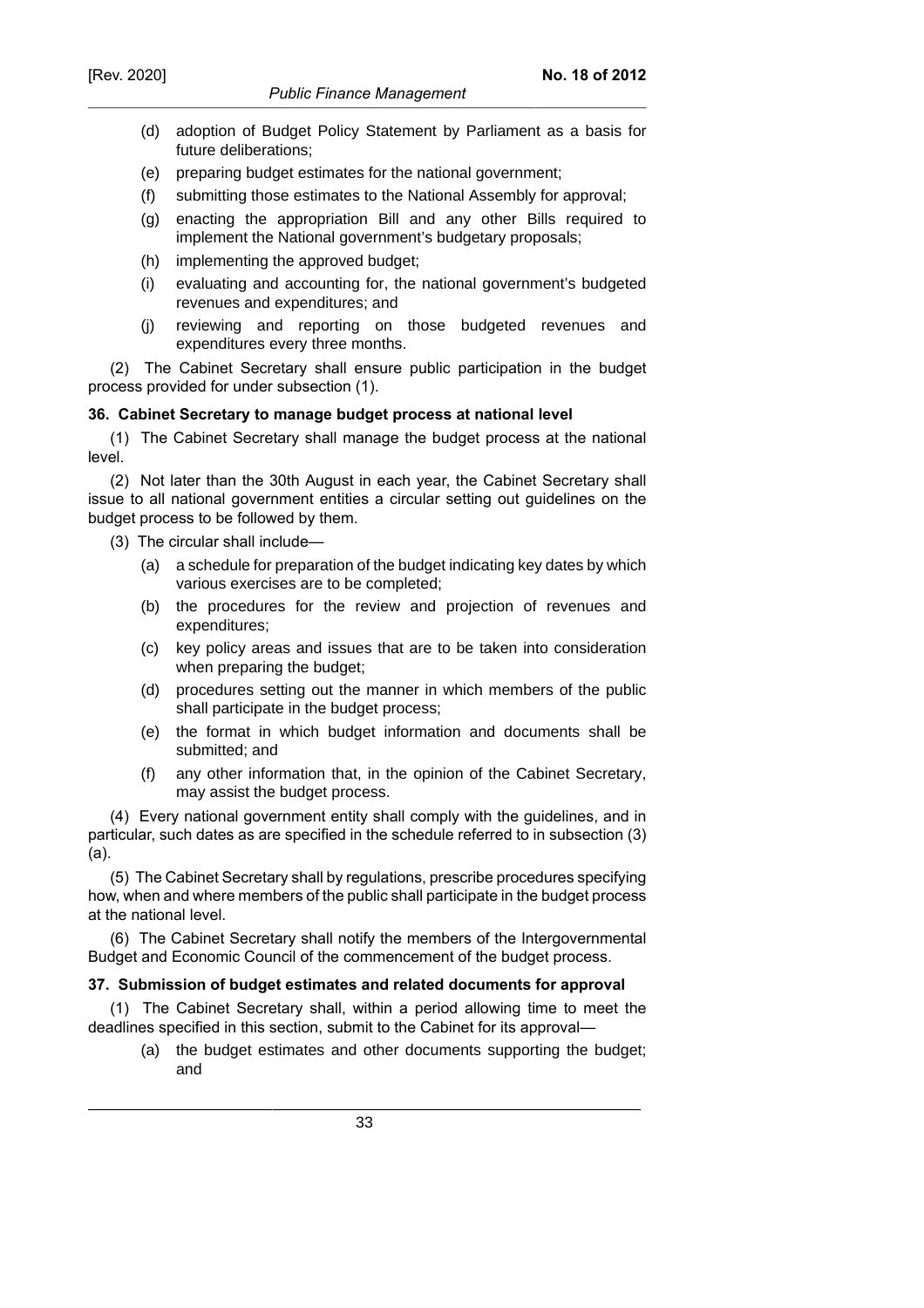(b) the draft Bills required to implement the national budget.

(2) The Cabinet Secretary shall submit to the National Assembly, by the 30th April in that year, the following documents—

- (a) the budget estimates excluding those for Parliament and the Judiciary;
- (b) documents supporting the submitted estimates; and
- (c) any other Bills required to implement the national government budget.

(3) The accounting officers for the Parliamentary Services Commission shall, not later than the 30th April in each financial year—

- (a) submit to the National Assembly the budget estimates for Parliament, including proposed appropriations; and
- (b) provide the National Treasury with a copy of those documents.

(4) The Chief Registrar of the Judiciary shall, not later than the 30th April in each financial year—

- (a) submit to the National Assembly the budget estimates for the Judiciary, including proposed appropriations; and
- (b) provide the National Treasury with a copy of those documents.

(5) In preparing the documents referred to in subsections (3) and (4), the accounting officers for the Parliamentary Service Commission and the Chief Registrar of the Judiciary—

- (a) shall ensure that members of the public are given an opportunity to participate in the preparation process; and
- (b) may make and publish rules to be complied with by those who may wish to participate in the process.

(6) The Cabinet Secretary shall submit to the National Assembly not later than the 15th May any comments of the National Treasury on the budgets proposed by the Parliamentary Service Commission and the Chief Registrar for the Judiciary.

(7) The Cabinet Secretary shall ensure that the budget process is conducted in a manner and within a time frame sufficient to permit the various participants in the process to comply with the requirements of the Constitution and this Act.

(8) As soon as practicable after the budget estimates and other documents have been submitted to the National Assembly under this section, the Cabinet Secretary shall publicise those documents.

(9) Upon approval of the budget estimates by the National Assembly, the Cabinet Secretary shall prepare and submit an Appropriation Bill of the approved estimates to the National Assembly.

#### [ Act No. 38 of 2016, s. 57.]

#### **38. Submission of other budget documents to the National Assembly**

(1) The Cabinet Secretary shall submit to the National Assembly the following other budget documents for each financial year—

- (a) a budget summary that includes—
	- (i) a summary of budget policies including policies on revenue, expenditure, debt and deficit financing;
	- (ii) an explanation of how the budget relates to the fiscal responsibility principles and to the financial objectives; and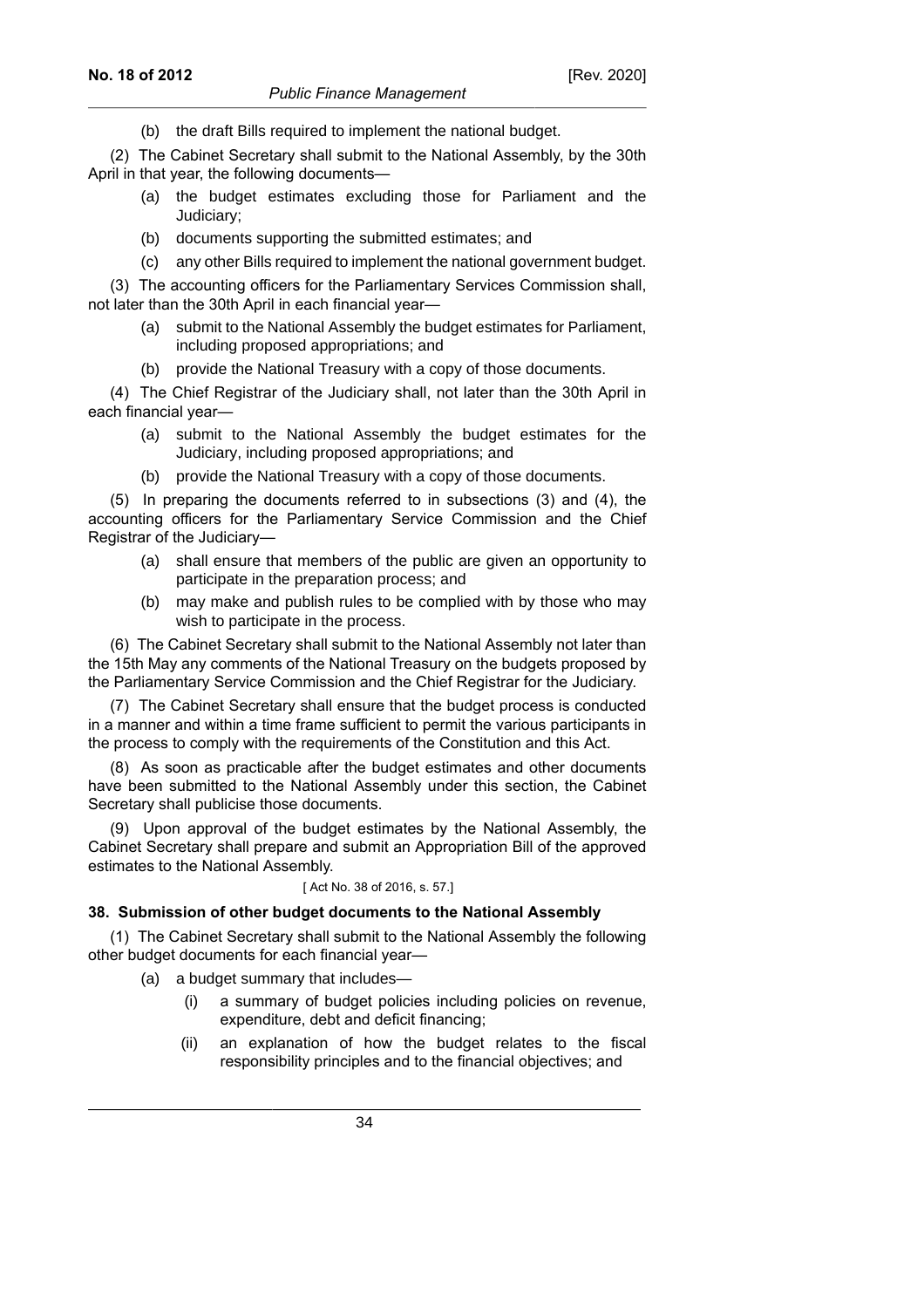- (iii) a memorandum by the Cabinet Secretary explaining how the resolutions adopted by the National Assembly on the Budget Policy Statement under section 25(7) have been taken into account.
- (b) the format of the budget estimates shall include—
	- (i) a list of all entities that are to receive funds appropriated from the budget of the national government;
	- (ii) estimates of revenue allocated to, and expenditures projected from, the Equalisation Fund over the medium term, with an explanation of the reasons for those revenue allocations and expenditures and how these estimates comply with the policy

developed by the Commission on Revenue Allocation under Article 216(4) of the Constitution;

- (iii) all revenue allocations to county governments from the national government's share in terms of Article 202(2) of the Constitution, including conditional and unconditional grants;
- (iv) all estimated revenue by broad economic classification;
- (v) all estimated expenditure, by vote and by programme, clearly identifying both recurrent and development expenditures; and
- (vi) an estimate of any budget deficit or surplus for the financial year and medium term and the proposed sources of financing;
- (c) information regarding loans made by the national government, including an estimate of principal, interest and other charges to be received by the national government in the financial year in respect of those loans;
- (d) information regarding loans and guarantees made to and by the national government, including an estimate of principal, interest and other charges to be paid by the national government in the financial year in respect of those loans;
- (e) information regarding any payments to be made and liabilities to be incurred by the national government for which an appropriation Act is not required which shall include the constitutional or national legislative authority for any such payments or liabilities; and
- (f) a statement by the National Treasury specifying the measures taken by the national government to implement any recommendations made by the National Assembly with respect to the budget for the previous financial year or years.

(2) The nature of information that is to be presented in the budget estimates and the form of its presentation shall be prescribed in regulations and the regulations shall be tabled in Parliament for approval.

(3) The Cabinet Secretary shall ensure that the expenditure appropriations and the budget estimates in an appropriation Bill are presented in a way that—

- (a) is accurate, precise, informative and pertinent to budget issues; and
- (b) clearly identifies the appropriations by vote and programme.

# **39. National Assembly to consider budget estimates**

(1) The National Assembly shall consider the budget estimates of the national government, including those of Parliament and the Judiciary, with a view to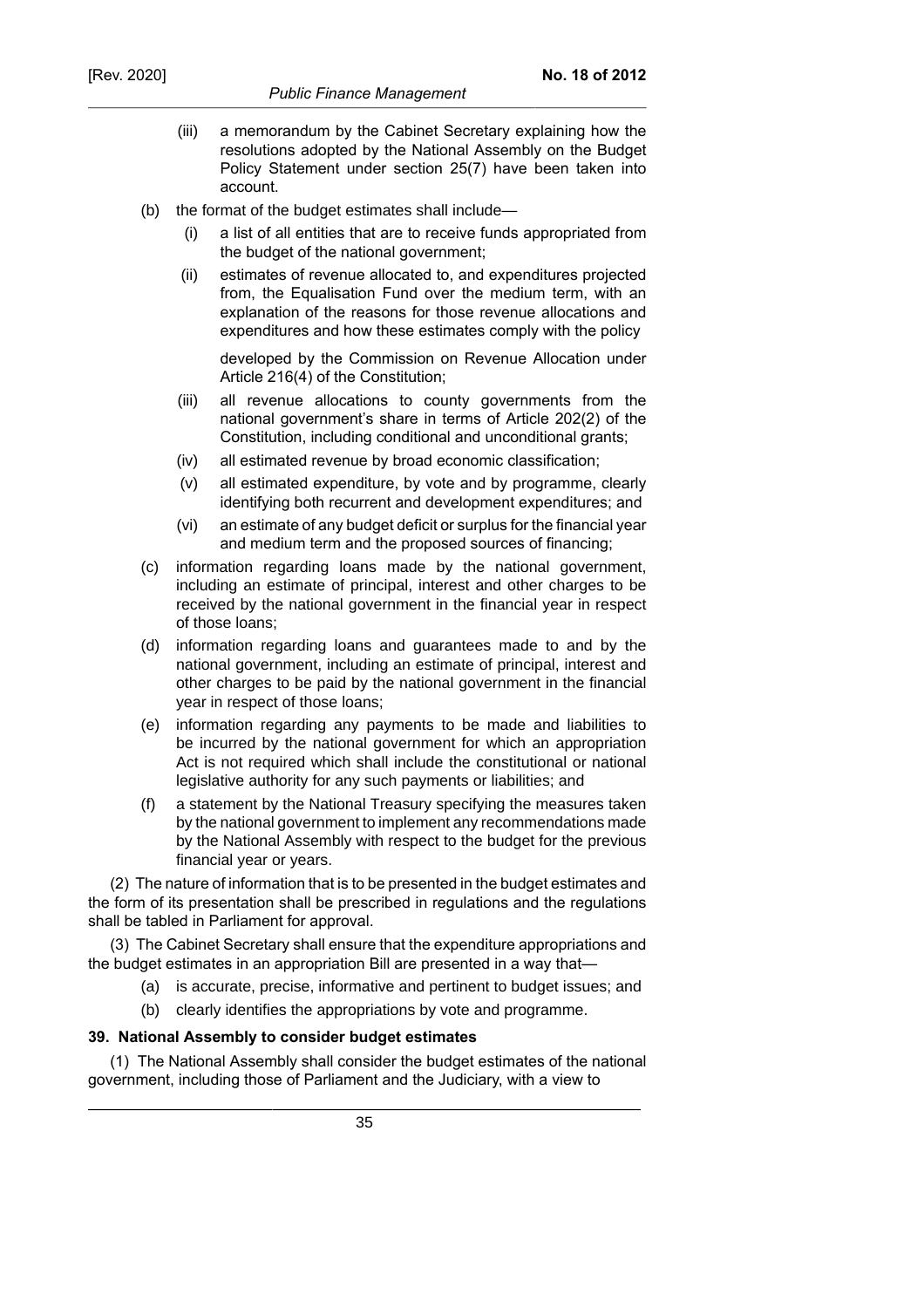approving them, with or without amendments, in time for the Appropriation Bill and any other relevant Bills, required to implement the budget to be assented to by the 30th June each year.

(2) Before the National Assembly considers the estimates of revenue and expenditure, the relevant committee of the National Assembly shall discuss and review the estimates and make recommendations to the National Assembly, taking into account the views of the Cabinet Secretary and the public on the proposed recommendations.

(3) The National Assembly may amend the budget estimates of the national government only in accordance with the Division of Revenue Act and the resolutions adopted with regard to the Budget Policy Statement ensuring that—

- (a) an increase in expenditure in a proposed appropriation is balanced by a reduction in expenditure in another proposed appropriation; or
- (b) a proposed reduction in expenditure is used to reduce the deficit.

(4) Where a Bill originating from a member of the National Assembly proposes amendments after passing the budget estimates and the appropriations Bill by Parliament, the National Assembly may only proceed in accordance with—

- (a) the Division of Revenue Act;
- (b) Article 114 of the Constitution; and
- (c) any increase in expenditure in a proposed appropriation is balanced by a reduction in expenditure in another proposed appropriation or any proposed reduction in expenditure is used to reduce the deficit.

(5) Not later than twenty-one days after the National Assembly has approved the budget estimates, the National Treasury shall consolidate, publish and publicise the budget estimates.

(6) The National Treasury shall take all reasonably practicable steps to ensure that the approved budget estimates are prepared and publicised in a form that is clear and easily understood by, and readily accessible to, members of the public.

(7) Following approval of the budget estimates under this section, and before the Appropriation Act is assented to, the National Assembly may authorise withdrawals in accordance with Article 222 of the Constitution, and such authority shall be communicated to the Cabinet Secretary responsible for finance by the Speaker of the National Assembly within seven days of that authority being granted by the National Assembly.

(8) The Controller of Budget shall ensure that members of the public are given information on budget implementation both at the national and county government level in accordance with Article 228 of the Constitution.

#### [Act No. 12 of 2019, Sch.]

### **39A. Submission, consideration and passing of Finance Bill**

(1) The Cabinet Secretary shall submit to the National Assembly, on or before 30th April, the Finance Bill setting out the revenue raising measures for the National Government.

(2) Following submission of the Finance Bill by the Cabinet Secretary, the relevant committee of the National Assembly shall introduce the Bill in the National Assembly.

(3) The National Assembly shall consider and pass the Finance Bill, with or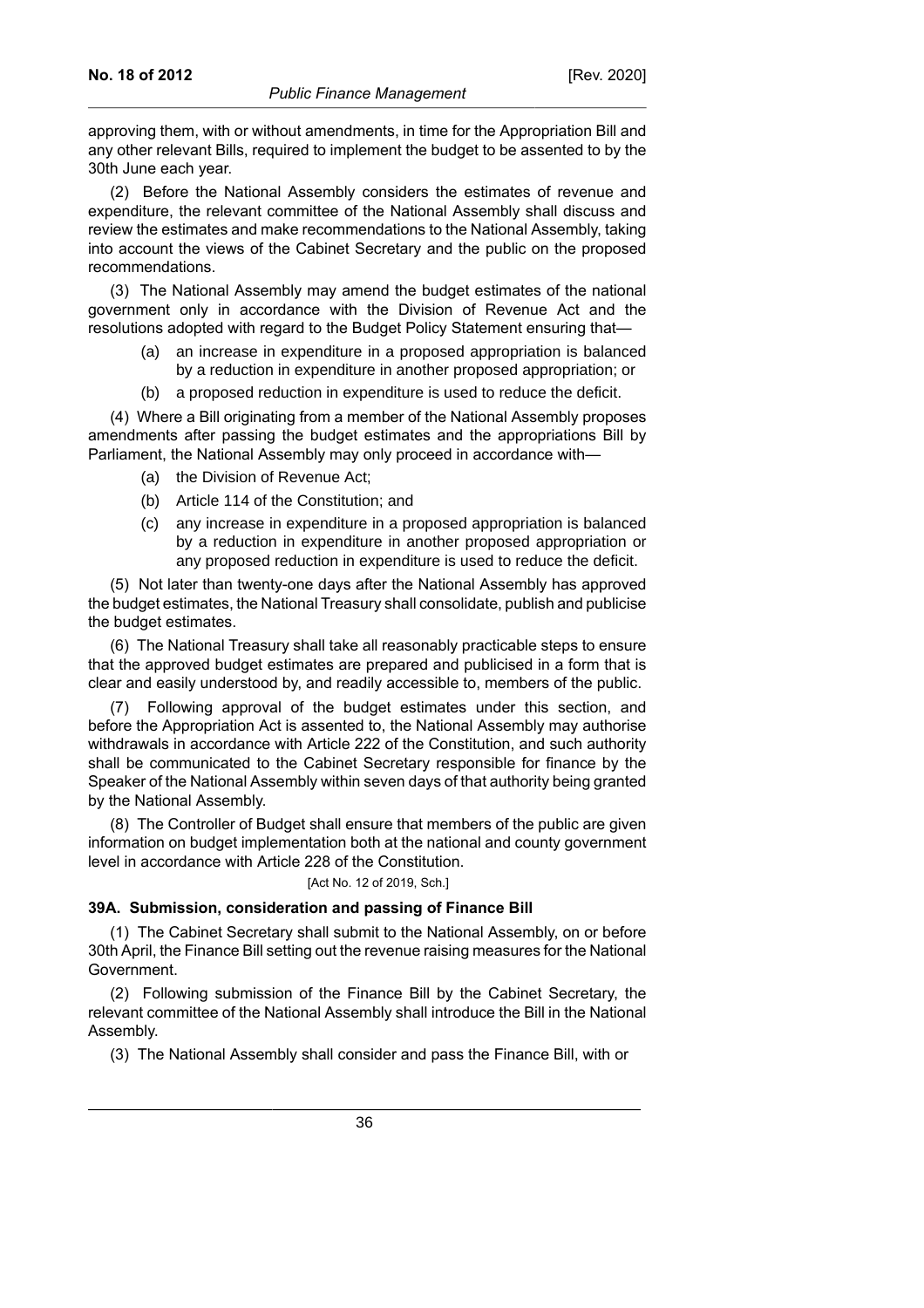—

without amendments, in time for it to be presented for assent by 30th June each year.

(4) Any recommendations made by the relevant committee of the National Assembly or resolution passed by the National Assembly on revenue matters shall

- (a) ensure that the total amount of revenue raised is consistent with the approved fiscal framework;
- (b) take into account the principles of equity, certainty and ease of collection;
- (c) consider the impact of the proposed changes on the composition of the tax revenue with reference to direct and indirect taxes;
- (d) consider domestic, regional and international tax trends;
- (e) consider the impact on development, investment, employment and economic growth;
- (f) take into account the recommendations of the Cabinet Secretary as provided under Article 114 of the Constitution; and
- (g) take into account the taxation and other tariff arrangements and obligations that Kenya has ratified, including taxation and tariff arrangements under the East African Community Treaty.

[Act No. 12 of 2019, Sch., Act No. 1 of 2020, s. 27.]

### **40. Submission and consideration of budget policy highlights and the Finance Bill in the National Assembly**

(1) Each financial year, the Cabinet Secretary shall, with the approval of Cabinet, make a public pronouncement of the budget policy highlights and revenue raising measures for the national government.

(2) In making the pronouncement under subsection (1), the Cabinet Secretary shall take into account any regional or international agreements that Kenya has ratified, including the East African Community Treaty and where such agreements prescribe the date when the budget policy highlights and revenue raising measures are to be pronounced, the Cabinet Secretary shall ensure that the measures are pronounced on the appointed date.

(3) On the same date that the budget policy highlights and revenue raising measures are pronounced, the Cabinet Secretary shall submit to Parliament a legislative proposal, setting out the revenue raising measures for the national government, together with a policy statement expounding on those measures.

(4) Following the submission of the legislative proposal of the Cabinet Secretary, the relevant committee of the National Assembly shall introduce a Finance bill in the National Assembly.

(5) Any of the recommendations made by the relevant committee of the National Assembly or adopted by the National Assembly on revenue matters shall—

- (a) ensure that the total amount of revenue raised is consistent with the approved fiscal framework and the Division of Revenue Act;
- (b) take into account the principles of equity, certainty and ease of collection;
- (c) consider the impact of the proposed changes on the composition of the tax revenue with reference to the direct and indirect taxes;
- (d) consider domestic, regional and international tax trends;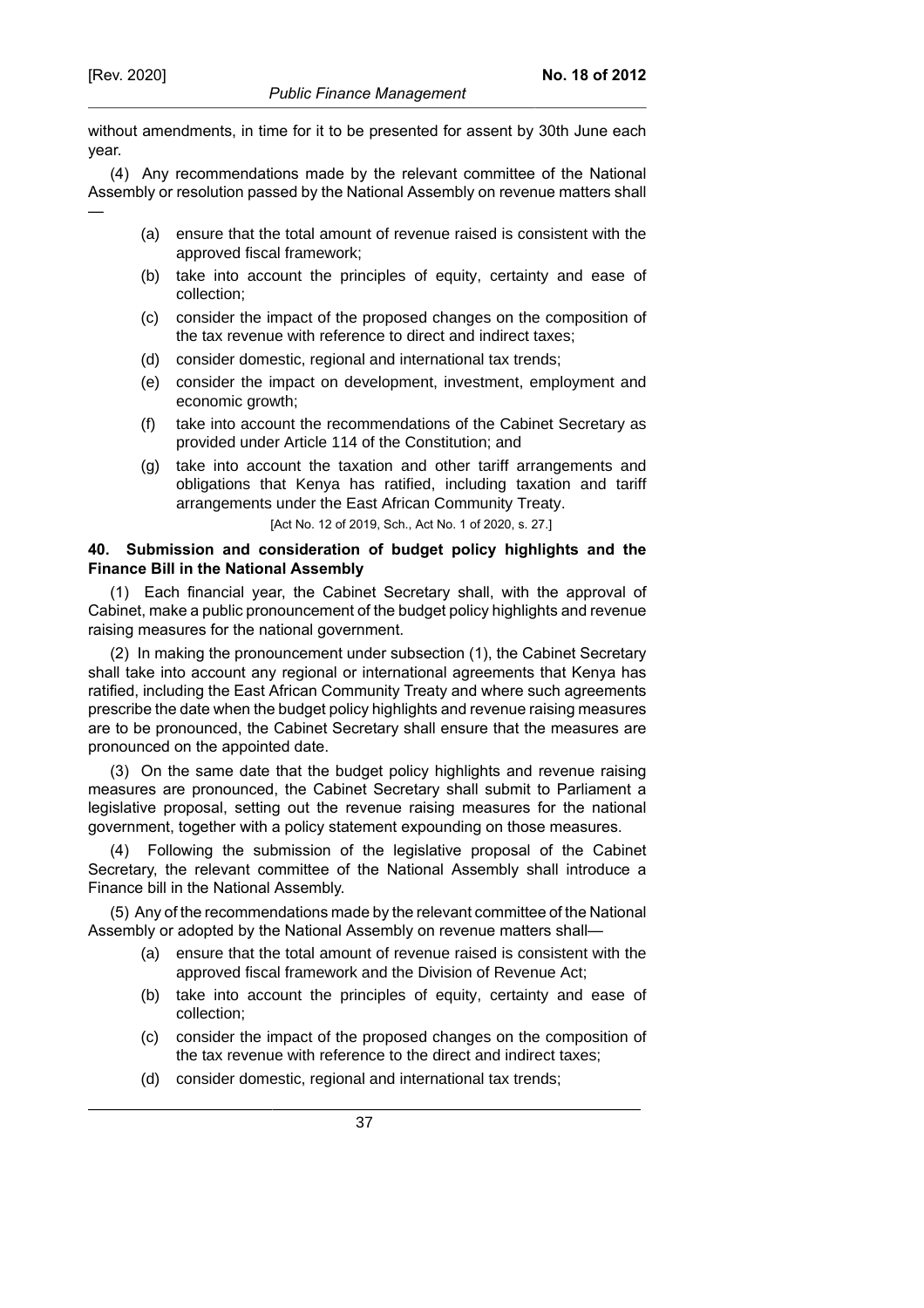- (e) consider the impact on development, investment, employment and economic growth:
- (f) take into account the recommendations of the Cabinet Secretary as provided under Article 114 of the Constitution; and
- (g) take into account the taxation and other tariff agreements and obligations that Kenya has ratified, including taxation and tariff agreements under the East African Community Treaty.

(6) The recommendations of the Cabinet Secretary in subsection (5)(f) shall be included in the report and tabled in the National Assembly.

[Act No. 6 of 2014, s. 4.]

#### **41.** *Deleted by Act No. 12 of 2019, Sch.*

### **42. Consideration by Parliament of Division of Revenue and County Allocation of Revenue Bills**

Parliament shall consider the Division of Revenue and County Allocation of Revenue Bills not later than thirty days after the Bills have been introduced with a view to approving them, with or without amendments.

#### **43. Limited powers of accounting officer of national government entity to reallocate appropriate funds**

(1) An accounting officer may reallocate funds from the authorised use but may not reallocate funds where—

- (a) the funds are appropriated for transfer to another government entity or person;
- (b) the funds are appropriated for capital expenditure except to defray other capital expenditure;
- (c) the reallocation of funds is from wages to non-wages expenditure; or
- (d) the transfer of funds may result in contravention of fiscal responsibility principles.

(2) An accounting officer for a national government entity, other than a state corporation, may reallocate funds between programs, or between Sub-Votes, in the budget for a financial year if—

- (a) there are provisions in the budget of a program or Sub-Vote which are unlikely to be utilised;
- (b) a request for the reallocation has been made to the National Treasury explaining the reasons for the reallocation and the National Treasury has approved the request; and
- (c) the total sum of all reallocations made to or from a program or Sub-Vote does not exceed ten percent of the total expenditure approved for that program or Sub-Vote for that financial year.

(3) Regulations made under this Act may provide for the reallocation of funds within Sub-votes or programs.

#### **44. National government to submit supplementary budget to Parliament**

The national government shall submit to Parliament for approval, a supplementary budget in support of money spent under Article 223 of the Constitution.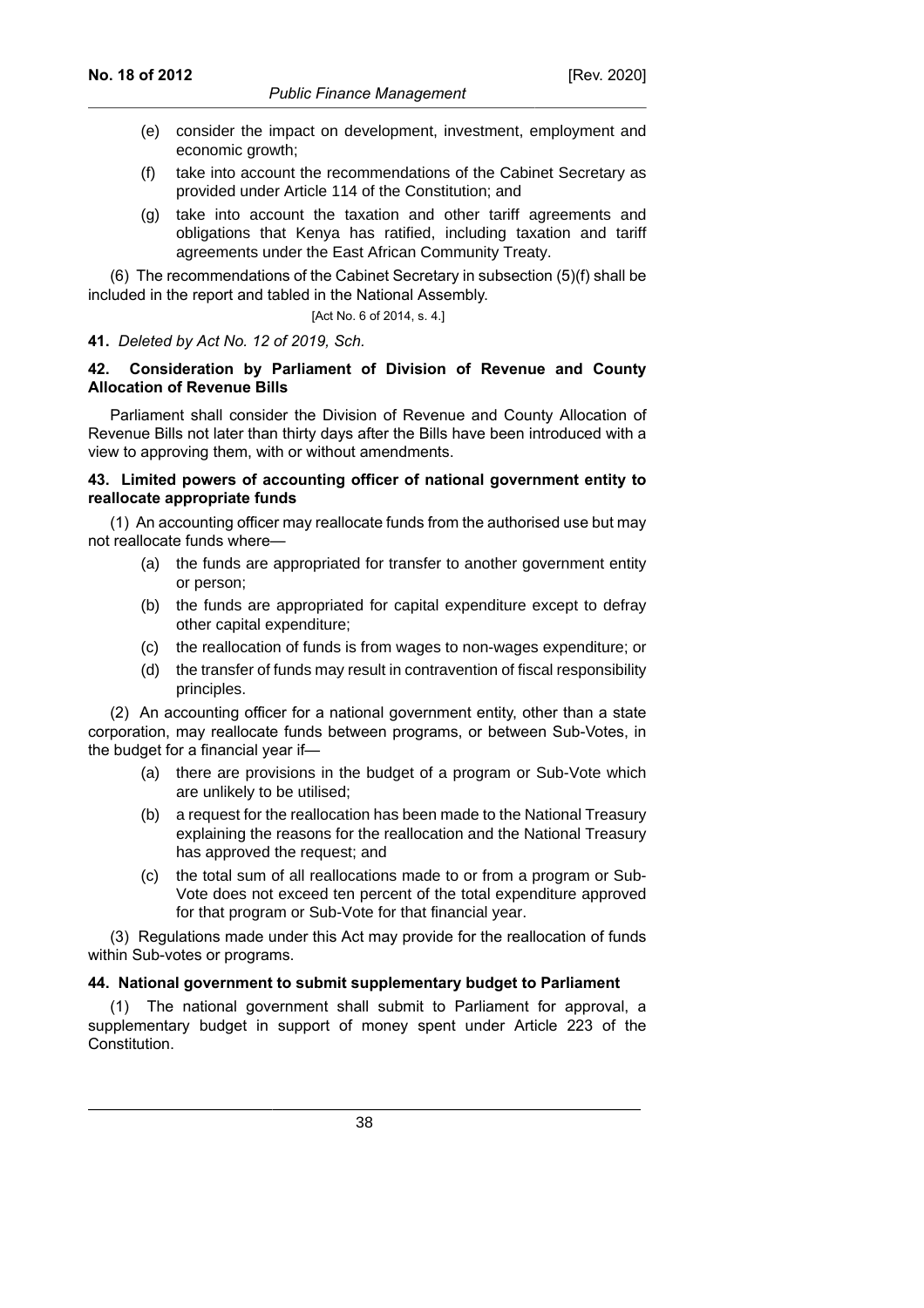(2) After Parliament has approved spending under subsection (1), an Appropriation Bill shall be introduced for the appropriation of the money spent.

(3) The supplementary budget shall include a statement showing how the additional expenditure relates to the fiscal responsibility principles and financial objectives.

### **45. Appropriations to lapse if unspent at the end of the financial year**

(1) An appropriation that has not been spent at the end of the financial year for which it was appropriated shall lapse immediately at the end of that financial year.

(2) Subject to any other legislation, where, at the end of a financial year, a national government entity is holding appropriated money that was withdrawn from the National Exchequer Account but has not been spent, it shall repay the unspent money into the National Exchequer Account and shall prepare and submit a statement of the same to the Controller of Budget.

> *Responsibilities of the Cabinet Secretary and functions of the national government with respect to grants and loans*

#### **46. Overall responsibility of Cabinet Secretary**

(1) The Cabinet Secretary shall, in addition to his or her other functions under the Constitution, this Act and any other legislation—

- (a) oversee the formulation of macro-economic and financial policies of the Government;
- (b) by agreement, assist national government entities and county governments in building capacity for efficient, effective and transparent financial management;
- (c) where applicable, support the efforts of national government entities and county governments to avert or resolve their financial problems.

(2) Within twenty-one days after the end of each month, the Cabinet Secretary shall publish in the *Gazette* a statement of actual revenues collected by category and net exchequer issues by the National Treasury.

(3) In the performance of the duties and functions under this Act the Cabinet Secretary shall—

- (a) seek views from county governments on the proposed macroeconomic and financial policies using the Intergovernmental Budget and Economic Council established under this Act;
- (b) share with national government entities and county governments any findings that may assist national government entities and county governments in improving their financial management; and
- (c) upon detecting any emerging or impending financial problems in a national government entity or county government, immediately alert the national government entity or county government of the problem.

#### **47. Conditions for receiving grants and donations by national government or its entities or third parties**

- (1) In this section and section 48—
	- (a) **"donation"** means a gift or a contribution;
	- (b) **"grant"** means financial or other assistance by a development partner which is not repayable and—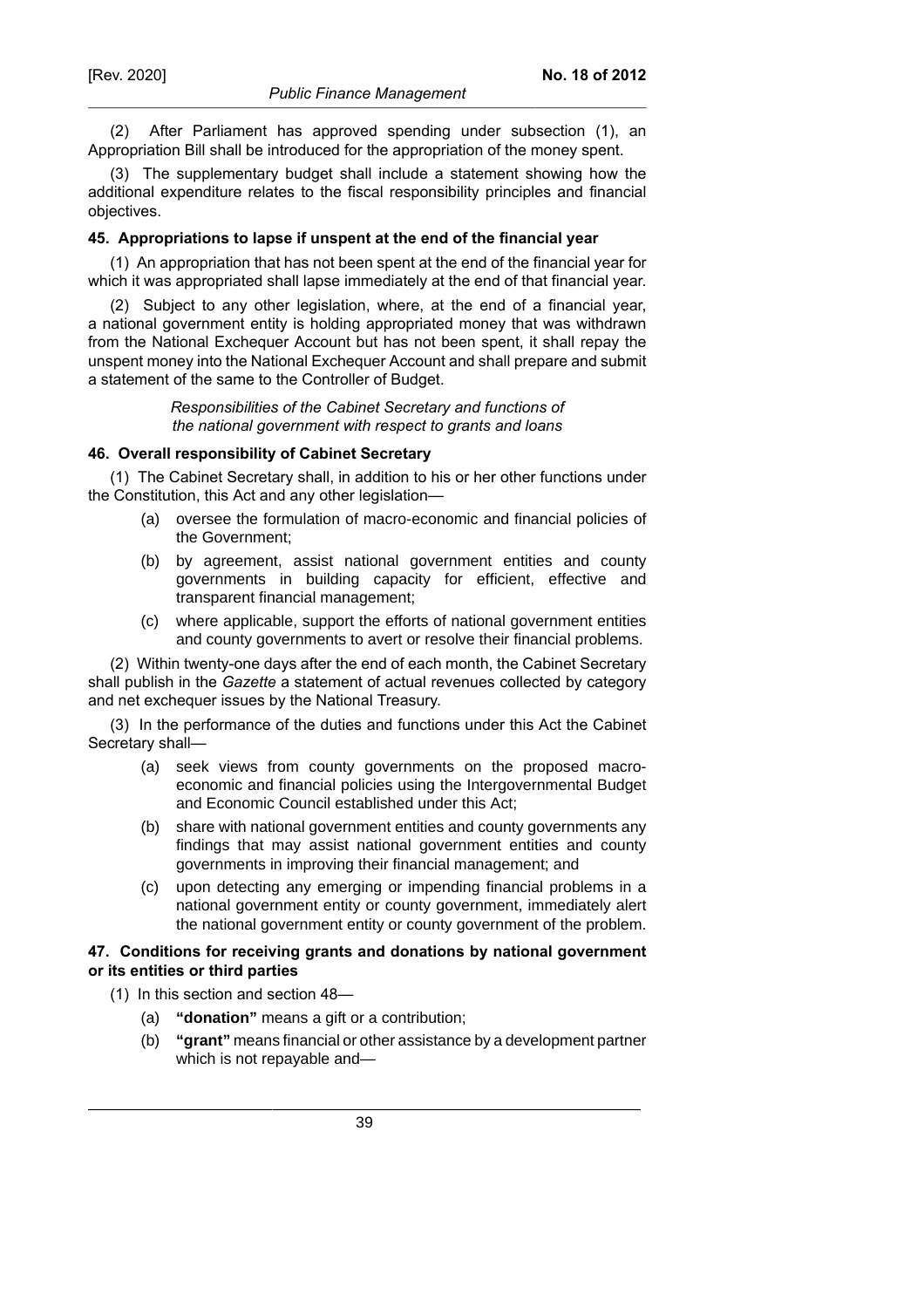- (i) under which public money is paid to or used by a grant recipient;
- (ii) which is intended to finance or facilitate the development of projects or delivery of services or otherwise assist the grant recipient to achieve goals that are consistent with the policy objectives of the national government; and
- (iii) under which the grant recipient is required to act in accordance with any terms or conditions specified in a grant agreement.
- (c) **"grant recipient"** means the national government or a national government entity authorised to control or spend money under this Act or an incorporated or unincorporated body not otherwise authorised to control or spend money under this Act;
- (d) **"intended beneficiaries"** means the people of Kenya whom the projects or public services financed by a grant are intended to benefit;
- (e) **"third party"** means any other person other than a public officer.

(2) Subsections (3) to (10) apply to the national government and a national government entity.

(3) The national government or a national government entity may receive a grant or donation from a development partner with the approval of the Cabinet Secretary and only as provided by this section.

(4) Funds received in the form of grants or donations shall only be spent in accordance with Articles 221 and 223 of the Constitution and this section.

(5) As soon as possible after receiving the grant or donation, the recipient shall notify the Cabinet Secretary of the receipt.

(6) If a project that is being financed by a grant or donation requires national government funding, the project may only be started when—

- (a) the required funding has been appropriated in accordance with this Act or is authorised by other legislation; or
- (b) the Cabinet Secretary has given a written authorisation for the project to start.

(7) The Cabinet Secretary shall inform Parliament of the authorisation given under subsection (6)(b) in accordance with Article 223 of the Constitution.

(8) The recipient of a grant or donation from a development partner shall record the amount or value of the grant or donation in its books of accounts.

(9) Subject to audit in terms of Article 229(4) of the Constitution, the recipient of a grant or donation shall administer and account for the grant or donation by using—

- (a) government financial accounting and auditing laws and, administrative procedures; or
- (b) any financial accounting rules and procedures for money specified in the agreement between the recipient and the development partner.

(10) The Cabinet Secretary may in addition to the audit under subsection (9), permit a donor of a grant to audit such funds on the basis of its own financial accounting rules.

40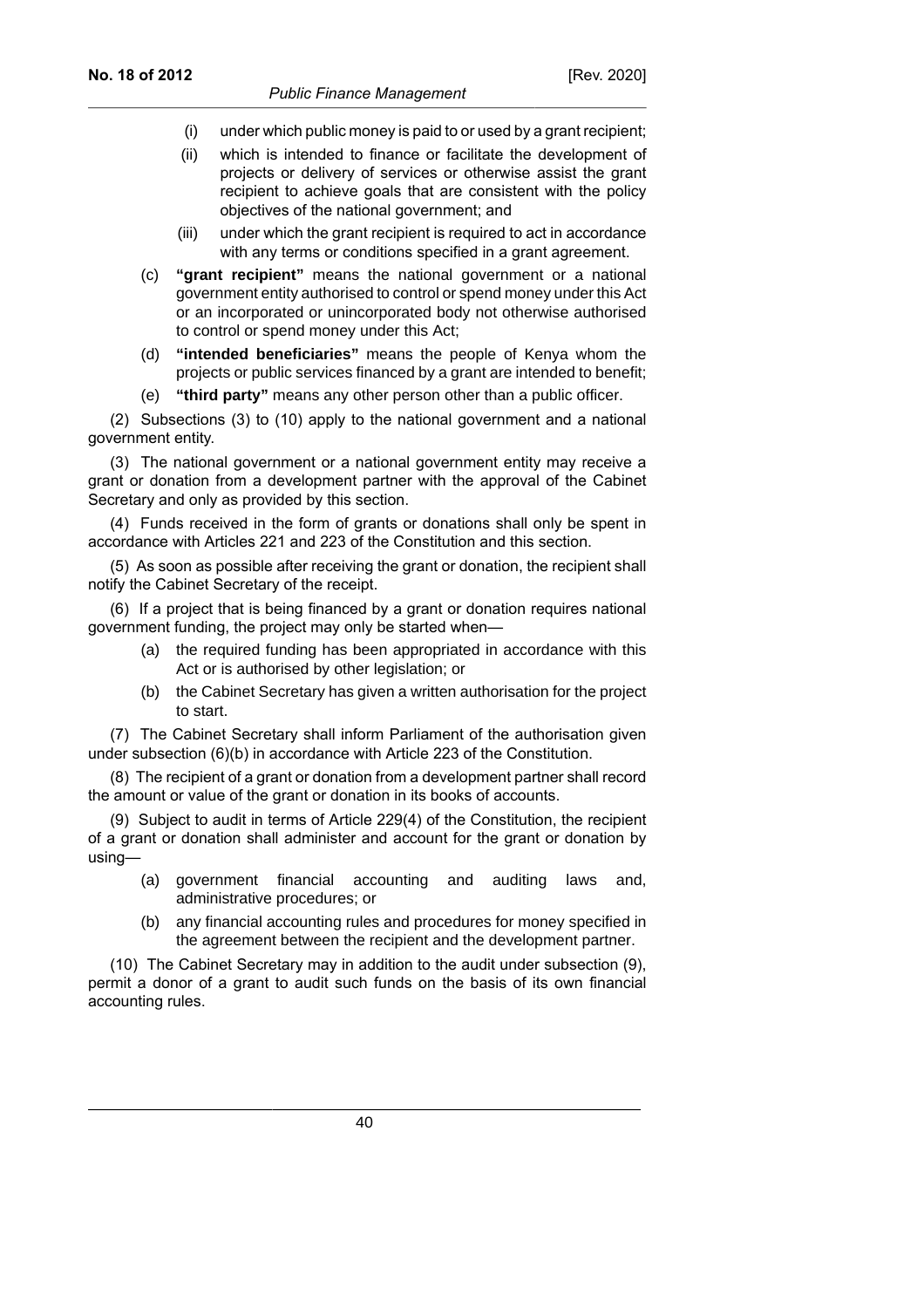## **48. Regulations on grant administration**

(1) Regulations approved by Parliament shall provide for the administration, control and management of grants, including—

- (a) procedures to ensure that grants are spent on the basis of the integrated national development plan;
- (b) procedures for the allocation and disbursement of the grants;
- (c) requiring that grants be used only to finance programmes within the integrated development plan;
- (d) the publication of transparent criteria for the allocation of grants;
- (e) requiring specific terms and conditions in agreements to which grant recipients are subjected;
- (f) procedures for the budgeting, financial management, accounting and reporting of grants by grants recipients;
- (g) procedures under which a third party may be authorised to receive, control or pay public money as a grant; and
- (h) measures to ensure that a third party authorised to receive, control or pay public money as a grant, or responsible for any other aspect of administration of a grant, is subject to the same obligations as a public officer under this Act.

(2) Regulations under subsection (1) shall include measures to ensure public disclosure, accountability and participation in relation to the grants, including—

- (a) timely public disclosure to intended beneficiaries of the allocation and disbursement of grants to grant recipients;
- (b) timely public disclosure by grant recipients to intended beneficiaries of expenditure and performance achieved in relation to the grant;
- (c) measures to facilitate intended beneficiaries to participate in the design and management of projects or public services financed by the grant;
- (d) measures allowing intended beneficiaries to report instances of noncompliance with the regulations or grant agreement;
- (e) sanctions to be imposed on grant recipients for non-compliance with grant conditions by any grant recipient; and
- (f) obligations of a public officer or third party authorised to receive, control or pay public money as grants.

(3) A third party shall not receive, have custody of, or pay public money otherwise than in accordance with an authorisation given in accordance with regulations made under subsection (1).

(4) A third party who contravenes provision under subsection (3), commits an offence and is liable on conviction to a term of imprisonment not exceeding two years or to a fine not exceeding one million shillings, or to both and shall make good the loss arising from the use of public funds contrary to law.

## **49. Authority for borrowing by the national government**

(1) Subject to provisions of this Act, the Cabinet Secretary may, on behalf of the national government, raise a loan only if the loan and the terms and conditions for the loan are set out in writing and in accordance with—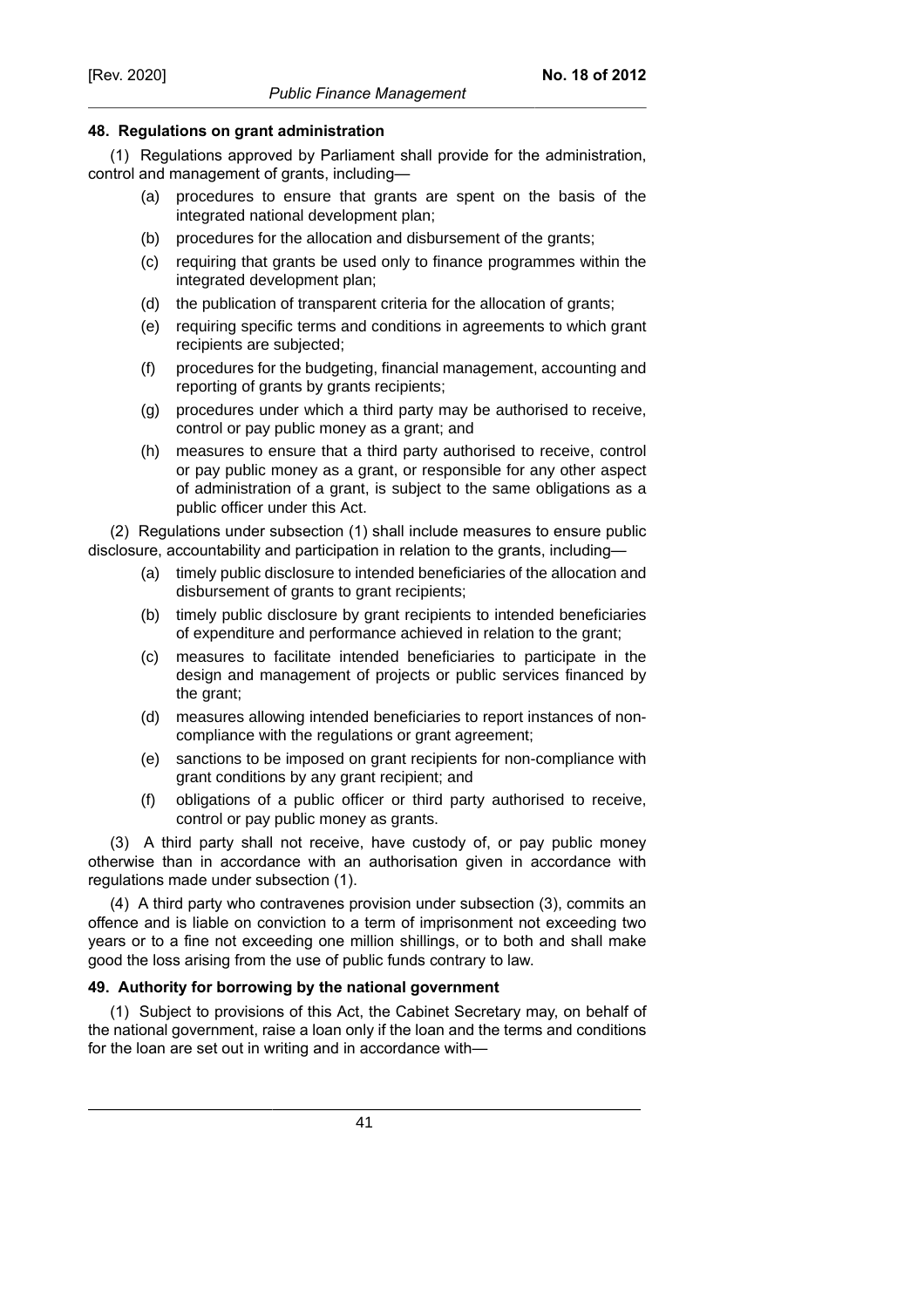- (a) the fiscal responsibility principles and the financial objectives set out in the most recent Budget Policy Statement; and
- (b) the debt management strategy of the national government over the medium term.
- (2) A loan may be raised either within Kenya or from outside Kenya.

## **50. Obligations and restrictions on national government guaranteeing and borrowing**

(1) In guaranteeing and borrowing money, the national government shall ensure that its financing needs and payment obligations are met at the lowest possible cost in the market which is consistent with a prudent degree of risk, while ensuring that the overall level of public debt is sustainable.

(2) The national government may borrow money in accordance with this Act or any other legislation and shall not exceed a limit set by Parliament.

(3) The national government may borrow money only for the budget as approved by Parliament and the allocations for loans approved by Parliament.

(4) The guarantee of debt shall be done in terms of criteria agreed with the Intergovernmental Budget and Economic Council and prescribed in regulations approved by Parliament.

(5) Parliament shall provide for thresholds for the borrowing entitlements of the national government and county governments and their entities.

(6) A public debt incurred by the national government is a charge on the Consolidated Fund, unless the Cabinet Secretary determines, by regulations approved by Parliament, that all or part of the public debt is a charge on another public fund established by the national government or any of its entities.

(7) The Cabinet Secretary shall ensure that the proceeds of any loan raised under this Act are—

- (a) paid into the Consolidated Fund;
- (b) paid into any other public fund established by the national government or any of its entities as the Cabinet Secretary may determine in accordance with regulations approved by Parliament;
- (c) disbursed directly to the suppliers where the loan is a government to government loan and is raised for the purpose of financing goods and services provided by a supplier outside Kenya; or
- (d) in the case of an external loan or external government security, applied, in part, to pay at closing, pre-negotiated expenses associated solely and exhaustively with the borrowing, including but not limited to, the fees, commissions and expenses of lenders, financial arrangers, managers and book runners, fiscal agents, trustees, paying agents, exchange and information agents, syndicate agents, counsel, clearing systems, listing agents, and stock exchanges, rating agencies and other expenses of a similar nature arising from the external loan or external government security.

(8) The Cabinet Secretary may, by regulations approved by Parliament, establish such sinking fund or funds for the redemption of loans raised under this Act by the national government.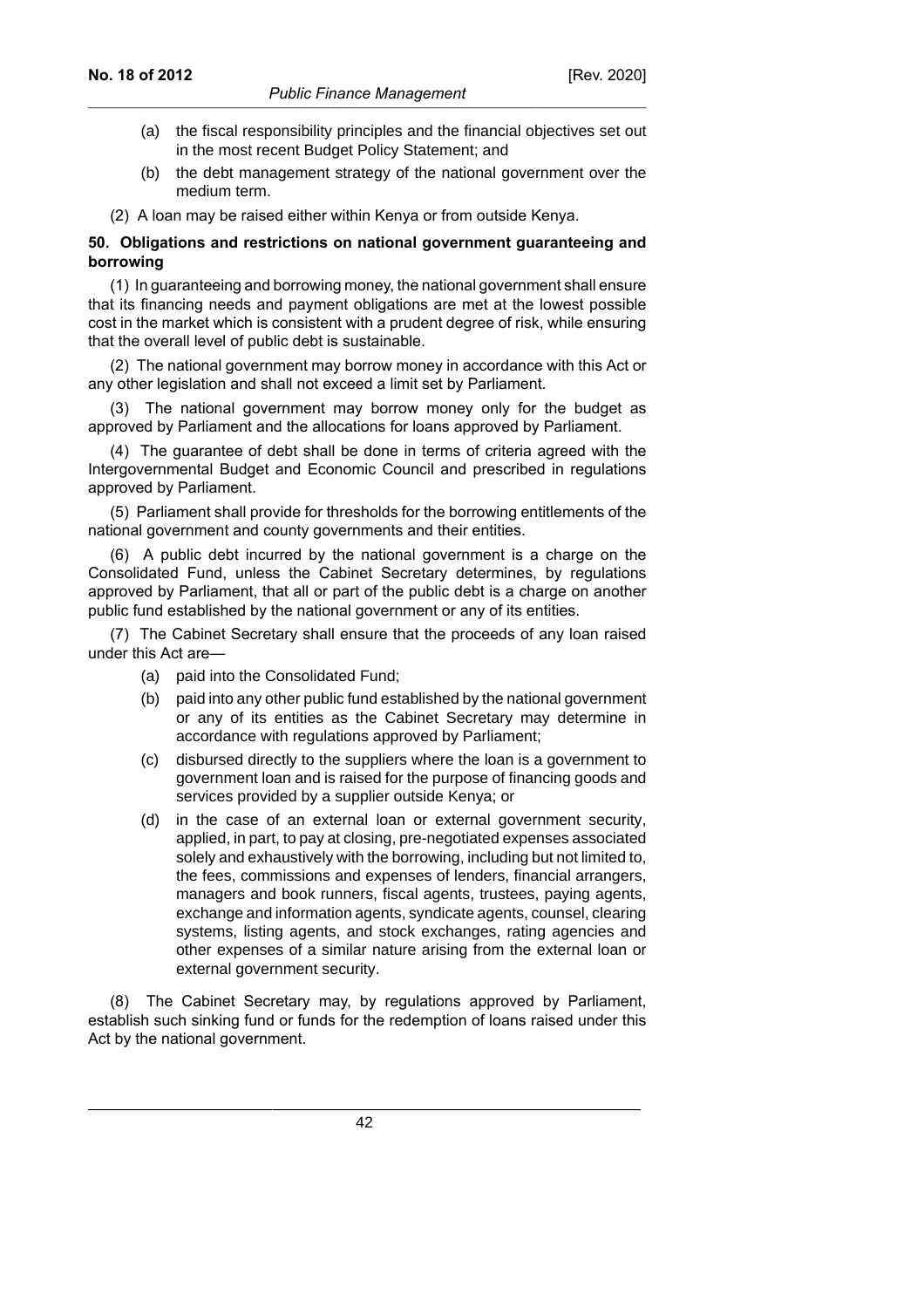(9) The Cabinet Secretary may, subject to Article 227 of the Constitution and in accordance with national legislation on Public Procurement and Asset Disposal—

- (a) appoint advisers, agents and underwriters for the purpose of raising loans and issuing, managing or redeeming national government securities; and
- (b) enter into agreements with the advisers, agents and underwriters appointed under paragraph (a) on the role to be undertaken by them and the remuneration to be paid to them.

(10) Any expenses incurred in connection with borrowing by the national government or the issue of national government securities is a charge—

- (a) on the Consolidated Fund; or
- (b) on such other public fund established by the national government or any of its entities as the Cabinet Secretary may determine by regulations approved by Parliament.

(11) The costs, interests and principal payments made by the national government concerning loans to each level of government shall be passed on by the national government to the relevant level of government.

(12) A copy of the details of the expenses and costs referred to under subsections (10) and (11) shall be submitted to the Controller of Budget and to Parliament, at the end of each quarter.

[Act No. 6 of 201, s. 5.]

#### **51. Borrowing by national government entities**

(1) A national government entity may borrow in accordance with this Act or any other Act of Parliament.

(2) A national government entity shall obtain the approval of the Cabinet Secretary for its intended program of borrowing, refinancing and repayment of loans—

- (a) over the medium term; and
- (b) for the forthcoming financial year, prior to the beginning of that financial year.

(3) A national government entity shall also obtain the approval of the Cabinet Secretary before making any changes to its program of borrowing, refinancing and repayment during a financial year.

(4) The national government is not liable to contribute towards payment of any debt or liability of a national government entity, unless the national government has guaranteed the debt or liability.

## **52. Persons authorized to execute loan documents at national government level**

(1) The Cabinet Secretary or any person designated by the Cabinet Secretary in writing is authorised to execute loan documents for borrowing by the national government.

(2) Despite the provisions of subsection (1), the following persons are authorised to execute loan documents for borrowing by a National government entity—

(a) the accounting officer responsible for the entity; or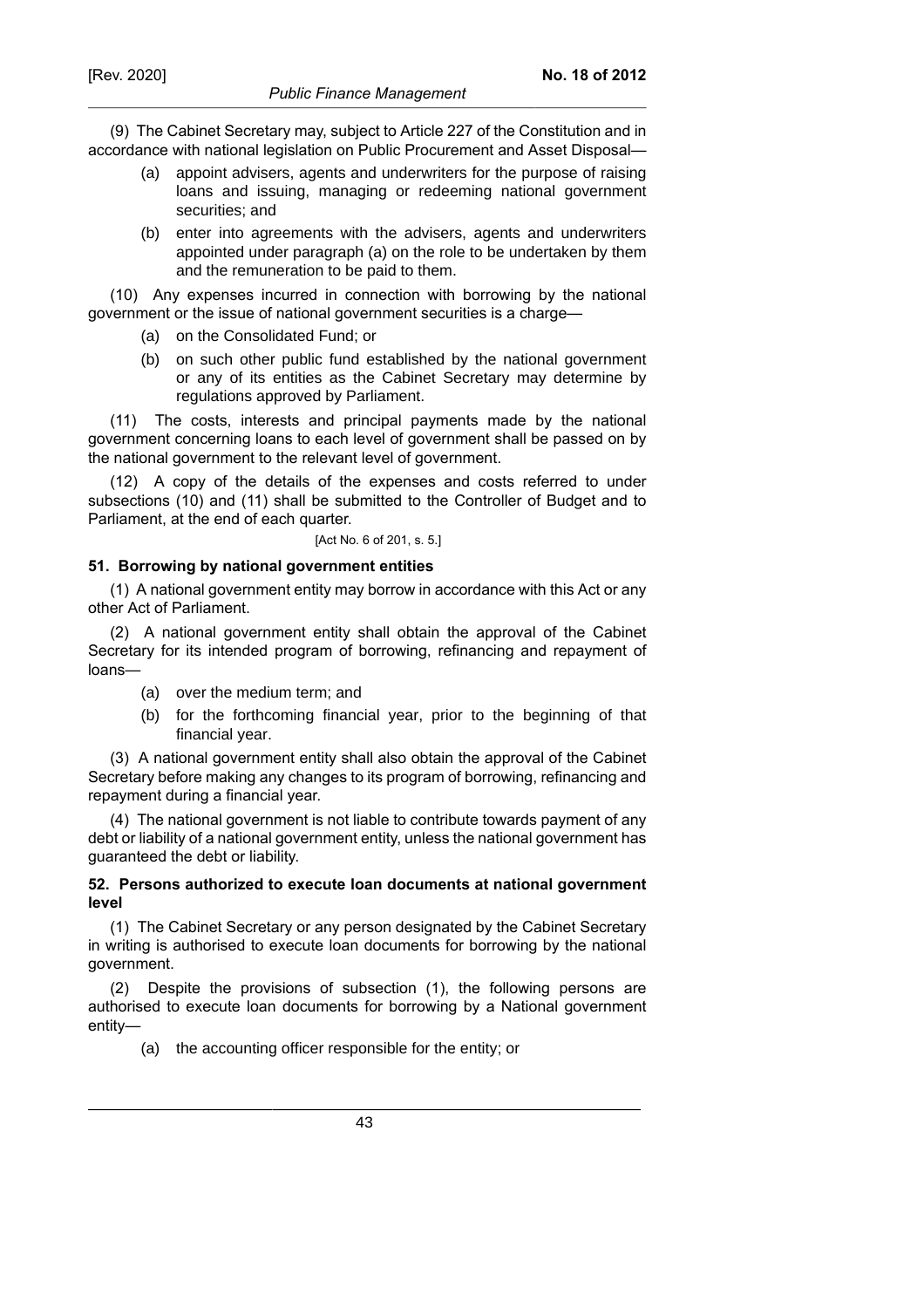(b) any other specified officer authorised by legislation to execute such documents on behalf of the entity.

#### **53. Issuance of securities by national government**

(1) The national government may issue national government securities, whether for money that it has borrowed or for any other purpose, only in circumstances expressly authorised by this Act.

(2) The Cabinet Secretary may issue national government securities on behalf of the national government for money borrowed by the national government in accordance with criteria prescribed by regulations approved by Parliament for the purpose of this subsection.

(3) Any national government securities issued by the Cabinet Secretary under this section shall be within the borrowing limits set out by the National Assembly under section 50(2).

(4) The authority of the Cabinet Secretary to borrow money includes the authority to borrow money by issuing national government securities.

(5) National government securities may be issued in one or more series and in accordance with prescribed regulations.

(6) An agreement to obtain a loan by the national government or a national government entity may be amended from time to time and where the amendment results in further indebtedness or prejudice to the entity that borrowed, the amendment shall be approved by Parliament.

(7) The Cabinet Secretary shall ensure that every national government security issued under this section is given in the name of the Republic of Kenya.

(8) A national government security may be executed on behalf of the national government only by—

(a) the Cabinet Secretary;

- (b) a delegate appointed by the Cabinet Secretary; or
- (c) a borrowing agent appointed for the purposes of this Act.

(9) For the purposes of subsection (8), it shall be sufficient if the signature of a person who is required to execute a national government security under this section is reproduced on the security.

(10) The Cabinet Secretary may authorise in writing the issue of a duplicate national government security to replace a national government security that is lost, damaged, or destroyed, but only if the Cabinet Secretary is satisfied that the loss, damage or destruction has occurred.

(11) Subject to any other legislation, secondary trading of national government securities shall be carried out only in such manner as may be prescribed by regulations made for that purpose and for purposes of this subsection **"secondary trading"** means any activity leading to a change in the ownership of a national government security before its redemption date.

(12) Nothing provided in this section shall prevent, government securities to be issued and exist in electronic form as a debt entry.

(13) If the proceeds of a national government security have not been collected by, or cannot be paid to, the holder of the security because the whereabouts of the holder or, if the holder has died, the whereabouts of the holder's personal representatives, are unknown, the Cabinet Secretary shall arrange for the National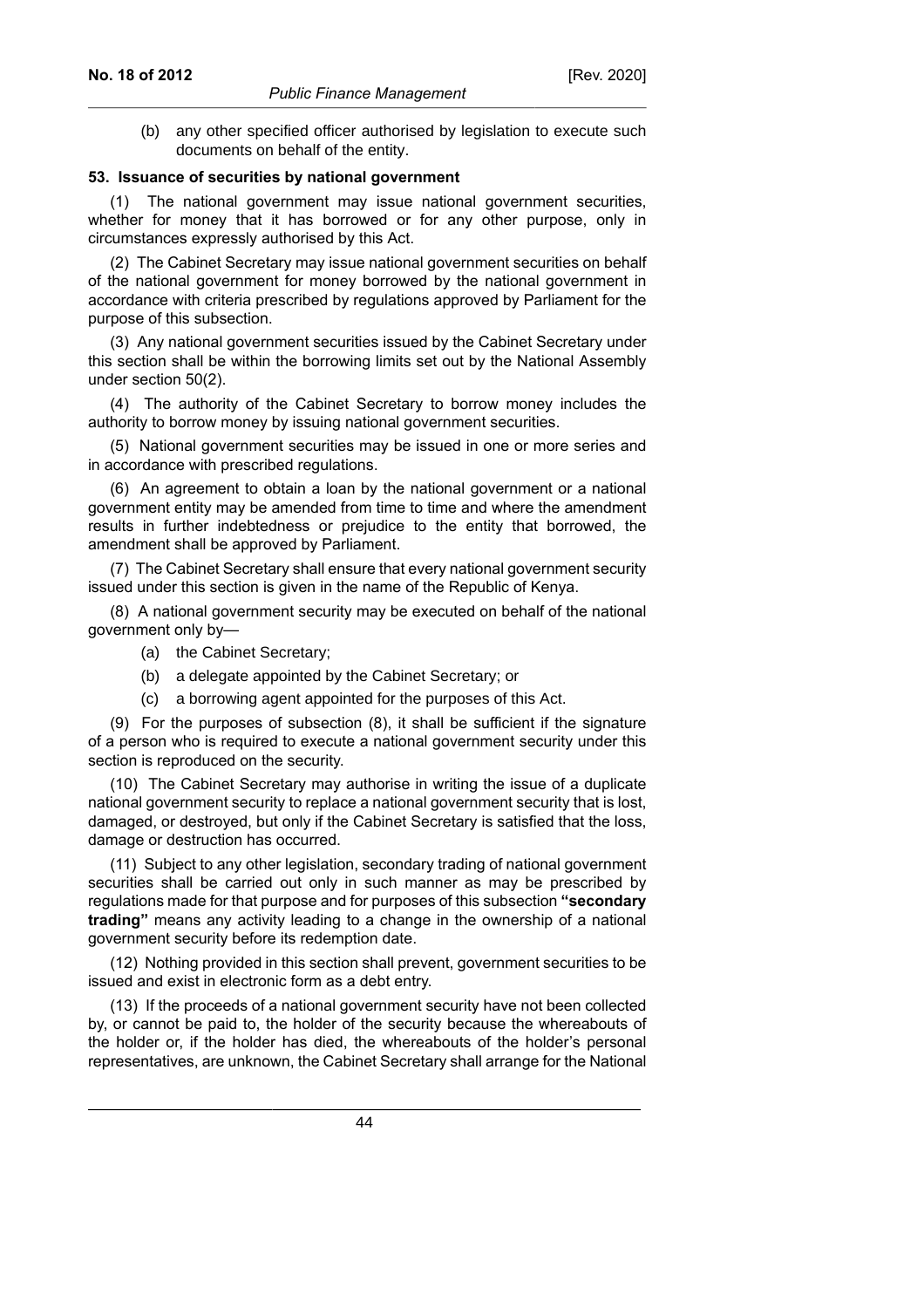Treasury to credit the amount of money due to the holder to an interest free account for the holder's benefit.

(14) If, after six years from the redemption date of a national government security, the proceeds of the security have not been collected by, or paid to, the holder or the holder's personal representatives, the Cabinet Secretary shall return the uncollected amount to the National Exchequer Account to form part of the Consolidated Fund in accordance with regulations.

(15) The right of any person who has a legitimate claim to the proceeds of a security is not affected by the payment of the proceeds into the Consolidated Fund.

(16) The Cabinet Secretary shall publish and publicise annually all payments made in terms of subsection (13).

#### [Act No. 6 of 2014, s. 6.]

## **53A. Issuance of external securities by national government**

(1) Notwithstanding the provisions of section 53 of this Act, the national government may issue external government securities, for money borrowed or for any other purpose, only in circumstances expressly authorised by this Act.

(2) The Cabinet Secretary may raise an external loan or issue external government securities, authorized by this Act, on behalf of the national government for money borrowed by the national government in such manner as the Cabinet Secretary may determine.

(3) Any external loans or external government securities issued by the Cabinet Secretary under this section shall be within the borrowing limits set by Parliament under section 50(2) of this Act.

(4) The authority of the Cabinet Secretary to borrow money includes the authority to borrow money by raising external loans or issuing external government securities.

(5) The Cabinet Secretary shall ensure that every external loan or external government security issued under this section is given in the name of the Republic of Kenya.

(6) An external loan or external government security may be executed on behalf of the national government only by—

- (a) the Cabinet Secretary;
- (b) a delegate appointed by the Cabinet Secretary, in writing; or
- (c) a borrowing agent appointed in accordance with section 50(9) of this Act.

(7) For the purposes of subsection (6), it shall be sufficient if the signature of a person who is required to execute an external government security under this section is reproduced on the security.

(8) External government securities shall be registered and may be recorded and traded in accordance with the terms and conditions of the external government security.

(9) Claims against the borrower or issuer by holders of external loans or external government securities for payment shall be prescribed and become void if the claims are not made within six (6) years from the redemption date in the case of principal and five years from the due date in the case of interest or any other amount.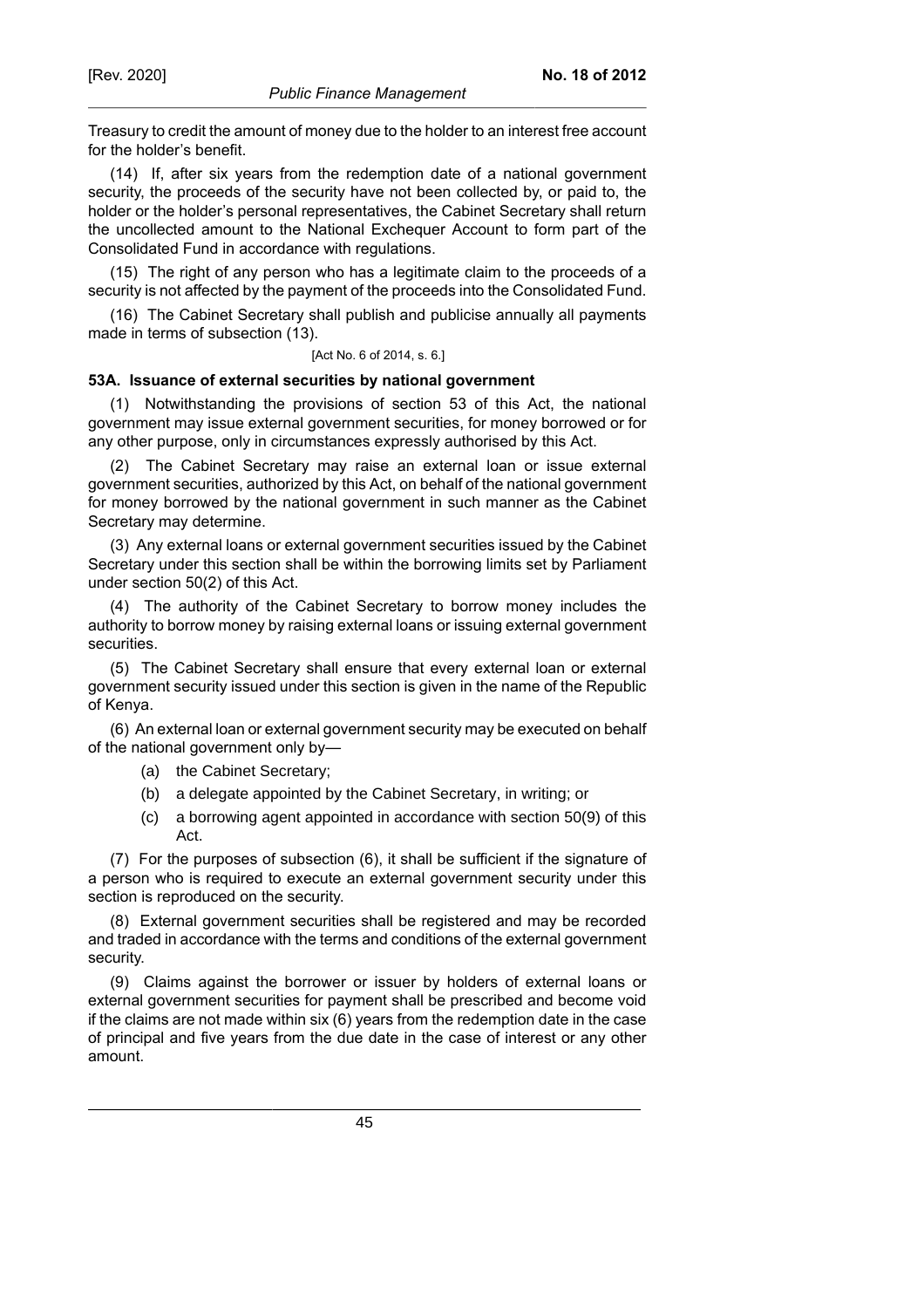(10) In the case of external government securities, a duplicate external government security may be issued in accordance with the terms and conditions applicable to the external government security to replace an external government security that is lost, damaged or destroyed.

[Act No. 6 of 2014, s. 7.]

#### **54. Exemption from stamp duty**

Duty is not chargeable under the Stamp Duty Act (Cap. 480) for the issue of a national government security.

#### **55. Establishment of the office of Registrar of national government securities**

(1) There is established an office of the Registrar of the National Government Securities which shall be an office under the Public Debt Management Office.

(2) The office of Registrar of the National Government Securities shall be headed by the Registrar who shall be competitively recruited and appointed by the Cabinet Secretary.

(3) The Registrar shall establish and maintain a register, to be known as the Register of the National Government Securities in which shall be recorded details of all securities issued by or on behalf of the national government.

(4) Securities issued by or on behalf of the national government shall be published and publicised.

(5) An entry in the Register relating to a national government security is evidence of the ownership of the security, unless the contrary is proved.

(6) The holder of a national government security recorded in the Register may, in writing, request the Registrar to amend the entry relating to the security.

(7) If a request under subsection (6) is in accordance with guidelines given by the Cabinet Secretary for the purposes of this subsection, the Registrar shall, in accordance with the request, amend the entry in the Register relating to the security.

(8) The Registrar shall provide the holder of a national government security with a consolidated statement in writing, showing all entries in the register relating to the security—

- (a) as soon as practicable after the security is issued;
- (b) at least once during each year the security is held; and
- (c) immediately after the security is redeemed.

(9) On receiving a written request from the holder of a national government security, the Registrar shall provide the holder with a statement showing all entries in the Register relating to the security.

(10) The provisions of this section shall not apply to external government securities except that notifications shall be made in the Register of the National Government Securities to reflect the outstanding amount of each issue of external debt securities.

[Act No. 6 of 2014, s. 8.]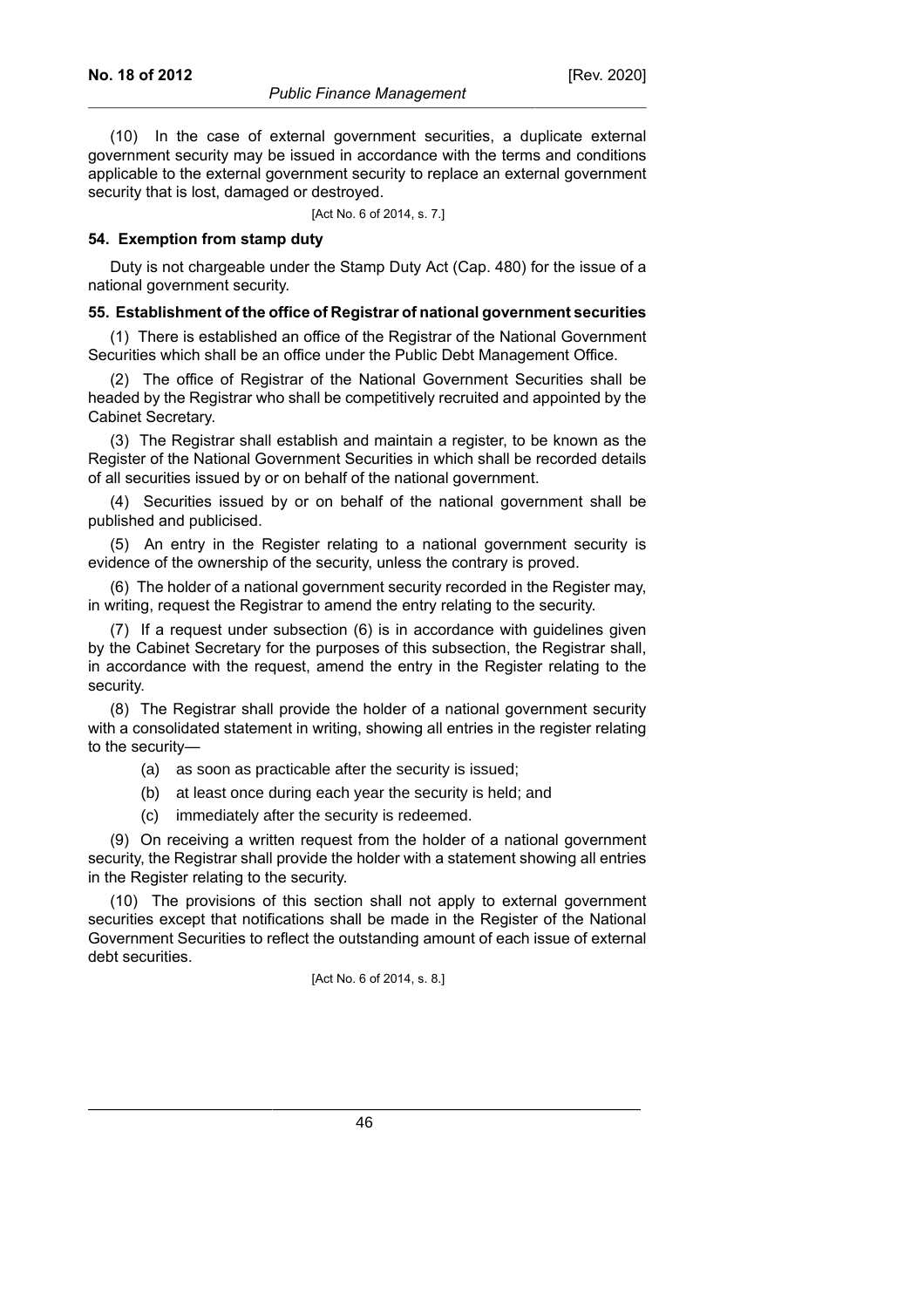## **56. Power of national government to enter into derivative transactions**

(1) The national government may enter into derivative transactions, either directly or indirectly through an intermediary, but only within the framework and limits of the Budget Policy Statement and in a manner prescribed by regulations.

(2) The Cabinet Secretary may, on behalf of the national government, in exceptional circumstances enter into a derivative transaction if it appears to that Cabinet Secretary to be in the public interest to do so and the transaction does not result in commitment that is beyond what is contained in the Budget Policy Statement.

(3) The Cabinet Secretary may enter into a derivative transaction on such terms and conditions, within the scope prescribed by the regulations approved by the National Assembly.

(4) Money required to be paid by the national government under a derivative transaction entered into under this section shall be a charge—

- (a) on the Consolidated Fund; or
- (b) on some other public fund established for the purpose of making such payments, if the Cabinet Secretary determines so.

(5) Any expense incurred in connection with a derivative transaction entered into by the national government or by the Cabinet Secretary on behalf of the national government shall be a charge on the Consolidated Fund and no further appropriation than this section shall be required.

(6) Derivative transactions entered into in terms of this section shall be published and publicised.

#### **57. Power of national government to lend money**

(1) The national government is authorised to lend money but only in accordance with terms and conditions prescribed by the regulations approved by Parliament.

(2) A national government entity may lend money only if authorised to do so by an Act of Parliament and in accordance with terms and conditions prescribed in regulations.

(3) The Cabinet Secretary may, in relation to any money sent by the national government under this section—

- (a) accept money payable under the loan in any currency considered appropriate by the Cabinet Secretary in consultation with the Central Bank of Kenya; and
- (b) agree at any time to revise upwards any security given in respect of that loan.

(4) Money loaned under this section is payable only—

- (a) from an appropriation for development expenditure; or
- (b) from some other authority approved by Parliament for the purpose for which the loan is made.

(5) The Cabinet Secretary shall ensure that a security given in respect of a loan under this section is given in the name of the national government.

(6) The Cabinet Secretary may, on behalf of the national government, carry out any of the responsibilities and exercise any of the powers of the national government with respect to securing a loan granted by the national government.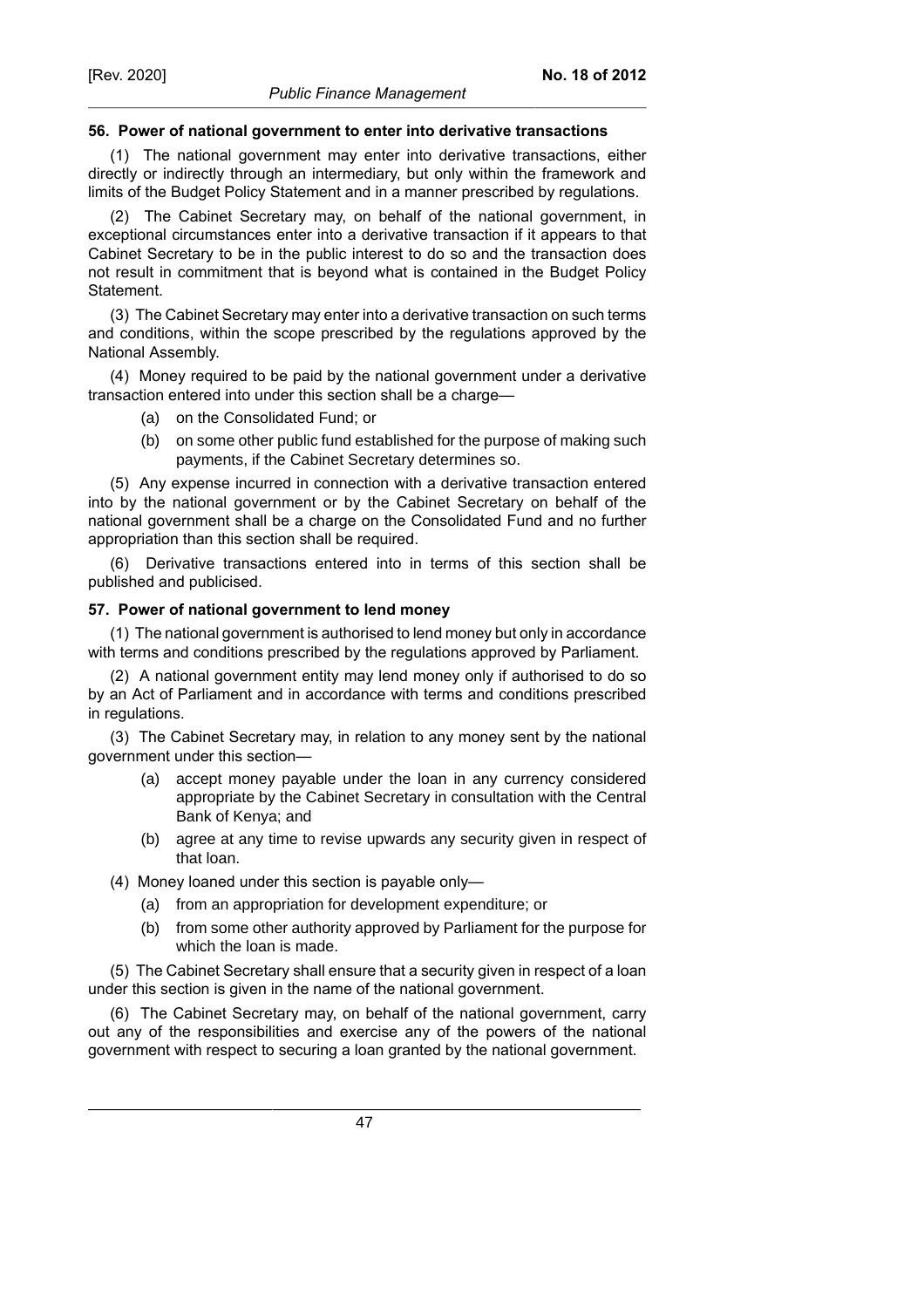#### **58. Power of Cabinet Secretary to guarantee loans**

(1) Subject to subsection (2), the Cabinet Secretary may guarantee a loan of a county government or any other borrower on behalf of the national government and that loan shall be approved by Parliament.

(2) The Cabinet Secretary shall not guarantee a loan under subsection (1) unless—

- (a) the loan is for a capital project;
- (b) the borrower is capable of repaying the loan, and paying any interest or other amount payable in respect of it;
- (c) in the case of a private borrower, there is sufficient security for the loan;
- (d) the financial position of the borrower over the medium term is likely to be satisfactory;
- (e) the terms of the guarantee comply with the fiscal responsibility principles and financial objectives of the national government;
- (f) where Parliament has passed a resolution setting a limit for the purposes of this section—
	- (i) the amount guaranteed does not exceed that limit; or
	- (ii) if it exceeds that limit, the draft guarantee document has been approved by resolution of both Houses of Parliament;
- (g) the Cabinet Secretary takes into account the equity between the national government's interests and the county government's interests so as to ensure fairness;
- (h) the borrower complies with any conditions imposed by the Cabinet Secretary in accordance with the regulations;
- (i) the Cabinet Secretary has taken into account the recommendation of the Intergovernmental Budget and Economic Council in respect of any guarantee to a county government; and
- (j) the loan is made in accordance with provisions of this Act and any regulations made thereunder.

(3) Parliament may approve a draft loan guarantee document as provided by subsection (2)(f)(ii) only if satisfied that-

- (a) the guarantee is in the public interest;
- (b) the borrower's financial position is strong enough to enable the borrower to repay the loan proposed to be guaranteed and to pay interest or other amounts payable in respect of the loan; and
- (c) the loan is geared towards stimulating economic growth in a county government.

(4) To enable Parliament to decide whether or not to approve a draft loan guarantee document as provided by subsection (3), the Cabinet Secretary shall prepare and submit to each of the House of Parliament a paper that—

- (a) gives details of the loan that is proposed to be guaranteed, including the amount of the loan, the terms of repayment, and the details of the interest or any other amount payable under the loan;
- (b) specifies the national government's total contingent liability under guarantees given under this section; and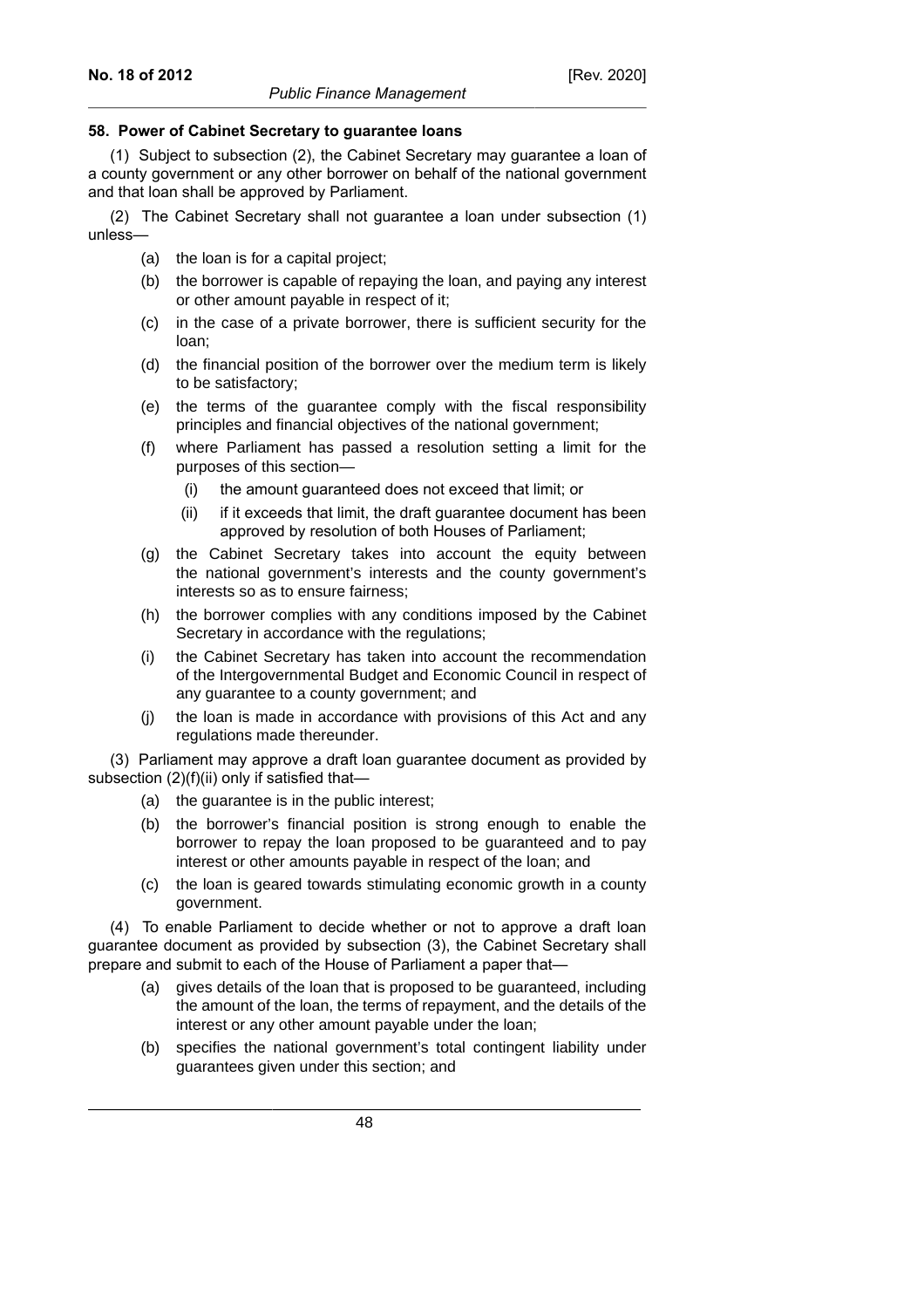(c) specifies any other information that the Cabinet Secretary considers relevant.

### **59. Cabinet Secretary to submit a statement on loan guarantee to Parliament**

Not later than fourteen days after the guarantee is entered into, the Cabinet Secretary shall submit to Parliament and publish a statement—

- (a) stating that a guarantee is entered into; and
- (b) containing details of—
	- (i) the guarantee, including the name and other particulars of the borrower whose loan is guaranteed;
	- (ii) the duration and nature of the guarantee;
	- (iii) a risk assessment in respect of the guarantee; and
	- (iv) any other information prescribed by regulations for the purposes of this subsection.

### **60. Money payable in respect of a guarantee to be a charge on the Consolidated Fund**

(1) Subject to subsection (2), money payable on a guarantee is a charge on, and is payable out of, the Consolidated Fund without further appropriation than this section.

(2) Money payable on a guarantee shall be paid only if the payment has been authorised by the Controller of Budget.

(3) Where money is paid out of the Consolidated Fund on a guarantee, the Cabinet Secretary shall submit a report to Parliament giving details of the payment.

- (4) The Cabinet Secretary shall include in the report made under subsection  $(3)$ —
	- (a) details of the guarantee;
	- (b) the circumstances giving rise to the payment;
	- (c) reasons why the borrower failed to pay; and
	- (d) such further information as the Cabinet Secretary may consider relevant.

## **61. Recovery of amounts paid on a guarantee**

(1) Money paid by the Cabinet Secretary' on a guarantee, including any expenses incurred by the Cabinet Secretary in respect of the guarantee, shall—

- (a) be a debt due to the national government from the borrower whose loan was guaranteed; and
- (b) be recoverable from the borrower as a debt due to the national government by—
	- (i) proceedings brought in a court of competent jurisdiction; or
	- (ii) withholding a transfer of money in terms of Article 225 of the Constitution, if the borrower receives appropriations.

(2) Where Cabinet considers that the debt is more likely to be recovered if the borrower is allowed to pay the debt over a period of time, the Cabinet Secretary may enter into an agreement with the borrower to pay the debt over that period and at such intervals, and subject to such terms and conditions, as may be specified in the agreement.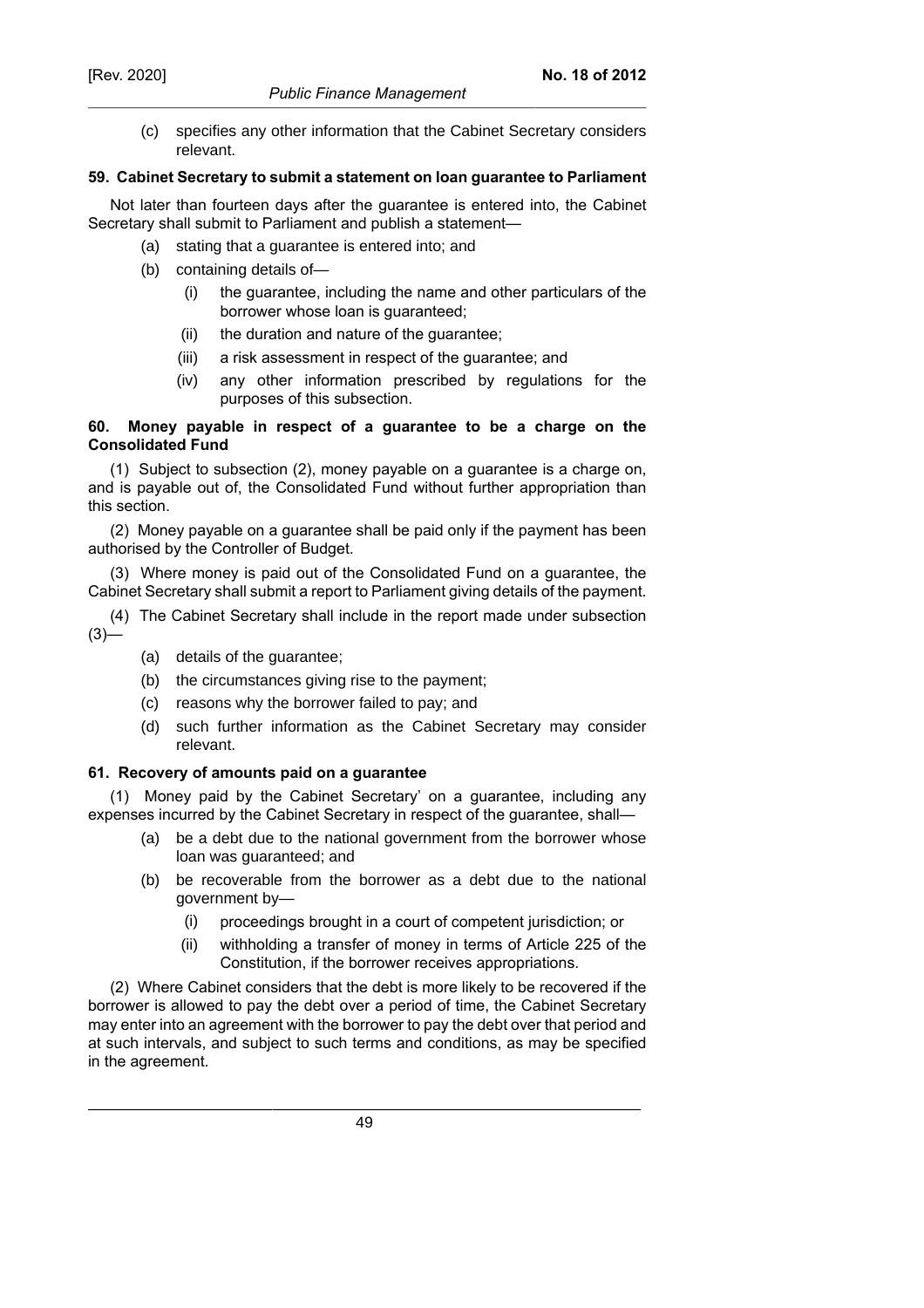(3) The Cabinet Secretary shall not impose terms and conditions in an agreement under subsection (2) which are inconsistent with the terms and conditions specified in the guarantee document.

(4) Where the Cabinet Secretary enters into an agreement under subsection (2), no proceedings under subsection (1)(b) shall be taken unless the borrower defaults under the agreement.

(5) The Cabinet Secretary shall ensure that any money received or recovered from a borrower in respect of money paid under a guarantee entered into under this section is paid into the Consolidated Fund.

#### *The Public Debt Management Office*

#### **62. Establishment and objectives of the Public Debt Management Office**

(1) There is established an office to be known as the Public Debt Management Office within the National Treasury.

(2) The Head of the Public Debt Management Office shall be recruited through a competitive process by the Public Service Commission.

(3) The objectives of the Public Debt Management Office shall be to—

- (a) minimise the cost of public debt management and borrowing over the long-term taking account of risk;
- (b) promote the development of the market institutions for Government debt securities; and
- (c) ensure the sharing of the benefits and costs of public debt between the current and future generations.

## **63. Functions of the Public Debt Management Office**

The functions of the Public Debt Management Office shall include—

- (a) carrying out the government's debt management policy of minimising its financing cost over the long-term taking account of risk;
- (b) maintaining a reliable debt data base for all loans taken by the national government, county governments and their entities including other loans guaranteed by the national government;
- (c) prepare and update the annual medium-term debt management strategy including debt sustainability analysis;
- (d) prepare and implement the national government borrowing plan including servicing of outstanding debts;
- (e) acting as the principal in the issuance of Government debt securities on behalf of the National Treasury;
- (f) monitor and evaluate all borrowing and debt-related transactions to ensure that they are within the guidelines and risk parameters of the debt management strategy;
- (g) process the issuance of loan guarantees including assessment and management of risks in national government guarantees.
- (h) transact in derivative financial instruments in accordance with best international practices benchmarked to the debt management offices of other governments that are internationally respected for their practices.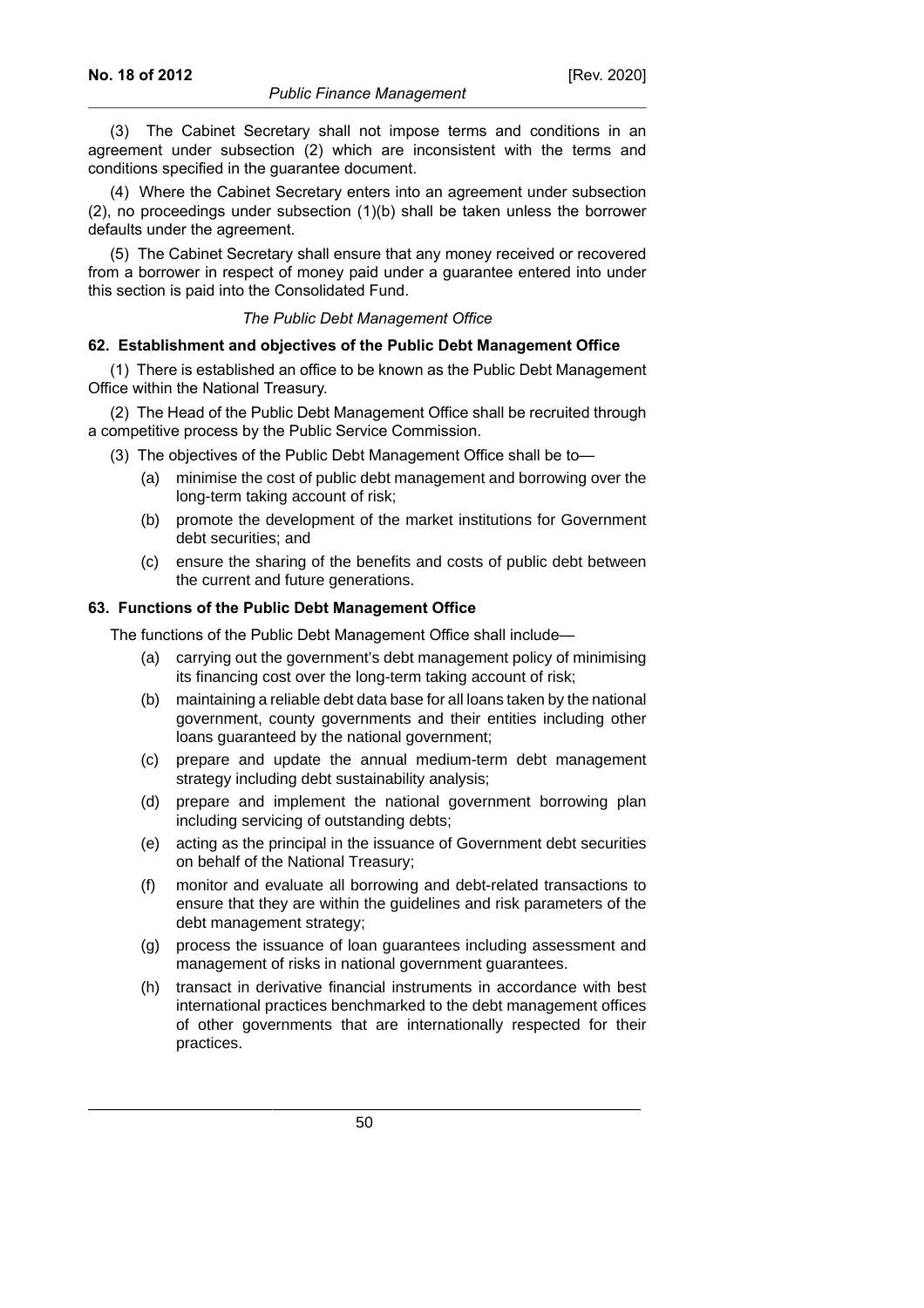### **64. Role of Cabinet Secretary in Public Debt Management Office**

- (1) The Cabinet Secretary shall—
	- (a) develop the policy and financial framework in accordance with Constitutional principles within which the Public Debt Management Office operates;
	- (b) delegate to the Head of the Public Debt Management Office the operational decisions on borrowing and debt management and the day-to-day management of the Office;
	- (c) ensure that the Public Debt Management Office has the resources and skills to manage the debt and borrowing according to international best practices for liability management; and
	- (d) be accountable to Parliament for the work of the Public Debt Management Office.

(2) The Public Debt Management Office shall prepare and submit to the Cabinet Secretary and the Commission on Revenue Allocation the following reports—

- (a) the Medium Term Debt Management Strategy consistent with the Budget Policy Statement;
- (b) the government borrowing plan for the approved Annual Budget;
- (c) the statistical and analytical reports on debt and borrowing; and
- (d) the annual performance reports of the Public Debt Management Office.

(3) The reports referred to in subsection (2) shall be published and publicised and a copy of each sent to each county government.

(4) The Public Debt Management Office may appoint agents to provide technical advice or undertake administrative functions for the management of debts provided that control and accountability for these functions remain with the Cabinet Secretary.

#### **65. Relationship with county treasuries in debt management**

(1) At the request of a County Treasury, the Public Debt Management Office shall assist the county government in its debt management and borrowing.

(2) At the request of the Public Debt Management Office, the County Treasury shall supply the Public Debt Management Office with any information that shall enable it to execute its mandate efficiently.

*The Judiciary, Parliament, Constitutional Commissions and Independent Offices*

#### **66. Accounting officers of Judiciary, Parliament, constitutional commissions and independent offices**

(1) Subject to the Constitution, the accounting officers of the Judiciary, Parliamentary Service Commission, constitutional commissions and independent offices shall monitor, evaluate and oversee the management of public finances in their respective entities, including—

- (a) the promotion and enforcement of transparency, effective management and accountability with regard to the use of public finances;
- (b) ensuring that accounting standards are applied;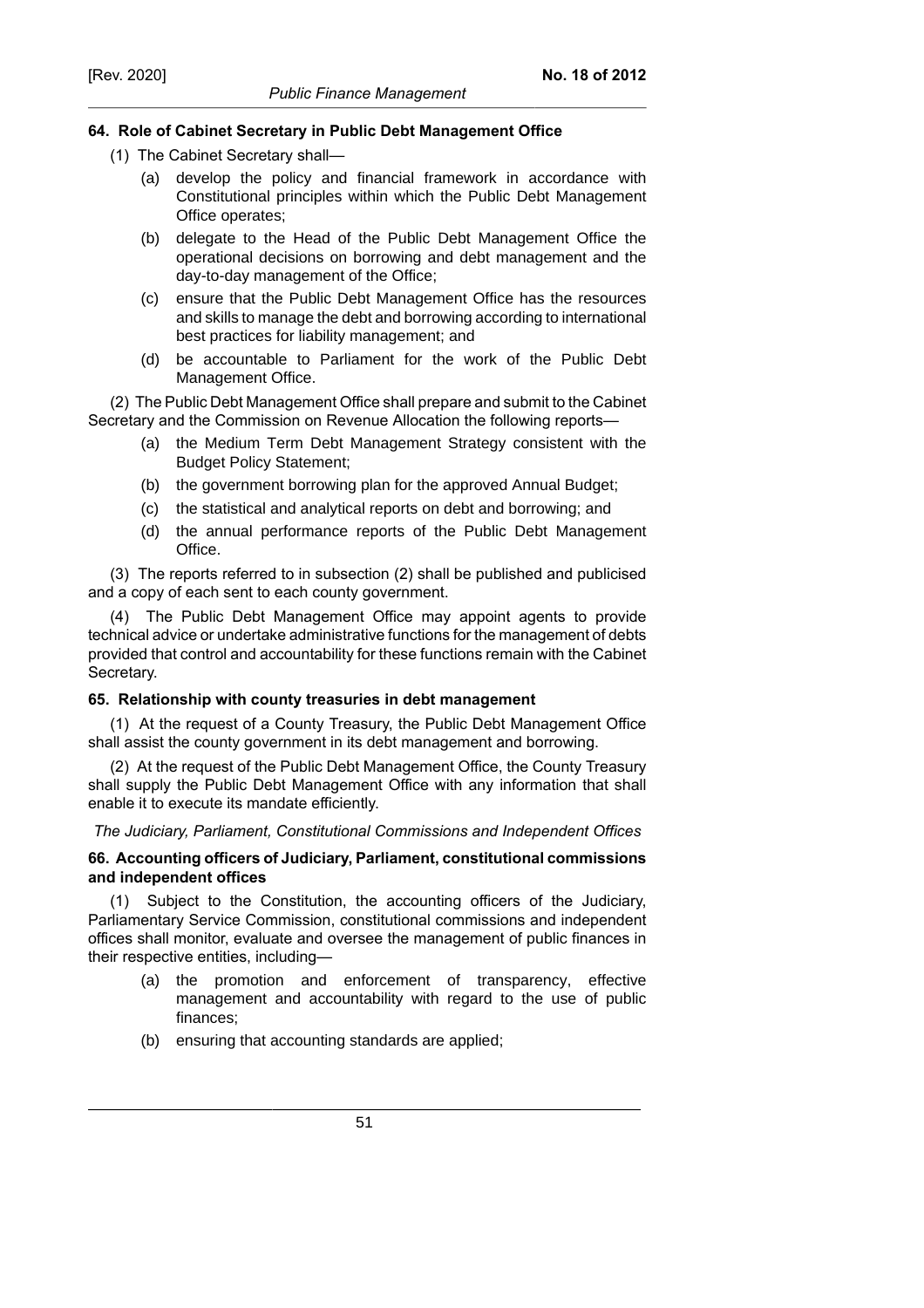#### *Public Finance Management*

- (c) the implementation of financial policies in relation to public finances;
- (d) ensuring proper management and control of, and accounting for, their finances in order to promote the efficient and effective use of budgetary resources;
- (e) the preparation of annual estimates of expenditures;
- (f) acting as custodian of the entity's assets, except where provided otherwise by any other legislation or the Constitution;
- (g) monitoring the management of public finances and their financial performance;
- (h) making quarterly reports to the National Assembly on the implementation of their budget; and
- (i) taking such other actions, not inconsistent with the Constitution, as shall further the implementation of this Act.

[ Act No. 38 of 2016, s. 58.]

*Responsibilities of the accounting officers of the national government and the national government entities*

## **67. Designation of accounting officers for national government**

(1) The Cabinet Secretary, except as otherwise provided by law, shall in writing designate accounting officers to be responsible for the proper management of the finances of the different national government entities as may be specified in the different designations.

(2) Except as otherwise stated in other legislation, the person responsible for the administration of a Constitutional Commission or institution or Independent Office shall be the accounting officer responsible for managing the finances of that Commission, institution or Independent Office.

(3) The Cabinet Secretary shall ensure that at any time there is an accounting officer in each national government entity.

#### **68. Responsibilities of accounting officers for national government entities, Parliament and the Judiciary**

(1) An accounting officer for a national government entity, Parliamentary Service Commission and the Judiciary shall be accountable to the National Assembly for ensuring that the resources of the respective entity for which he or she is the accounting officer are used in a way that is—

- (a) lawful and authorised; and
- (b) effective, efficient, economical and transparent.

(2) In the performance of a function under subsection (1), an accounting officer shall—

- (a) ensure that all expenditure made by the entity complies with subsection (1);
- (b) ensure that the entity keeps financial and accounting records that comply with this Act;
- (c) ensure that all financial and accounting records the entity keeps in any form, including in electronic form are adequately protected and backed up;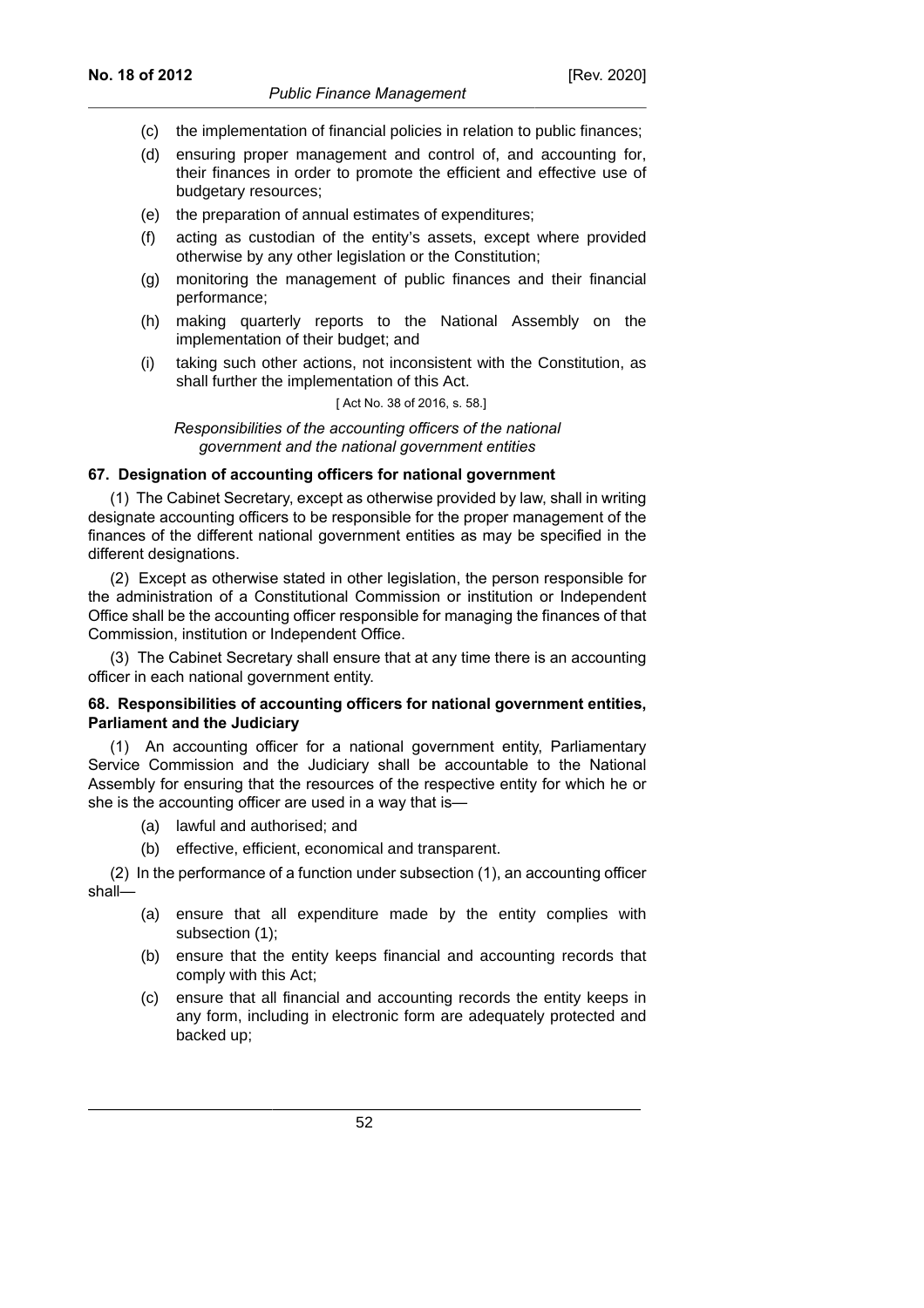- (d) ensure that all contracts entered into by the entity are lawful and are complied with;
- (e) ensure that all applicable accounting and financial controls, systems, standards, laws and procedures are followed when procuring or disposing of goods and services and that, in the case of goods, adequate arrangements are made for their custody, safeguarding and maintenance;
- (f) bring any matter to the attention of the Cabinet Secretary responsible for the entity, or the Chief Justice or the Speaker of the National Assembly if, in the accounting officer's opinion, a decision or policy or proposed decision or policy of the entity may result in resources being used in a way that is contrary to subsection (1);
- (g) prepare a strategic plan for the entity in conformity with the medium term fiscal framework and fiscal policy objectives of the national government;
- (h) prepare estimates of expenditure and revenues of the entity in conformity with the strategic plan referred to in paragraph (g);
- (i) submit the estimates of the public entity which is not a state corporation to the Cabinet Secretary;
- (j) submit the estimates of a public entity which is a state corporation to the Cabinet Secretary responsible for that state corporation who, after approving it, shall forward it to the Cabinet Secretary;
- (k) prepare annual financial statements for each financial year within three months after the end of the financial year, and submit them to the Controller of Budget and the Auditor-General for audit, and in the case of a national government entity, forward a copy to the National Treasury;
- (l) take appropriate measures to resolve any issues arising from audit which may remain outstanding;
- (m) provide information on any fraud, losses, or any violation of subsection (1) and explanation for the actions taken to prevent a similar problem in future;
- (n) provide the National Treasury and any other office, where relevant, with any information it may require to fulfil its functions under this Act; and
- (o) in case of a national government entity, carry out such other functions as may be specified by the Cabinet Secretary.

(3) If the concerns referred to in subsection (2)(f) are not adequately addressed by the Cabinet Secretary or the Chief Justice or the Speaker of the National Assembly, the accounting officer shall bring those concerns to the attention of Parliament.

(4) Not later than three months after the National Assembly has adopted a report by a relevant committee of the National Assembly in respect of a report submitted by the Controller of Budget under Article 228(6) of the Constitution, an accounting officer shall—

(a) prepare a report on actions taken by the entity to implement any recommendations made in the committee's report as adopted by the National Assembly; and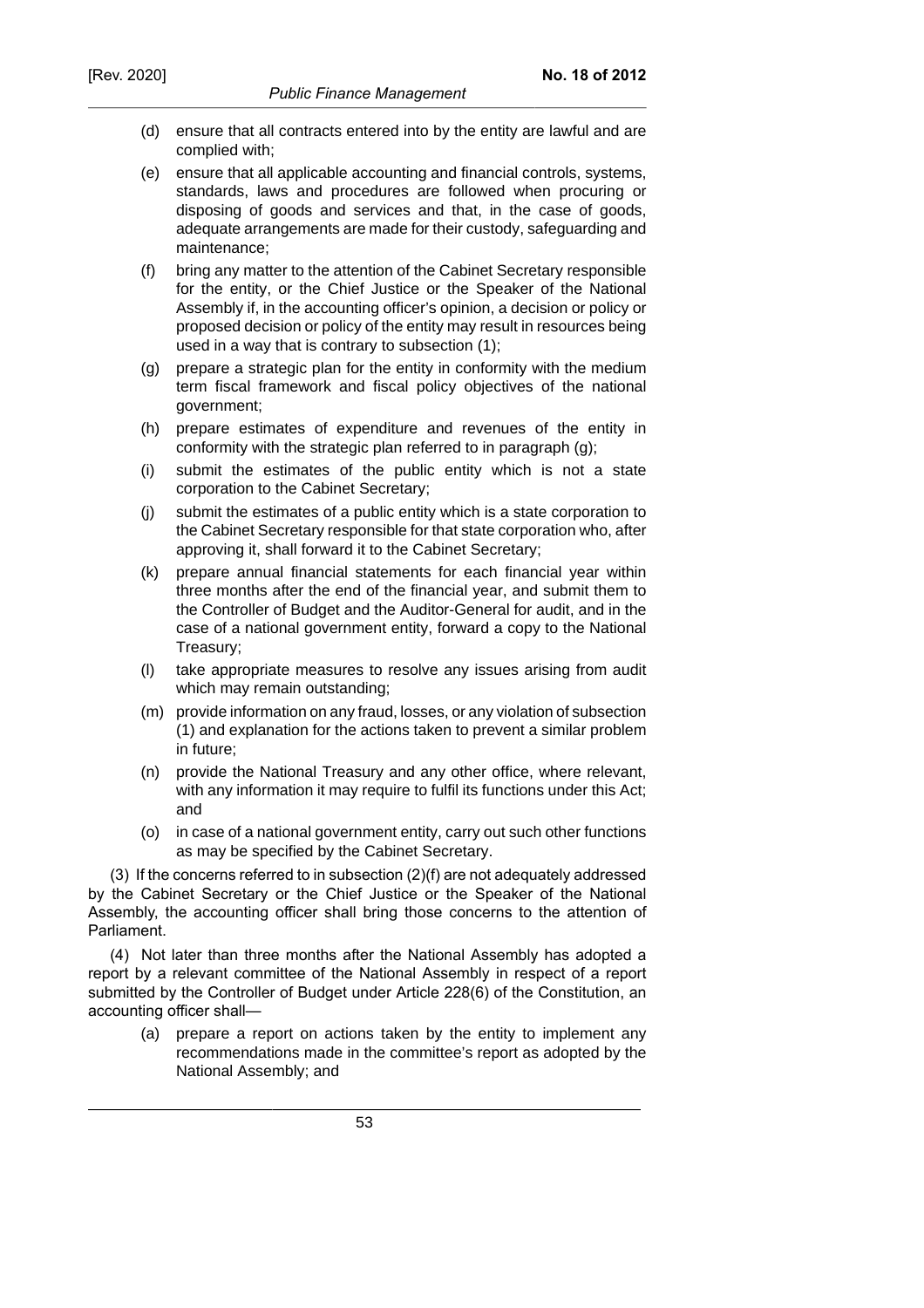- (b) submit the report to the National Assembly and in case of a national government entity, copy to the National Treasury and the Controller of Budget.
- (5) A report referred to in subsection (4) shall be published and publicised.

#### **69. Accounting officer of a national government entity may write-off loss**

(1) An accounting officer for a national government entity may write-off any loss not exceeding a prescribed amount, and in circumstances prescribed by regulations for the purposes of this section.

(2) An accounting officer for a national government entity, may with the approval of the Cabinet Secretary, writeoff a loss exceeding the amount referred to in subsection (1) but not exceeding a further amount and in circumstances prescribed by regulations.

(3) The Cabinet Secretary may, with the approval of Cabinet, authorise an accounting officer to writeoff a loss exceeding the amount referred to in subsection  $(2)$ .

(4) An accounting officer for a national government entity shall maintain a record of any losses that are written off during a financial year and shall include the record in the entity's financial statements for that year.

#### **70. Spending authority of accounting officer**

If a national government entity has expenditures that are charged on the Consolidated Fund under the Constitution or an Act of Parliament, the accounting officer has the authority to spend the money in accordance with the purposes specified in legislation without an appropriation.

#### **71. Accounting officer for national government entity may make cash advances**

(1) An accounting officer for a national government entity may authorise payment of cash advances to public officers to enable them make payments for the entity or in the course of their duties.

(2) A public officer to whom cash advance is made under subsection (1), shall account for the advance within a reasonable period.

(3) A public officer to whom cash advance has been made under subsection (1), shall return the balance of the cash advanced together with signed supporting documents for the expenditure incurred in accordance with any requirement set out in any of the following—

- (a) the documents used to apply for or authorise the advance;
- (b) regulations prescribed for the purpose of this section; and
- (c) any written notice given to the officer by the accounting officer.

(4) If a public officer to whom cash advance is made under subsection (1) fails to account for the advance, or fails to return it as required by subsection (3)—

- (a) the amount of the advance not accounted for or not returned becomes a debt owed by the officer;
- (b) the debt becomes subject to the payment of interest at a rate prescribed by regulations for the purpose of this subsection; and
- (c) the debt, including the interest on it, is recoverable by that entity by making a deduction from any salary or other amount that is payable to the officer.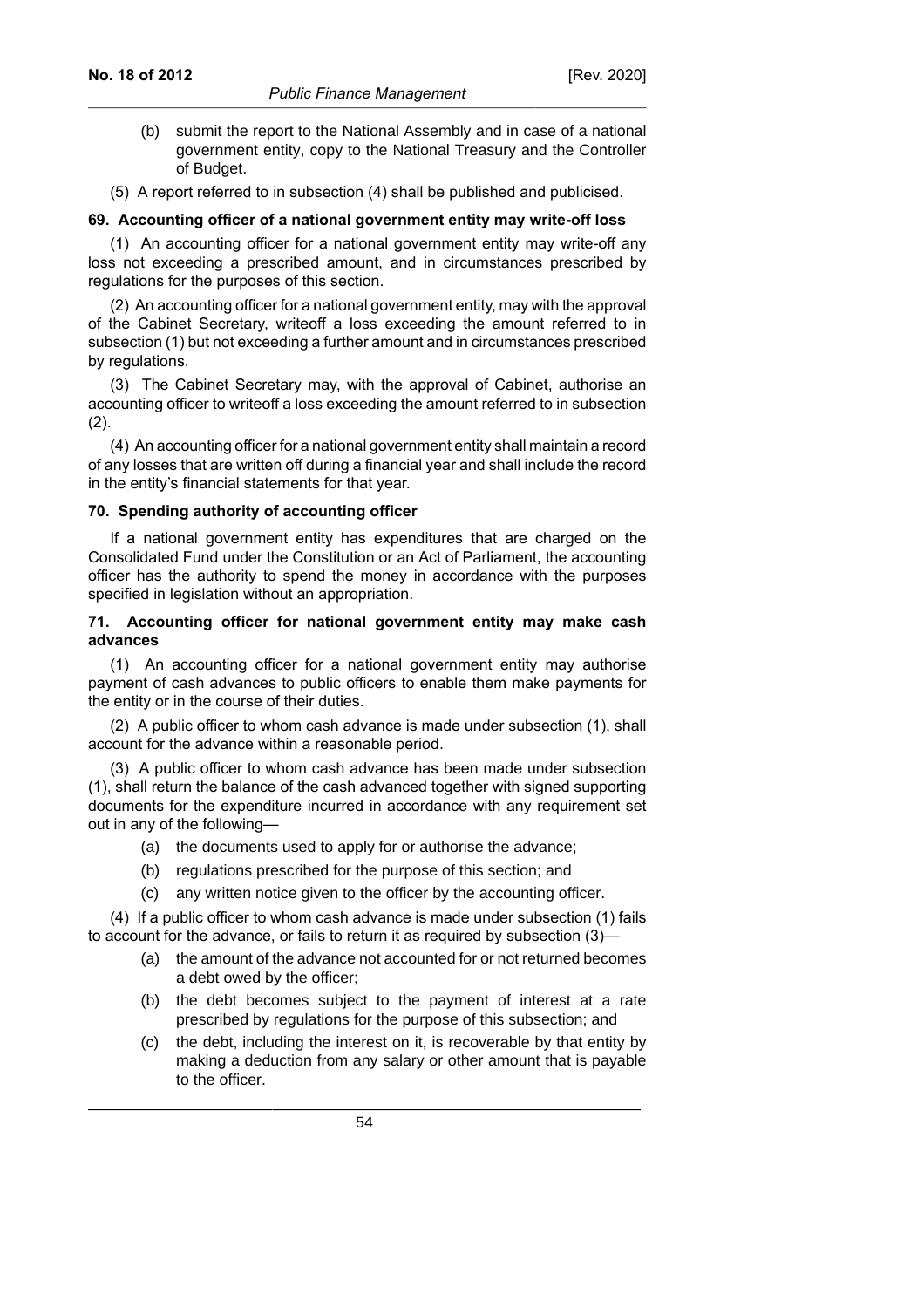### **72. Accounting officer to manage assets and liabilities of national government entities**

- (1) The accounting officer for a national government entity shall—
	- (a) be responsible for the management of the entity's assets and liabilities; and
	- (b) manage those assets in a way which ensures that the national government entity achieves value for money in acquiring, using and disposing of those assets.

(2) The accounting officer for a national government entity may dispose of assets only in accordance with an Act of Parliament pursuant to Article 227 of the Constitution and shall ensure that the proceeds from all asset disposals are deposited into a bank account of the entity.

(3) A national government entity shall not loan or transfer assets to any person or organisation or permit any person or organisation to use assets for purposes other than carrying out the functions of the entity, except in accordance with an Act of Parliament enacted pursuant to Article 227 of the Constitution.

(4) Regulations may provide for the management and disposal of Government assets and for the monitoring of the management and disposal of those assets by national government entities in accordance with an Act of Parliament enacted pursuant to Article 227 of the Constitution.

# **73. National government entity to maintain internal auditing arrangements**

(1) Every national government entity shall ensure that it complies with this Act and—

- (a) has appropriate arrangements in place for conducting internal audit according to the guidelines of the Accounting Standards Board; and
- (b) where any regulations are in force under subsection (2), those regulations are complied with.

(2) Regulations may prescribe requirements to be complied with in conducting internal audits.

(3) The Internal Auditor-General Department of the National Treasury shall ensure that its arrangements for conducting internal auditing include—

- (a) reviewing the governance mechanisms of the entity and mechanisms for transparency and accountability with regard to the finances and assets of the entity;
- (b) conducting risk-based, value-for-money and systems audits aimed at strengthening internal control mechanisms that could have an impact on achievement of the strategic objectives of the entity;
- (c) verifying the existence of assets administered by the entity and ensuring that there are proper safeguards for their protection;
- (d) providing assurance that appropriate institutional policies and procedures and good business practices are followed by the entity; and
- (e) evaluating the adequacy and reliability of information available to management for making decisions with regard to the entity and its operations.

(4) A national government entity shall ensure that internal audits in respect of the entity are conducted in accordance with international best practices.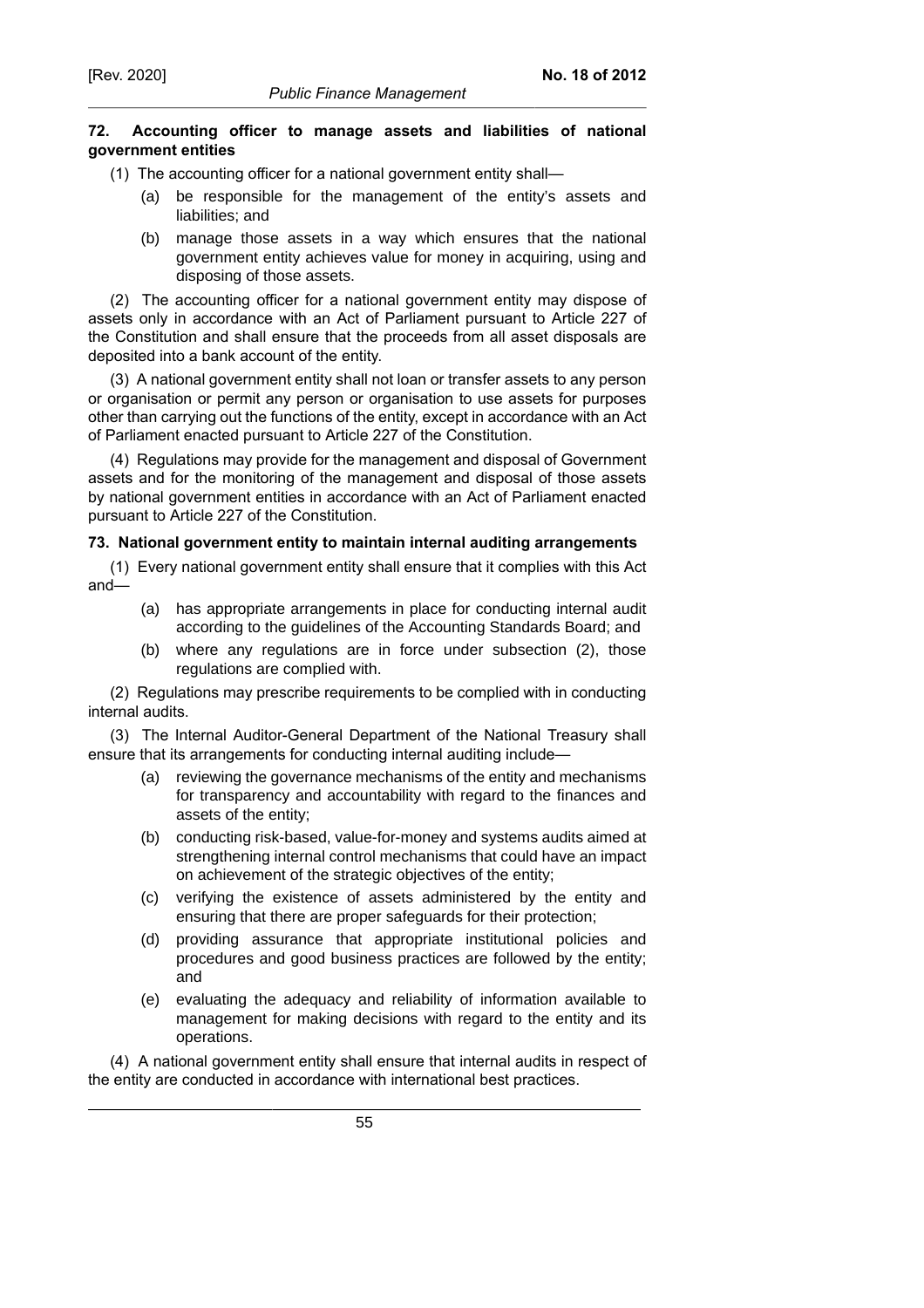(5) Every national government public entity shall establish an audit committee whose composition and functions shall be as prescribed by the regulations.

#### **74. Disciplinary measures against public and accounting officers**

(1) Subject to the Constitution, the Public Officers Ethics Act (No. 4 of 2003) and the Public Service codes of ethics or any other relevant laws, if an accounting officer reasonably believes that a public officer employed by a national government entity is engaging in, or has engaged in improper conduct within the meaning of subsection (4) in relation to the resources of the entity, the accounting officer shall—

- (a) take appropriate measures to discipline the public officer in accordance with regulations; or
- (b) refer the matter to the relevant office or body in terms of the statutory and other conditions of appointment or employment applicable to that public officer.

(2) If a Cabinet Secretary reasonably believes that an accounting officer is engaging in or has engaged in improper conduct within the meaning of subsection (4), the Cabinet Secretary shall—

- (a) take such measures as may be provided in regulations; or
- (b) refer the matter to the relevant office or body in terms of the statutory and other conditions of appointment or employment applicable to that accounting officer.

(3) The measures referred to in subsection (2)(a) include revoking the position as accounting officer.

(4) For the purposes of this section, a public officer or accounting officer engages in improper conduct in relation to a national government entity if the officer—

- (a) contravenes or fails to comply with this Act, including their accounting responsibilities;
- (b) undermines any financial management procedures or controls that apply to the entity;
- (c) makes or permits expenditure that is unlawful or has not been authorised by the entity; or
- (d) fails, without reasonable excuse, to pay eligible and approved bills promptly in circumstances where funds are provided for.

(5) Disciplinary measures under this section may not be taken against a public officer or accounting officer under subsection  $(1)(a)$  or  $(2)(a)$  unless the officer has been given an opportunity to be heard in relation to the alleged improper conduct.

*Receivers and collectors of national government revenue*

## **75. Receivers and collectors of national government**

(1) The Cabinet Secretary shall, in writing, designate persons as receivers of national government revenue under Article 209(1), (2) and (4) of the Constitution and who shall be responsible for receiving and accounting for such national government revenue provided in any law or in regulations as the Cabinet Secretary may specify in the letter of appointment.

(2) A receiver of national government revenue is responsible to the Cabinet Secretary for the collection of revenue for which he or she is responsible and such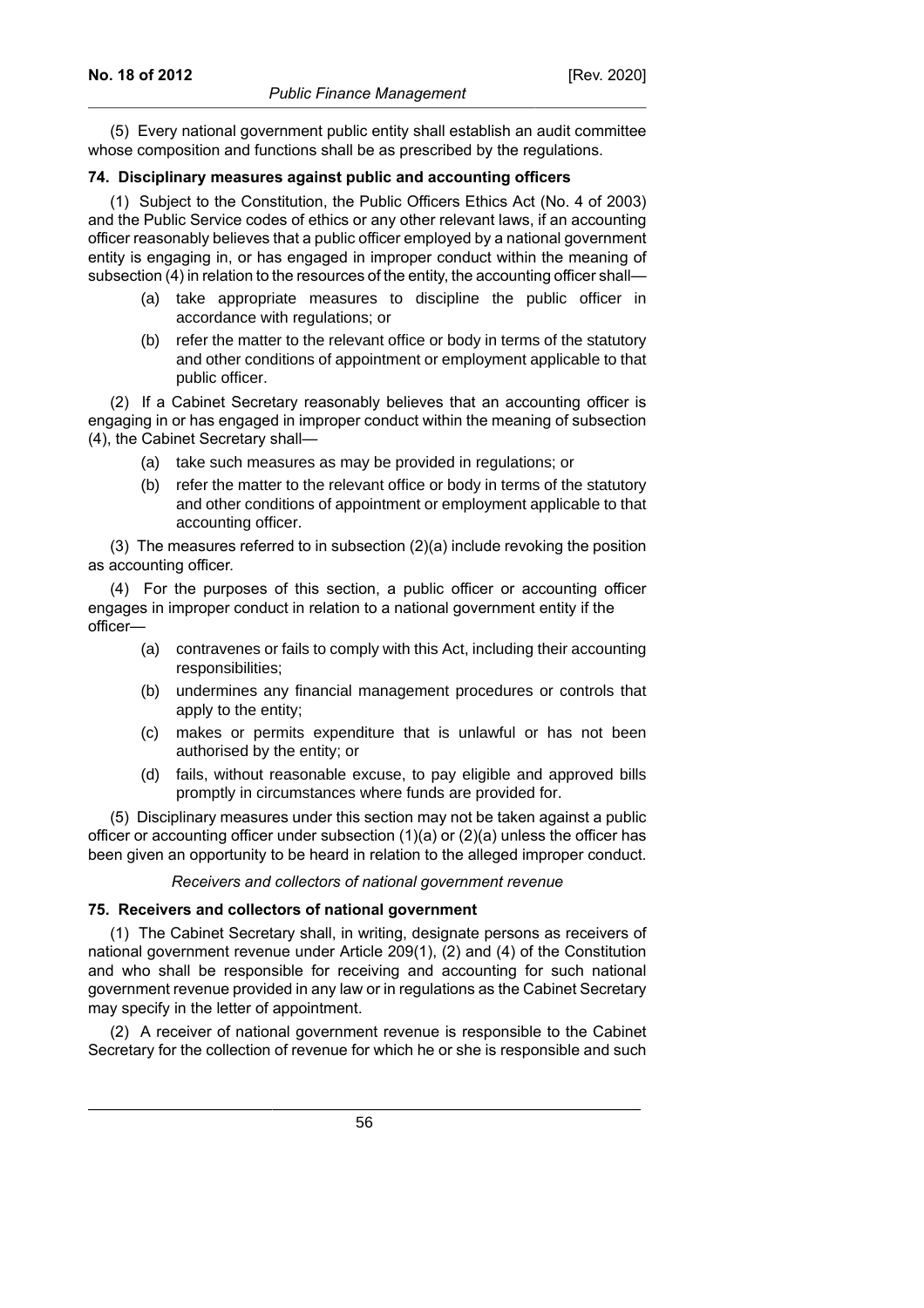revenue shall be separately accounted for in accordance with Articles 206(1) and 209(1), (2) and (4) of the Constitution.

## **76. Receiver may authorise a public officer to be collector of national government revenue**

(1) A receiver of the national government revenue may authorise a public officer employed by the national government or any of its entities to be a collector of revenue for the national government and remit it to the receiver.

(2) Any public officer, other than a receiver or collector of revenue for the national government, who collects revenue for that national government shall, not later than three days after receiving it, deliver the revenue to a receiver or collector of revenue for the national government.

(3) A receiver of revenue for the national government shall provide monthly statements to the National Treasury and the Commission on Revenue Allocation.

#### **77. Powers of the Cabinet Secretary to waive or vary tax, fees or charges**

The Cabinet Secretary may waive a national tax, a fee or charge imposed by the National Government and its entities in accordance with criteria prescribed in regulations provided that—

- (a) the National Treasury shall maintain a public record of each waiver together with the reason for the waiver and report on each waiver in accordance with Section 82 of this Act;
- (b) such a waiver or variation has been authorised by an Act of Parliament; and
- (c) a State Officer may not be excluded from payment of a tax, fee or charge by reason of the office of the State Officer or the nature of work of the State Officer.

## **78. Kenya Revenue Authority to be collector of national government revenue**

The Kenya Revenue Authority, shall be the collector of national government revenue for the purposes of this Part.

## *Obligations of public officers*

## **79. Public officers to comply with laws relating to national government resources**

(1) Every public officer employed in a national government state organ or public entity shall comply with the Constitution and all laws relating to the conduct of public officers when carrying out a responsibility or exercising a power under this Act.

(2) Without prejudice to provisions under subsection (1), a public officer employed in a national government state organ or public entity shall—

- (a) comply with the provisions of this Act so far as they are applicable to the officer; and
- (b) ensure that the resources within the officer's area of responsibility are used in a way which—
	- (i) is lawful and authorised; and
	- (ii) is effective, efficient, economical and transparent;
- (c) within the officer's area of responsibility—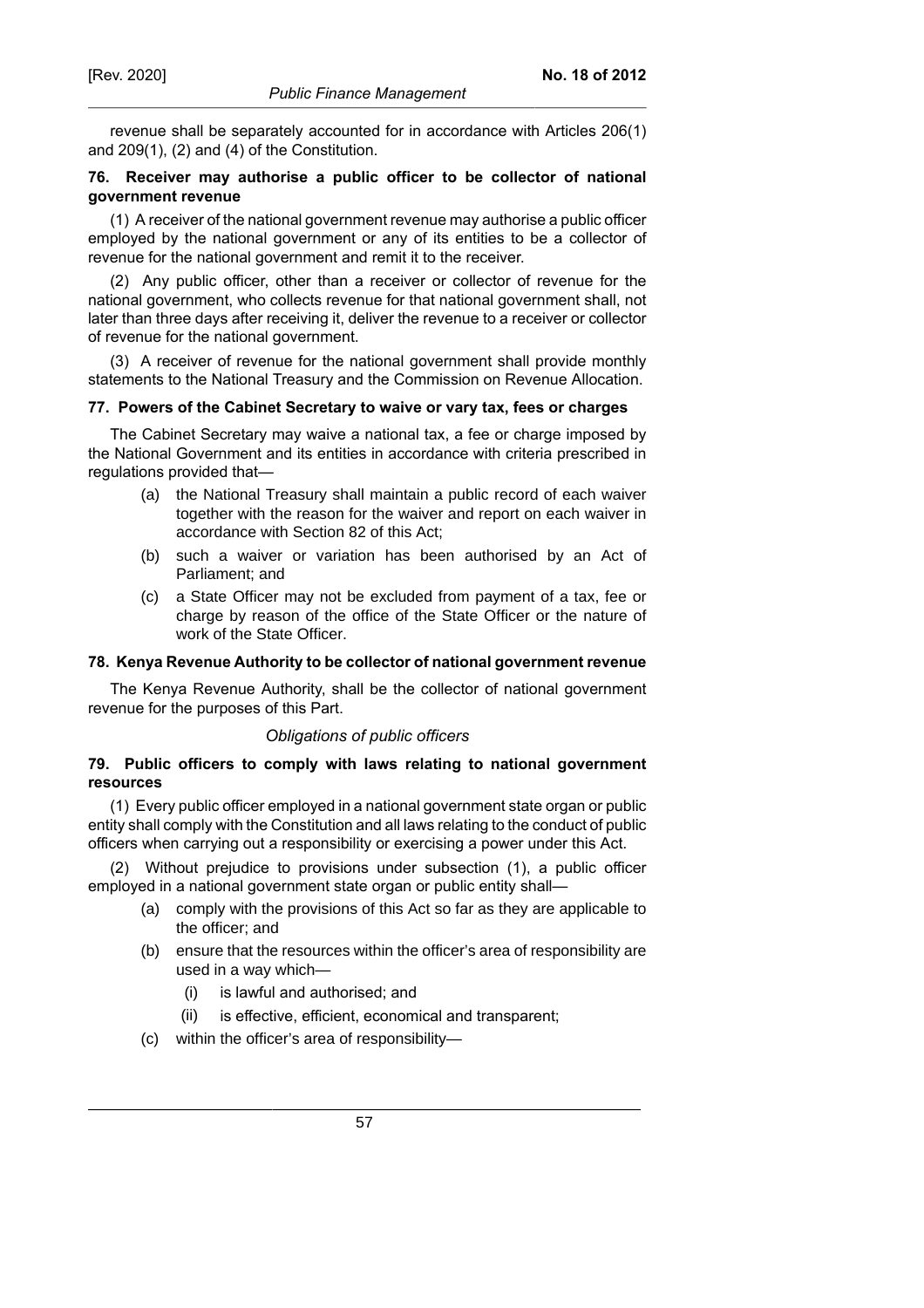- (i) ensure that adequate arrangements are made for the proper use, custody, safeguarding and maintenance of public property; and
- (ii) use the officer's best efforts to prevent any damage from being done to the financial interests of the national government.

*Financial reporting by the National Treasury and national government entities*

## **80. The National Treasury to prepare consolidated annual financial statements**

(1) At the end of each financial year, the National Treasury shall prepare for the national government, clear and comprehensible annual financial statements thatconsolidate the financial statements prepared by all national government entities, in accordance with formats prescribed by the Accounting Standards Board.

(2) The National Treasury shall include in the consolidated financial statements—

- (a) a statement of all monies paid into and out of the National Exchequer Account;
- (b) a summary of—
	- (i) the appropriation accounts and statements prepared by accounting officers under section 81; and
	- (ii) the statements prepared by receivers of revenue under section 82;
- (c) a statement of payments made out of the National Exchequer Account that are authorised by legislation other than an Appropriation Act;
- (d) a statement of the total amount of debt of national government that is outstanding at the end of the financial year;
- (e) a statement of any waivers under Article 210 of the Constitution; and
- such other statements as the National Assembly may require.

(3) The National Treasury shall ensure that the statements and summaries referred to in subsection (2) are in a form that complies with the relevant accounting standards prescribed and published by the Accounting Standards Board.

(4) Not later than four months after the end of the financial year, the National Treasury shall—

- (a) submit the financial statements and summaries referred to in subsection (1) to the Auditor-General and a copy to the Controller of Budget and the Commission on Revenue Allocation; and
- (b) publish and publicise the statements.

## **81. Annual reporting by accounting officers**

(1) At the end of each financial year, the accounting officer for a national government entity shall prepare financial statements in respect of the entity.

- (2) The accounting officer shall include in the financial statement—
	- (a) appropriation accounts, showing—
		- (i) the services for which the appropriated money was spent;
		- (ii) the actual amount spent on each service;
		- (iii) the status of each vote compared with the appropriation for the vote;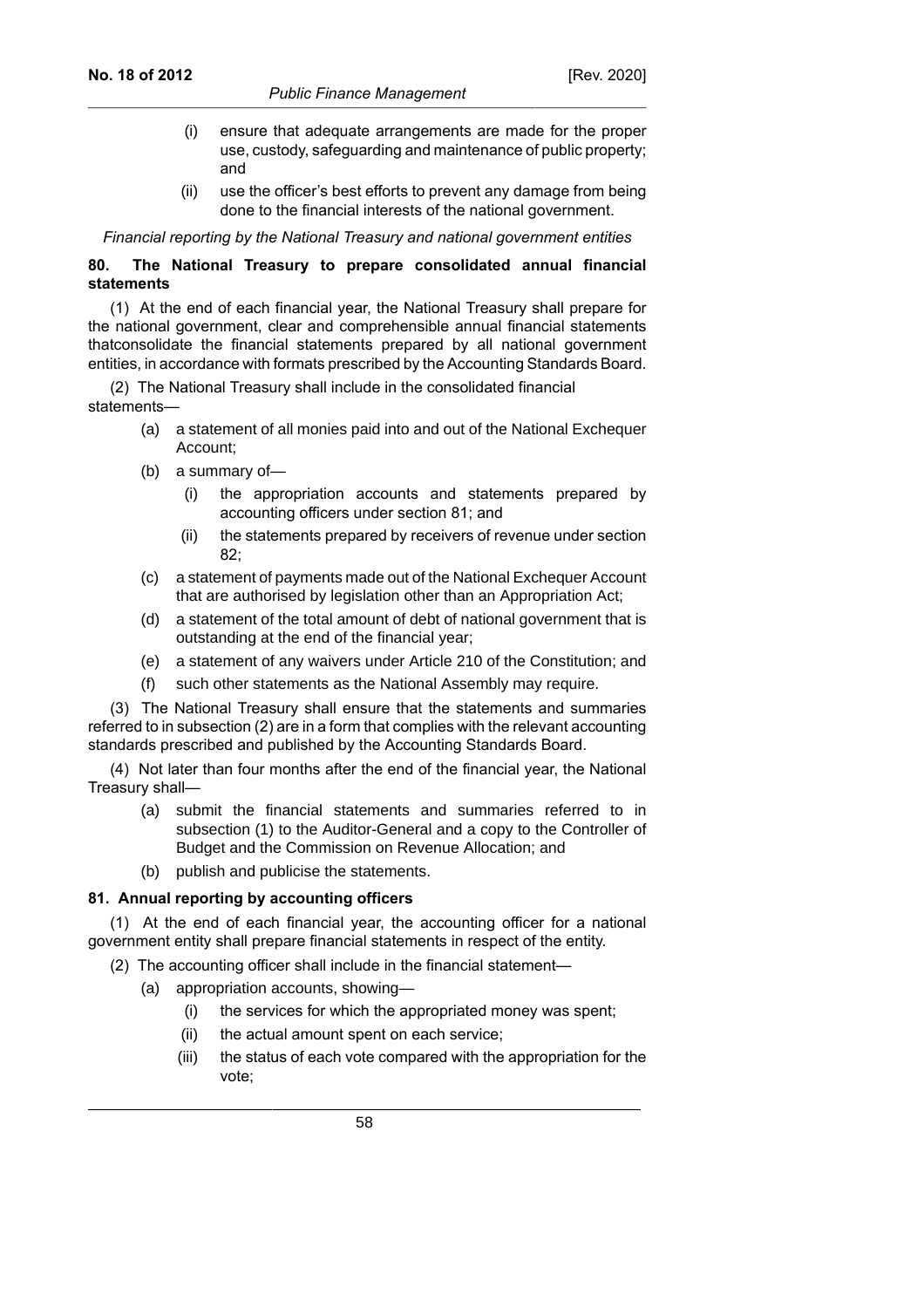#### *Public Finance Management*

- (iv) a statement explaining any variations between the actual expenditure and the sums voted; and
- (v) any other information specified by the National Treasury;
- (b) a statement of the entity's debt which is outstanding at the end of the financial year;
- (c) a statement of the entity's debt guaranteed by the national government as at the end of the financial year;
- (d) a statement of the entity's assets and liabilities as at the end of the financial year in respect of the recurrent Vote, development Vote and funds and deposits;
- (e) a statement of the accounting policies followed in preparing the financial statement; and
- (f) a statement of the national government entity's performance against predetermined objectives.

(3) The accounting officer shall prepare the financial statements in a form that complies with the relevant accounting standards prescribed and published by the Accounting Standards Board from time to time.

(4) Not later than three months after the end of each financial year, the accounting officer for the entity shall—

- (a) submit the entity's financial statements to the Auditor-General and a copy of the statement to the Controller of Budget, the National Treasury and the Commission on Revenue Allocation; and
- (b) publish and publicise the financial statements.

(5) In the case of an entity that is a state corporation, the accounting officer shall submit the corporation's financial statements to the Cabinet Secretary responsible for matters relating to that corporation who shall, upon approving it submit a copy to the. Cabinet Secretary.

## **82. Annual reporting by receivers of revenue**

(1) At the end of each financial year, a receiver of revenue for the national government shall prepare an account in respect of the revenue received and collected by the receiver during that financial year.

- (2) An account prepared under subsection (1) shall include—
	- (a) a statement of receipts and disbursements in such form as the National Treasury may direct; and
	- (b) a statement of arrears of revenue.

(3) Not later than three months after the end of the financial year, the receiver of revenue for the national government shall—

- (a) submit the accounts to the Auditor-General and a copy to the National Treasury, Controller of Budget and the Commission on Revenue Allocation; and
- (b) publish and publicise the financial statements.

(4) Not later than three months after the end of each financial year, a receiver of revenue for the national government shall submit to the Auditor-General a report with respect to all waivers and variations of taxes, fees or charges granted by the receiver or collector during that year.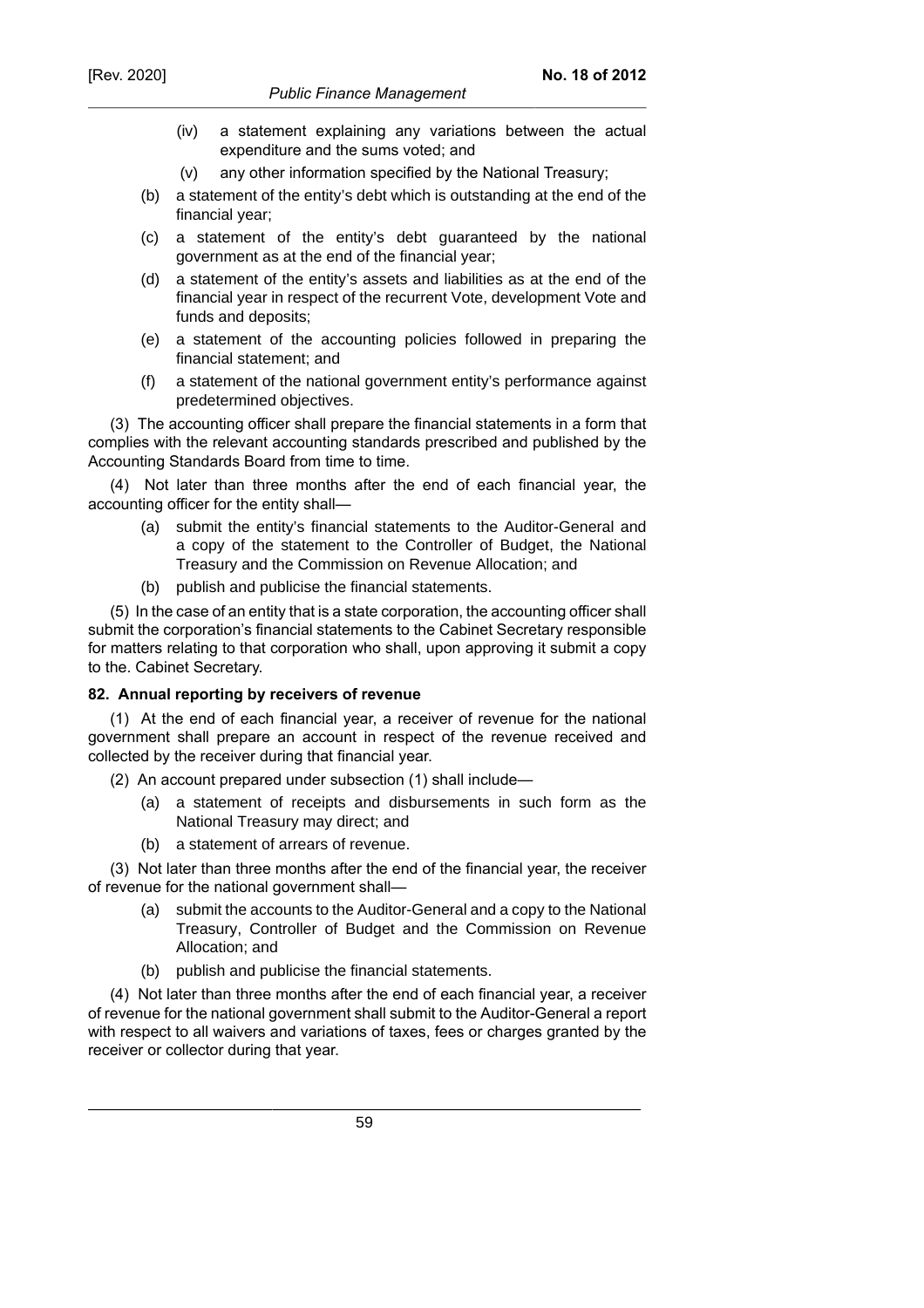(5) The receiver shall include in the report under subsection (4) the following details in respect of each waiver or variation—

- (a) the full name of each person benefitting from the waiver or variation;
- (b) the amount of tax, fee or charge affected by the waiver or variation;
- (c) the year to which the waiver or variation relates;
- (d) the reasons for waive or variation; and
- (e) the law in terms of which the waiver was granted.
- (6) The reports referred to in subsection (4) shall be published and publicised.

# **83. Accounting officer to prepare quarterly reports for national government entity**

(1) An accounting officer for a national government entity shall prepare a report for each quarter of the financial year in respect of the entity.

(2) In preparing a quarterly report for a national government entity, the accounting officer shall ensure that the report—

- (a) contains information on the financial and non-financial performance of the entity; and
- (b) is in a form that complies with the standards prescribed and published by the Accounting Standards Board from time to time.

(3) Not later than fifteen days after the end of each quarter, the accounting officer shall submit the quarterly report to the Cabinet Secretary responsible for the entity and the National Treasury.

(4) The Cabinet Secretary responsible for an entity shall forward a copy of the report to the Cabinet Secretary and Controller of Budget.

(5) Not later than forty five days after the end of each quarter, the National Treasury shall—

- (a) consolidate the quarterly reports and submit them to the National Assembly with copies of the reports to the Controller of Budget, Auditor-General and the Commission on Revenue Allocation; and
- (b) publish and publicise the reports.

(6) In the case of an entity that is a state corporation, the accounting officer for the corporation shall submit the quarterly report to the Cabinet Secretary responsible for the corporation who shall, upon approving it, forward a copy to the Cabinet Secretary.

#### **84. Administrators of national public funds to prepare annual financial statements**

(1) The administrator of a national public fund established by the Constitution or an Act of Parliament shall prepare financial statements for the fund for each financial year in a form prescribed by the Accounting Standards Board.

(2) In preparing a financial statement for a national public fund, the administrator shall ensure that the report contains information on the financial and non-financial performance of the national public fund.

(3) Not later than three months after the end of each financial year, the administrator of a national public fund shall submit the financial statements prepared under this section to the Auditor-General.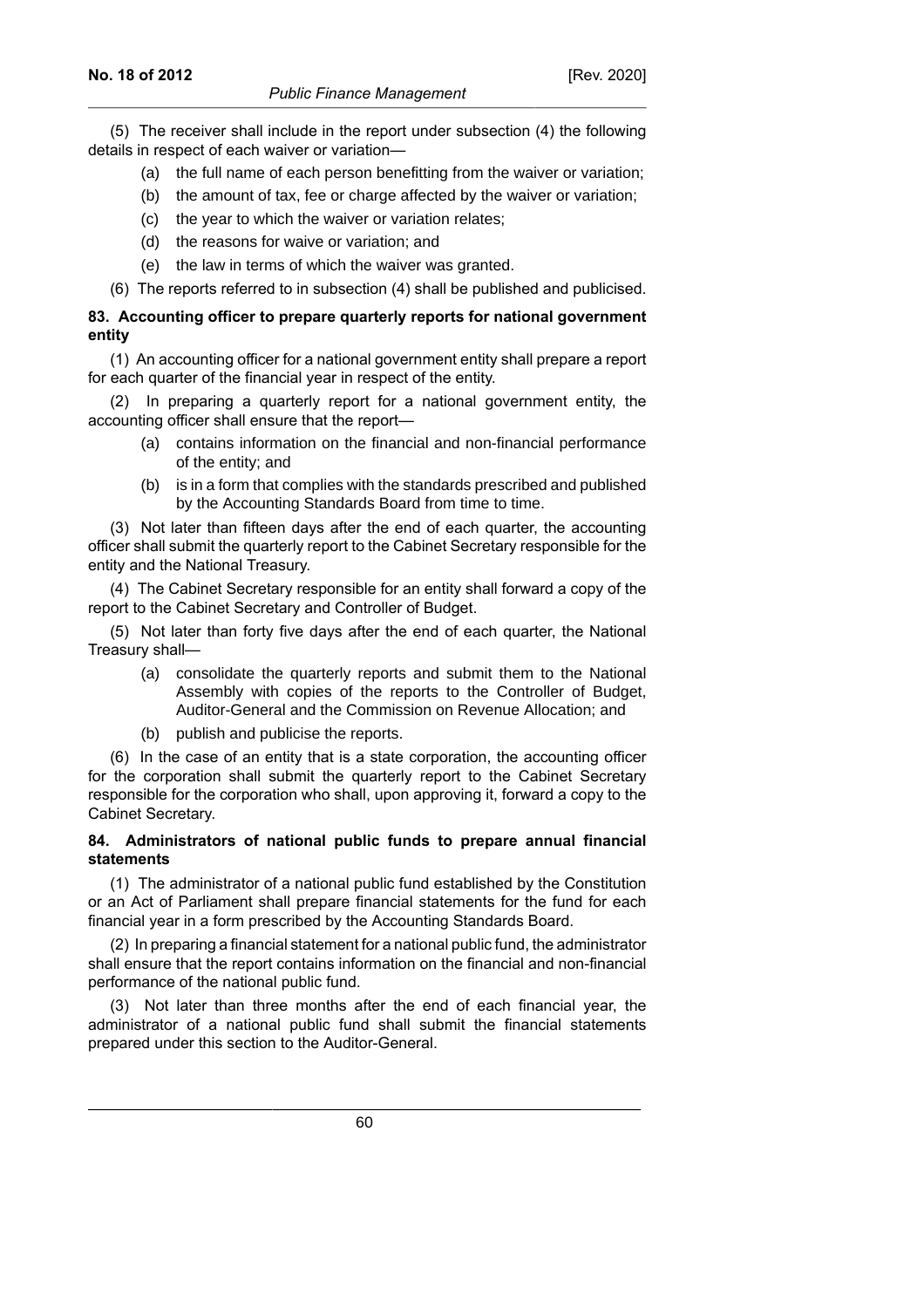(4) The administrator shall submit a copy of the report to the Cabinet Secretary responsible for the fund.

### **85. Quarterly reporting by administrators of national public funds**

The administrator of a national public fund established by the Constitution or an Act of Parliament shall prepare quarterly financial statements for the national public fund in a form prescribed by the Accounting Standards Board.

*Establishment and dissolution of state corporations and additional requirements for state corporations and government-linked corporations*

## **86. Establishment and dissolution of a state corporation**

(1) A state corporation may be established or dissolved only with the prior approval of the Cabinet, which approval may be given only after taking into account any recommendations made by the National Treasury regarding the financial implications of establishing or dissolving the corporation.

(2) Regulations shall prescribe the criteria to be used in establishing or dissolving state corporations and the regulations shall be tabled in Parliament for approval.

## **87. Restrictions on national government investing in government-linked corporations**

- (1) The national government or national government entity may not invest—
	- (a) in a state corporation; or
	- (b) in a government-linked company,

without the prior approval of the Cabinet, which approval may be given only after taking into account any recommendations of the National Treasury regarding the financial implications of the investment.

## **88. Cabinet Secretary in charge of state corporation to monitor its performance**

(1) The respective Cabinet Secretary responsible for matters relating to a state corporation is responsible for monitoring—

- (a) the financial performance of that state corporation and governmentlinked corporations; and
- (b) the performance of that state corporation and the activities affecting its financial performance; and

reporting to the Cabinet on the financial performance of the state corporation.

- (2) The Cabinet Secretary shall—
	- (a) analyse financial and other reports that are required to be prepared by a state corporation under the State Corporations Act (Cap. 446) or any other relevant Act;
	- (b) report to the Cabinet on the financial performance of those state corporations; and
	- (c) make recommendations to the Cabinet as to how a particular state corporation or government-linked corporation could improve its financial performance.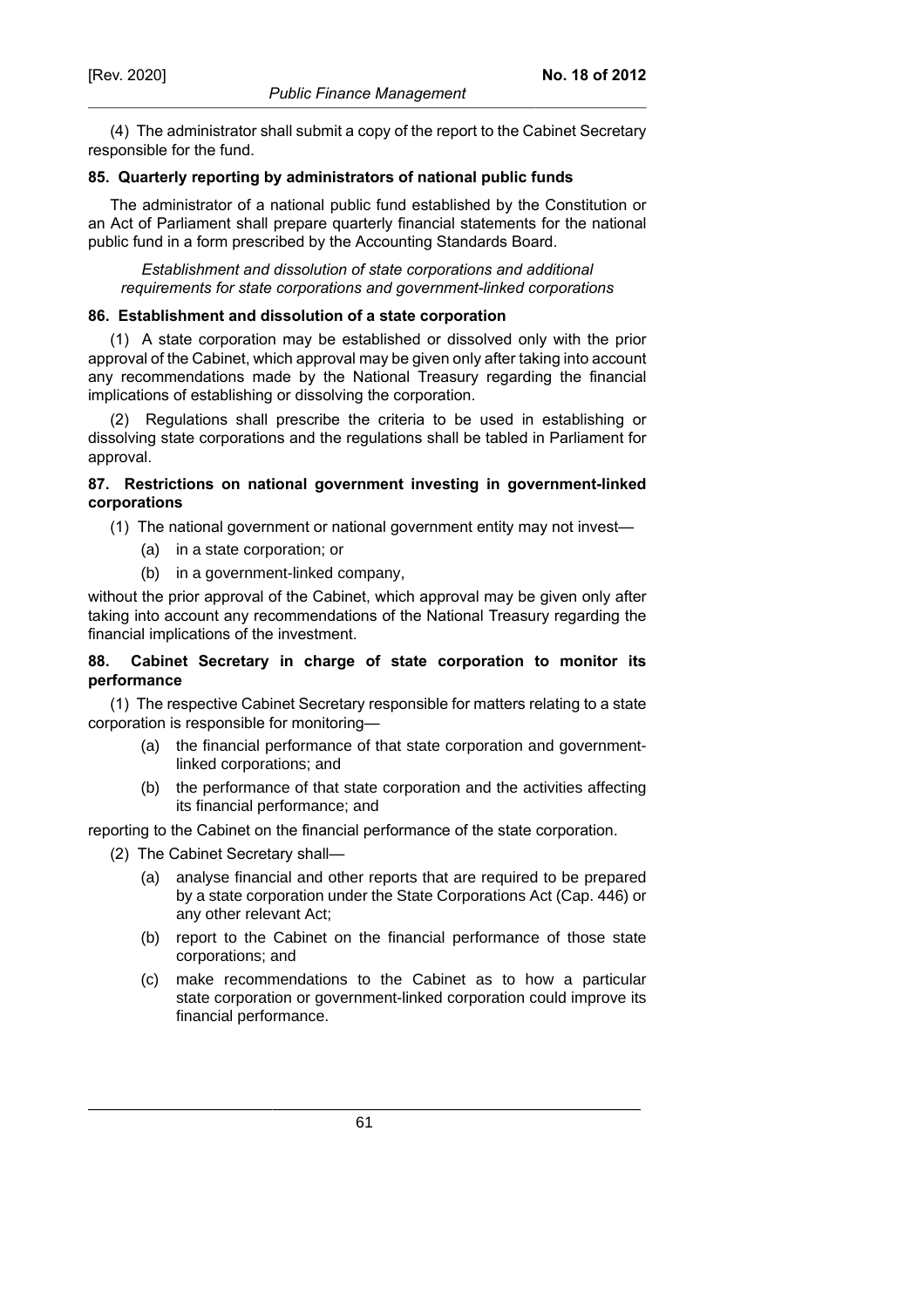## **89. Annual reporting by the Cabinet Secretary responsible for matters relating to public investments**

(1) The Cabinet Secretary responsible for matters relating to public investments shall prepare and submit to the National Assembly, not later than four months after the end of each financial year, a consolidated report summarising the extent of national government involvement or investment in, or funding of, all state corporations and government-linked corporations for that financial year.

- (2) The report under subsection (1) shall include information on—
	- (a) the date of incorporation and objects of the corporation;
	- (b) the amount of national government shareholding, directly or indirectly, in the state corporation;
	- (c) any changes in the shareholding of the state corporation during the financial year;
	- (d) the amount of any funding in the form of grants or subsidies provided by the national government to the state corporation or governmentlinked state corporations, excluding profit-making state corporation, during the financial year;
	- (e) the amount of any loans made by the national government to the state corporation, and the amount of any guarantees issued by the national government in respect of the state corporation, during the financial year;
	- (f) the cumulative amount of undischarged loans and guarantees in respect of the state corporation;
	- (g) the amount of the profit or loss of the state corporation for the financial year;
	- (h) the amount of any revenue received by the national government from the state corporation during the financial year, including dividends, interest and proceeds from any divestiture of assets of the state corporation;
	- (i) the amount of payments made, or losses incurred, by the national government to meet contingent liabilities as a result of loans or guarantees during the financial year, including payments made in respect of guarantees, loan write-offs or waiver of interest on loans; and
	- (j) an assessment of the financial and related non-financial performance of the state corporation for the financial year.

(3) Once every three years, the Cabinet Secretary responsible for matters relating to public investments shall prepare a report on the assessment of the national government's continued involvement or investment in, or funding of, the state corporation or government linked corporation.

(4) The Cabinet Secretary responsible for matters relating to public investments shall submit copies of the reports referred to in subsections (2) and (3) to the Cabinet Secretary, the Controller of Budget, the Commission on Revenue Allocation and to the Auditor-General.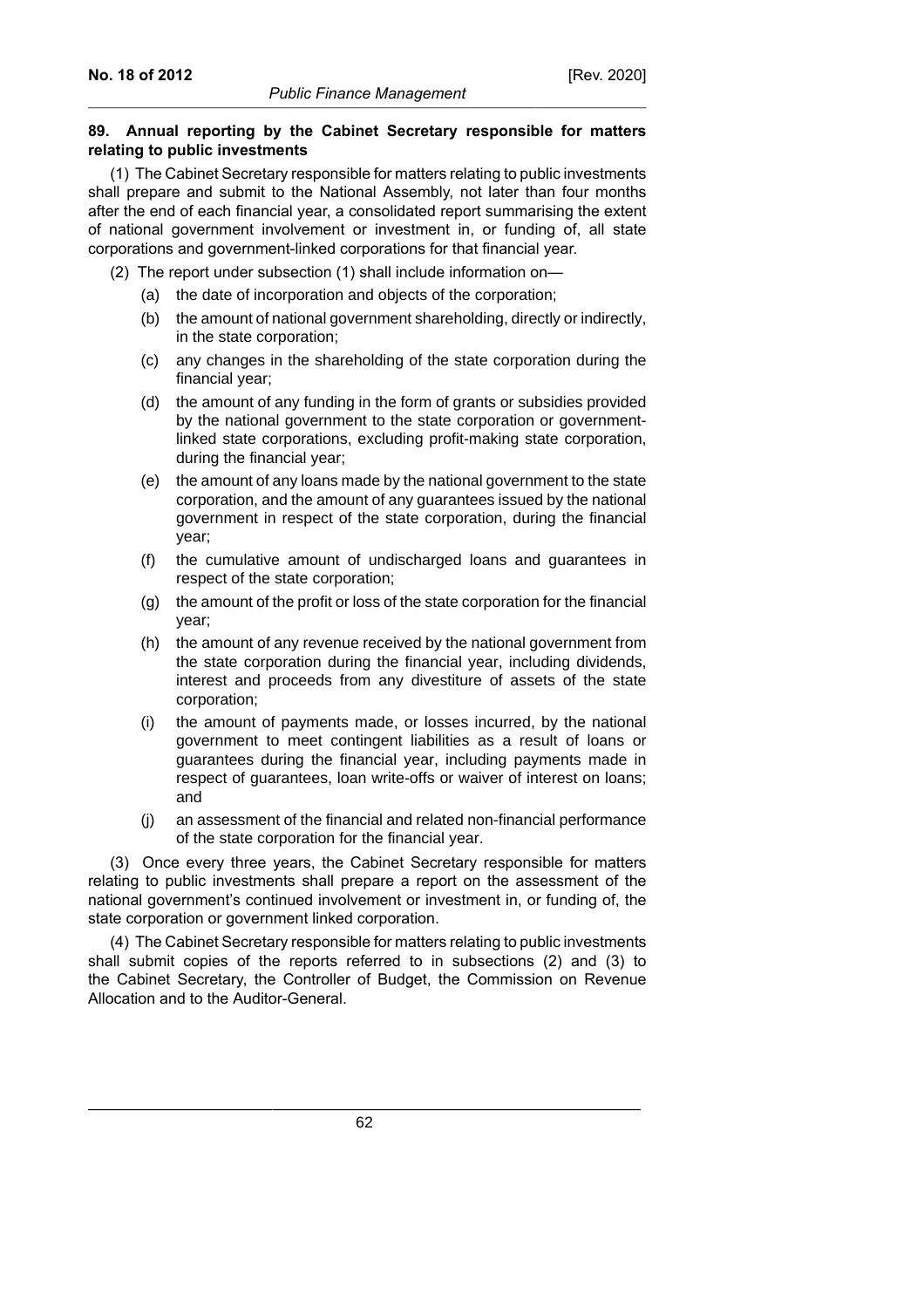#### **90. Parliament may extend time limit**

Any House of Parliament may, by resolution, extend the time limit, other than a time limit set in the Constitution, for submitting a statement or other document required to be submitted to it under this Act.

#### **91. Definitions for purposes of sections 86, 87, 88 and 89**

For the purposes of sections 86, 87, 88 and 89—

- (a) **"government-linked corporation"** means a corporation in which the national government or national government entity is a shareholder with less than fifty percent of the share capital of the corporation; and
- (b) **"invest"** means any form of funding provided to a state corporation, including providing share capital, loans, guarantees, grants or subsidies.

*Resolution of operational and financial problems of national government entities and county governments*

#### **92. Responsibility for avoiding, identifying and resolving financial problems**

(1) A State organ or other public entity is primarily responsible for foreseeing, identifying, avoiding and resolving financial problems in that State organ or public entity.

(2) A State organ or other public entity shall ensure that the conduct of financial management is in accordance with the Constitution and this Act.

(3) If a State organ or other public entity encounters a serious financial problem or anticipates serious challenges in performing its financial function or meeting its financial commitments, it shall immediately—

- (a) seek solutions to resolve the financial problems;
- (b) notify the Cabinet Secretary or the County Executive Committee member for finance where the State organ is a county government organ;
- (c) notify the Controller of Budget and the Commission on Revenue Allocation; and
- (d) inform the Intergovernmental Budget and Economic Council, of the nature of the financial problem and proposed remedial measures it proposes to put in place.

### **93. Assessment of the need for intervention in accordance with Article 225 of the Constitution**

(1) If the Cabinet Secretary becomes aware of financial problems in a State organ or other public entity, the Cabinet Secretary shall promptly—

- (a) ascertain the seriousness of the problem and the proposed remedial measures or solution to the financial problem by the State organ or public entity; and
- (b) determine whether the situation constitutes a serious material breach or persistent material breach requiring stopping of transfer of funds under Article 225(3) of the Constitution.

(2) In the case of a State organ which is a national government entity, if the financial problem has been caused by or resulted in a failure by the national government entity—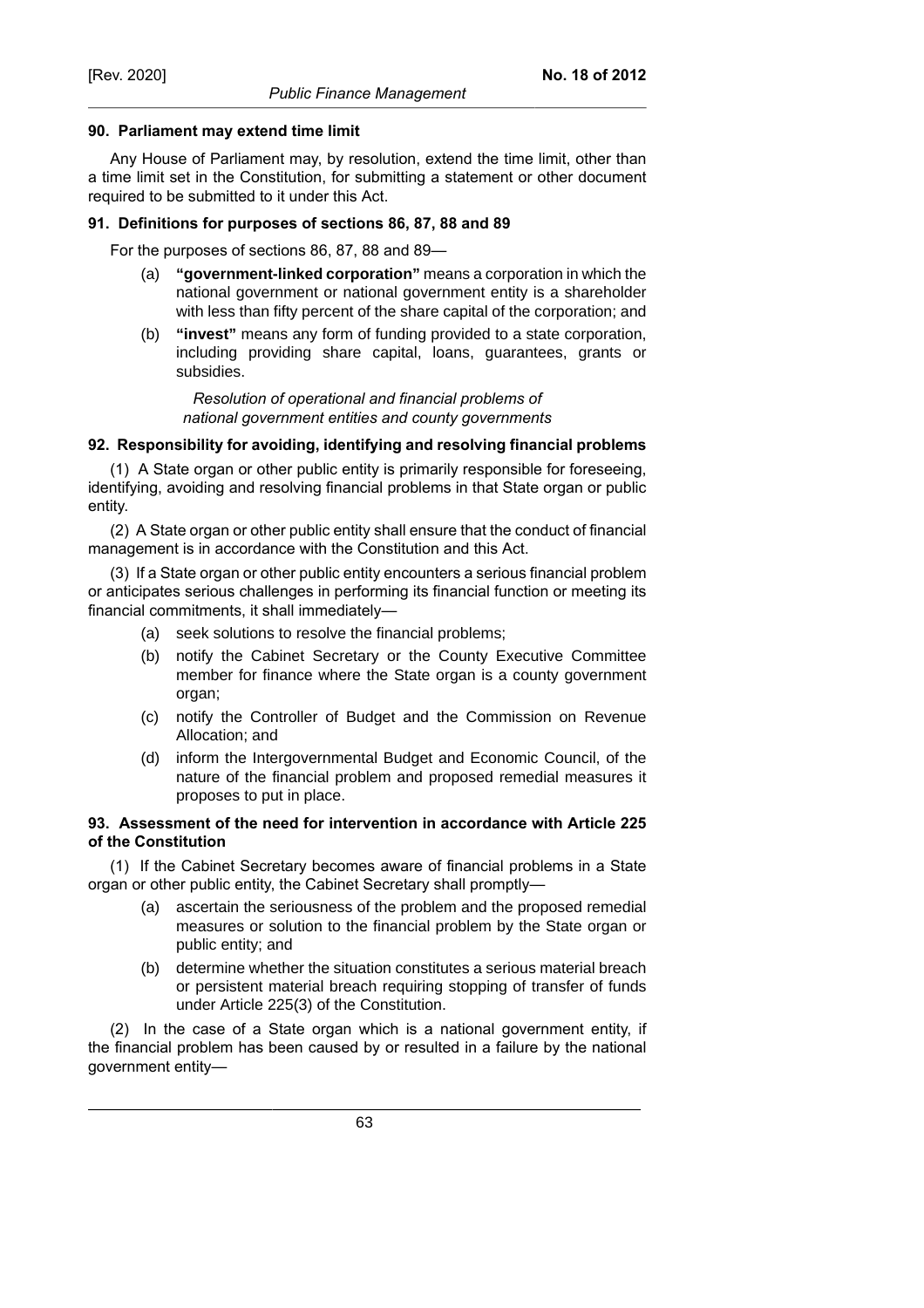- (a) to perform its functions of comply with obligations imposed under the Constitution or any other Act; or
- (b) to meet its financial commitments, the Cabinet Secretary shall, guided by regulations, consider whether or not to take action under Article 225(3) of the Constitution and in terms of this Act.

(3) In the case of a State organ which is a county government or county government entity, if it—

- (a) does not operate a financial management system that complies with the requirements prescribed in this Act and the financial problem has met conditions for intervention in terms of Article 190(3) of the Constitution; or
- (b) is unable to meet its financial commitments as set out in the Constitution or this Act, this shall constitute a serious material breach or persistent material breach for purposes of stopping transfer of funds under Article 225(3) of the Constitution.

(4) When determining whether the conditions for the Cabinet Secretary to stop transfer of funds referred to in Article 225(3) of the Constitution are met, all relevant facts shall be considered before the Cabinet Secretary acts.

#### **94. Additional indicators of serious or persistent material breach**

(1) The following factors, singly or in combination, may further indicate that a State organ or public entity is in serious material breach or persistent material breach of the measures established under this Act—

- (a) the State organ or public entity—
	- (i) has failed to make any payments as and when due;
	- (ii) has defaulted on financial obligations for financial reasons;
	- (iii) had an operating deficit in excess of a percentage of revenue in the most recent financial year for which financial information is available as prescribed in regulations; or
	- (iv) is more than sixty days late in submitting its annual financial statements to the Auditor-General in accordance with this Act or any other legislation;
- (b) the State organ or public entity has failed to make any other payment as and when due, which individually or in the aggregate is more than an amount as may be prescribed or, if none is prescribed, more than two percent of the State organ's or public entity's budgeted operating expenditure;
- (c) the Controller of Budget has raised material issues in their quarterly report;
- (d) the Auditor-General has withheld an opinion or issued a disclaimer due to inadequacies in the financial statements or records of the State organ or public entity or has issued an opinion which identifies a serious financial problem in the State organ or public entity; or
- (e) recurring or continuous failure by a State organ or public entity to meet its financial commitments which substantially impairs the State organ's or public entity's ability to procure goods, services or credit on usual commercial terms.
- (2) Provisions of this sections shall not apply with respect—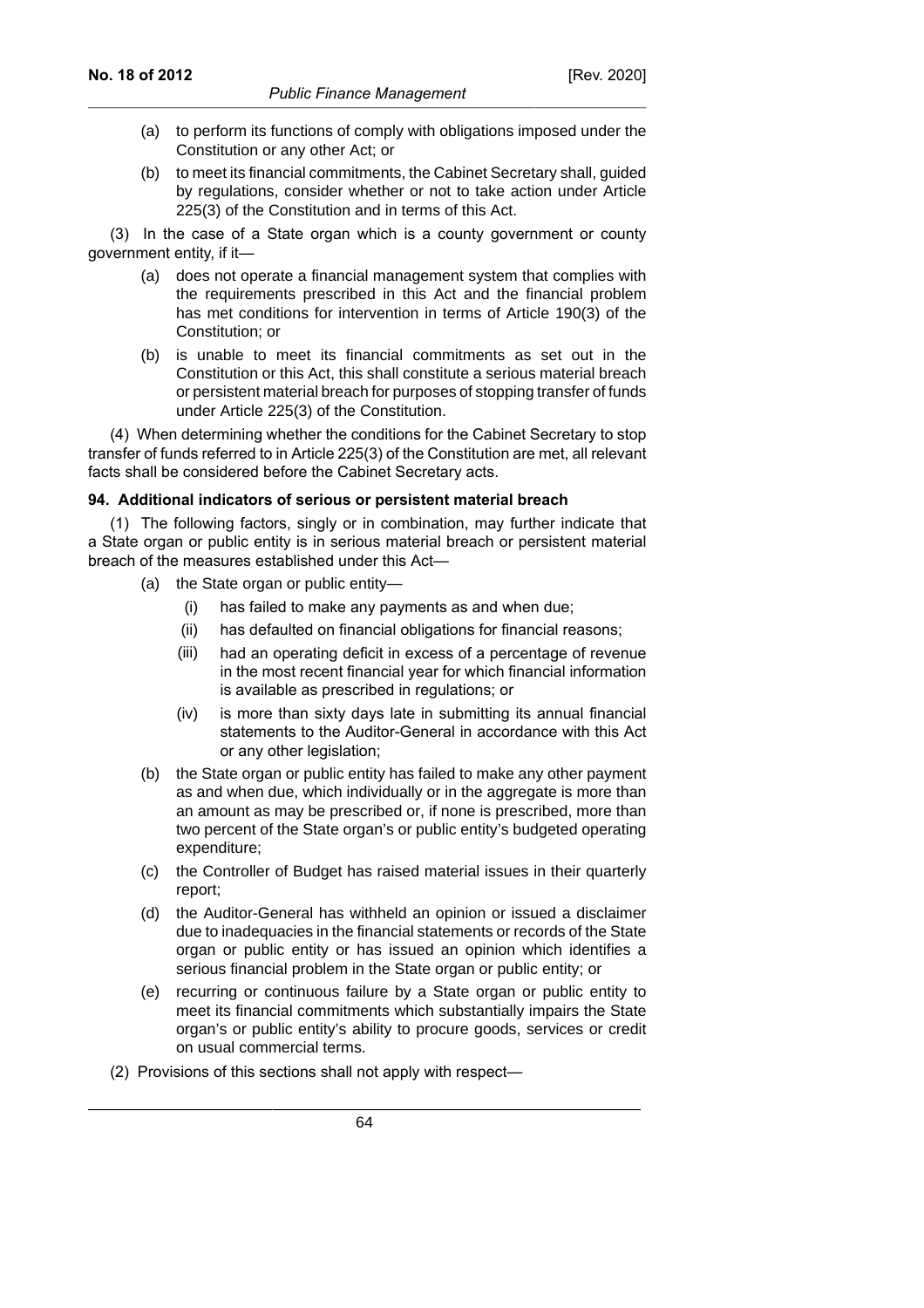- (a) disputed obligations which are subject to litigation in a court of law, provided such litigation is not instituted to avoid an intervention; or
- (b) obligations explicitly waived by creditors.

#### **95. Stoppage of funds process in national government entity**

Where the Cabinet Secretary finds a State organ which is a national government entity to be in serious or persistent material breach of its obligations or financial commitments, the Cabinet Secretary shall—

- (a) determine the reasons for the breach; and
- (b) assess the national government entity's financial state.

## **96. Stoppage of funds process in county government**

(1) Where the. Cabinet Secretary finds a State organ which is a county government entity to be in serious or persistent material breach of its obligations or financial commitments, the Cabinet Secretary shall, in accordance with Article 225 of the Constitution, immediately stop the transfer of funds.

(2) Within seven days of stopping the transfer of funds under subsection (1), the Cabinet Secretary shall inform—

- (a) the accounting officer, of the State organ or public entity; or
- (b) the Cabinet Secretary responsible for matters relating to intergovernmental relations;
- (c) County Executive Committee member responsible for finance;
- (d) the Controller of Budget;
- (e) the Commission on Revenue Allocation; and
- (f) Intergovernmental Budget and Economic Council.
- (3) The Cabinet Secretary shall in the alternative promptly—
	- (a) inform the County Executive Committee member responsible for finance; and
	- (b) request the Auditor-General to—
		- (i) determine the reasons for the breach;
		- (ii) assess the county government financial state; and
		- (iii) submit to the Cabinet Secretary and County Executive member for finance a report within thirty days from the date of the request.

(4) The Cabinet Secretary may prescribe regulations in relation to the process of stoppage of transfer of funds.

#### **97. Procedure for stoppage of funds**

(1) Where the Cabinet Secretary makes a decision to stop the transfer of funds to a State organ or public entity in accordance with Article 225(3) of the Constitution and provisions of this Act, the Cabinet Secretary shall stop the payment and inform the Controller of Budget in respect of—

- (a) the date from when the stoppage of transfer of funds takes effect; and
- (b) the nature of serious material breaches, or persistent material breaches, committed by the State organ or public entity.

(2) Not later than seven days after the date of the decision to stop the transfer of funds, the Cabinet Secretary shall seek approval from Parliament.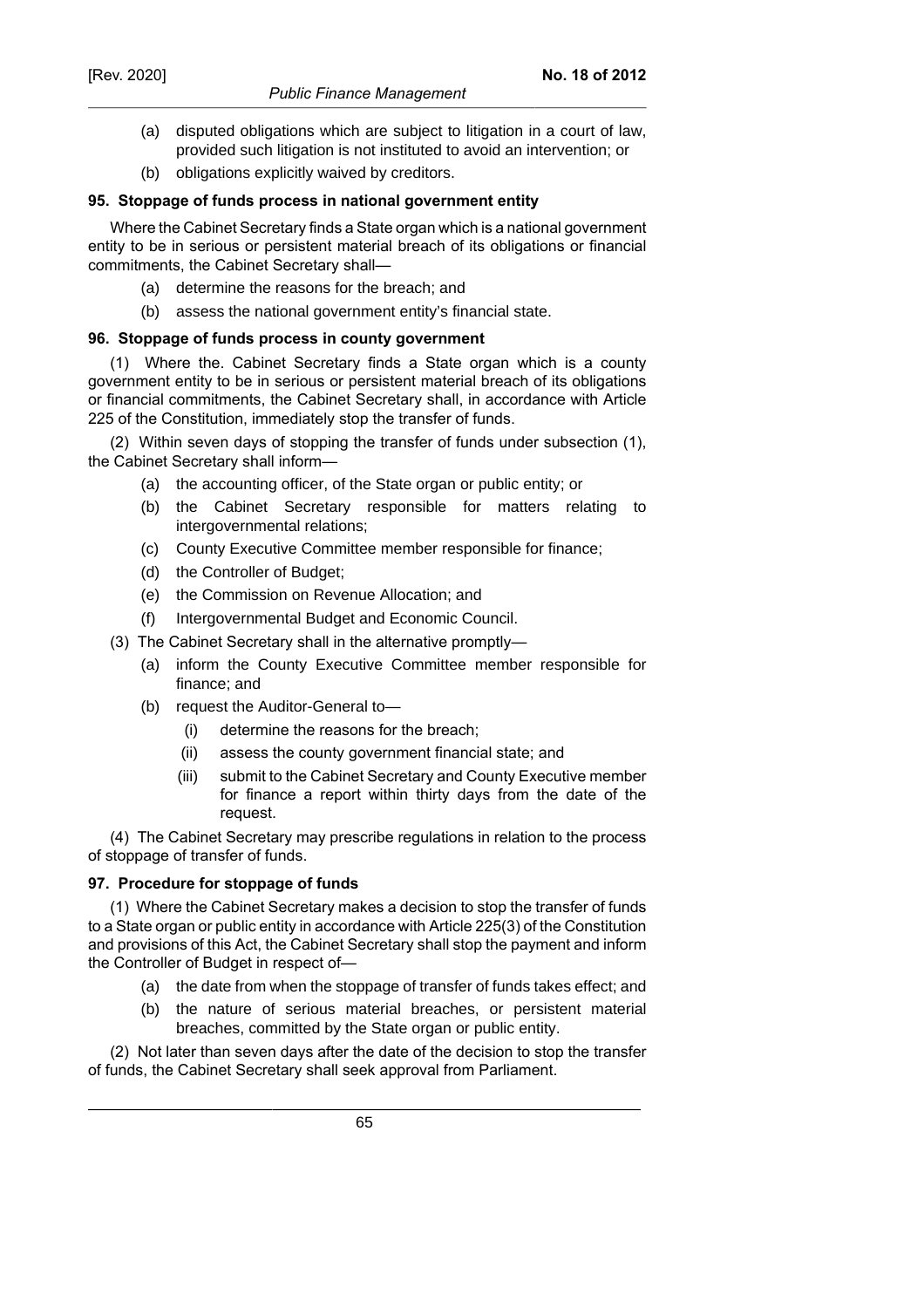(3) Within fourteen days after the decision to stop the transfer of funds under subsection (1), the Controller of Budget shall investigate the matter and submit a report to Parliament in accordance with Article 225(7) of the Constitution.

(4) Parliament shall, within thirty days of the decision by the Cabinet Secretary to stop the transfer of funds, approve or renew the decision of the Cabinet Secretary to stop the transfer of funds and the Cabinet Secretary shall abide by the decision of Parliament.

(5) The Cabinet Secretary may not stop the transfer of more than fifty percent of funds due to a county government.

(6) Any person may exercise his or her right to petition Parliament in terms of Article 119 of the Constitution in respect of the action taken to stop the transfer of funds.

#### **98. Renewal of decision to stop funds and termination of stoppage**

(1) Where the Cabinet Secretary has applied to Parliament to renew a decision to stop the transfer of funds for a period beyond the sixty days, a time allowed by the Constitution, as soon as practicable but not later than fourteen days after being informed of the decision to renew the period, the Controller of Budget shall prepare a report on the matter to Parliament.

(2) The report referred to in subsection (1) shall provide an independent opinion on findings on details of the material breach or persistent material breaches in such a manner as to allow Parliament to make a decision within thirty days on whether or not to approve the renewal of the decision to stop the transfer of funds.

(3) An intervention based on Article 225(3) of the Constitution and provisions of this Act shall end when—

- (a) the serious or persistent material breach in the State organ's or public entity's financial affairs has been resolved;
- (b) the State organ's or public entity's ability to meet its obligations to provide basic services or its financial commitments is secured; or
- (c) Parliament has declined to renew the Cabinet Secretary's decision to stop transfer of funds.

(4) Where Parliament has not renewed a decision in terms of Article 225(6) of the Constitution to stop the transfer of funds, all funds held during the period of the stoppage shall be released within a period not exceeding fifteen days.

#### **99. Provision for a recovery plan**

(1) If as a result of an assessment using criteria provided for under this Act, the Cabinet Secretary determines that there is a serious or persistent material breach or that a county government is unable to perform its functions, the Cabinet Secretary shall—

- (a) notify the county government and the Cabinet Secretary responsible for matters relating to intergovernmental relations, of the finding and the intention to intervene;
- (b) consult the county governor to obtain the county government's cooperation in the development and implementation of a recovery plan, including the approval of a budget and legislative measures giving effect to the recovery plan;
- (c) in consultation with the county government, prepare an appropriate recovery plan for the county government; and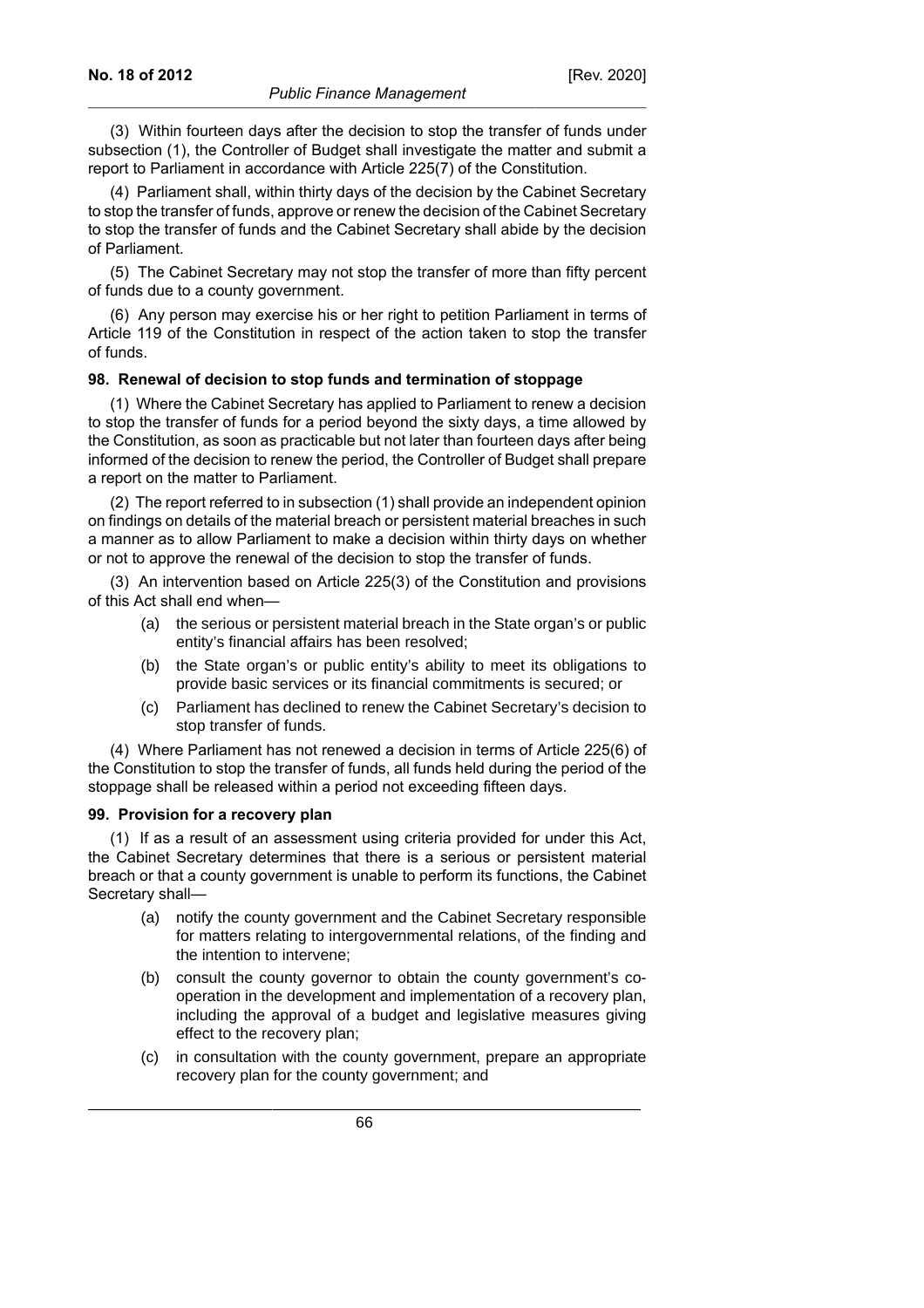(d) notify the Controller of Budget, Senate, the Joint Intergovernmental Technical Committee and the Auditor-General of the findings and the content of the recovery plan.

(2) The approved recovery plan by the Joint Committee shall form the basis for releasing funds withheld during the period of stoppage and the release of subsequent transfers to a state organ or public entity.

(3) The purpose of the recovery plan referred to in subsection (1) shall be to secure the county government's ability to meet its obligations to provide basic services or its financial commitments.

(4) The recovery plan under this section shall—

- (a) identify the financial problems;
- (b) be designed to place the county government in a sound and sustainable financial condition as quickly as possible;
- (c) state the principal objectives of the plan and ways and means for achieving those objectives;
- (d) provide budget parameters which bind the county government for a specified period or until stated conditions have been met;
- (e) identify specific revenue raising measures that are necessary for financial recovery, including the rates at which tariffs should be set to achieve financial recovery;
- (f) set out a specific strategy for addressing the entity's problems, including a strategy for reducing wasteful expenditure and increasing the collection of revenue, as may be necessary;
- (g) identify the human resources and the source of those resources;
- (h) describe the anticipated time frame for the recovery, and the milestones to be achieved; and
- (i) identify what actions are necessary for the implementation of the plan, distinguishing between actions to be taken by the entity and actions to be taken by other parties.
- (5) In addition to provisions under subsection (4). The recovery plan may—
	- (a) provide for the liquidation of specific assets, excluding those needed for the provision of the minimum level of basic services;
	- (b) provide for special measures to prevent unauthorised irregular and wasteful expenditure and other losses; and
	- (c) identify any actual and potential sources of revenue.

(6) The intervention shall adhere to the values and principles of the Constitution and provisions of any other relevant law.

## **100. Establishment of the Joint Intergovernmental Technical Committee**

(1) There is established a committee to be known as the Joint Intergovernmental Technical Committee thereinafter referred to as "Joint Committee") and shall comprise of—

- (a) the Cabinet Secretary;
- (b) the Cabinet Secretary responsible for matters relating to intergovernmental relations;
- (c) a representative of the county government or county government entity concerned;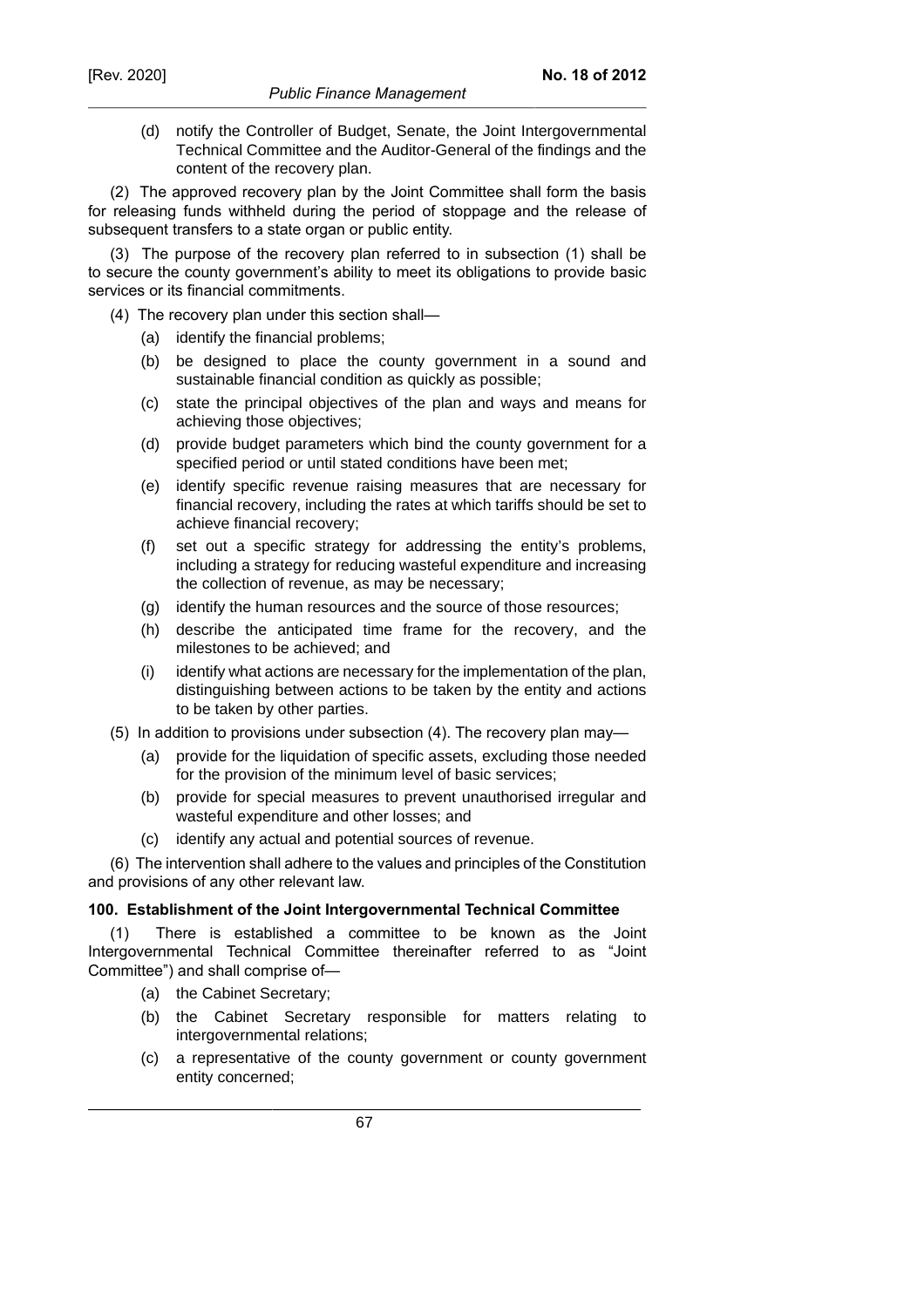- [Rev. 2020]
- (d) a representative of the Intergovernmental Budget and Economic Council; and
- (e) a representative of the Commission on Revenue Allocation.

(2) The Joint Committee may invite or enlist any other persons to assist it in performing its functions under this section.

(3) the Joint Committee shall meet at least once every three months to review any action of intervention referred to in this Part, and establish-

- (a) the progress on resolving the county government's financial problems and the recovery plan; and
- (b) the effectiveness of the recovery plan.

(4) The Joint Committee shall, every four months, submit progress reports and, where appropriate, a final report on the intervention to the Cabinet Secretary, the County Executive Committee member for finance, the relevant county Assembly, the Intergovernmental Budget and Economic Council and the Senate.

# **101. Terminalion of intervention**

- (1) An intervention based on Article 190(3)(b) of the Constitution shall end—
	- (a) if it is terminated in terms of Article 190(5) of the Constitution where there has been a breach of the procedure prescribed in the regulations approved by the Senate; or
	- (b) where the Joint Committee is satisfied that the county government is able and willing to fulfil its obligation in terms of legislation or the Constitution that gave rise to the intervention; and
	- (c) when the Joint Committee determines that the financial problem which caused the failure by the county government to comply with its obligation is resolved; and
	- (d) when the Joint Committee finds that the county government is operating a financial management system that complies with legislation.
- (2) At the end of an intervention, the Joint Committee shall notify—
	- (a) Parliament;
	- (b) the relevant County Assembly; and
	- (c) the Controller of Budget.
- (3) The Joint Committee shall publish and publicise the end of the intervention.

PART IV – COUNTY GOVERNMENT RESPONSIBILITIES WITH RESPECT TO MANAGEMENT AND CONTROL OF PUBLIC FINANCE

# **102. County government responsibilities in public finance**

- (1) Each county government shall ensure adherence to—
	- (a) the principles of public finance set out in Chapter Twelve of the Constitution;
	- (b) the fiscal responsibility principles provided in section 107 under this Act;
	- (c) national values set out in the Constitution; and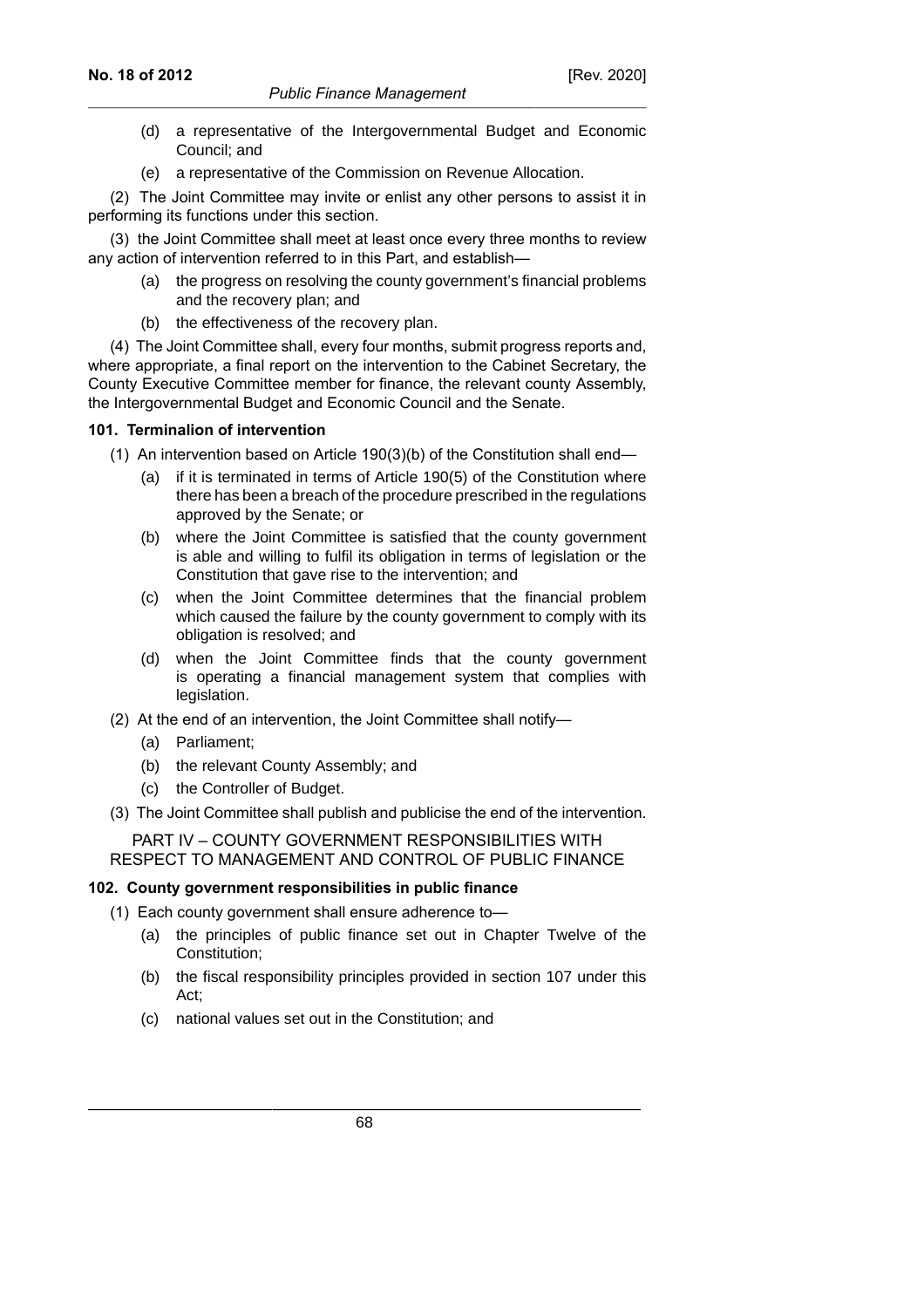(d) any other requirements of this Act.

(2) The County Executive Committee shall observe principles of collective responsibility in exercising their functions under this Act.

(3) In making decisions a county assembly shall take cognisance of Article 216(2) of the Constitution.

## **103. Establishment of county treasuries**

(1) There is established for each county government, an entity to be known as County Treasury.

- (2) The County Treasury shall comprise—
	- (a) the County Executive Committee member for finance;
	- (b) the Chief Officer; and
	- (c) the department or departments of the County Treasury responsible for financial and fiscal matters.

(3) The County Executive Committee member for finance shall be the head of the County Treasury.

## *Responsibilities and powers of a County Treasury*

## **104. General responsibilities of a County Treasury**

(1) Subject to the Constitution, a County Treasury shall monitor, evaluate and oversee the management of public finances and economic affairs of the county government including—

- (a) developing and implementing financial and economic policies in the county;
- (b) preparing the annual budget for the county and co-ordinating the preparation of estimates of revenue and expenditure of the county government;
- (c) co-ordinating the implementation of the budget of the count} government;
- (d) mobilising resources for funding the budgetary requirements of the county government and putting in place mechanisms to raise revenue and resources;
- (e) managing the county government's public debt and other obligations and developing a framework of debt control for the county;
- (f) consolidating the annual appropriation accounts and other financial statements of the county government in a format determined by the Accounting Standards Board;
- (g) acting as custodian of the inventory of the county government's assets except where provided otherwise by other legislation or the Constitution;
- (h) ensuring compliance with accounting standards prescribed and published by the Accounting Standards Board from time to time;
- (i) ensuring proper management and control of, and accounting for the finances of the county government and its entities in order to promote efficient and effective use of the county's budgetary resources;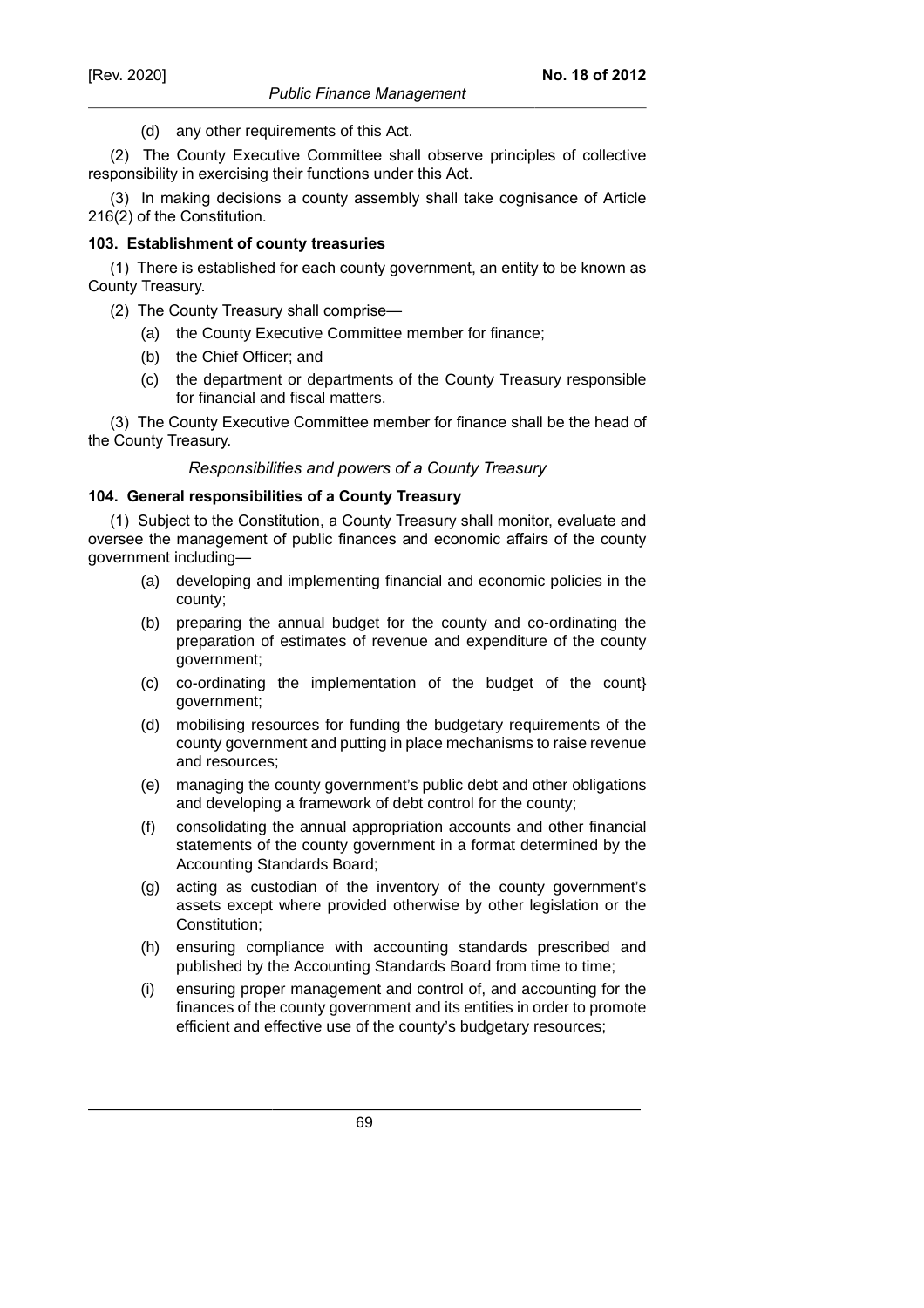- (j) maintaining proper accounts and other records in respect of the County Revenue Fund, the County Emergencies Fund and other public funds administered by the county government;
- (k) monitoring the county government's entities to ensure compliance with this Act and effective management of their funds, efficiency and transparency and, in particular, proper accountability for the expenditure of those funds;
- (l) assisting county government entities in developing their capacity for efficient, effective and transparent financial management, upon request;
- (m) providing the National Treasury with information which it may require to carry out its responsibilities under the Constitution and this Act;
- (n) issuing circulars with respect to financial matters relating to county government entities;
- (o) advising the county government entities, the County Executive Committee and the county assembly on financial matters;
- (p) strengthening financial and fiscal relations between the national government and county governments in performing their functions;
- (q) reporting regularly to the county assembly on the implementation of the annual county budget; and
- (r) taking any other action to further the implementation of this Act in relation to the county.

#### **105. Powers of a County Treasury**

(1) A County Treasury has such powers as are necessary to enable it to carry out its functions and responsibilities under this Act including—

- (a) with prior notice, access any system of public financial management used by any of the county government entities and the internal controls used to monitor the system;
- (b) taking appropriate measures, including the stoppage of funds, to deal with any failure of a county government entity to comply with this Act;
- (c) with prior notice, accessing the premises of a county government entity and inspecting all records and other documents relating to the financial affairs of that county government entity, kept by that entity;
- (d) requiring county government entities to comply with all applicable norms or standards regarding accounting practices, budget classification systems and other public financial management systems as prescribed by the Accounting Standards Board;
- (e) requiring any public officer employed by a county government or county government entity to provide explanations, information and assistance in respect to matters relating to the county government's public finances:

Provided that a person providing the information shall not be liable if at the time of providing the information, that person, in writing, objected to providing such information on grounds that the information may incriminate him or her;

(f) issuing guidelines to accounting officers for the county government entities, or public officers employed by those entities, with respect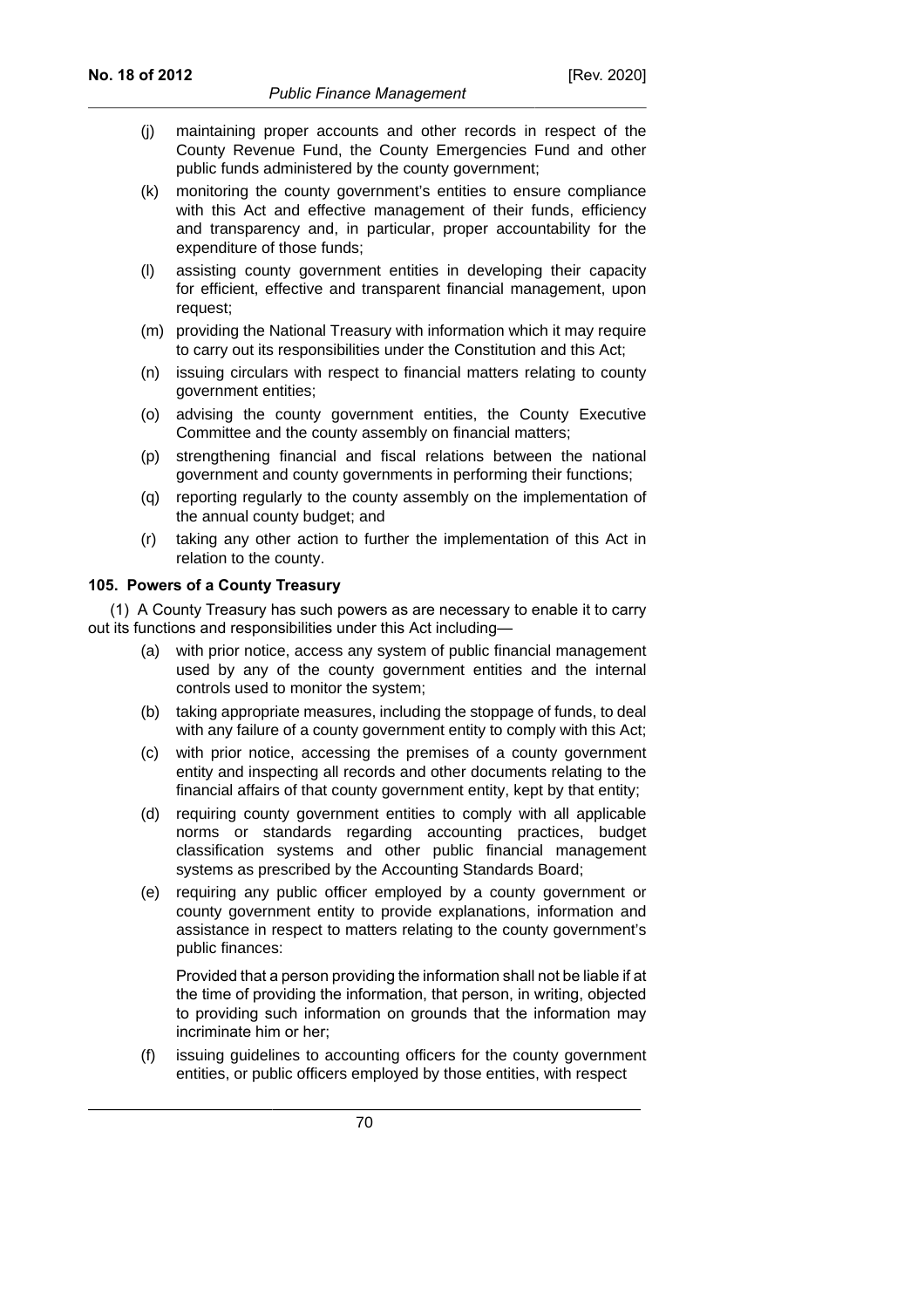to the financial affairs of that Government or those entities, and monitoring compliance with those guidelines; and

(g) ensuring that county government entities operate a financial management system that complies with national standards as prescribed by the Accounting Standards Board.

(2) A County Treasury may, in writing, authorise any of its officers to carry out a specified responsibility, or exercise a specified power, on its behalf.

(3) When carrying out a responsibility, or exercising a power, on behalf of a County Treasury, an authorised officer shall, if requested to do so by the person in relation to whom the responsibility or power is being carried out or exercised, produce the officer's authorisation for inspection and failure to comply with such a request invalidates any subsequent action purporting to be taken under the authority of the authorisation.

(4) An authorisation given under subsection (3) remains in force for such period as is specified in it or, if no such period is specified, until it is revoked by the County Treasury concerned.

(5) A County Treasury may, in writing, revoke or vary an authorisation given under subsection (3).

### **106. Secondment of public officers by a County Treasury to the National Treasury**

(1) A County Treasury may, upon the request of the National Treasury, second to the National Treasury such number of officers as may be necessary for the National Treasury to better carry out its responsibilities under this Act.

(2) A public officer seconded to the National Treasury under subsection (1), shall be deemed to be an officer of the National Treasury and shall be subject only to the direction and control of the National Treasury.

## **107. County Treasury to enforce fiscal responsibility principles**

(1) A County Treasury shall manage its public finances in accordance with the principles of fiscal responsibility set out in subsection (2), and shall not exceed the limits stated in the regulations.

(2) In managing the county government's public finances, the County Treasury shall enforce the following fiscal responsibility principles—

- (a) the county government's recurrent expenditure shall not exceed the county government's total revenue;
- (b) over the medium term a minimum of thirty percent of the county government's budget shall be allocated to the development expenditure;
- (c) the country government's expenditure on wages and benefits for its public officers shall not exceed a percentage of the county government's total revenue as prescribed by the County Executive member for finance in regulations and approved by the County Assembly;
- (d) over the medium term, the government's borrowings shall be used only for the purpose of financing development expenditure and not for recurrent expenditure;
- (e) the county debt shall be maintained at a sustainable level as approved by county assembly;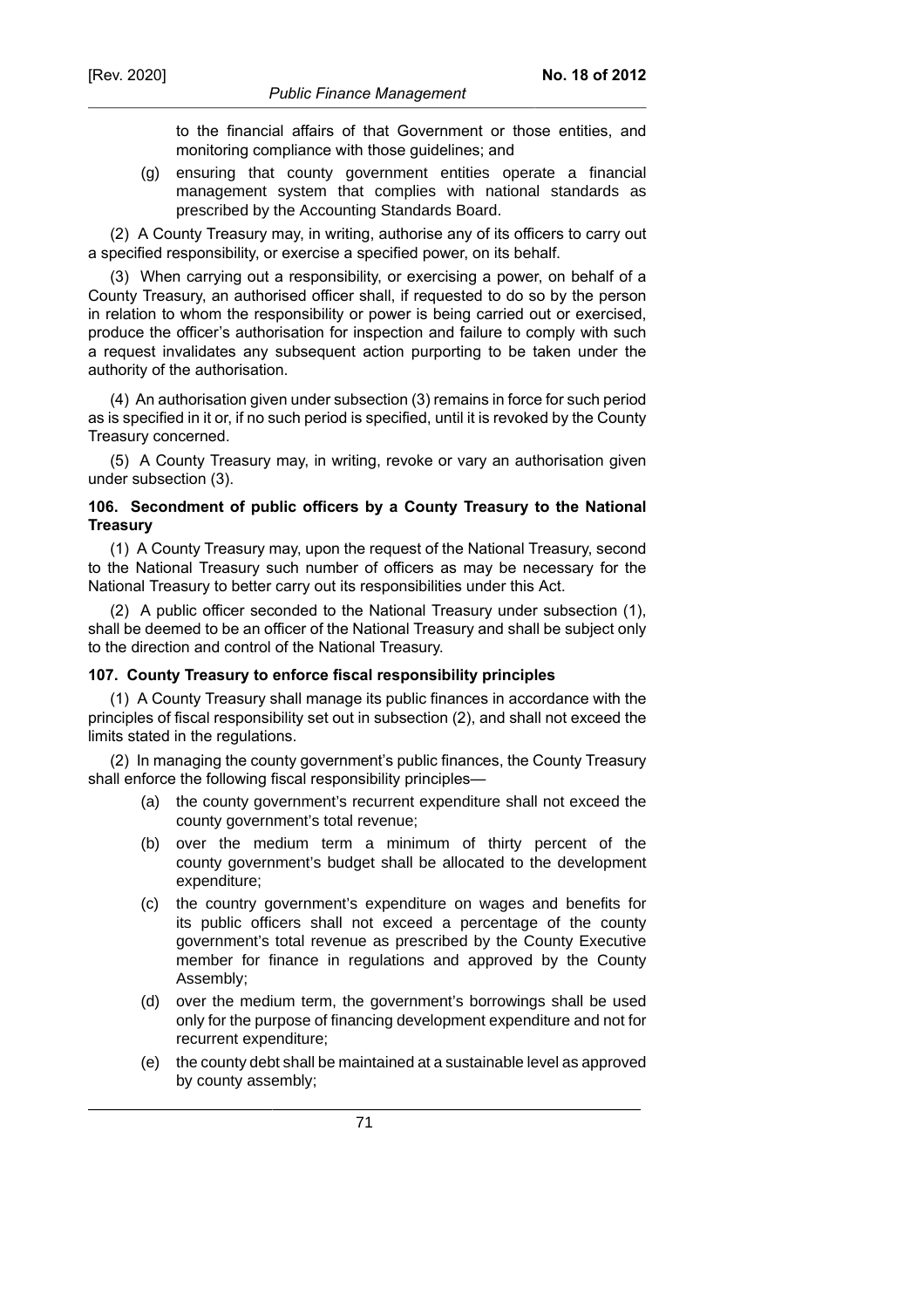- (f) the fiscal risks shall be managed prudently; and
- (g) a reasonable degree of predictability with respect to the level of tax rates and tax bases shall be maintained, taking into account any tax reforms that may be made in the future.

(3) For the purposes of subsection (2)(d), short term borrowing shall be restricted to management of cash flows and shall not exceed five percent of the most recent audited county government revenue.

(4) Every county government shall ensure that its level of debt at any particular time does not exceed a percentage of its annual revenue specified in respect of each financial year by a resolution of the county assembly.

(5) The regulations may add to the list of fiscal responsibility principles set out in subsection (2).

#### **108. County government deviation from financial objectives**

(1) A county government may, with the approval of its county assembly, deviate from the financial objectives in the relevant County Fiscal Strategy Paper, but only on a temporary basis and only if the deviation is required because of a major natural disaster or some other significant unforeseen event.

(2) If there is a change of county government, the new county government may deviate from the financial objectives in a County Fiscal Strategy Paper, but may not deviate from the fiscal responsibility objectives.

(3) The County Treasury shall also provide a report to the county assembly regarding the deviation and its implication and shall include in the report—

- (a) information on the reasons and implication for the deviation;
- (b) proposals to address the deviation;
- (c) the time the deviation is estimated to last; and
- (d) the status of development projects initiated by the county government and if any projects have been stopped, the reasons for doing so.

(4) The County Treasury shall publish and publicise the report not later than fifteen days after it has been submitted to the county assembly.

*Responsibilities of a County Treasury with respect to County Public Funds*

## **109. Establishment of a County Revenue Fund for each county government**

(1) There is established, for each county a County Revenue Fund in accordance with Article 207 of the Constitution.

(2) The County Treasury for each county government shall ensure that all money raised or received by or on behalf of the county government is paid into the County Revenue Fund, except money that—

- (a) is excluded front payment into that Fund because of a provision of this Act or another Act of Parliament, and is payable into another county public fund established for a specific purpose;
- (b) may, in accordance with other legislation, this Act or County legislation, be retained by the county government entity which received it for the purposes of defraying its expenses; or
- (c) is reasonably excluded by an Act of Parliament as provided in Article 207 of the Constitution.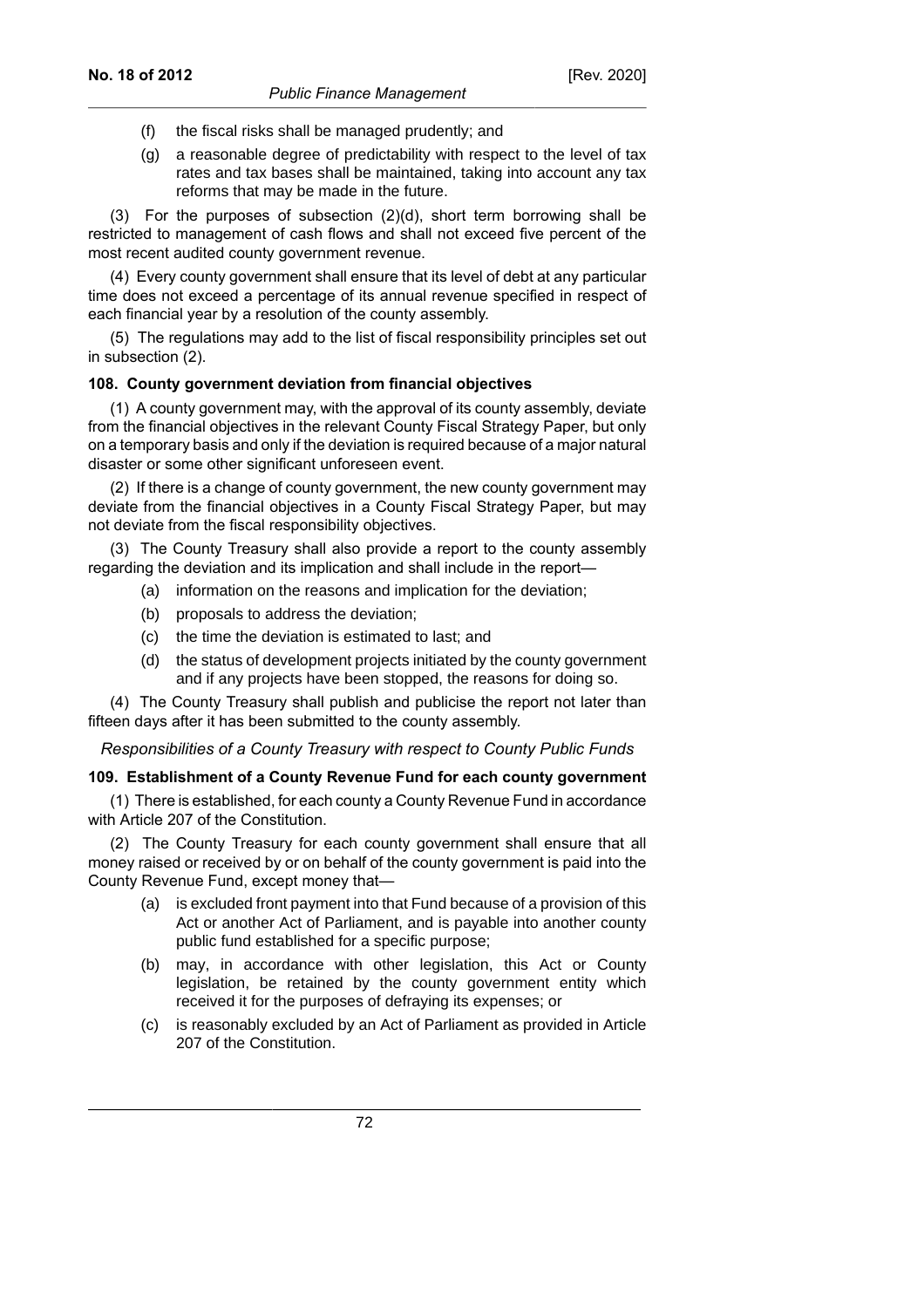### *Public Finance Management*

**No. 18 of 2012**

- (4) The County Treasury shall—
	- (a) arrange for the County Revenue Fund to be kept in the Central Bank of Kenya or a bank approved by the County Executive Committee member responsible for finance and shall be kept in an account to be known as the "County Exchequer Account; and
	- (b) ensure that all money authorised to be paid by the county government or any of its entities for a public purpose is paid from that account without undue delay.

(5) The County Treasury shall ensure that at no time is the County Exchequer Account overdrawn.

(6) The County Treasury shall obtain the written approval of the Controller of Budget before withdrawing money from the County Revenue Fund under the authority of—

- (a) an Act of the county assembly that appropriates money for a public purpose;
- (b) an Act of Parliament or county legislation that imposes a charge on that Fund; or
- (c) this Act in accordance with sections 134 and 135.

(7) The approval of the Controller of Budget to withdraw money from the County Revenue Fund, together with written instructions from the County Treasury requesting for the withdrawal, is sufficient authority for the approved bank where the County Exchequer Account is held to pay amounts from this account in accordance with the approval and the instructions.

(8) Any unutilised balances in the County Revenue Fund shall not lapse at the end of the financial year but shall be retained for the purposes for which it was established.

(9) Financial reports shall be submitted to the Commission on Revenue Allocation with a copy to the Controller of Budget.

## **110. County Government Executive Committee may establish county government Emergency Fund**

(1) A County Executive Committee may, with the approval of the county assembly, establish an emergency fund for the county government under the name "…………….County Emergency Fund" and the fund shall consist of money from time to time appropriated by the county assembly to the Fund by an appropriation law.

(2) The purpose of an Emergency Fund is to enable payments to be made in respect of a county when an urgent and unforeseen need for expenditure for which there is no specific legislative authority arises.

### **111. County Executive Committee member for finance to administer the Emergency Fund**

(1) The County Executive Committee member for finance shall administer the county government Emergency Fund for the county government in accordance with a framework and criteria approved by the county assembly.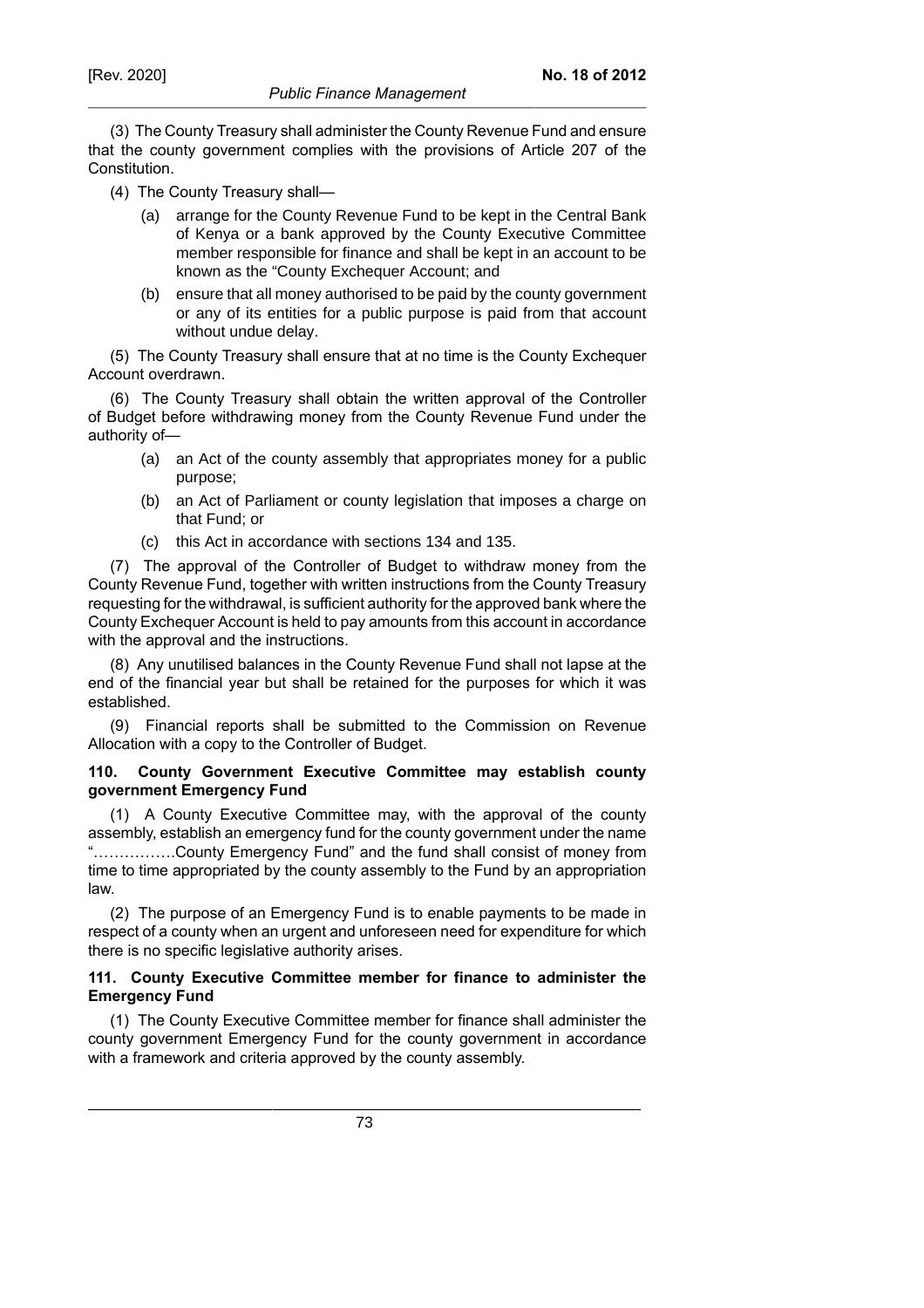[Rev. 2020]

(2) The County Executive Committee member for finance shall establish and maintain a separate account into which all money appropriated to the Emergency Fund shall be paid.

### **112. Power of County Executive Committee member to make payments from Emergency Fund**

(1) Subject to section 113, the County Executive Committee member for Finance may make payments from the county government's Emergency Fund only if he or she is satisfied that there is an urgent and unforeseen need for expenditure for which there is no legislative authority and shall be in accordance with operational guidelines made under regulations approved by Parliament and the law relating to disaster management.

(2) For the purposes of subsection (1), there is an urgent and unforeseen event for expenditure if the County Executive Committee member for finance, guided by regulations and relevant laws, establishes that—

- (a) payment not budgeted for cannot be delayed until a later financial year without harming the general public interest;
- (b) payment is meant to alleviate the damage, loss, hardship or suffering which may be caused directly by the event; and
- (c) the damage caused by the event is on a small scale and limited to the county.
- (3) For the purposes of subsection (1), the unforeseen event is one which—
	- (a) threatens damage to human life or welfare; or
	- (b) threatens damage to the environment.

### **113. Limitation on power of County Executive Committee member for finance to make payments from Emergency Fund**

The County Executive Committee member for finance may not, during a financial year, make a payment from the Emergency Fund under section 112 exceeding two per cent of the total county government revenue as shown in that county government's audited financial statements for the previous financial year, except for the first year.

#### **114. County Executive Committee member for finance to seek approval for payments from Emergency Fund**

(1) The County Executive Committee member for finance shall seek approval of the county assembly within two months after payment is made from the Emergency Fund.

(2) If the county assembly is not sitting during the period referred to in subsection (1), or soon thereafter, the County Executive Committee member for finance shall seek the approval for the payment within fourteen days after the County Assembly next sits.

(3) As soon as practicable after the county assembly has approved the payment, the County Executive Committee member for finance shall cause a draft of the appropriation Bill to be introduced in the county assembly for the appropriation of the money paid and for the replenishment of the county government's Emergency Fund to the extent of the amount of the payment.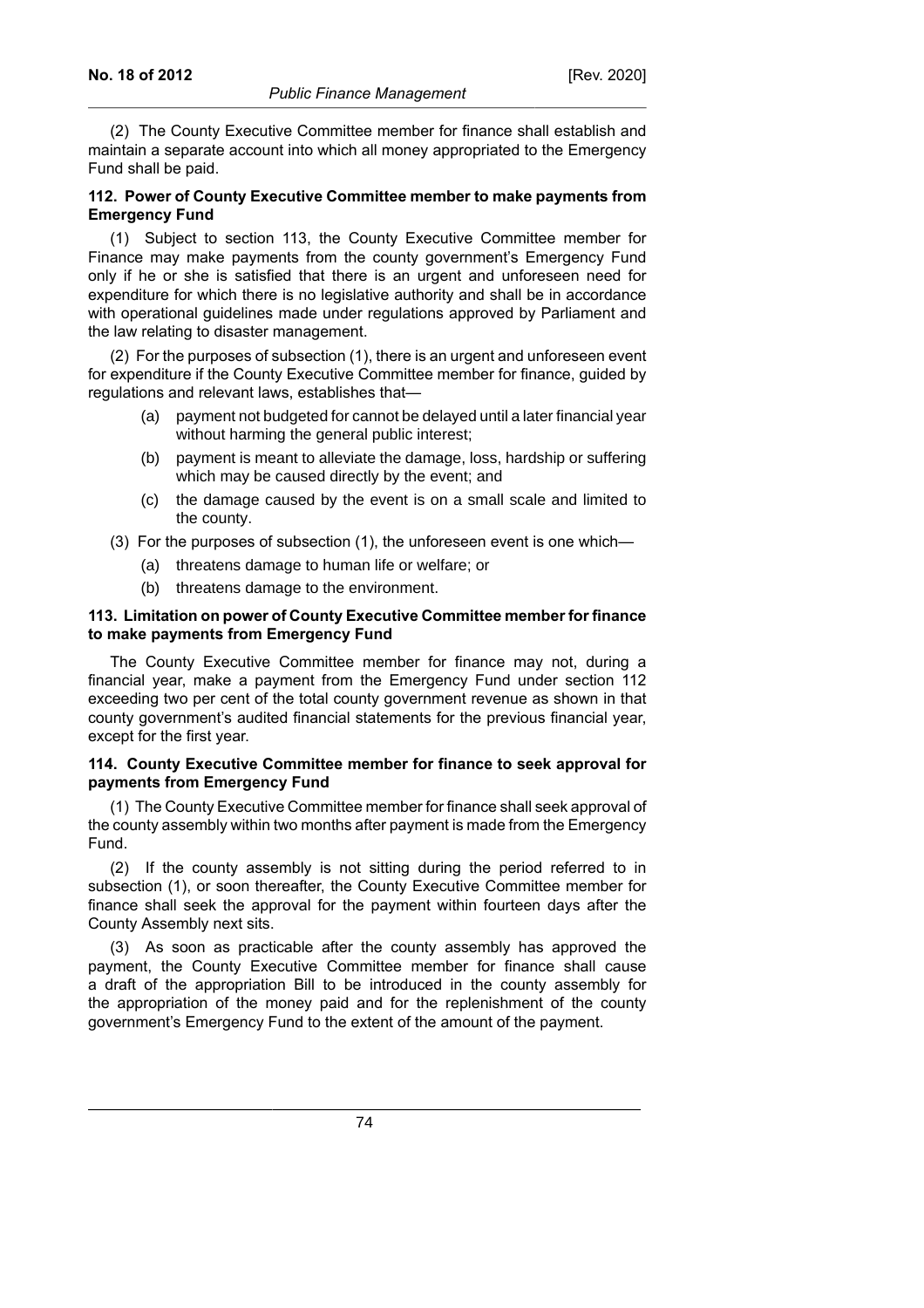# **115. County Treasury to submit a report to Auditor-General in respect to Emergency Fund**

(1) Where an Emergency Fund has been established for a county government in accordance with section 110, the County Treasury shall, not later than three months after the end of each financial year, prepare and submit to the Auditor-General, financial statements in respect of the Emergency Fund for that year.

(2) The County Treasury shall include in the financial statements made under subsection (1)—

- (a) the date and amount of each payment made from that Fund;
- (b) the person to whom the payment was made;
- (c) the purpose for which the payment was made;
- (d) whether the person to whom the payment was made has spent the money for that purpose, and a statement made to that effect;
- (e) if the person to whom the payment has been made has not yet spent the money for that purpose, a statement specifying the reasons for not having done so; and
- (f) a statement indicating how the payment conforms to section 112 of this Act.

# **116. Power to establish other county public funds**

(1) A County Executive Committee member for finance may establish other public funds with the approval of the County Executive Committee and the county assembly.

(2) For every county public fund established, the County Executive Committee member for finance shall designate a person responsible for administering that fund.

(3) The administrator of a county public fund shall ensure that the earnings of, or accruals to a county public fund are retained in the fund, unless the County Executive Committee member for finance directs otherwise.

(4) The administrator of a county public fund shall ensure that money held in the fund, including any earnings or accruals referred to in subsection (3) is spent only for the purposes for which the fund is established.

(5) The County Executive Committee member for finance may wind up a county public fund with the approval of the county assembly.

- (6) On the winding up of a county public fund—
	- (a) the administrator of the fund shall pay any amount remaining in the fund into the County Exchequer Account; and
	- (b) the County Executive Committee member for finance shall, with the approval of the county assembly, pay any deficit in the fund from the County Exchequer Account.
- (7) The administrator of a county public fund shall—
	- (a) prepare accounts for the fund for each financial year;
	- (b) not later than three months after the end of each financial year, submit financial statements relating to those accounts to the Auditor-General; and
	- (c) present the financial statements to the county assembly.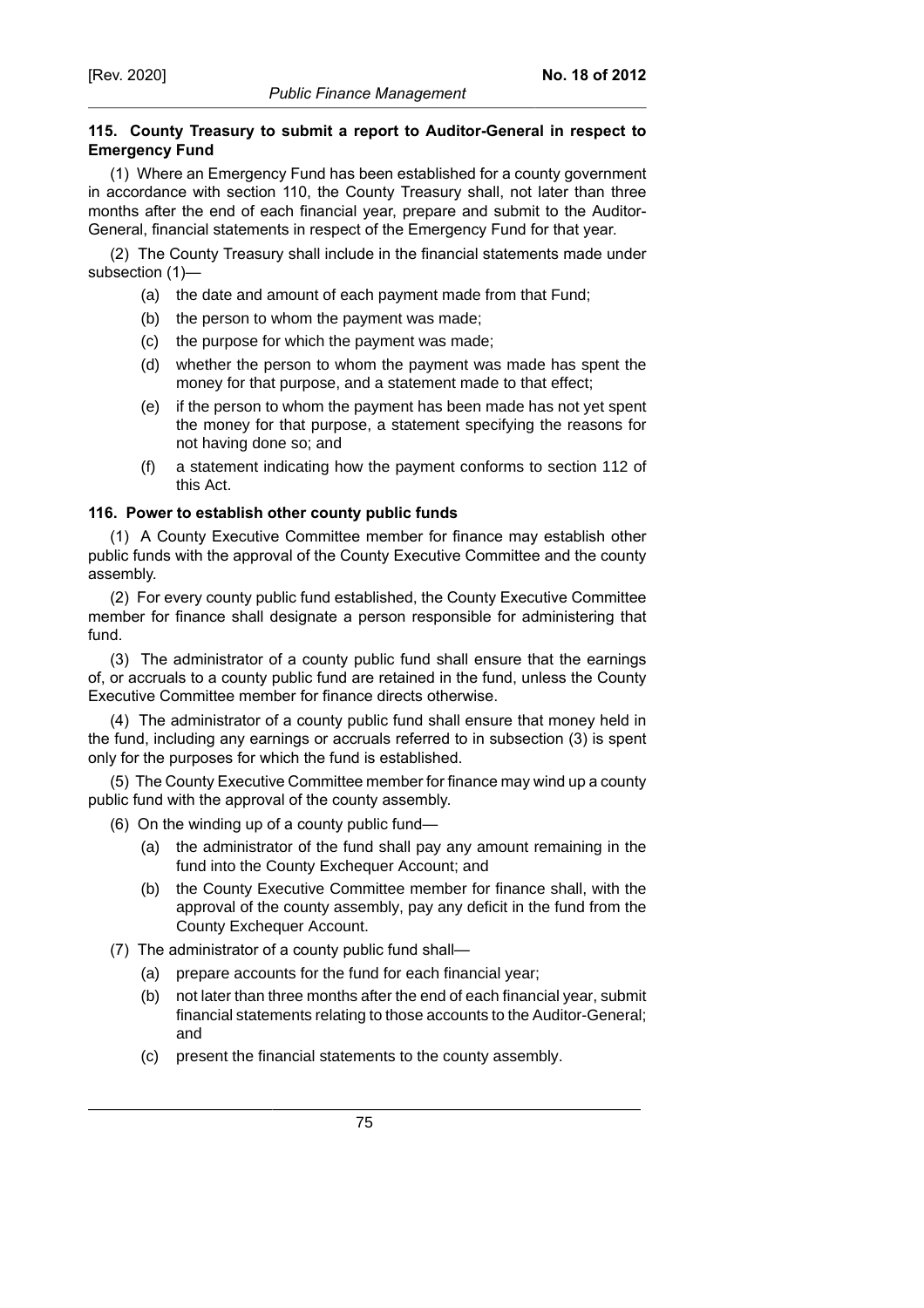(8) The administrator of a county public fund shall ensure that the accounts for the fund and the annual financial statements relating to those accounts comply with the accounting standards prescribed and published by the Accounting Standards Board from time to time.

(9) Regulations may provide for the establishment, management, operation or winding-up of county public funds under this section.

(10) This section does not apply to the County Revenue Fund established under section 109 of this Act.

(11) The funds and usage of money through the funds shall be published and publicised.

(12) In this section—

**"administrator",** in relation to a county public fund, means a person designated by the County Executive Committee member for finance under subsection (2) to administer the fund;

**"County public fund"** means a public fund established under subsection (1).

> *Responsibilities of county government with respect to the County Budget process*

### **117. County Treasury to prepare County Fiscal Strategy Paper**

(1) The County Treasury shall prepare and submit to the County Executive Committee the County Fiscal Strategy Paper for approval and the County Treasury shall submit the approved Fiscal Strategy Paper to the county assembly, by the 28th February of each year.

(2) The County Treasury shall align its County Fiscal Strategy Paper with the national objectives in the Budget Policy Statement.

(3) In preparing the County Fiscal Strategy Paper, the County Treasury shall specify the broad strategic priorities and policy goals that will guide the county government in preparing its budget for the coming financial year and over the medium term.

(4) The County Treasury shall include in its County Fiscal Strategy Paper the financial outlook with respect to county government revenues, expenditures and borrowing for the coming financial year and over the medium term.

(5) In preparing the County Fiscal Strategy Paper, the County Treasury shall seek and take into account the views of—

- (a) the Commission on Revenue Allocation;
- (b) the public;
- (c) any interested persons or groups; and
- (d) any other forum that is established by legislation.

(6) Not later than fourteen days after submitting the County Fiscal Strategy Paper to the county assembly, the county assembly shall consider and may adopt it with or without amendments.

(7) The County Treasury shall consider any recommendations made by the county assembly when finalising the budget proposal for the Financial year concerned.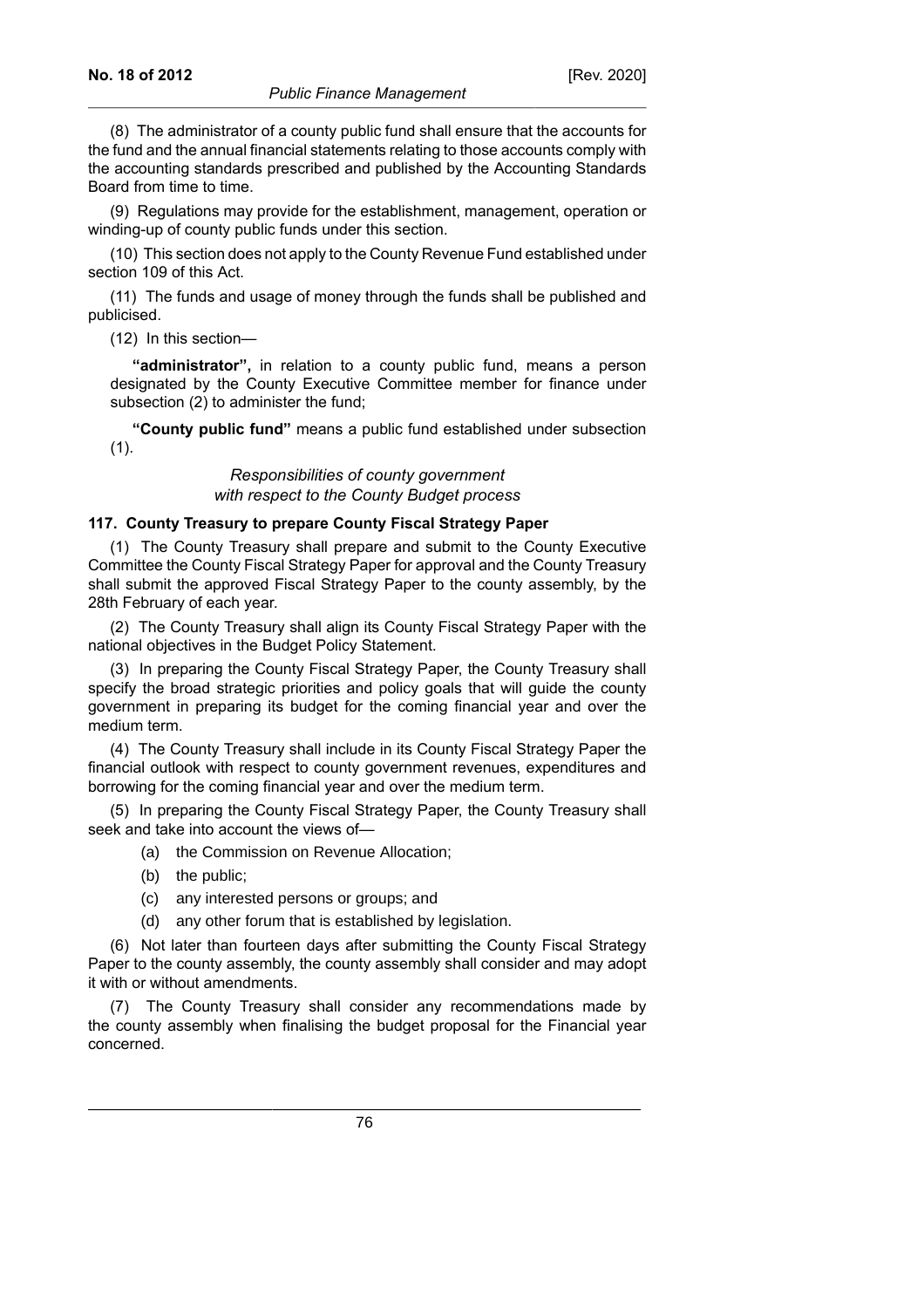(8) The County Treasury shall publish and publicise the County Fiscal Strategy Paper within seven days after it has been submitted to the county assembly.

## **118. County Treasury to prepare a County Budget Review and Outlook Paper**

- (1) A County Treasury shall—
	- (a) prepare 'a County Budget Review and Outlook Paper in respect of the county for each financial year; and
	- (b) submit the paper to the County Executive Committee by the 30th September of that year.

(2) In preparing its county Budget Review and Outlook Paper, the County Treasury shall specify—

- (a) the details of the actual fiscal performance in the previous year compared to the budget appropriation for that year;
- (b) the updated economic and financial forecasts with sufficient information to show changes from the forecasts in the most recent County Fiscal Strategy Paper;
- (c) information on—
	- (i) any changes in the forecasts compared with the County Fiscal Strategy Paper; or
	- (ii) how actual financial performance for the previous financial year may have affected compliance with the fiscal responsibility principles, or the financial objectives in the County Fiscal Strategy Paper for that financial year; and
- (d) reasons for any deviation from the financial objectives in the County Fiscal Strategy Paper together with proposals to address the deviation and the time estimated for doing so.

(3) The County Executive Committee shall consider the County Budget Review and Outlook Paper with a view to approving it, with or without amendments, within fourteen days after its submission.

(4) Not later than seven days after the County Budget Review and Outlook Paper is approved by the County Executive Committee, the County Treasury shall—

- (a) arrange for the Paper to be laid before the County Assembly; and
- (b) as soon as practicable after having done so, publish and publicise the Paper.

## *Other responsibilities of County Treasury*

## **119. Banking arrangements for county government and its entities**

(1) The County Treasury is responsible for authorising the opening, operating and closing of bank accounts for the county government and its entities, except as otherwise provided by other legislation and in accordance with regulations made under this Act.

(2) As soon as practicable, each County Treasury shall establish a Treasury Single Account at the Central Bank of Kenya or a bank approved by the County Treasury through which payments of money to and by the various county government entities are to be made.

(3) The Treasury Single Account shall not be operated in a manner that prejudices any entity to which funds have been disbursed.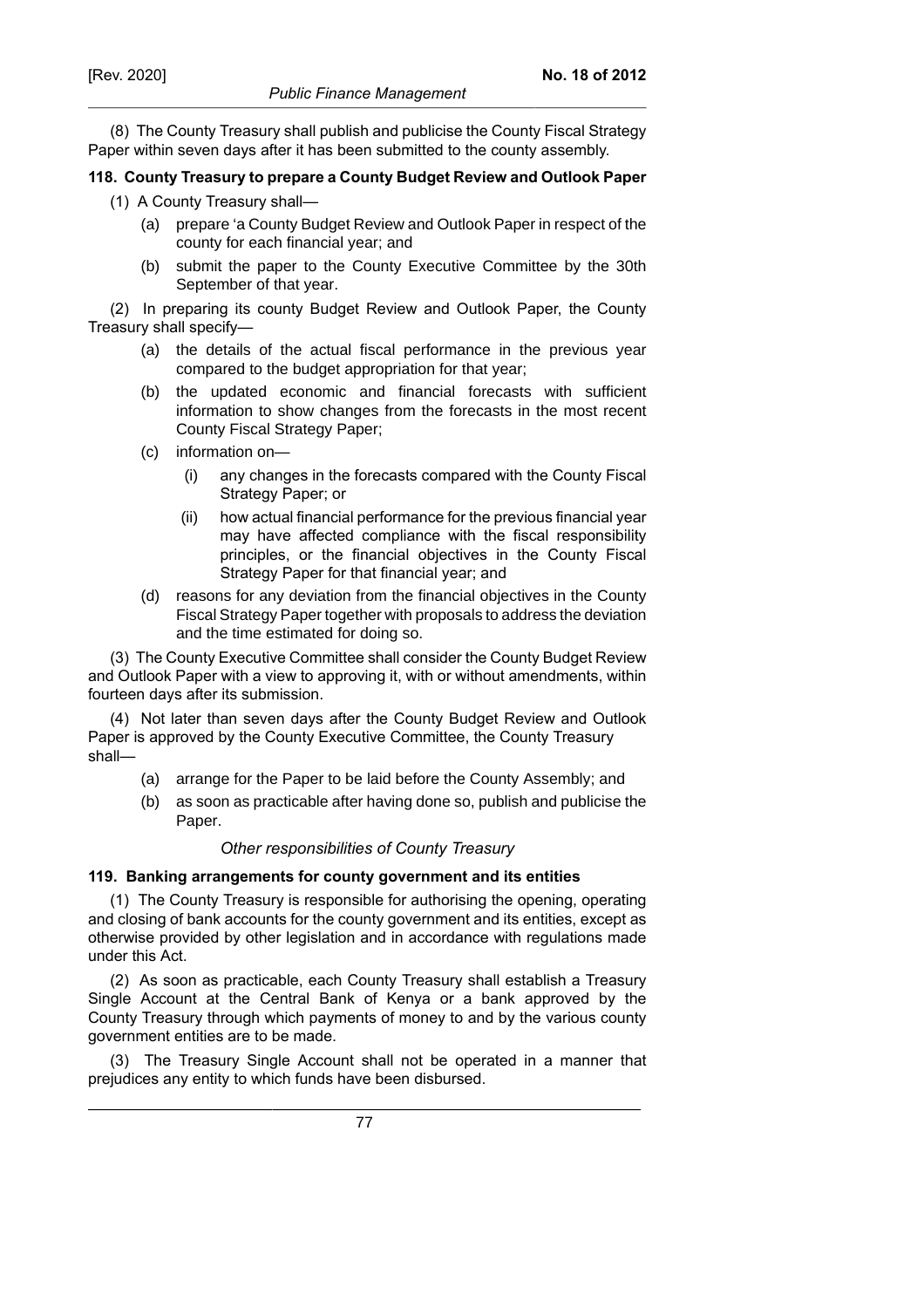(4) An accounting officer for a county government entity shall not cause a bank account of the entity to be overdrawn beyond the limit authorised by the County Treasury or a Board of a county government entity, if any.

(5) A County Treasury shall keep complete and current records of all bank accounts for which it is responsible under the Constitution, this Act or any other legislation.

(6) Subject to subsection (3), an accounting officer who authorises the bank account of a county government entity to be overdrawn is liable for the full cost of the overdrawn amount, in addition to any other disciplinary measures that—

- (a) the County Executive Committee member for finance may impose under section 156; or
- (b) any other relevant authority may impose under the provisions of any other legislation.

### **120. Management of cash at the county government level**

(1) A County Treasury shall manage its cash within a framework established by the county assembly and by regulations.

(2) Every county government entity shall submit an annual cash flow plan and forecasts to the County Treasury in a form and manner directed by County Treasury, and shall send a copy to the Controller of Budget.

(3) The County Treasury may invest subject to any regulations that may be prescribed, any money kept in a bank account of the county government.

(4) Except as otherwise provided by other legislation, the following are payable into the County Exchequer Account—

- (a) all interest received from investments made under subsection (3);
- (b) all money received from the redemption or maturity of the investments, and from the sale or conversion of securities relating to the investments.

(5) The County Treasury may incur costs, charges and expenses in connection with negotiating, placing, managing, servicing, or converting any investment entered into under subsection (3).

(6) Any costs, charges or expenses incurred under subsection (5) are payable from the County Exchequer Account.

#### **121. Procurement for county government entities**

For the purposes of this Act, all procurement of goods and services and disposal of assets, required for the purposes of the county government or a county government entity are to be carried out in accordance with Article 227 of the Constitution and the Public Procurement and Disposal Act (Cap. 412C).

## **122. County Treasury to maintain record of county government loans**

(1) The County Treasury shall maintain a record of all loans made to the county government and make the record available to the county assembly within seven days of request.

(2) The County Treasury shall include in the record under subsection (1), the following information—

(a) the principal of the loan and the terms and conditions of the loan, including interest and other charges payable and the terms of repayment;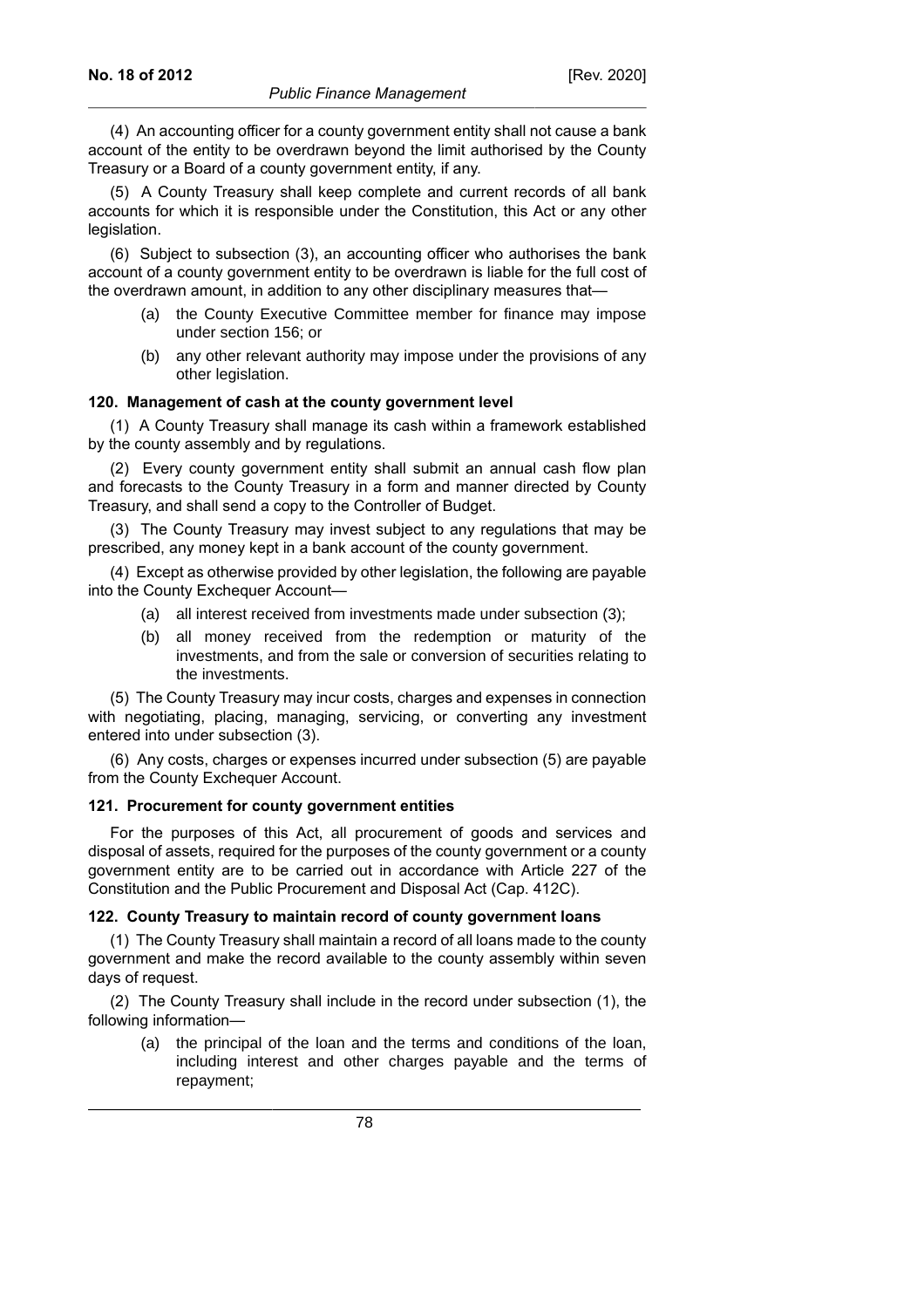### *Public Finance Management*

- (b) the amount of the loan advanced at any particular time;
- (c) the principal amount, interest and other charges paid at any particular time; and
- (d) the balance of principal, interest and other charges outstanding at any particular time.

(4) The county treasury shall maintain the following additional information with respect to every such loan—

- (a) the names of the parties to the loan;
- (b) the amount of the loan and the currency in which it is expressed and in which it is repayable;
- (c) the terms and conditions of the loan, including interest and other charges payable and the terms of repayment;
- (d) the amount of the loan advanced at the time the report under subsection (3) is submitted;
- (e) the purpose for which the loan was used and the perceived benefits of the loan; and
- (f) any other information that the county assembly requests.

(5) The County Treasury shall submit both quarterly and annual reports of all loans made to the county government to the county assembly.

#### **123. County Treasury to submit county government debt management strategy to county assembly**

(1) On or before the 28th February in each year, the County Treasury shall submit to the county assembly a statement setting out the debt management strategy of the county government over the medium term with regard to its actual liability and potential liability in respect of loans and its plans for dealing with those liabilities.

(2) The County Treasury shall include the following information in the statement—

- (a) the total stock of debt as at the date of the statement;
- (b) the sources of loans made to the county government;
- (c) the principal risks associated with those loans;
- (d) the assumptions underlying the debt management strategy; and
- (e) an analysis of the sustainability of the amount of debt, both actual and potential.

(3) As soon as practicable after the statement has been submitted to the county assembly under this section, the County Executive Committee member for finance shall publish and publicise the statement and submit a copy to the Commission on Revenue Allocation and the Intergovernmental Budget and Economic Council.

### **124. County Treasury to provide county assembly with additional reports when required**

On being requested to do so by the county assembly, the County Treasury shall prepare and submit to the county assembly a report on any matter relating to its responsibilities within fourteen days of the request.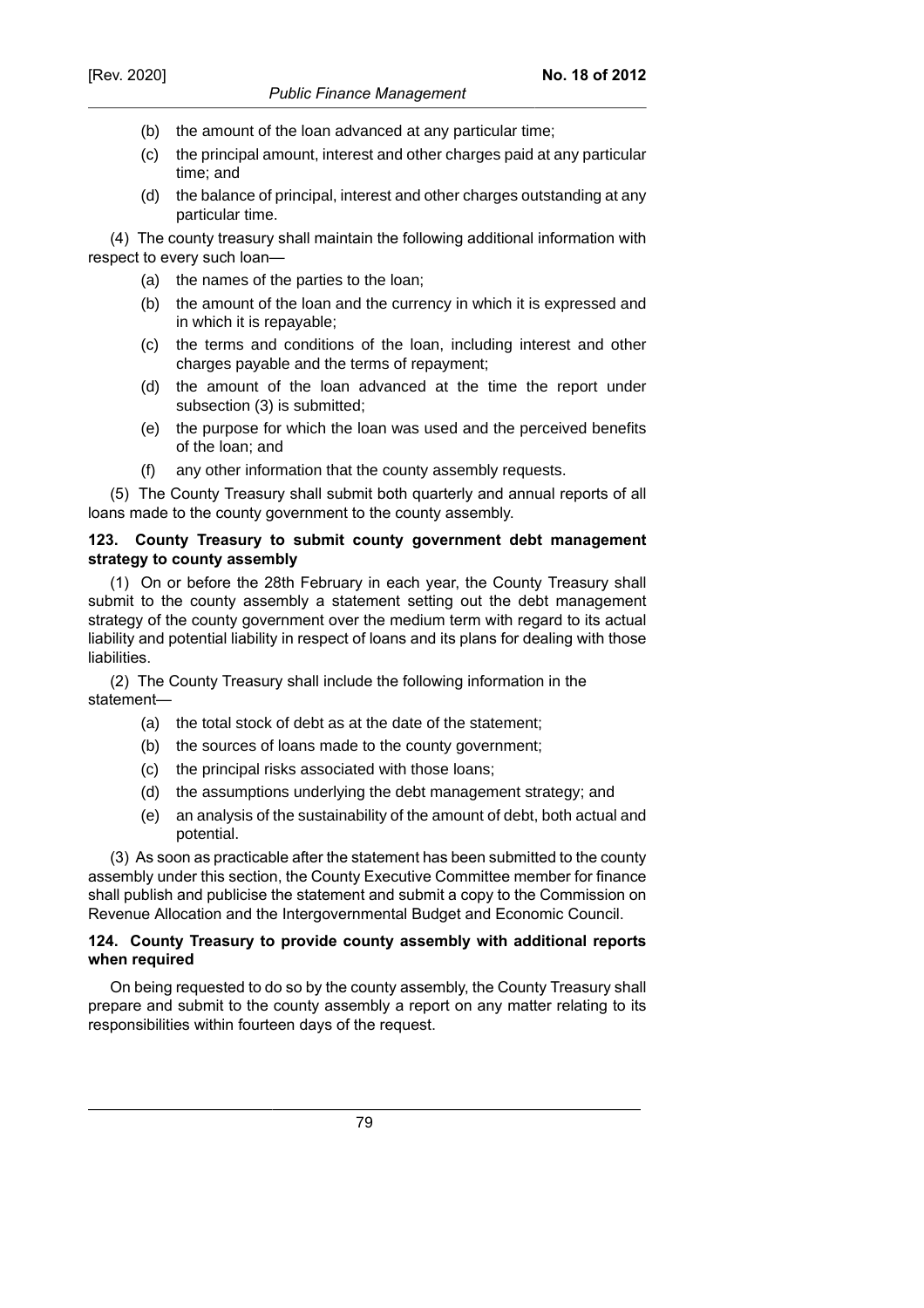### *County government budget process*

### **125. Stages in county government budget process**

(1) The budget process for county governments in any financial year shall consist of the following stages—

- (a) integrated development planning process which shall include both long term and medium term planning;
- (b) planning and establishing financial and economic priorities for the county over the medium term;
- (c) making an overall estimation of the county government's revenues and expenditures;
- (d) adoption of County Fiscal Strategy Paper;
- (e) preparing budget estimates for the county government and submitting estimates to the count) assembly;
- (f) approving of the estimates by the county assembly;
- (g) enacting an appropriation law and any other laws required to implement the county government's budget;
- (h) implementing the county government's budget; and
- (i) accounting for, and evaluating, the county government's budgeted revenues and expenditures.

(2) The County Executive Committee member for finance shall ensure that there is public participation in the budget process.

### **126. County government to prepare development plan**

(1) Every county government shall prepare a development plan in accordance with Article 220(2) of the Constitution, that includes—

- (a) strategic priorities for the medium term that reflect the county government's priorities and plans;
- (b) a description of how the county government is responding to changes in the financial and economic environment;
- (c) programmes to be delivered with details for each programme of—
	- (i) the strategie priorities to which the programme will contribute;
	- (ii) the services or goods to be provided;
	- (iii) measurable indicators of performance where feasible; and
	- (iv) the budget allocated to the programme;
- (d) payments to be made on behalf of the county government, including details of any grants, benefits and subsidies that are to be paid;
- (e) a description of significant capital developments;
- (f) a detailed description of proposals with respect to the development of physical, intellectual, human and other resources of the county, including measurable indicators where those are feasible;
- (g) a summary budget in the format required by regulations; and
- (h) such other matters as may be required by the Constitution or this Act.

(2) The County Executive Committee member responsible for planning shall prepare the development plan in accordance with the format prescribed by regulations.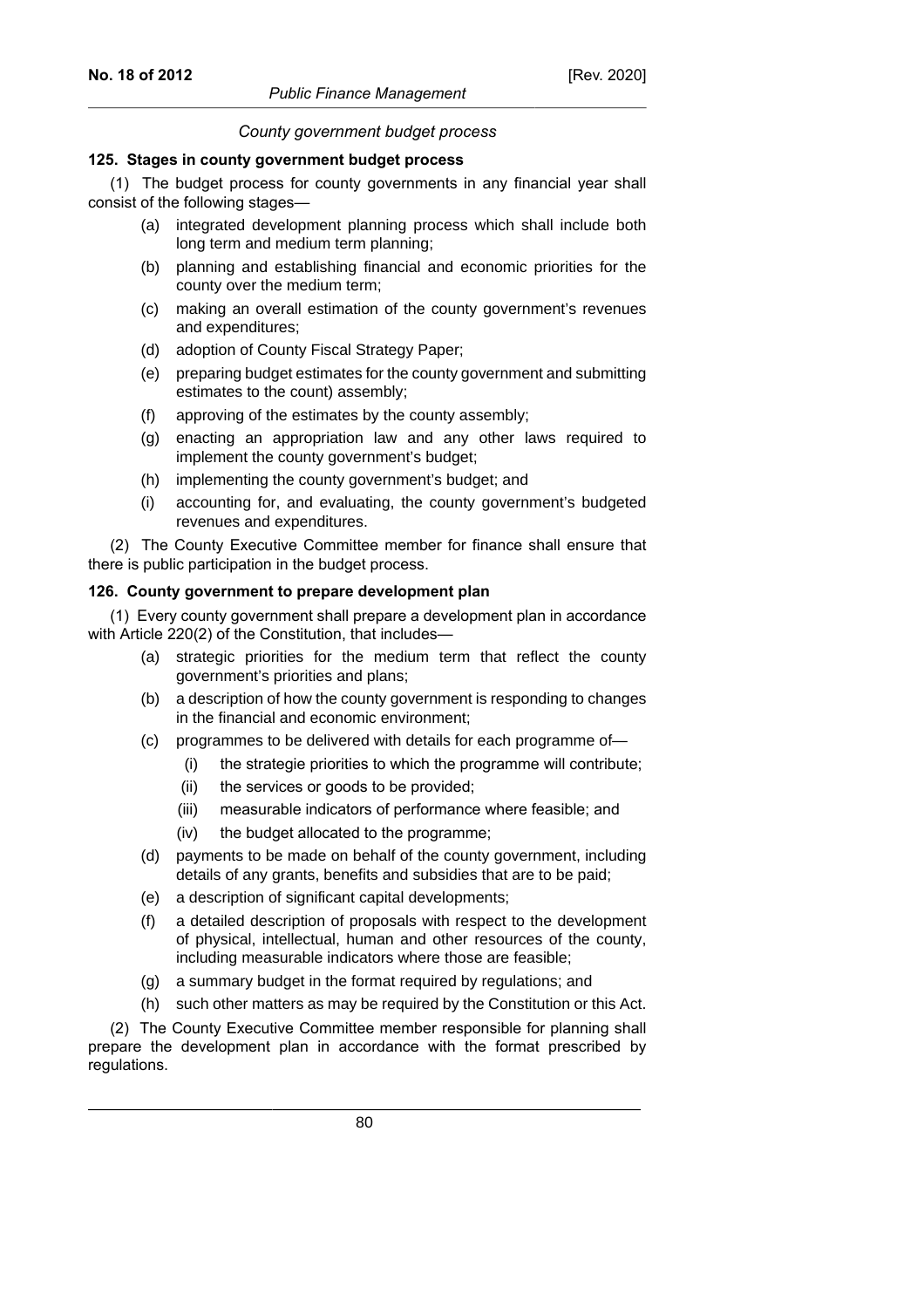(3) The County Executive Committee member responsible for planning shall, not later than the 1st September in each year, submit the development plan to the county assembly for its approval, and send a copy to the Commission on Revenue Allocation and the National Treasury.

(4) The County Executive Committee member responsible for planning shall publish and publicise the annual development plan within seven days after its submission to the county assembly.

### **127. County government to prepare cash flow projections**

(1) Not later than the 15th June of each financial year, every county government shall prepare an annual cash flow projection for the county for the next financial year, and submit the cash flow projection to the Controller of Budget with copies to the Intergovernmental Budget and Economic Council and the National Treasury.

(2) Regulations shall prescribe the format and content of the annual cash flow projections.

### **128. County Executive Committee member for finance to manage budget process at county government level**

(1) The County Executive Committee member for finance shall manage the budget process for the county.

(2) Not later than the 30th August in each year, the County Executive Committee member for finance shall issue a circular setting out guidelines to be followed by all of the county government's entities in the budget process.

(3) The County Executive Committee member for finance shall include in the circular—

- (a) a schedule for preparation of the budget, specifying the key dates by which the various processes are to be completed;
- (b) the methodology for the review and projection of revenues and expenditures;
- (c) key policy areas and issues to be taken into consideration when preparing the budget;
- (d) the procedures to be followed by members of the public who wish to participate in the budget process;
- (e) the format in which information and documents relating to the budget are to be submitted;
- (f) the information to be in conformity with standard budget classification systems as prescribed by regulations; and
- (g) any other information relevant to the budget process.

(4) A county government entity shall comply with the guidelines and, in particular, shall adhere to the key dates specified in the schedule referred to in subsection (3)(a).

#### **129. County Executive Committee member to submit budget estimates and other documents to County Executive Committee for approval**

(1) A County Executive Committee member for finance shall submit to the County Executive Committee for its approval—

(a) the budget estimates and other documents supporting the budget of the county government, excluding the county assembly; and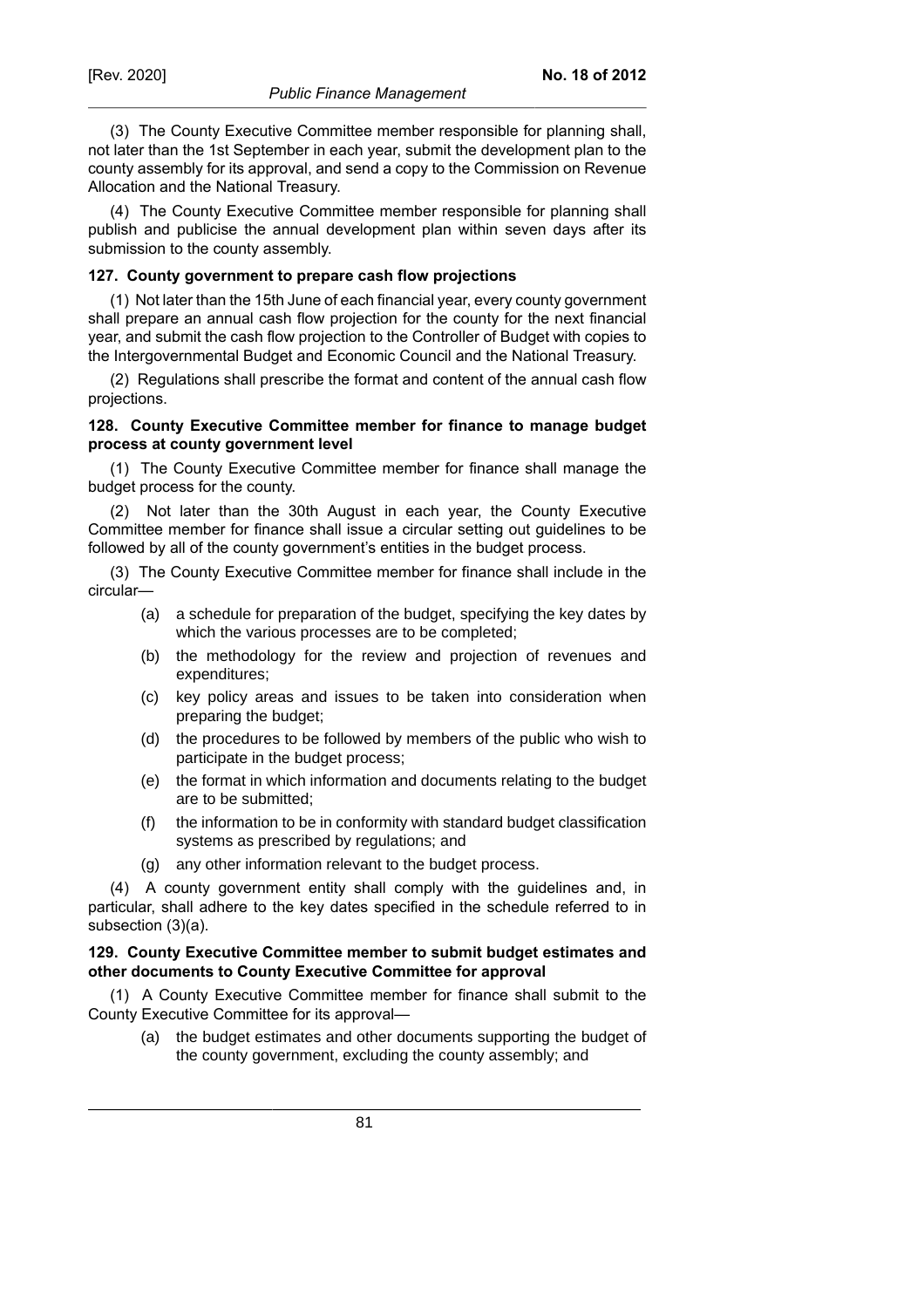(b) the draft Bills at county level required to implement the county government budget, in sufficient time to meet the deadlines prescribed by this section.

(2) Following approval by the County Executive Committee, the County Executive Committee member for finance shall—

- (a) submit to the county assembly the budget estimates, supporting documents, and any other Bills required to implement the budget, except the Finance Bill, by the 30th April in that year; and
- (b) ensure that the estimates submitted in subsection (a) are in accordance with the resolutions adopted by county assembly on the County Fiscal Strategy Paper.

(3) Each county assembly clerk shall prepare and submit to the county assembly the budget estimates for the county assembly and a copy shall be submitted to the County Executive Committee member for finance.

(4) The County Executive Committee member for finance shall prepare and present his or her comments on the budget estimates presented by the county assembly clerk.

(5) The County Executive Committee member for finance shall ensure that the budget process is conducted in a manner and within a timeframe sufficient to permit the participants in the process to meet the requirements of the Constitution and this Act.

(6) As soon as is practicable after the budget estimates and other documents have been submitted to the County Assembly under this section, the County Executive Committee member for finance shall publish and publicise the documents.

(7) Upon approval of the budget estimates by the county assembly, the County Executive Committee member for finance shall prepare and submit a County Appropriation Bill to the county assembly of the approved estimates.

### **130. County Executive Committee member for finance to submit budget documents to county assembly**

(1) The County Executive Committee member for finance shall submit to the county assembly the following documents in respect of the budget for every financial year—

- (a) a budget summary that includes—
	- (i) a summary of budget policies including revenue, expenditure, debt and deficit financing; and
	- (ii) an explanation of how the budget relates to the fiscal responsibility principles and the financial objectives;
	- (iii) a memorandum by the County Executive Committee member for finance explaining how the resolutions adopted by the county assembly on the budget estimates have been taken into account;
- (b) budget estimates that include—
	- (i) a list of all county government entities that are to receive funds appropriated from the budget of the county government;
	- (ii) estimates of revenue projected from the Equalisation Fund over the medium term;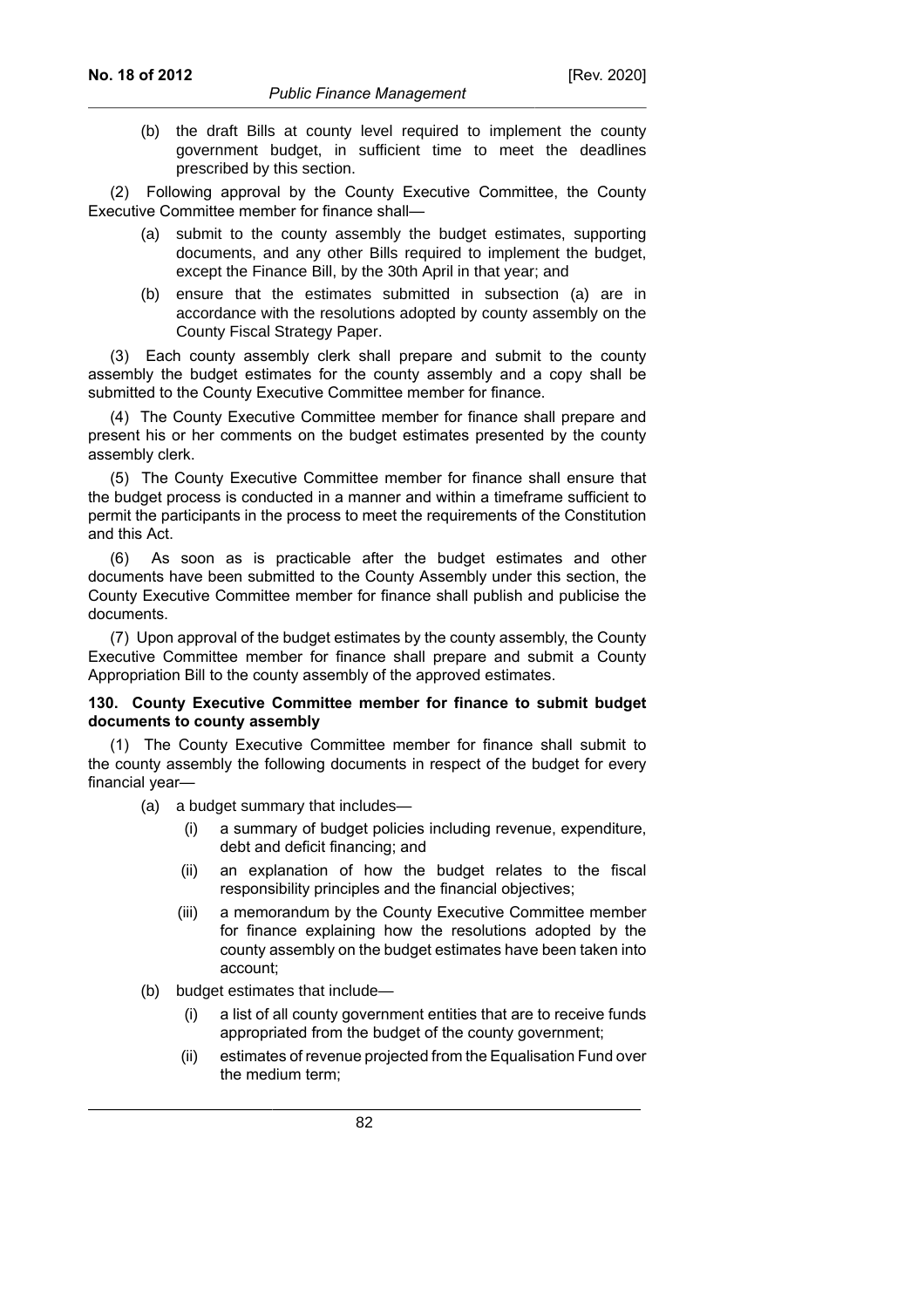- (iii) all revenue allocations from the national government over the medium term, including conditional and unconditional grants;
- (iv) all other estimated revenue by broad economic classification;
- (v) all estimated expenditure, by Vote, and by programme, clearly identifying both recurrent and development expenditures;
- (vi) information regarding loans made to the county government, including an estimate of principal, interest and other charges to be paid by that county government in the financial year in respect of those loans;
- (c) information relating to any payments and liabilities to be made or incurred by the county government for which an appropriation is not included in an Appropriation Act, together with the constitutional or national legislative authority for any such payments or liabilities; and
- (d) a statement by the County Executive Committee member for finance specifying the measures taken by the county government to implement any recommendations made by the county assembly with respect to the budget for the previous financial year.

(2) In preparing the annual Appropriation Bill to put before the County Assembly, the County Executive Committee member for finance shall ensure that the expenditure appropriations in the Bill are in a form that.

- (a) is accurate, precise, informative and pertinent to budget issues; and
- (b) clearly identities the appropriations by Vote and programme.

### **131. County assembly to consider budget estimates**

(1) The county assembly shall consider the county government budget estimates with a view to approving them, with or without amendments, in time for the relevant appropriation law and any other laws required to implement the budget to be passed by the 30th June in each year.

(2) Before the county assembly considers the estimates of revenue and expenditure, the relevant committee of the county assembly shall discuss and review the estimates and make recommendations to the county assembly, and in finalising the recommendations to county assembly, the committee shall take into account the views of the County Executive Committee member for finance and the public on the proposed recommendations.

(3) An amendment to the budget estimates may be made by the county assembly only if it is in accordance with the resolutions adopted regarding the County Fiscal Strategy Paper and if—

- (a) any increase in expenditure in a proposed appropriation, is balanced by a reduction in expenditure in another proposed appropriation; and
- (b) any proposed reduction in expenditure is used to reduce the deficit.

(4) Where a Bill originating from a member of a county assembly proposes amendments after the passing of budget estimates and the Appropriations Bill by the county assembly, the county assembly may proceed in accordance with the resolutions adopted regarding the County Fiscal Strategy Paper and ensure—

- (a) an increase in expenditure in a proposed appropriation is balanced by a reduction in expenditure in another proposed appropriation; or
- (b) a proposed reduction in expenditure is used to reduce the deficit.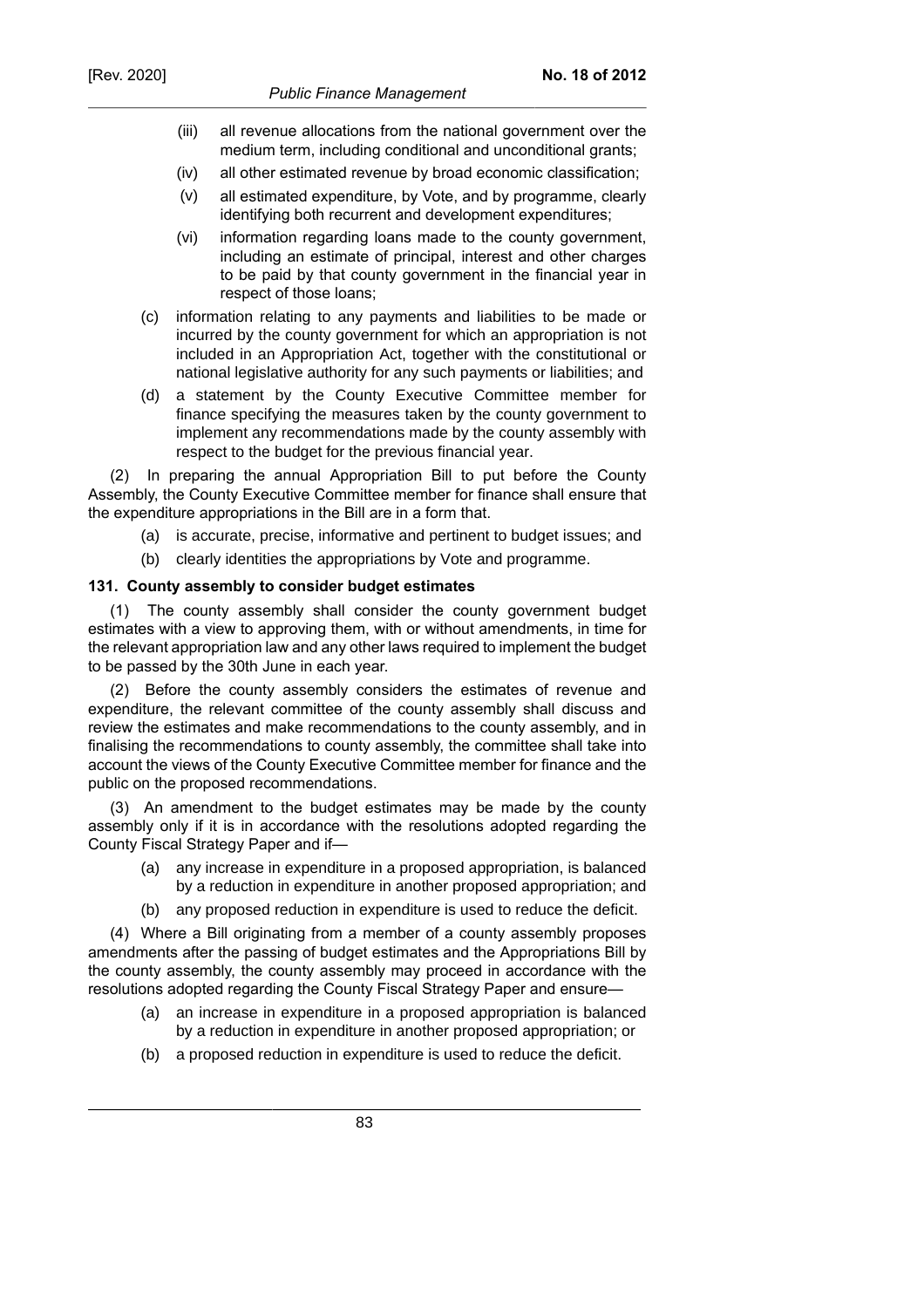(5) Not later than twenty-one days after the county assembly has approved the budget estimates, the County Treasury shall consolidate the estimates and publish and publicise them.

(6) The County Executive Committee member for finance shall take all reasonably practicable steps to ensure that the approved budget estimates are prepared and published in a form that is clear and easily understood by, and readily accessible to, members of the public.

### **132. Submission and consideration of the revenue raising measures in the county assembly**

(1) Each financial year, the County Executive member for finance shall, with the approval of the County Executive Committee, make a pronouncement of the revenue raising measures for the county government.

(2) The County Executive Committee member for finance shall, on the same date that the revenue raising measures are pronounced, submit to the county assembly the County Finance Bill, setting out the revenue raising measures for the county government, together with a policy statement expounding on those measures.

(3) Any recommendations made by the relevant committee or adopted by the county assembly on revenue matters shall—

- (a) ensure that the total amount of revenue raised is consistent with the approved fiscal framework and the County Allocation of Revenue Act;
- (b) take into account the principles of equity, certainty and ease of collection;
- (c) consider the impact of the proposed changes on the composition of tax revenue with reference to direct and indirect taxes;
- (d) consider domestic, regional and international tax trends;
- (e) consider the impact on development, investment, employment and economic growth; and
- (f) take into account the taxation and other tariff agreements and obligations that Kenya has ratified, including taxation and tariff agreements under the East African Community Treaty.

(4) The recommendation of the County Executive Committee member for finance shall be included in a report and tabled in the county assembly.

## **133. Approval of the Finance Bill**

Not later than ninety days after passing the Appropriation Bill, the county assembly shall consider and approve the Finance Bill with or without amendments.

## **134. Action to be taken in case of delay in enacting County Appropriation Bill**

(1) Subject to subsection (2), if the County Appropriation Bill for a financial year has not been assented to, or is not likely to be assented to by the beginning of that financial year, a county assembly may authorise the withdrawal of money from the County Revenue Fund.

- (2) Money withdrawn under subsection (1)—
	- (a) may be used only for the purpose of meeting expenditure necessary to carry on the services of the county government during the financial year concerned until such time as the relevant appropriation law is passed; and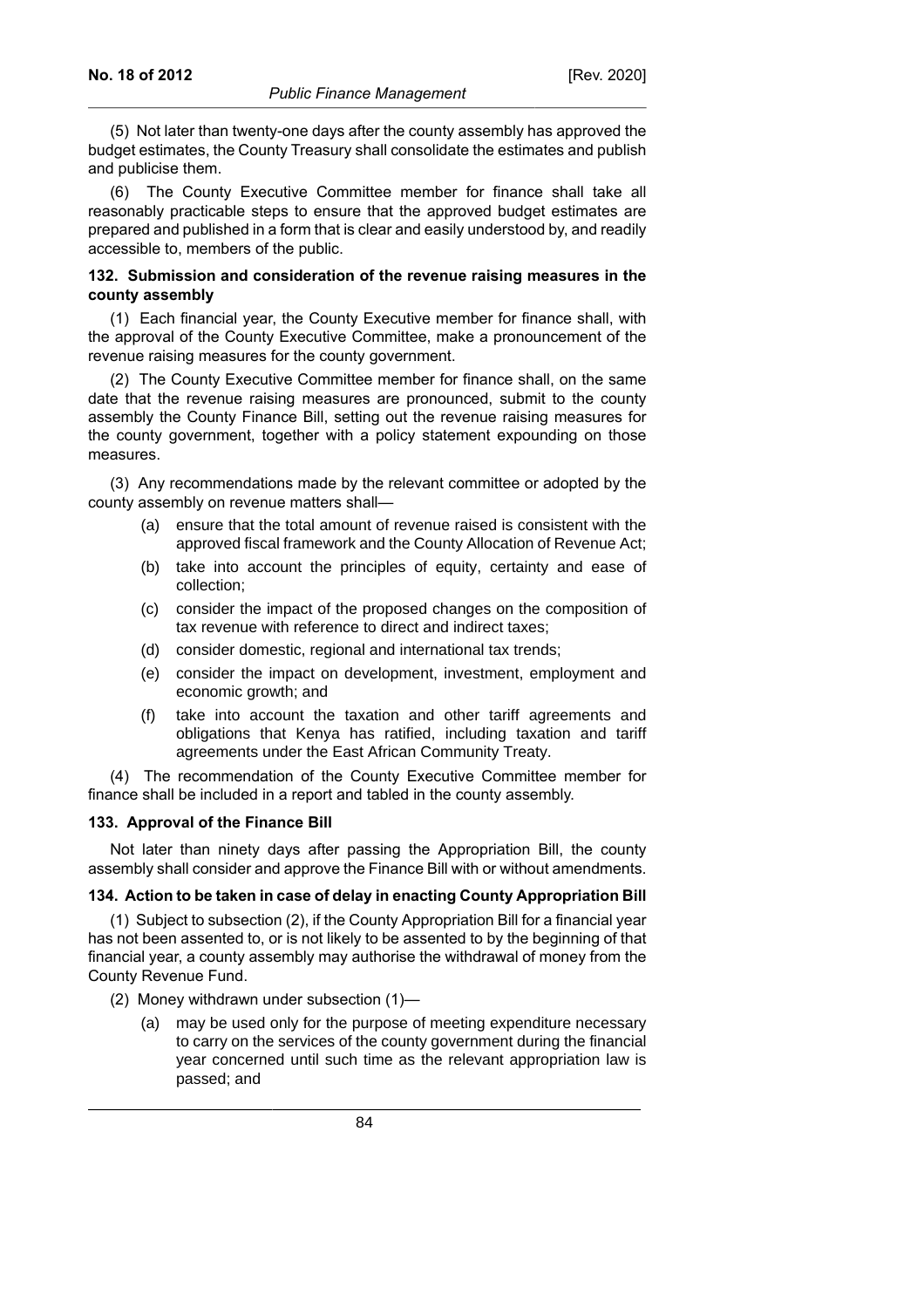(b) may not exceed, in total, one-half of the amount included in the estimates of expenditure submitted to the county assembly for that year.

**No. 18 of 2012**

(3) The Speaker of the county assembly shall, within seven days, communicate the authorisation in subsection (1) to the County Executive Committee member for finance.

(4) The money withdrawn under subsection (1) shall be included in the appropriation law, under separate Votes, for the services for which it is withdrawn.

#### **135. County government to submit to county assembly supplementary budget in certain circumstances**

(1) A county government may spend money that has not been appropriated if the amount appropriated for any purpose under the County Appropriation Act is insufficient or a need has arisen for expenditure for a purpose for which no amount has been appropriated by that Act, or money has been withdrawn from the county government Emergency Fund.

(2) A county government shall submit a supplementary budget in support of the additional expenditure for authority for spending under subsection (1).

(3) In complying with subsection (2), a county government shall describe how the additional expenditure relates to the fiscal responsibility principles and financial objectives.

(4) Except as provided by subsection (5), the approval of the county assembly for any spending under this section shall be sought within two months after the first withdrawal of the money.

(5) If the county assembly is not sitting during the time contemplated in subsection (4), or is sitting but adjourns before approval has been sought, approval shall be sought within fourteen days after it next sits.

(6) When the county assembly has approved spending under subsection (2), a supplementary Appropriation Bill shall be introduced for the appropriation of the money spent.

(7) In any financial year, the county government may not spend under this section more than ten percent of the amount appropriated by the county assembly for that year unless that county assembly has, in special circumstances, approved a higher percentage.

## **136. Appropriation of money for county government purpose to lapse if unspent**

(1) Subject to any other legislation, an appropriation that has not been spent at the end of the financial year for which it was appropriated lapses immediately at the end of that financial year.

(2) If, at the end of a financial year, a county government entity is holding appropriated money that was withdrawn from the County Exchequer Account but has not been spent, it shall repay the unspent money to the County Exchequer Account and prepare a refund statement which shall be forwarded to the Controller of Budget.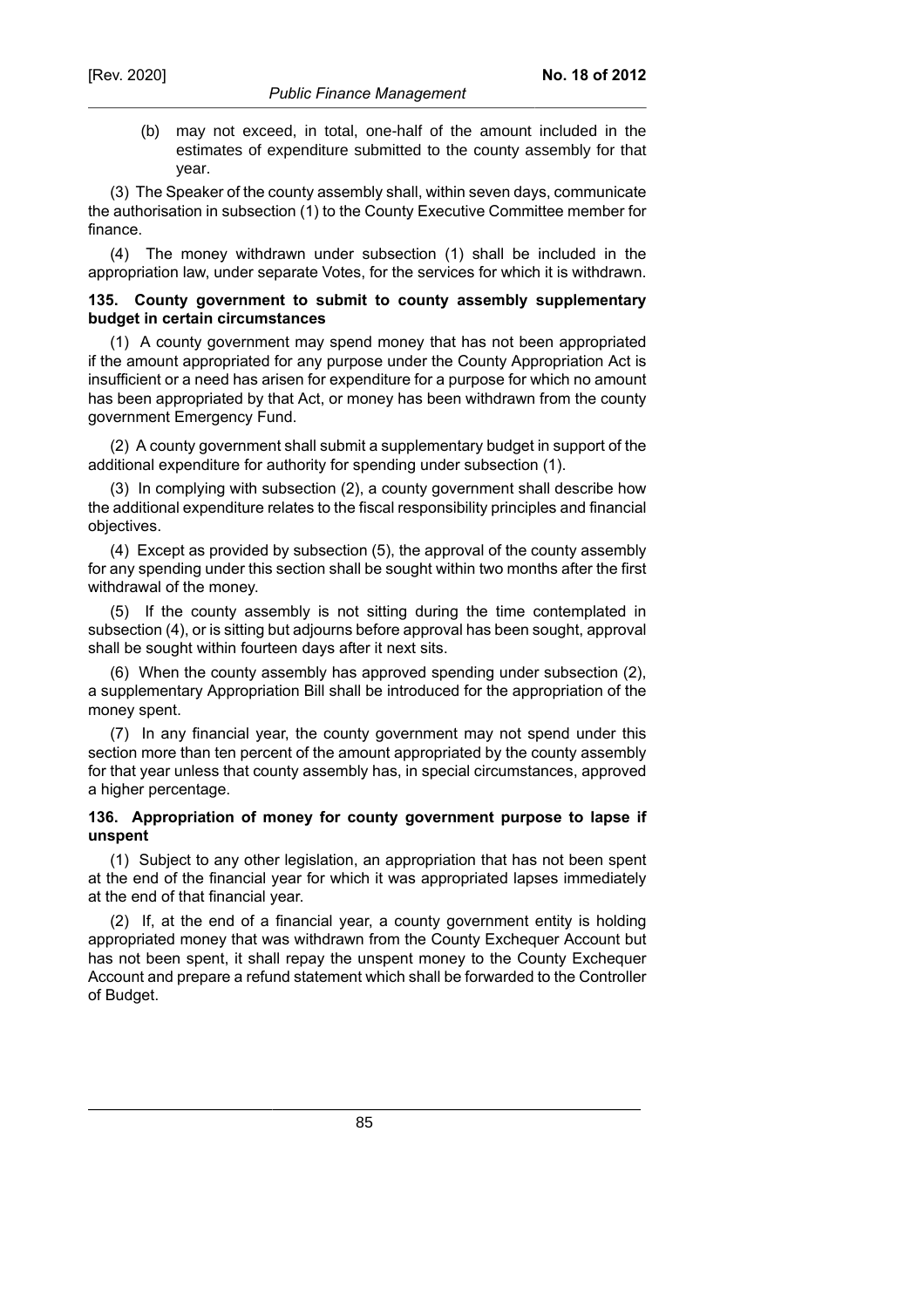*Establishment of Forum for consultation by county governments*

### **137. Establishment of County Budget and Economic Forum for county budget consultation process**

(1) As soon as practicable after the commencement of this Act, a county government shall establish a forum to be known as the (Name of the County) County Budget and Economic Forum.

- (2) The County Budget and Economic Forum shall consist of—
	- (a) the Governor of the county who shall be the chairperson;
	- (b) other members of the county executive committee;
	- (c) a number of representatives, not being county public officers, equal to the number of executive committee members appointed by the Governor from persons nominated by organisations representing professionals, business, labour issues, women, persons with disabilities, the elderly and faith based groups at the county level.

(3) The purpose of the Forum is to provide a means for consultation by the county government on—

- (a) preparation of county plans, the County Fiscal Strategy Paper and the Budget Review and Outlook Paper for the county; and
- (b) matters relating to budgeting, the economy and financial management at the county level.

(4) In addition to the above, consultations shall be in accordance with the consultation process provided in the law relating to county governments.

*Responsibilities of County Executive Committee Member for finance and functions of the county government in respect to public finances*

### **138. Conditions for receiving grants and donations by county government or its entities or third parties**

- (1) In this section and section 139—
	- (a) **"donation"** means a gift or a contribution;
	- (b) **"grant"** means the provision of financial or other assistance by a development partner which is not repayable and—
		- (i) where public money is paid to or used by a grant recipient;
		- (ii) which is intended to finance the development of projects or delivery of services or otherwise assist the grant recipient to achieve goals that are consistent with the policy objectives of the county government; and
		- (iii) where the grant recipient is required to act in accordance with any terms or conditions specified in a grant agreement;
	- (c) **"grant recipient"** means the county government or a county government entity authorised to control or spend money under this Act or an incorporated or unincorporated body not otherwise authorised to control or spend money under this Act;
	- (d) **"intended beneficiaries"** means the people of the county whom the projects or public services financed by a grant are intended to benefit;
	- (e) **"third party"** means any other person other than a public officer.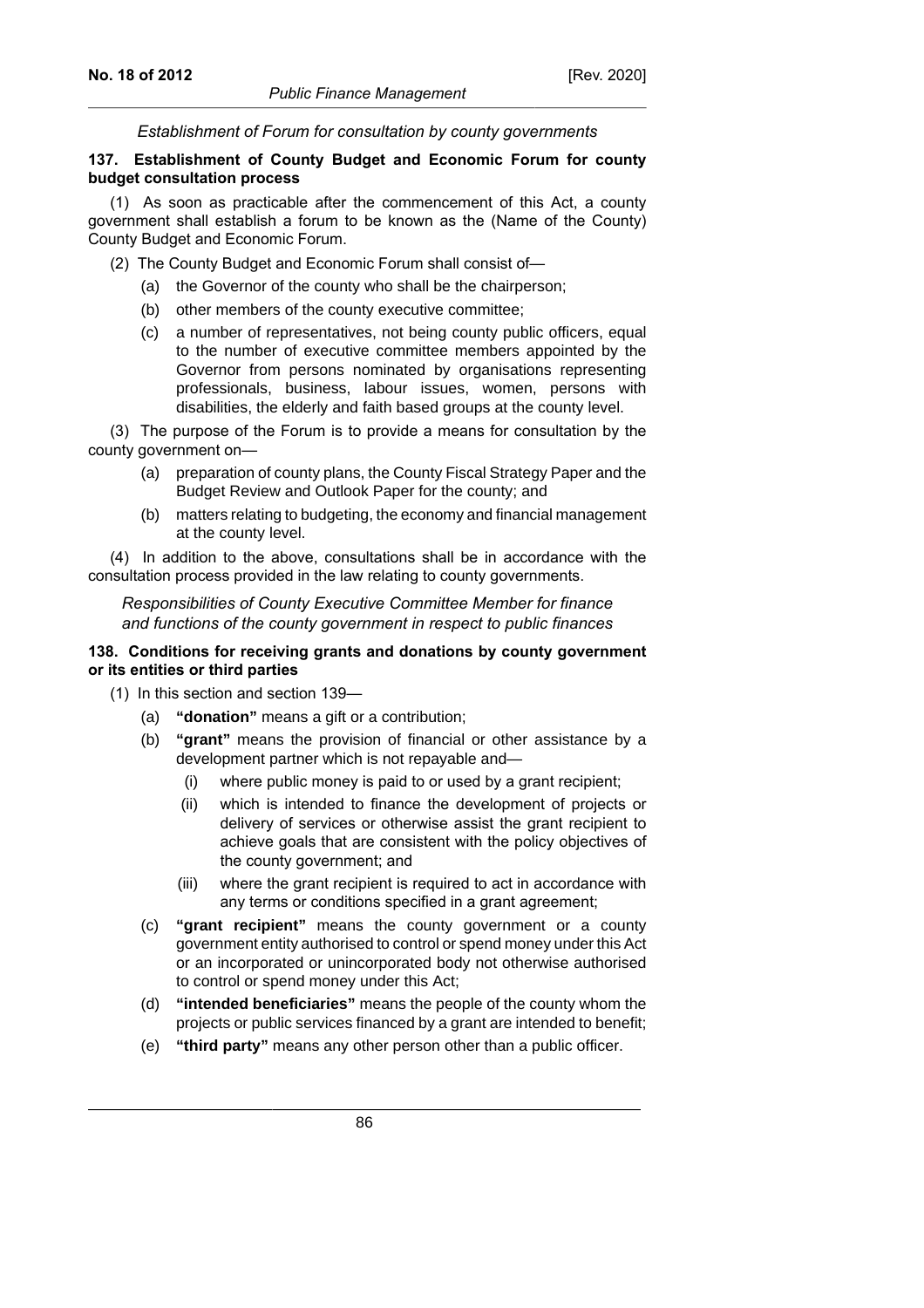(2) Subsections (3) to (9) apply to the county government and county government entities.

(3) A county government or county government entity may receive a grant or donation from a development partner with the approval of the County Executive Committee member for finance and only as provided by this section.

(4) As soon as practicable after receiving the grant or donation, the recipient shall notify the County Executive Committee member for finance and the Cabinet Secretary of the receipt.

(5) Funds received in the form of grants or donations shall only be spent in accordance with Article 224 of the Constitution.

(6) If a project that is being financed by a grant or donation from a development partner requires county government funding, the project may only be started when—

- (a) the required funding has been appropriated in accordance with this Act or is otherwise authorised by legislation; or
- (b) the County Executive Committee member for finance has given a written authorisation for the project to begin.

(7) The County Executive Committee member for finance shall inform the county assembly of the authorisation given under subsection (6)(b).

(8) The recipient of a grant or donation from a development partner shall record the amount or value of the grant or donation in its books of accounts.

(9) Subject to audit in terms of Article 229(4) of the Constitution, the recipient of a grant or donation from a development partner shall administer and account for the grant or donation by using government—

- (a) financial and accounting practices laid down under an Act of Parliament, rules and regulations; and
- (b) administrative, accounting and auditing procedures, including financial accounting rules and procedures for accounting for the receipt or expenditure of money specified or referred to, in any agreement between the recipient and the development partner.

#### **139. Regulations on grant administration**

Regulations approved by the county assembly shall provide for the administration, control and management of grants, including—

- (a) procedures for the allocation and disbursement of grants, including requiring the publication of transparent criteria for the allocation of grants;
- (b) requirements for grant agreements binding on grant recipients that specify the terms and conditions to which the grant is subject;
- (c) procedures for the budgeting, financial management, accounting and reporting of grants by grants recipients;
- (d) procedures under which a third party may be authorised to receive, control or pay public money as a grant; and
- (e) measures to ensure that any third party that is authorised to receive, control or pay public money as a grant, or is responsible for any other aspect of administration of a grant, is subject to the same obligations as a public officer under this Act.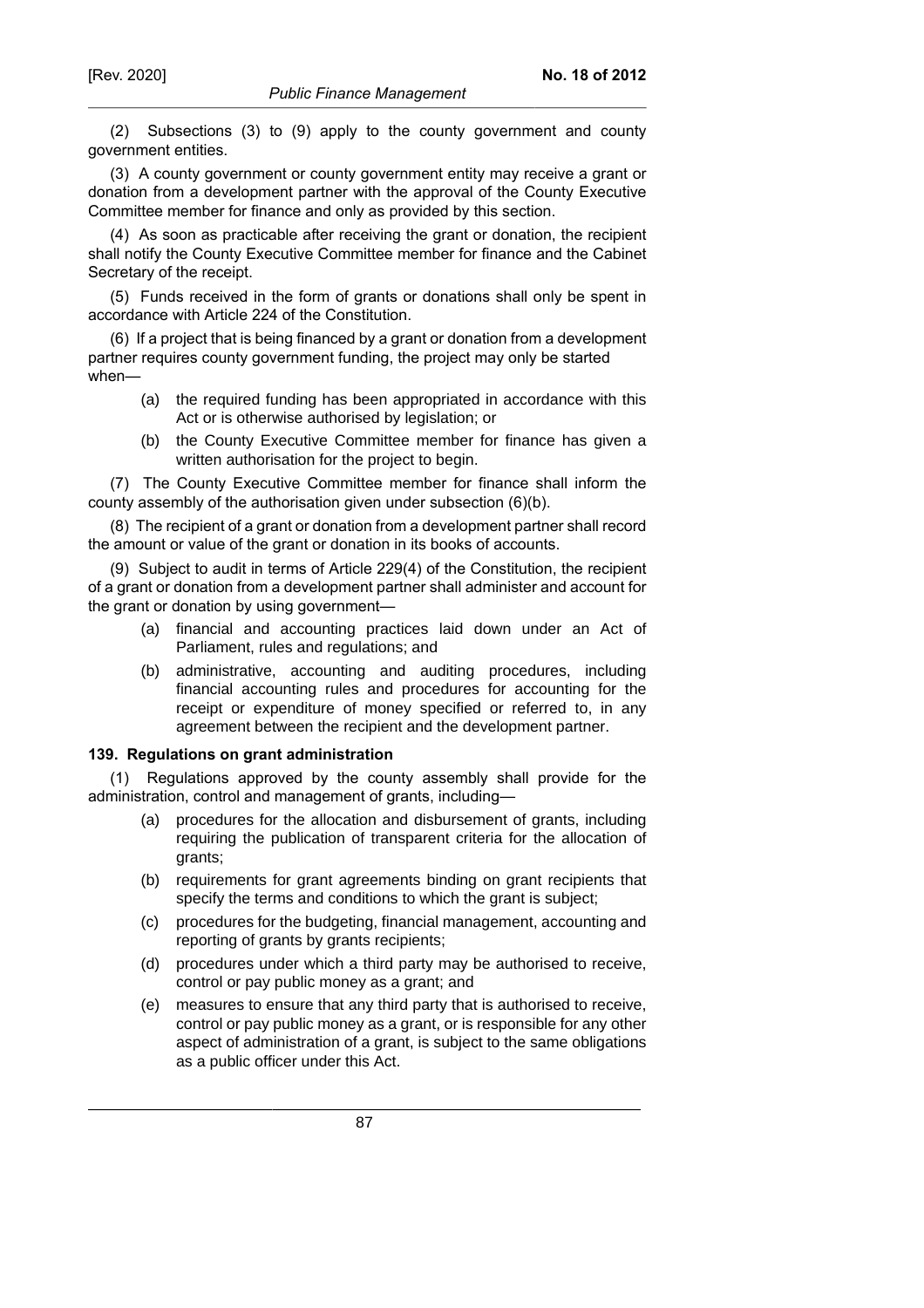(2) Regulations under subsection (1) shall include measures to ensure public disclosure, accountability and participation in relation to grants including—

- (a) timely public disclosure to intended beneficiaries of the allocation and disbursement of grants to grant recipients;
- (b) timely public disclosure by grant recipients to intended beneficiaries of expenditure and performance achieved in relation to the grant;
- (c) measures that allow the intended beneficiaries to participate in the design and management of the projects or public services financed by the grant;
- (d) measures that allow the intended beneficiaries to report instances of non-compliance with the regulations or grant agreement;
- (e) sanctions that may be imposed on grant recipients in response to instances of non-compliance by one or more grant recipients; and
- (f) the obligations of any public officer or third party authorized to receive, control or pay public money as grants.

(3) A third party shall not receive, have custody of, or pay public money otherwise than in accordance with an authorisation given in accordance with regulations made under subsection (1).

(4) A third party who contravenes subsection (3) commits an offence and on conviction is liable to a term of imprisonment not exceeding two years or to a fine not exceeding one million shillings, or to both and shall make good any loss arising from the use of public funds contrary to the law.

### **140. Authority for borrowing by county governments**

(1) A County Executive Committee member for finance may, on behalf of the county government, raise a loan for that Government's purposes, only if the loan and the terms and conditions for the loan are set out in writing and are in accordance with—

- (a) Article 212 of the Constitution;
- (b) sections 58 and 142 of this Act;
- (c) the fiscal responsibility principles and the financial objectives of the county government set out in its most recent County Fiscal Strategy Paper; and
- (d) the debt management strategy of the county government over the medium term.
- (2) A loan may be raised either within Kenya or outside Kenya.

## **141. Obligations and restrictions with respect to county government borrowing**

(1) In borrowing money, a county government shall ensure that its financing needs and payment obligations are met at the lowest possible cost in the market that is consistent with a prudent degree of risk, while ensuring that the overall level of public debt is sustainable.

(2) A county government may borrow money only in accordance with this Act or any other legislation and shall not exceed the limit set by the county assembly.

(3) A county government may borrow money in accordance with section 58, and only for purposes that are prescribed by regulations made under this subsection.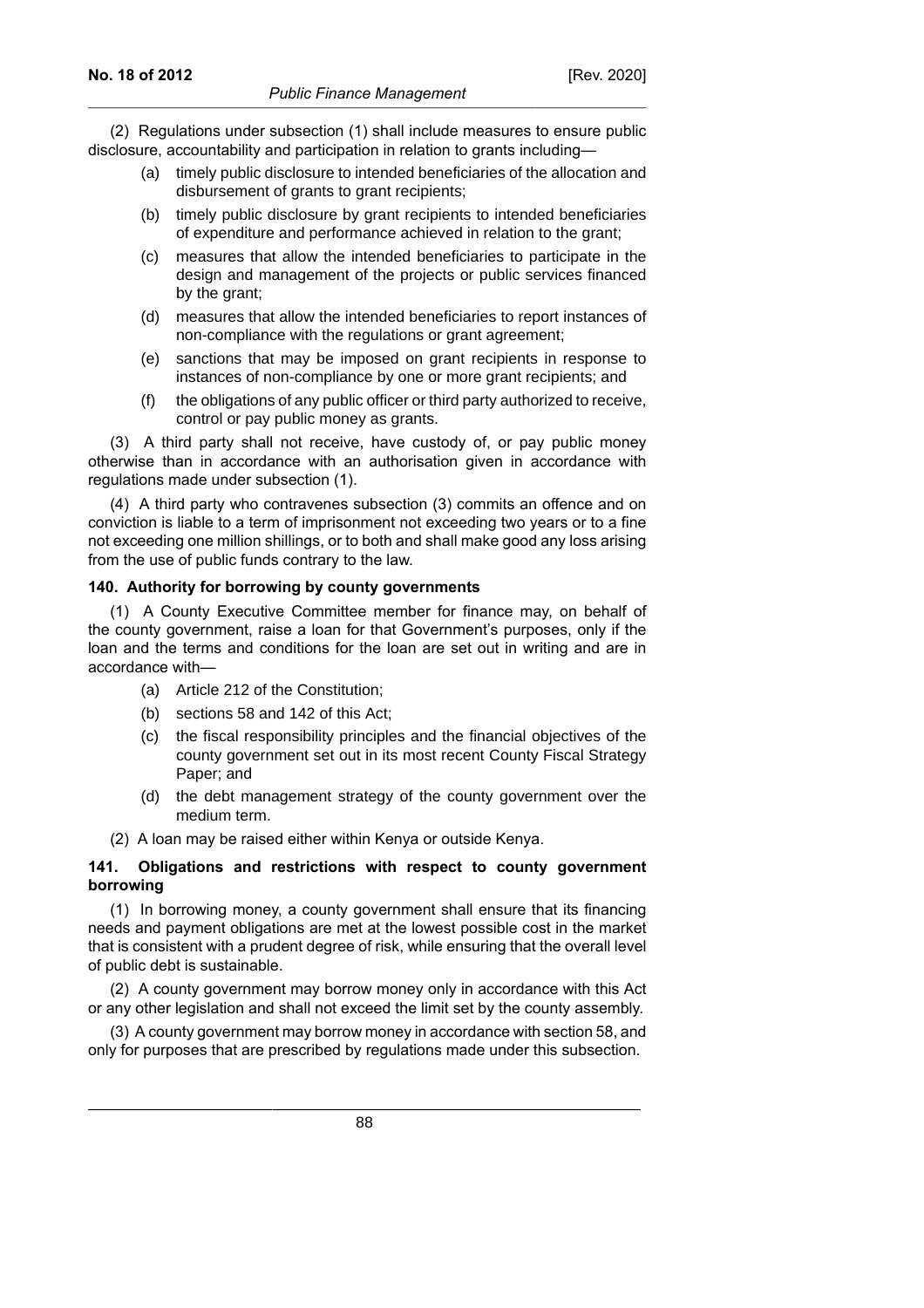(4) A public debt incurred by a county government is a charge on the County Revenue Fund, unless the County Executive Committee member for finance determines that all or part of the public debt that would otherwise be a charge on that Fund shall be a charge on another public fund established by that county government or any of its entities.

(5) The County Executive Committee member for finance shall pay the proceeds of any loan raised under this Act into the County Revenue Fund or into any other public fund established by the county government or as the County Executive Committee member for finance may determine.

(6) A County Executive Committee member for finance may establish such sinking fund or funds for the redemption of loans raised under this Act for the purposes of the county government or any of its entities as the County Executive Committee member for finance considers necessary.

(7) A County Executive Committee member for finance may in accordance with national legislation on public procurement and disposal of assets—

- (a) appoint advisers, agents and underwriters for the purposes of raising loans; and
- (b) enter into agreements with those advisers, agents and underwriters as to the role to be undertaken by them and the remuneration to be paid to them.

(8) Any expenses incurred in connection with borrowing by a county government shall be a charge—

- (a) on the County Revenue Fund; or
- (b) on such other county public fund established by the county government or any of its entities as the County Executive Committee member for finance may determine in accordance with regulations approved by the county assembly.

(9) The costs, interests and principal payments made by the national government on behalf of the county concerning loans to the county government shall, together with the principal amount, be reimbursed to the national government by the county government.

# **142. Borrowing by county government entities**

(1) The County Assembly may authorise short term borrowing by county government entities for cash management purposes only.

(2) Any borrowing under subsection (1) may not exceed five percent of the most recent audited revenues of the entity.

(3) A county government entity that has any such borrowing shall ensure that the money borrowed is repaid within a year from the date on which it was borrowed.

### **143. Persons who are authorised to execute loan documents at county government level**

(1) The County Executive Committee member for finance or any person designated by the County Executive Committee member for finance in writing is authorised to execute loan documents for borrowing by the county government.

(2) Despite the provisions of subsection (1), the following persons are authorised to execute loan documents for borrowing by a county government entity—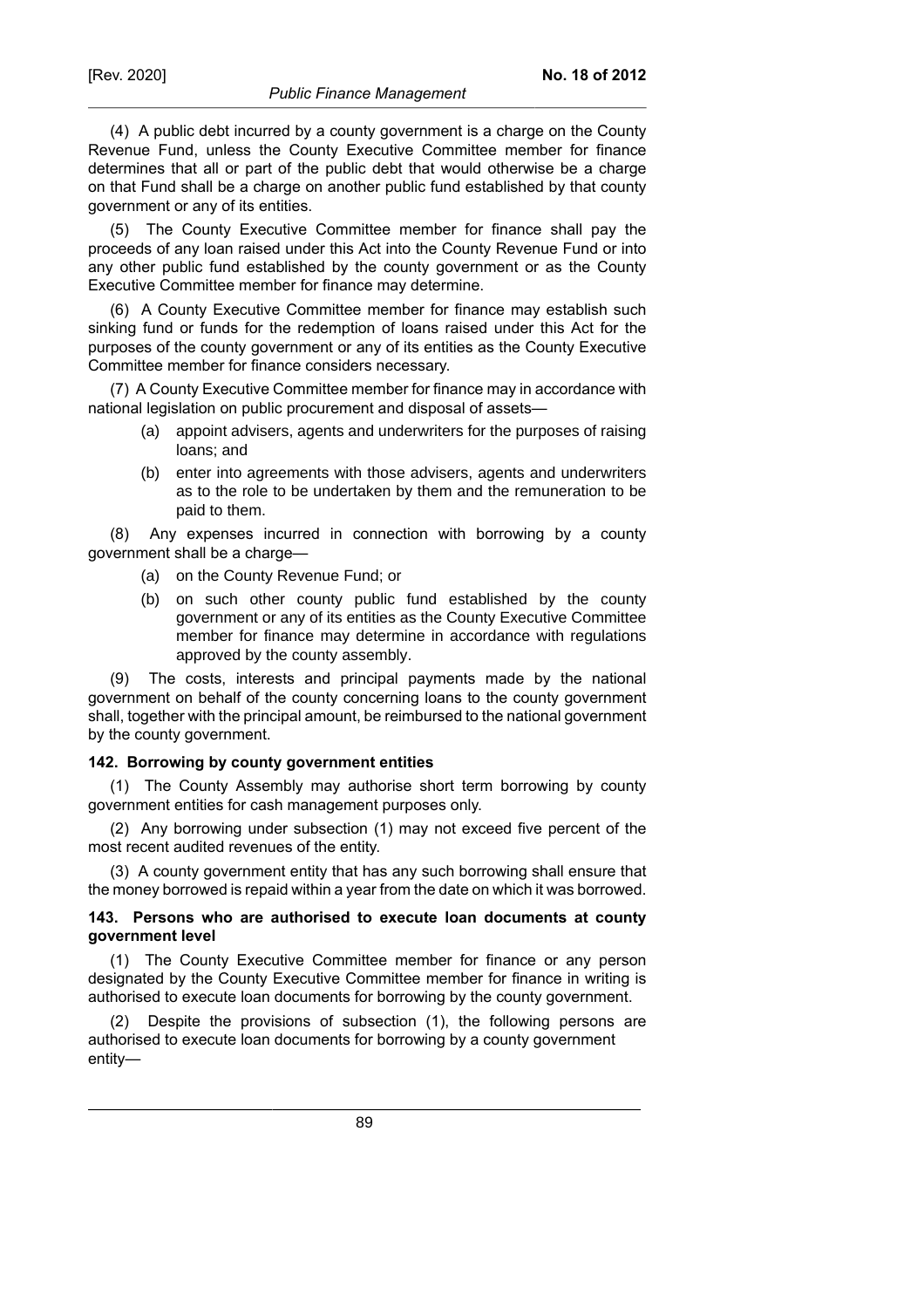- (a) the accounting officer responsible for the entity; and
- (b) any other specified office holder authorised by legislation to execute such documents on behalf of an entity.

#### **144. County government may issue securities only if authorised by this Act**

(1) The county government may issue securities, whether for money that it has borrowed or for any other purpose, only in one or more series and only in accordance with this Act and regulations.

(2) The County Executive Committee member for finance may issue securities on behalf of the county government, for money borrowed by the county government in accordance with the criteria prescribed by regulations made for the purpose of this subsection.

(3) Subject to the provisions of section 141 of this Act, the authority of the County Executive Committee member for finance to borrow money includes the authority to borrow money by issuing county government securities in accordance with the regulations.

(4) Any county government securities issued by the County Executive Member for finance under this section shall be within the borrowing limits set out by the county assembly under section 141(2) of this Act.

(5) A county government securities—

- (a) may be issued in one or more series; and
- (b) may be issued in accordance with loan agreements entered into in accordance with regulations developed by the County Executive Committee member for finance and approved by the County Assembly.

(6) An agreement to obtain a loan by a county government entity made under subsection (5), may be amended from time to time and where the amendment results in further indebtedness or prejudice to the entity that borrowed, the amendment shall be approved by the county assembly.

(7) The County Executive Committee member for finance shall ensure that every county government security issued under this section is given in the name of that County.

(8) A county government security may be executed on behalf of the county government only by—

- (a) the County Executive Committee member for finance;
- (b) a delegate appointed by the County Executive Committee member for finance; or
- (c) a borrowing agent appointed for that purpose under this Act.

(9) For the purposes of subsection (8), it shall be sufficient if the signature of a person who is required to execute a county government security under this section is reproduced on the security.

(10) At the request of the holder of a county government security, the County Executive Committee member for finance—

- (a) may authorise the principal, or any interest payable in respect of the principal, to be paid at a place in Kenya or elsewhere different from the place otherwise provided; and
- (b) may revoke such an authorisation and substitute thereof.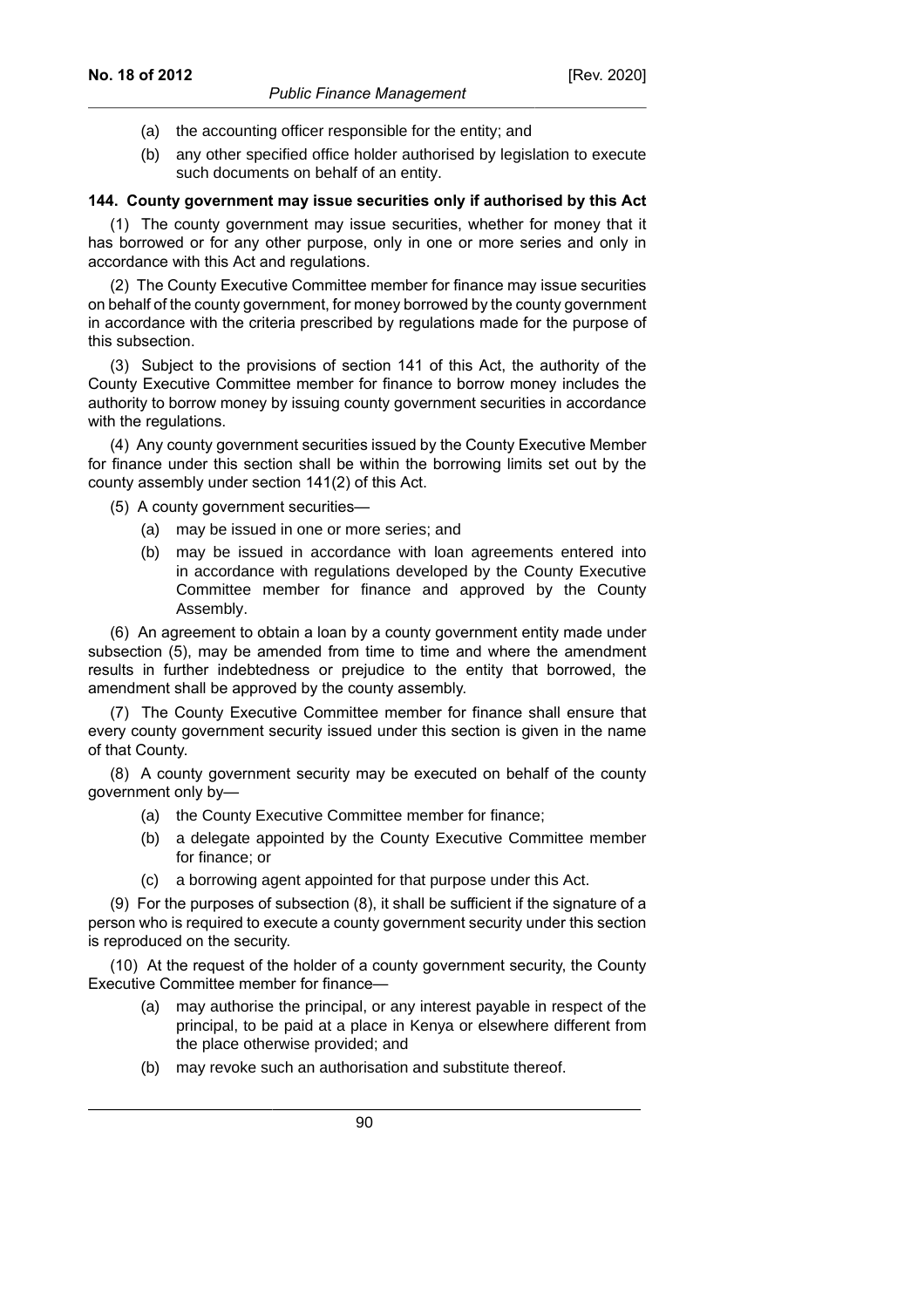(11) A person to whom an authorisation is given under subsection (10) shall comply with the authorisation.

(12) The County Executive Committee member for finance may authorise in writing the issue of a duplicate county government security to replace a county Government security that is lost, damaged, or destroyed, but only if the County Executive Committee member for finance is satisfied that loss, damage or destruction has occurred.

(13) Subject to this Act or any other legislation, secondary trading of county government securities may be carried out only in such manner as may be prescribed by regulations made for the purposes of this subsection and in accordance with the provisions of this Act.

(14) In this section, **"secondary trading"** means any activity leading to a change in the ownership of a county government security before its redemption date.

(15) Nothing provided under this section shall prevent county government securities to be issued and exist in electronic form as a debt entry.

(16) If the proceeds of a county government security have not been collected by, or cannot be paid to, the holder of the security because the whereabouts of the holder or, if the holder has died, the whereabouts of the holder's personal representatives, are unknown, the County Executive Committee member for finance shall arrange for the County Treasury to credit the amount of money due to the holder to an interest free account for the holder's benefit.

(17) If, after six years from the redemption date of a county government security, the proceeds of the security have not been collected by, or paid to, the holder or the holder's personal representatives, the County Executive Committee member for finance shall return the uncollected amount to the County Exchequer Account to form part of the County Revenue Fund in accordance with regulations.

(18) The right of any person who has a legitimate claim to the proceeds of a security is not affected by the payment of the proceeds into the County Revenue Fund.

(19) The County Executive Committee member for finance shall publish and publicise annually all payments made in terms of subsection (17).

(20) Duty is not chargeable under the Stamp Duty Act (Cap. 480) for the issue of a county government security.

#### **145. County government authorised to lend money**

(1) A county government entity may lend money in accordance with this Act or any county legislation.

(2) The County Executive Committee member for finance may, in relation to any money lent by the county government under this section—

- (a) accept, in consultation with the Central Bank of Kenya, all money payable under the loan in any currency the County Executive Committee member for finance considers appropriate; and
- (b) agree at any time to the variation of any security given in respect of the loan.

(3) Money loaned under this section is payable only—

(a) from an appropriation for development expenditures; or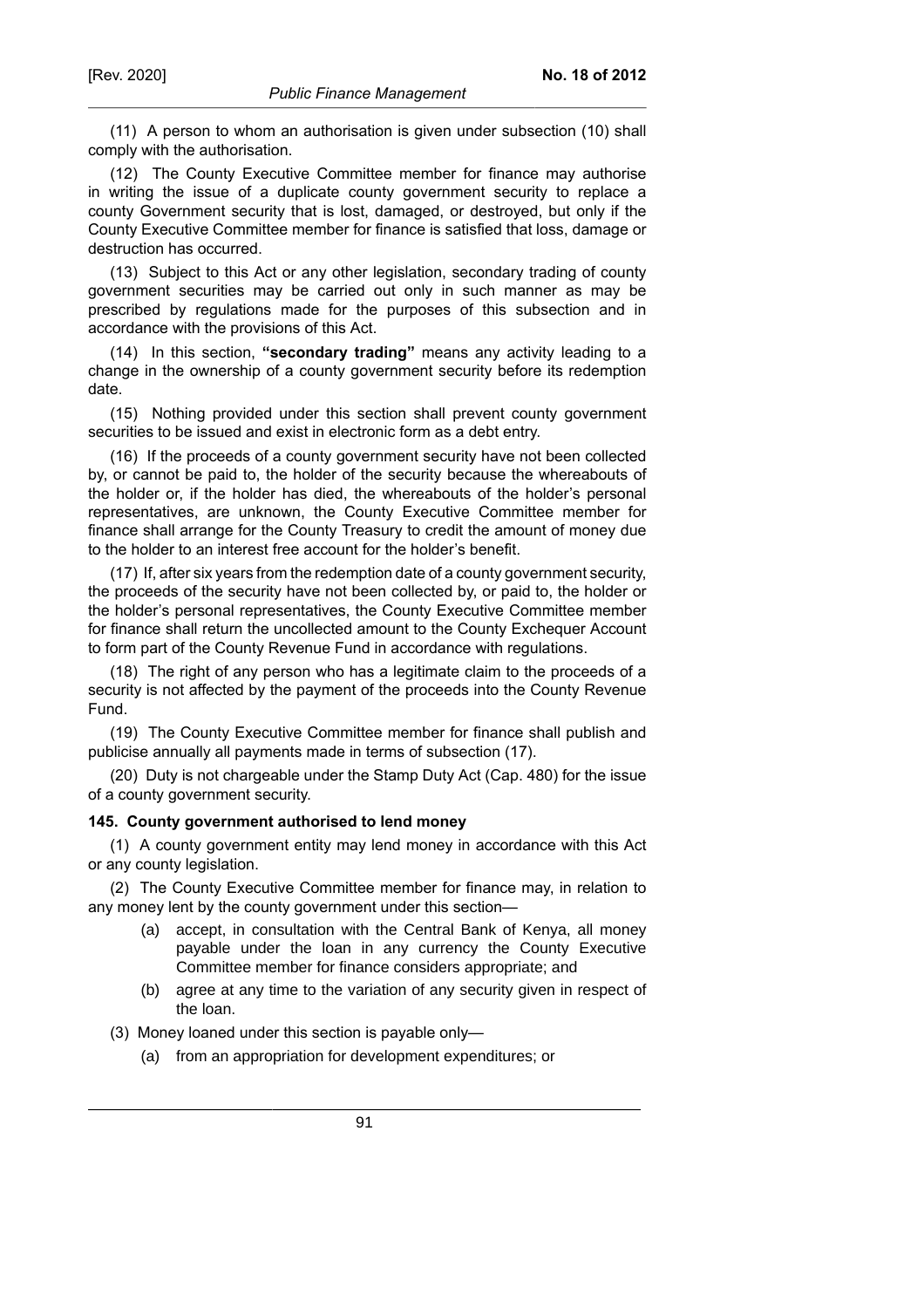(b) from some other authority approved by the county assembly for the purpose for which the loan is made.

(4) The County Executive Committee member for finance shall ensure that a security given in respect of a loan under this section is given in the name of the county government.

(5) The County Executive Committee member for finance may, on behalf of the county government, carry out any of the responsibilities, and exercise any of the powers, of the county government with respect to securing a loan granted by that county government.

### **146. County government joint infrastructure investment**

(1) Regulations approved by Parliament shall prescribe financial relations with respect to joint infrastructure investments undertaken by counties and any joint infrastructure investments undertaken by counties shall be done in terms of those regulations.

(2) The Intergovernmental Budget and Economic Council may agree on regulations with guidelines for county government joint infrastructure investments.

> *Responsibilities of an accounting officer of a county assembly in management of public finances*

### **147. Role of accounting officers in management of public finances**

(1) Subject to the Constitution, the accounting officer of a county assembly shall monitor, evaluate and oversee the management of their public finances, including—

- (a) promoting and enforcing transparency, effective management and accountability with regard to the use of their finances;
- (b) ensuring that accounting standards are applied;
- (c) implementing financial policies in relation to their finances;
- (d) ensuring proper management and control of, and accounting for, their finances in order to promote the efficient and effective use of budgetary resources;
- (e) preparing annual estimates of expenditures;
- (f) acting as custodian of the entity's assets except as may be provided by other legislation or the Constitution;
- (g) monitoring the management of their finances and their financial performance;
- (h) reporting regularly to the county assembly on the implementation of their budget; and
- (i) take such other action, not inconsistent with the Constitution, as will further the implementation of this Act.

*Responsibilities of accounting officers of county governments and county government entities*

### **148. Designation of accounting officers for county government entities by the County Executive Committee member for finance**

(1) A County Executive Committee member for finance shall, except as otherwise provided by law, in writing designate accounting officers to be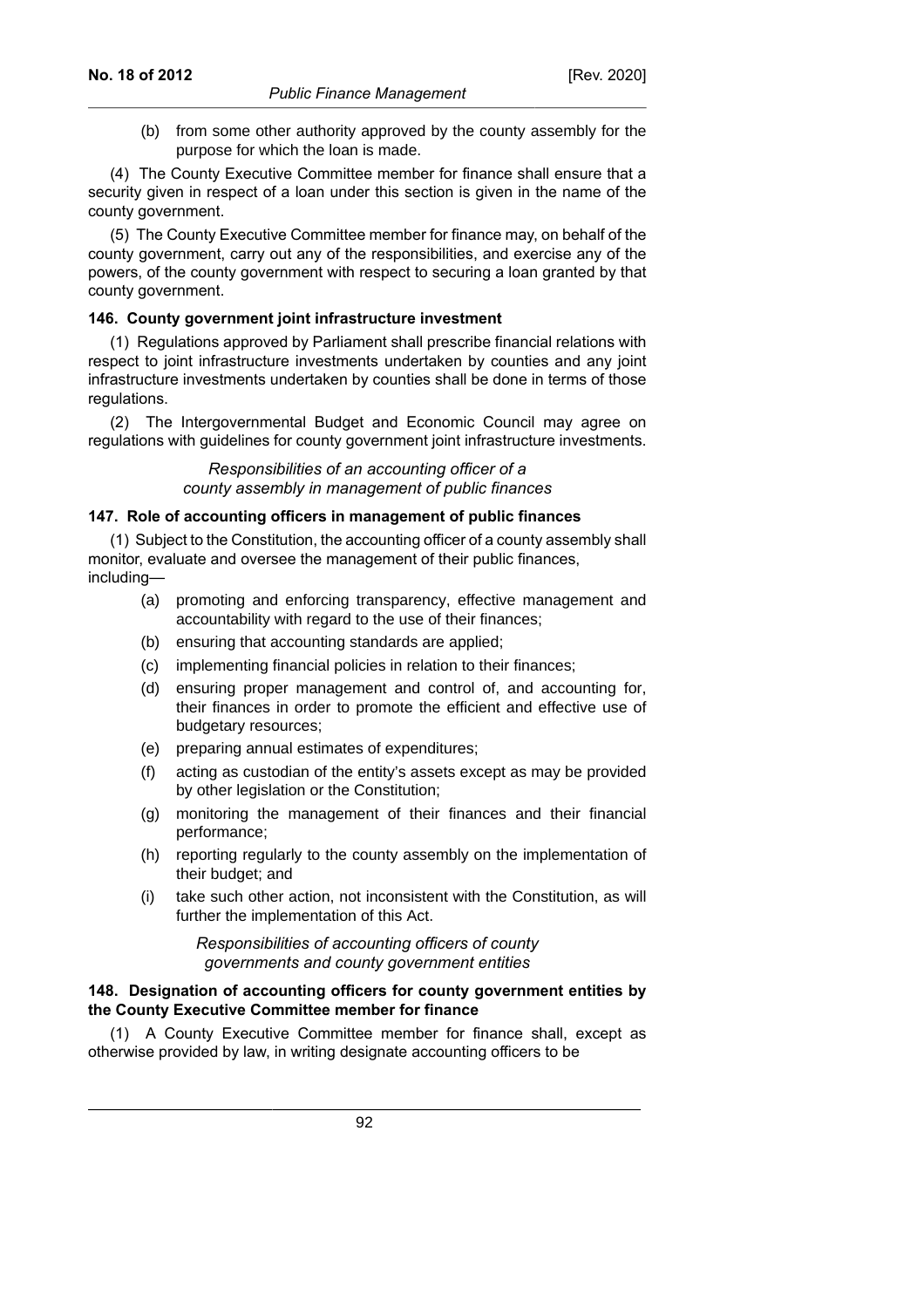responsible for managing the finances of the county government entities as is specified in the designation.

(2) Except as otherwise stated in other legislation, the person responsible for the administration of a county government entity, shall be the accounting officer responsible for managing the finances of that entity.

(3) A County Executive Committee member for finance shall ensure that each county government entity has an accounting officer in accordance with Article 226 of the Constitution.

(4) The Clerk to the county assembly shall be the accounting officer of the county assembly.

(5) A county government may, in order to promote efficient use of the county resources, adopt, subject to approval by the county assembly, a centralised county financial management service.

### **149. Responsibilities of accounting officers designated for county government entities**

(1) An accounting officer is accountable to the county assembly for ensuring that the resources of the entity for which the officer is designated are used in a way that is—

- (a) lawful and authorised; and
- (b) effective, efficient, economical and transparent.

(2) In carrying out a responsibility imposed by subsection (1), an accounting officer shall, in respect of the entity concerned—

- (a) ensure that all expenditure made by the entity complies with subsection (1);
- (b) ensure that the entity keeps financial and accounting records that comply with this Act;
- (c) ensure that all financial and accounting records that the entity keeps in any form including in electronic form are adequately protected and backed up;
- (d) ensure that all contracts entered into by the entity are lawful and are complied with;
- (e) ensure that all applicable accounting procedures are followed when acquiring or disposing of goods and services and that, in the case of goods, adequate arrangements are made for their custody, safe guarding and maintenance;
- (f) bring a matter to the attention of the County Executive Committee member responsible for the entity if, in the accounting officer's opinion a decision or policy or proposed decision or policy of the entity may result in resources being used in a way that is contrary to subsection  $(1);$
- (g) prepare a strategic plan for the entity in conformity with the medium term fiscal framework and financial objectives of the county government;
- (h) prepare estimates of expenditure of the entity in conformity with the strategic plan referred to in paragraph (g);
- (i) submit the estimates of an entity, which is not a county corporation, to the County Executive Committee member for finance;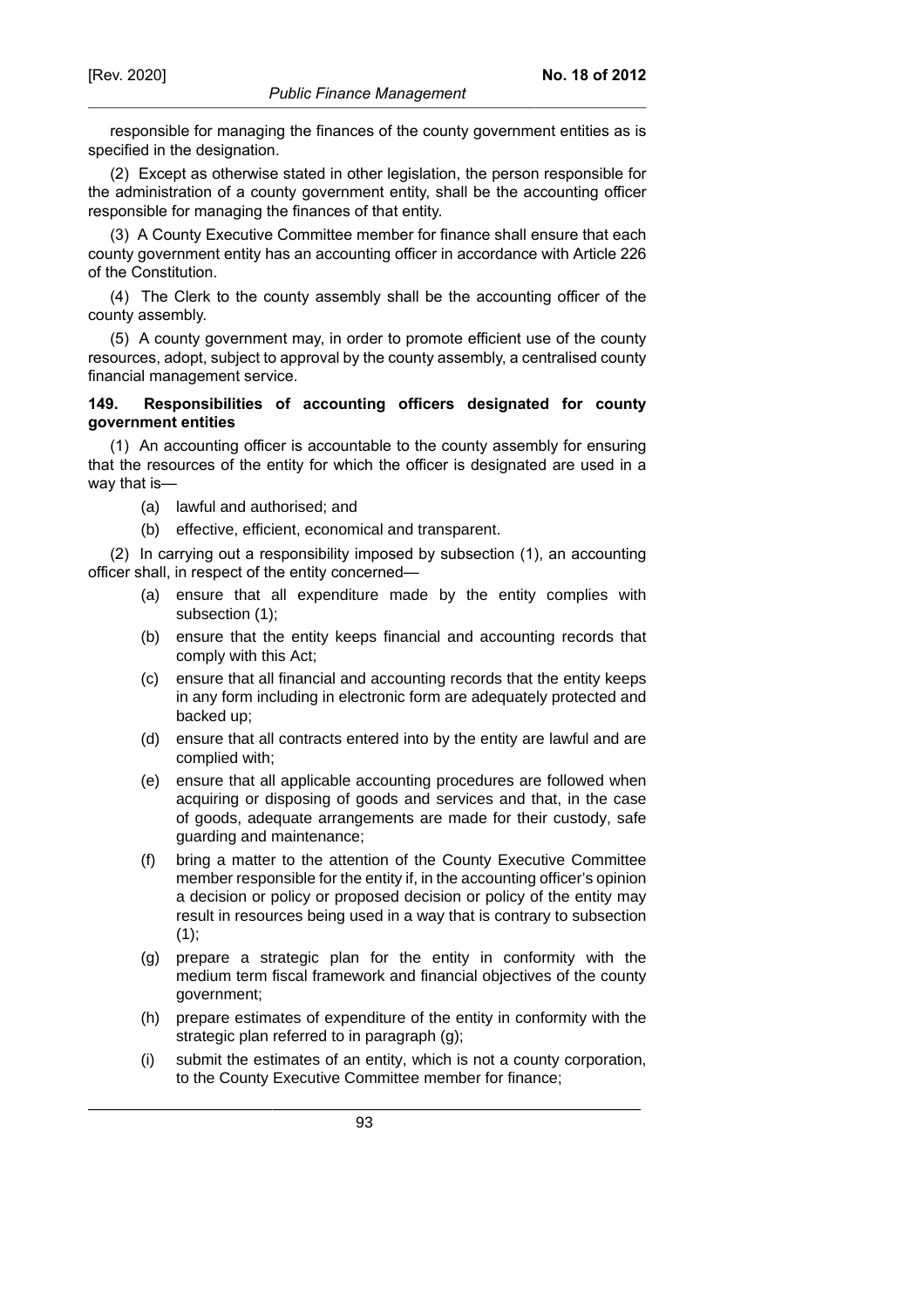- (j) submit the estimates of an entity, which is a county corporation, to the executive committee member responsible for the entity who, after approving it, shall forward it to the County Executive Committee member for finance;
- (k) not later than three months after the end of each financial year, prepare annual financial statements for that financial year and submit them to the Auditor-General for audit, with a copy to the County Treasury;
- (l) try to resolve any issues resulting from an audit that remain outstanding;
- (m) manage the assets of the entity to ensure that it receives value for money when acquiring, using or disposing of its assets;
- (n) dispose of assets at the most competitive price and at the lowest possible cost ensuring that the proceeds from all asset disposals are deposited in a bank account of the entity;
- (o) ensure that the respective county government entity has adequate systems and processes in place to plan for, procure, account for, maintain, store and dispose of assets, including an asset register that is current, accurate and available to the relevant County Treasury or the Auditor-General;
- (p) provide the County Treasury with any information it requires to fulfil its functions under this Act;
- (q) provide information on any frauds, losses, or any violations of subsection (1) and provide explanations for the actions taken to prevent similar conduct in future; and
- (r) carry out such other responsibilities as may be specified in regulations by the County Executive Committee member for finance.

(3) Not later than three months after the county assembly has adopted a report by a committee of the county assembly with respect to a report submitted by the Controller of Budget under Article 228(6) of the Constitution, an accounting officer shall, for each entity for which the officer is designated—

- (a) prepare a report on actions taken by the entity to implement any recommendations made in the committee's report as adopted by the county assembly; and
- (b) submit the report to the county assembly with a copy to the County Treasury.

(4) Not later than one month after receiving a report by an accounting officer under subsection (3), the County Treasury shall submit to the county assembly the accounting officer's report and any comments on the report by the County Treasury.

(5) The report referred to in subsection (3) shall be published and publicised.

#### **150. Accounting officer of a county government entity may write off any loss**

(1) An accounting officer for a county government entity may-write off any loss not exceeding an amount, and in circumstances prescribed by regulations for the purposes of this section.

(2) An accounting officer for a county government entity, may with the approval of the County Executive Committee member for finance, write off a loss exceeding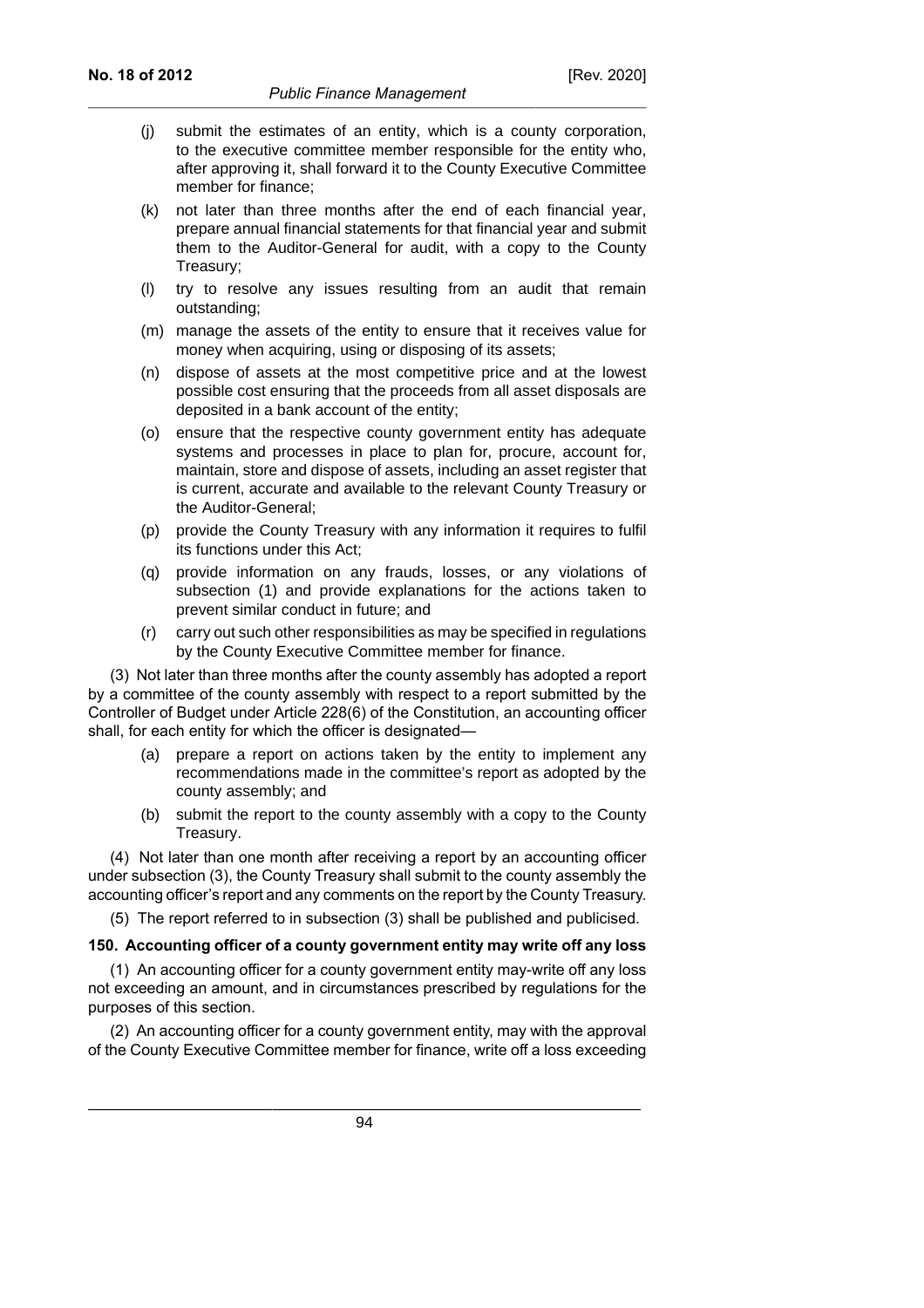the amount referred to in subsection (1) but not exceeding a further amount, and in circumstances prescribed by the regulations approved by Parliament.

(3) The County Executive Committee member for finance may with the approval of County Executive Committee authorise an accounting officer to write off a loss exceeding the further amount referred to in subsection (2).

(4) An accounting officer for a county government entity shall maintain a record of any losses that are written off during a financial year and shall include the record in the entity's financial statements for that year.

(5) Any loan write off is to be done in accordance with regulations approved by Parliament.

#### **151. Spending authority of accounting officer**

If a county government entity has expenditures that are charged on the County Revenue Fund under the Constitution or an Act of Parliament or county legislation, the accounting officer who has responsibility for that entity has the authority to spend the money in accordance with the purposes specified in legislation without an appropriation.

#### **152. Power of accounting officers for county entities to make cash advances**

(1) An accounting officer for a county government entity may authorise payment of cash advances to public officers employed in the entity to be used to enable those officers to make payments for the entity or in the course of their duties.

(2) The power to authorise cash advances is subject to any limitations imposed by the regulations.

(3) A public officer to whom a cash advance is made shall account for the use of the advance within a reasonable time.

(4) A public officer shall return the balance of the cash advance together with signed supporting documents for the cash expended in accordance with any requirement set out in any of the following—

- (a) the documents used to apply for or authorise the advance;
- (b) any regulation prescribed for the purpose of this section; or
- (c) a written notice given to the officer by the accounting officer.

(5) If a public officer to whom a cash advance has been made under subsection (1) fails to account for the use of the advance, or fails to return it as required by subsection (4)—

- (a) the amount of the advance not accounted for or not returned becomes a debt owed by the officer;
- (b) the debt becomes subject to the payment of interest at a rate prescribed by the regulations made for the purpose of this subsection; and
- (c) the debt, including the interest on it, is recoverable by that entity by making a deduction from any salary or other amount that is payable to the officer.

#### **153. Accounting officer to be responsible for managing assets and liabilities of county government entity**

(1) The accounting officer for a county Government entity—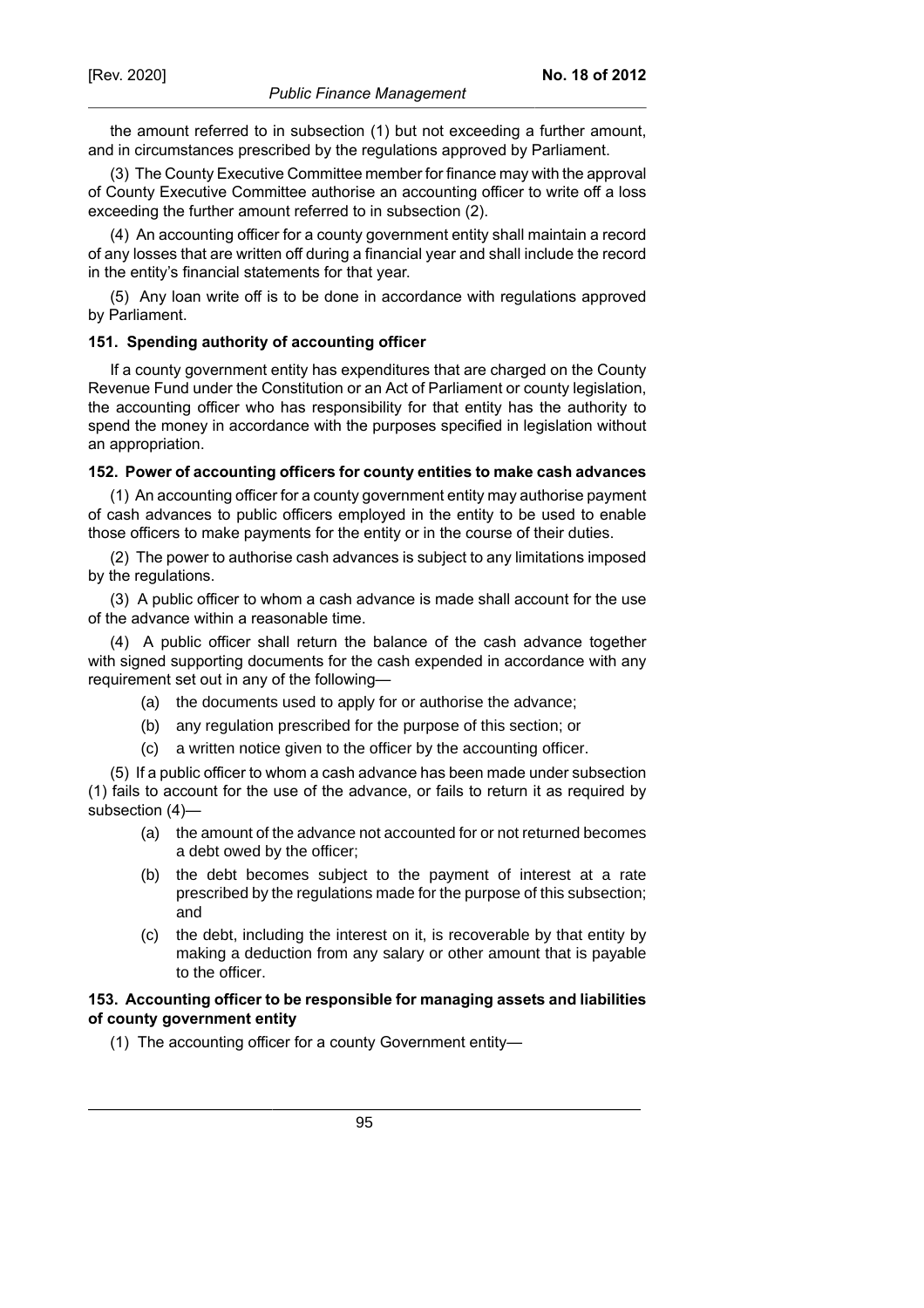- (a) is responsible for the management of the entity's assets and liabilities; and
- (b) shall manage those assets in such a way as to ensure that the county government entity achieves value for money in acquiring, using or disposing of those assets.

(2) The accounting officer for a county government entity shall dispose of assets only in terms of an Act of Parliament pursuant to Article 227 of the Constitution and shall ensure that the proceeds from all asset disposals are credited into a bank account of the entity.

### **154. Limited power of accounting officer to reallocate appropriated funds**

(1) An accounting officer shall not authorise the transfer of an amount that is appropriated—

- (a) for transfer to another county government entity or person;
- (b) for capital expenditure except to defray other capital expenditure; or
- (c) for wages to non-wage expenditures.

(2) An accounting officer for a county government entity may reallocate funds between programs, or between Sub-Votes, in the budget for a financial year, but only if—

- (a) provisions made in the budget of a program or Sub-Vote are available and are unlikely to be used;
- (b) a request for the reallocation has been made to the County Treasury explaining the reasons for the reallocation and the County Treasury has approved the request; and
- (c) the total of all reallocations made to or from a program or Sub-Vote does not exceed ten percent of the total expenditure approved for that program or Sub-Vote for that year.

(3) Regulations approved by the county assembly may prescribe requirements for the reallocation of funds within Sub-votes or programs.

#### **155. County government entity to maintain internal auditing arrangements**

- (1) A county government entity shall ensure that it complies with this Act and—
	- (a) has appropriate arrangements for conducting internal audit according to the guidelines issued by the Accounting Standards Board; and
	- (b) if any regulations are in force under subsection (2), those regulations are complied with.

(2) Regulations may prescribe requirements to be complied with in conducting any audits.

(3) The arrangements for the conduct of internal auditing for a county government entity include—

- (a) reviewing the governance mechanisms of the entity and mechanisms for transparency and accountability with regard to the finances and assets of the entity;
- (b) conducting risk-based, value-for-money and systems audits aimed at strengthening internal control mechanisms that could have an impact on achievement of the strategic objectives of the entity;
- (c) verifying the existence of assets administered by the entity and ensuring that there are proper safeguards for their protection;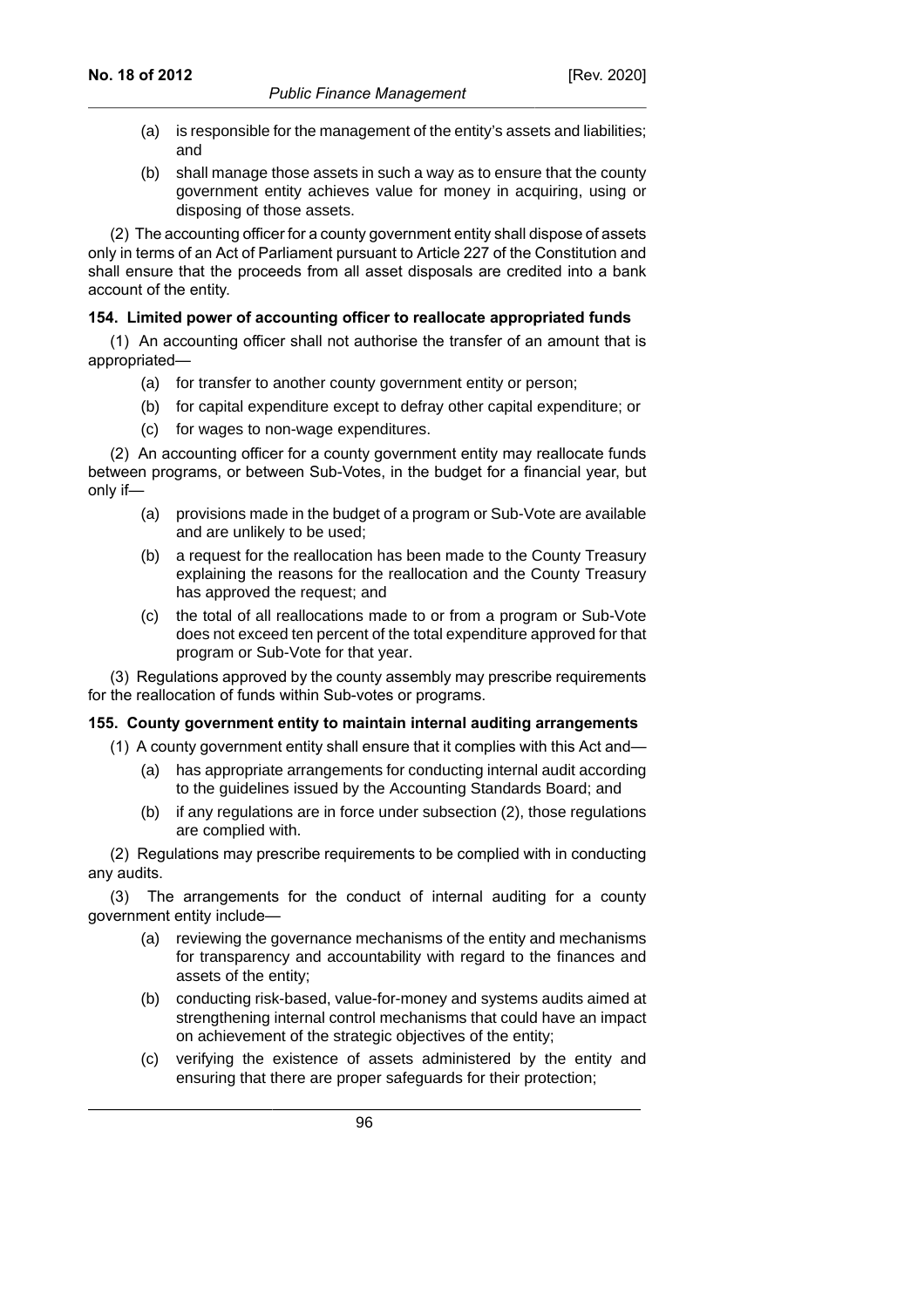- (d) providing assurance that appropriate institutional policies and procedures and good business practices are followed by the entity; and
- (e) evaluating the adequacy and reliability of information available to management for making decisions with regard to the entity and its operations.

(4) A county government entity shall ensure that the arrangements for conducting internal audits in respect of the entity are in accordance with international best practices for internal auditing.

(5) A county government entity shall establish an internal auditing committee whose composition and functions are to be prescribed by the regulations.

### **156. Disciplinary measures against public and accounting officers**

(1) If an accounting officer reasonably believes that a public officer employed by a county government entity has engaged in improper conduct in relation to the resources of the entity, the accounting officer shall—

- (a) take appropriate measures to discipline the public officer in accordance with regulations; or
- (b) refer the matter to be dealt in terms of the statutory and other conditions of employment applicable to that public officer.

(2) If the County Executive Committee Member for finance reasonably believes that an accounting officer has engaged in improper conduct within the meaning of subsection (4), the County Executive Committed member for finance shall—

- (a) take appropriate measures to address the matter in accordance with laid down procedures; or
- (b) refer the matter to be dealt with in terms of the statutory and other conditions of employment applicable to that public officer.

(3) The measures referred to in subsection (2)(a) include the County Executive Committee member for finance revoking the designation as accounting officer.

(4) For the purposes of this section, a public officer or accounting officer engages in improper conduct if the officer—

- (a) contravenes or fails to comply with this Act or any regulation in force;
- (b) undermines any financial management procedures or controls;
- (c) makes or permits an expenditure that is unlawful or has not been properly authorised by the entity concerned; or
- (d) fails without reasonable cause to pay eligible and approved bills promptly in circumstances where funds are provided for.

(5) Disciplinary measures under this section may not be taken against a public officer or accounting officer under subsection (1)(a) or (2)(a) unless the officer has been given an opportunity to be heard in relation to the alleged improper conduct concerned.

# *Receivers and collectors of county government revenue*

## **157. Designation of receivers of county government revenue**

(1) The County Executive Committee member for finance shall, in writing, designate persons to be responsible for collecting, receiving and accounting for such county government revenue as the County Executive Committee member for finance may specify in their letters of designation.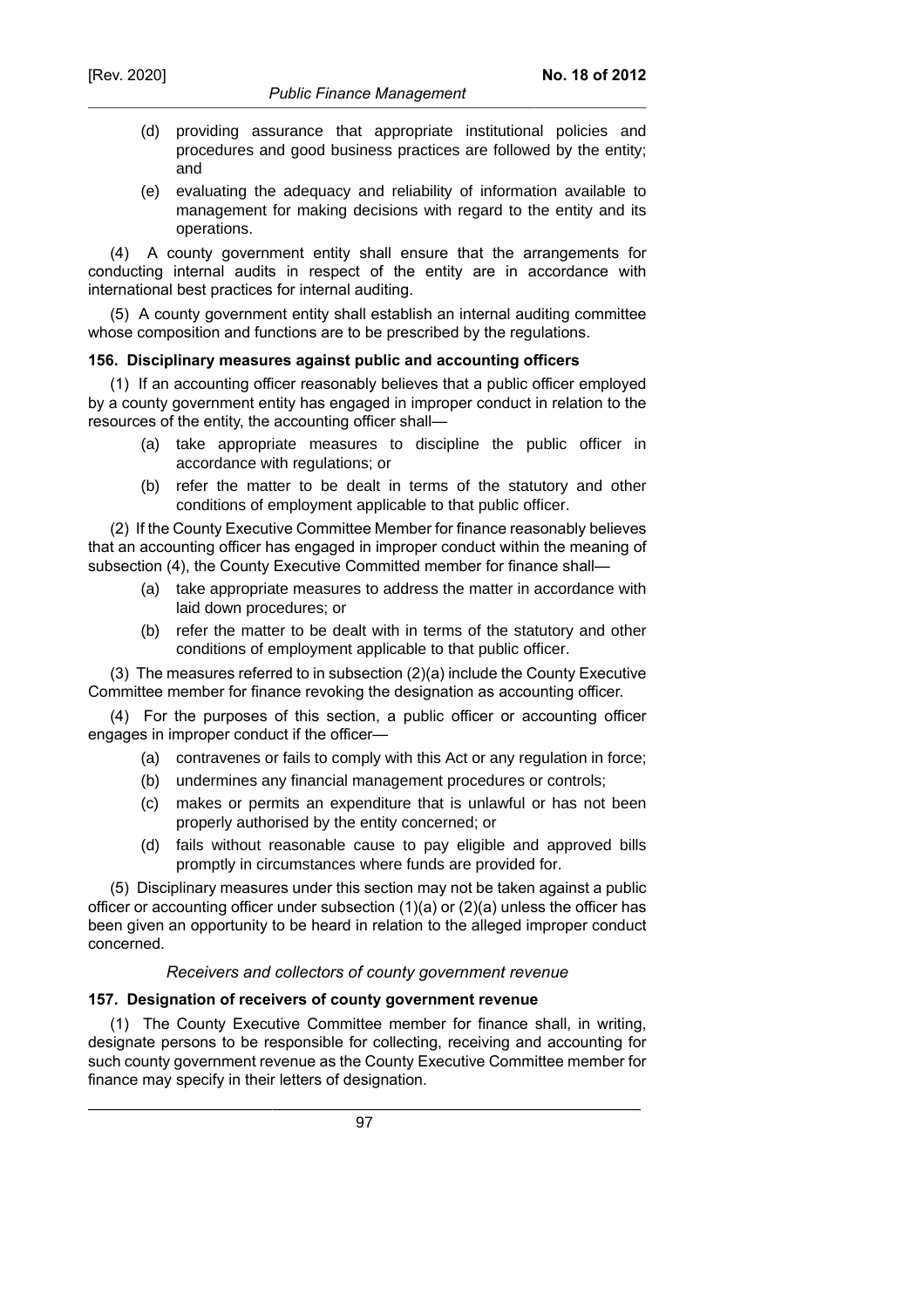(2) A receiver of county government revenue is responsible to the County Executive Committee member for finance for ensuring that the revenue for which the receiver is responsible is collected or recovered, and is accounted for.

#### **158. Receiver may authorise public officer to be collector of revenue**

(1) A receiver of revenue for a county government may authorise any public officer employed by that county government or any of its entities to be a collector of revenue for the purpose of collecting revenue for that county government and remitting it to the receiver.

(2) Any other public officer, other than a receiver of revenue or collector of revenue for a county government, who collects revenue for that Government shall, not later than three days after receiving it, deliver the revenue to a receiver or collector of revenue for that county government.

(3) A receiver of revenue for a county government shall provide quarterly statements to the County Treasury with copies to the National Treasury and the Commission on Revenue Allocation.

#### **159. Powers of County Executive Committee member for finance to waive or vary tax, fees or charges**

(1) The County Executive Committee member for finance may waive a county tax, fee or charge imposed by the county government and its entities in accordance with criteria prescribed in regulations provided that-

- (a) the County Treasury shall maintain a public record of each waiver together with the reason for the waiver and report on each waiver in accordance with section 164 of this Act;
- (b) a State Officer may not be excluded from payment of a tax, fee or charge by reason of the office of the State Officer or the nature of work of the State Officer; and
- (c) such waiver or variation has been authorised by an Act of Parliament or county legislation.

#### **160. Kenya Revenue Authority may be appointed collector**

The County Executive Committee member for finance may authorise the Kenya Revenue Authority or appoint a collection agent to be a collector of county government revenue for the purposes of this Part on such terms and conditions as may be agreed in writing in accordance with regulations.

### **161. County government revenue raising measures to conform to Article 209(5) of the Constitution**

In imposing a tax or other revenue raising measure, a county government shall ensure that the tax or measure conforms to Article 209(5) of the Constitution and any other legislation, and before imposing any tax or revenue raising measures under this Article, shall seek views of the Cabinet Secretary and the Commission on Revenue Allocation.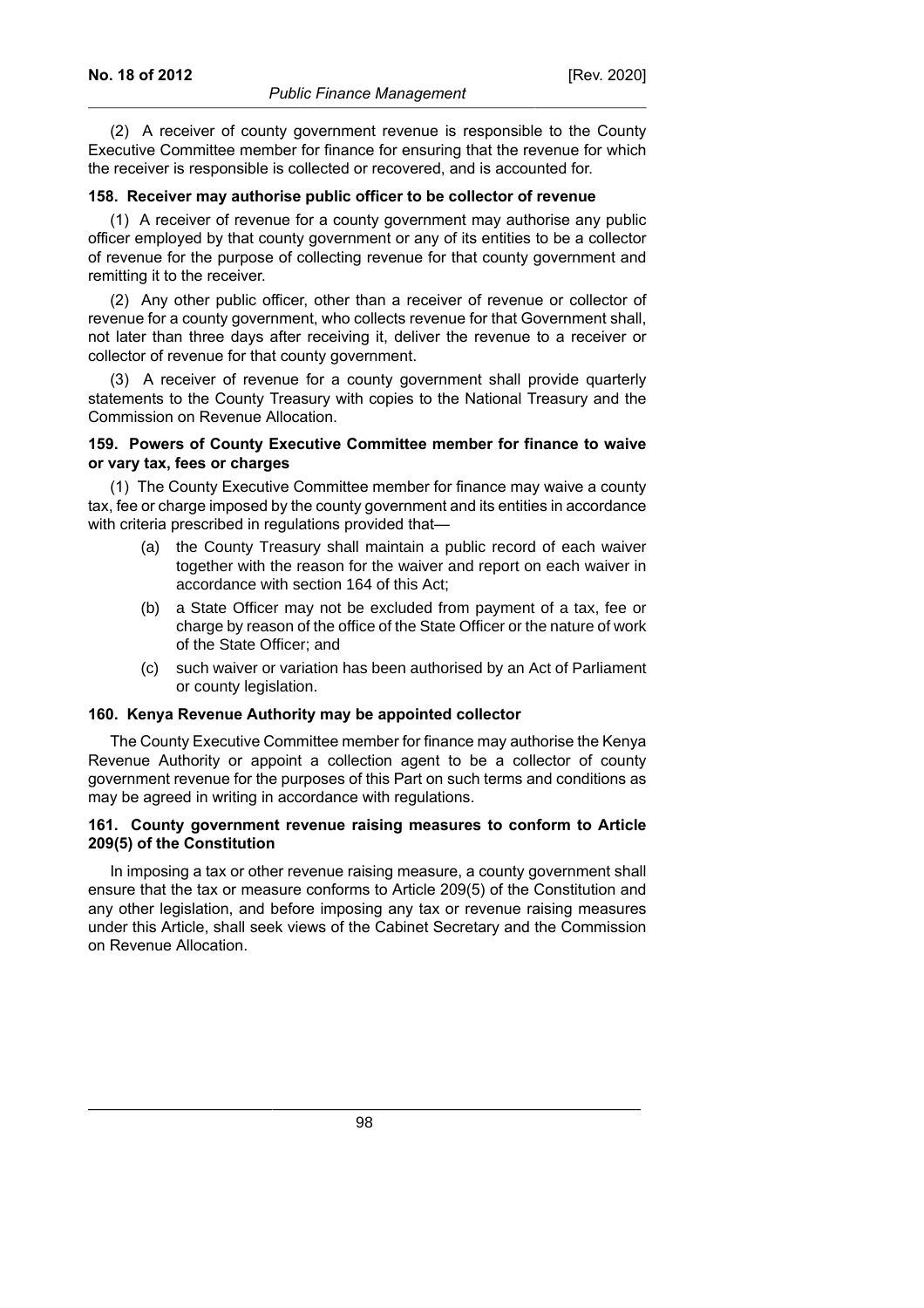## *Obligations of county public officers*

### **162. Obligations of public officers with respect to county government resources**

(1) Every public officer employed in or by the county government shall comply with the Constitution and all laws relating to conduct of public officers when carrying out a responsibility imposed, or exercising a power conferred, by this Act.

- (2) Every public officer shall also—
	- (a) comply with the provisions of this Act so far as they are applicable to the officer;
	- (b) ensure that the resources within the officer's area of responsibility are used in a way that—
		- (i) is lawful and authorised; and
		- (ii) effective, efficient, economical and transparent; and
	- (c) within the officer's area of responsibility—
		- (i) ensure that adequate arrangements are made for the proper use, custody, safeguarding and maintenance of public property; and
		- (ii) use the officer's best efforts to prevent any damage from being done to the financial interests of the county government.

### *Financial reporting by county government entities*

### **163. County government to prepare annual financial statement's**

(1) At the end of each financial year, the County Treasury shall, for the county government, consolidate the annual financial statements in respect of all the county government entities in formats to be prescribed by the Accounting Standards Board.

(2) The County Treasury shall include in the consolidated financial statements—

- (a) a statement of all money paid into and paid out of the County Exchequer Account;
- (b) a summary of—
	- (i) the appropriation accounts and statements prepared by accounting officers under section 164; and
	- (ii) the statements prepared by receivers of revenue under section 165;
- (c) a statement of payments, if any, made out of the County Exchequer Account that are authorised by legislation other than an Appropriation Act;
- (d) a statement of the total amount of debt of the county government that is outstanding at the end of the financial year;
- (e) a statement of the debt guaranteed by the national government at the end of the financial year;
- (f) such other statements as the county assembly may require; and
- (g) a statement on the summary of the accounts from the county assembly.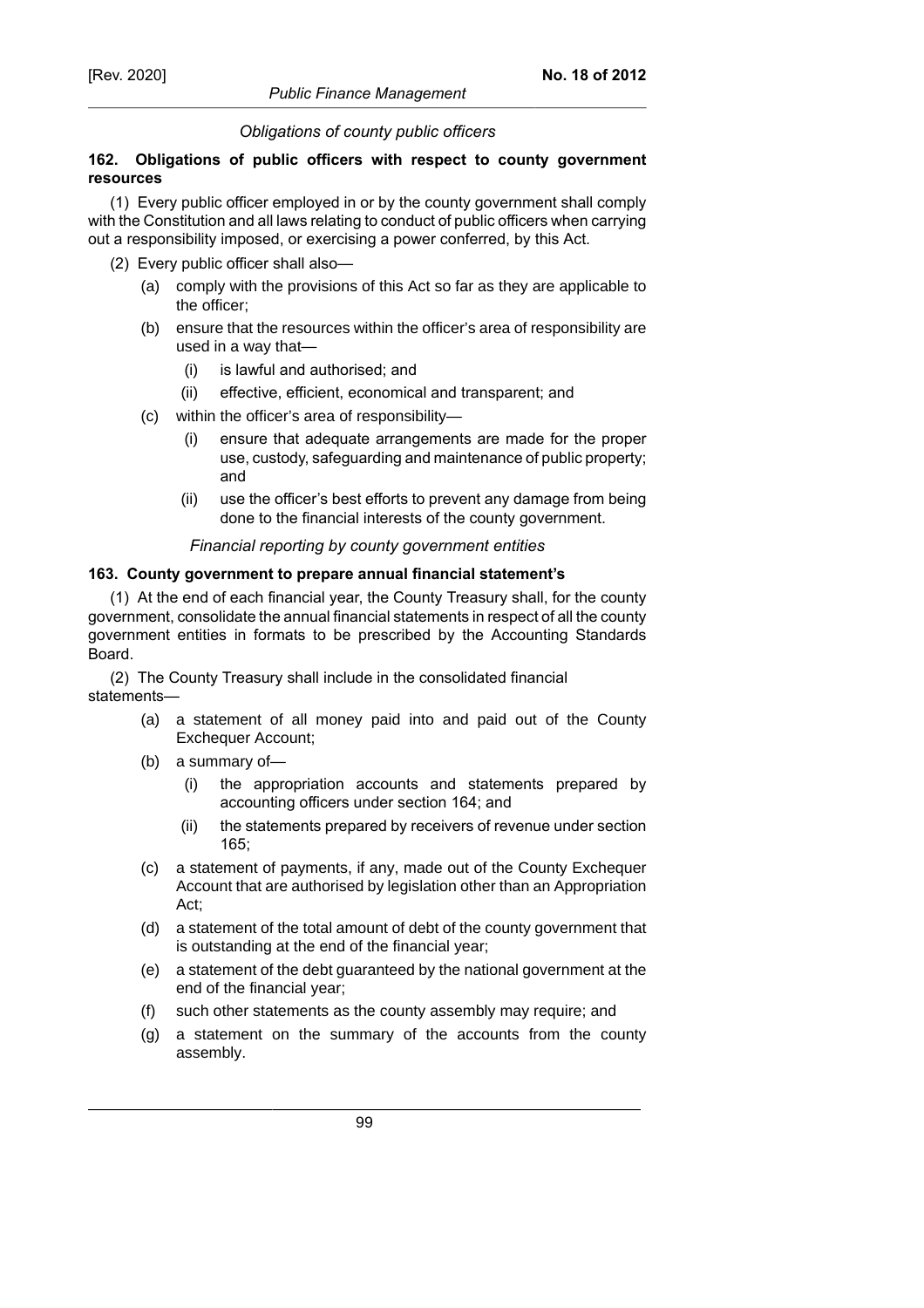(4) Not later than four months after the end of each financial year, the County Treasury shall—

- (a) submit the financial statements and summaries referred to in subsection (1) to the Auditor-General; and
- (b) deliver a copy to the National Treasury, Controller of Budget and the Commission on Revenue Allocation.

### **164. Annual reporting by accounting officers**

(1) At the end of each financial year, the accounting officer for a county government entity shall prepare financial statements in respect of the entity in formats to be prescribed by the Accounting Standards Board.

- (2) The accounting officer shall include in the financial statements—
	- (a) appropriation accounts, showing—
		- (i) the services for which the appropriated money was spent;
		- (ii) the amounts actually spent on each service; and
		- (iii) the status of each Vote compared with the appropriation for the Vote; and
		- (iv) a statement explaining any variations between the actual expenditure and the sums Voted; and
		- (v) any other information specified by the County Treasury;
	- (b) a statement of the entity's debt that is outstanding at the end of the financial year;
	- (c) a statement of the entity's debt guaranteed by the national government as at the end of the financial year;
	- (d) a statement of the entity's assets and liabilities as at the end of the financial year in respect of—
		- (i) each Vote, clearly identifying between recurrent and development expenditure; and
		- (ii) funds and deposits;
	- (e) a statement of the accounting policies followed in preparing the financial statement; and
	- (f) a statement of the county government entity's performance against predetermined objectives.

(3) The accounting officer shall prepare the financial statements in a form that complies with relevant accounting standards prescribed and published by the Accounting Standards Board from time to time.

(4) Within three months after the end of each financial year, the accounting officer for an entity shall—

- (a) submit the entity's financial statements to the Auditor-General; and
- (b) deliver a copy of the statements to the relevant County Treasury, the Controller of Budget, and the Commission on Revenue Allocation.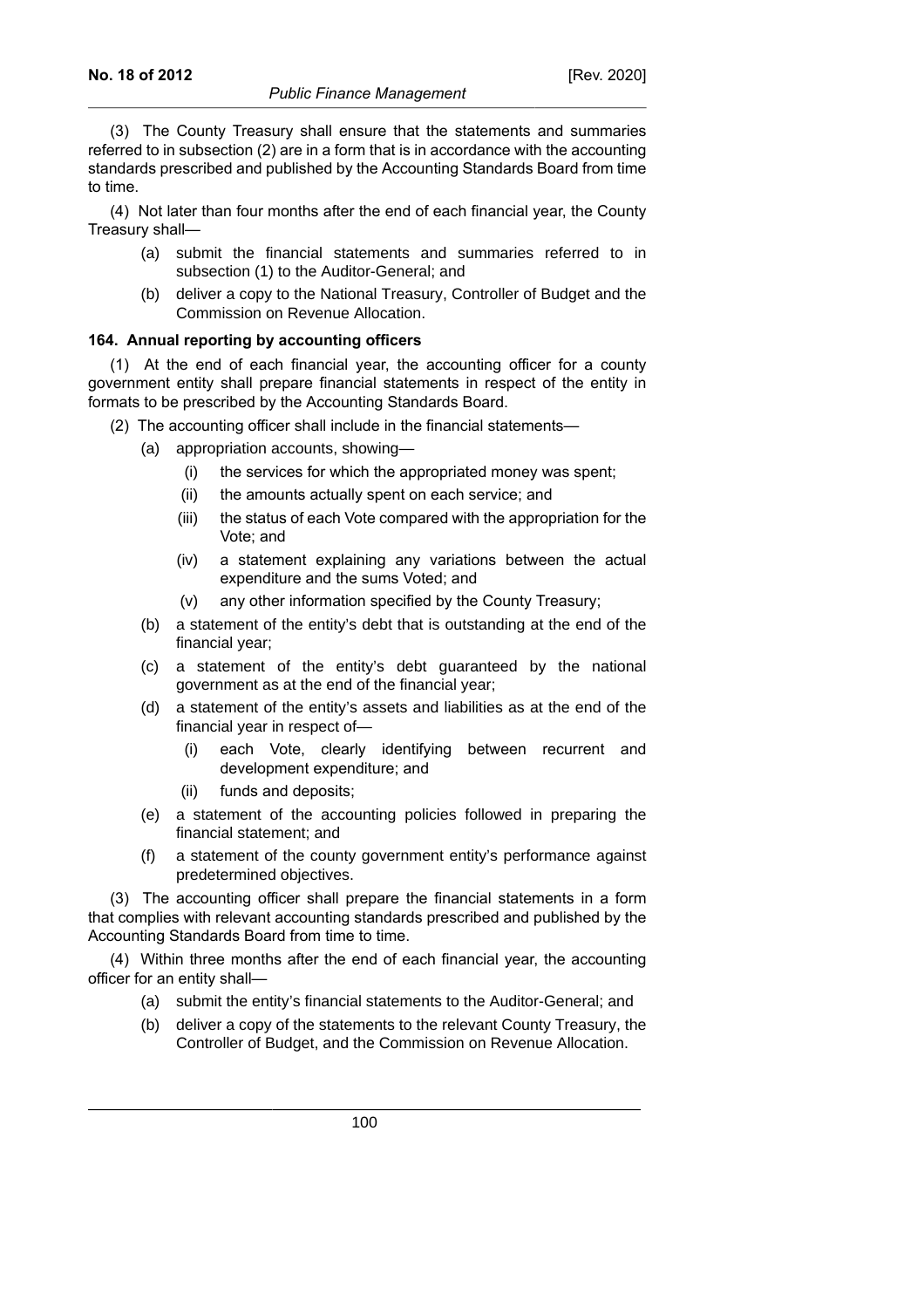(5) In the case of an entity that is a County corporation, the accounting officer shall submit a copy of the county corporation's financial statements to the County Executive Committee member responsible for that corporation who shall approve and forward the statements to the County Executive Committee member for finance.

### **165. Annual reporting by receivers of revenue**

(1) At the end of each financial year, a receiver of revenue for a county government shall prepare an account in respect of the revenue collected, received and recovered by the receiver during that financial year.

- (2) The account under subsection (1) shall include—
	- (a) a statement of receipts and disbursement in a form prescribed by the Accounting Standards Board from time to time; and
	- (b) a statement of arrears of revenue.

(3) Not later than three months after the end of the financial year, the receiver of revenue for the county government shall—

- (a) submit the accounts to the Auditor-General; and
- (b) deliver a copy to the National Treasury, the Controller of Budget, County Treasury, and the Commission on Revenue Allocation.

(4) Not later than two months after the end of each financial year, a receiver of revenue for the county government shall submit to a county assembly a report with respect to all waivers and variations of taxes, fees or charges granted by the receiver during that year.

(5) The receiver shall include in the report the following details in respect of each waiver or variation—

- (a) the full name of each person benefiting from the waiver or variation;
- (b) the amount of tax, fee or charge affected by the waiver or variation;
- (c) the year to which the waiver or variation relates;
- (d) the reasons for waiver or variation; and
- (e) the legislation in terms of which the waiver was authorised.

## **166. Accounting officer to prepare quarterly reports for county government entity**

(1) An accounting officer for a county government entity shall prepare a report for each quarter of the financial year in respect of the entity.

(2) In preparing a quarterly report for a county government entity, the accounting officer shall ensure that the report—

- (a) contains information on the financial and non-financial performance of the entity; and
- (b) is in a form determined by the Accounting Standards Board.

(3) Not later than fifteen days after the end of each quarter, the accounting officer shall submit the quarterly report to the County Treasury.

(4) Not later than one month after the end of each quarter, the County Treasury shall—

(a) consolidate the quarterly reports and submit them to the county assembly;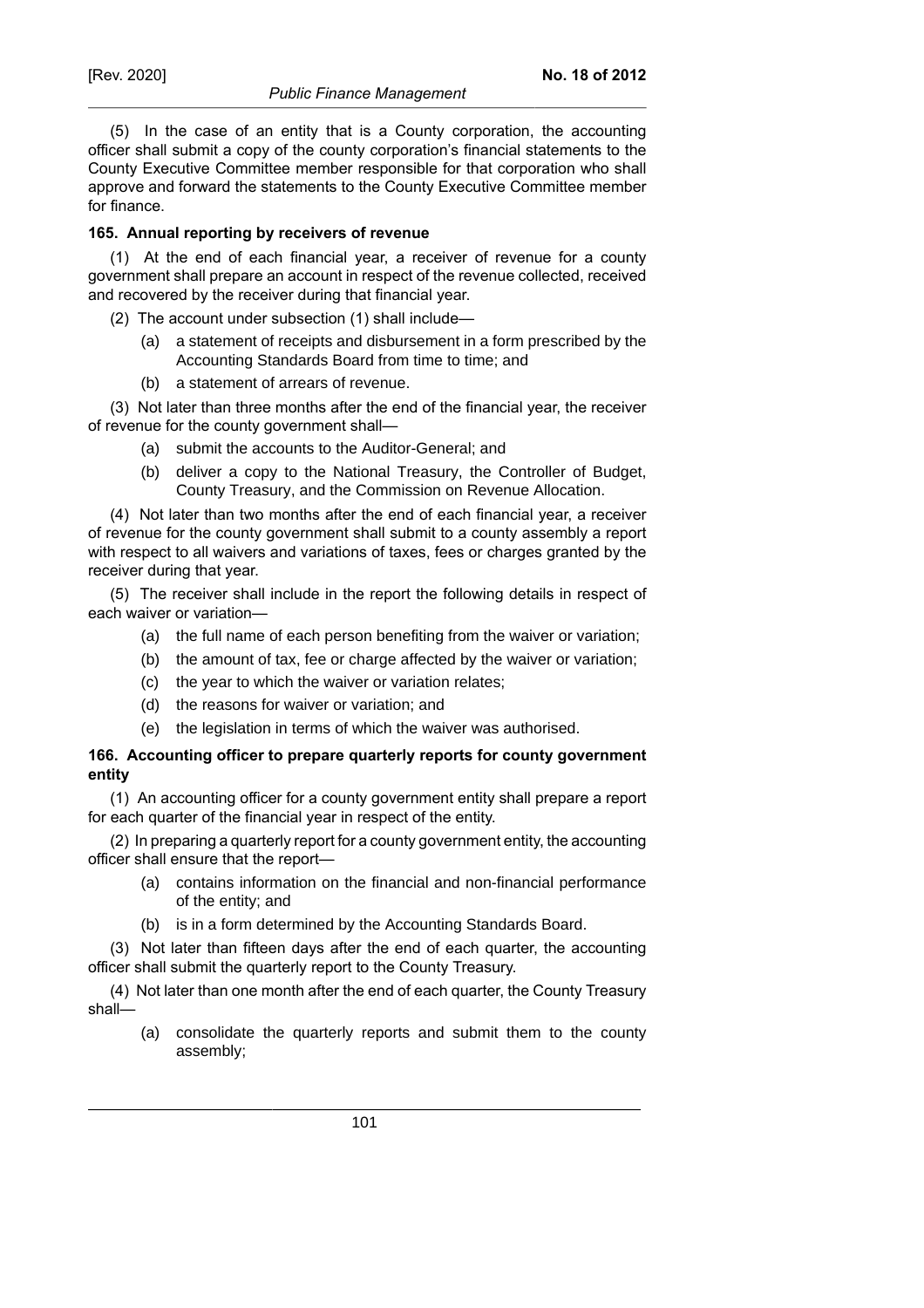### *Public Finance Management*

- 
- (b) deliver copies to the Controller of Budget, National Treasury and the Commission on Revenue Allocation; and
- (c) publish and publicise them.

(5) In the case of an entity that is a county corporation, the accounting officer for the corporation shall also submit a copy of the quarterly report to the County Executive Committee member responsible for the corporation, who, upon approving it, shall submit a copy to the County Treasury.

# **167. Annual reporting by Administrators of county public funds**

(1) The administrator of a county public fund established by the Constitution, an Act of Parliament or county legislation shall prepare Financial statements for the fund for each financial year in a form prescribed by the Accounting Standards Board.

(2) In preparing a financial statement for a county public fund, the administrator shall ensure that the report contains information on the financial and non-financial performance of the fund.

(3) Not later than three months after the end of each financial year, the administrator of a county public fund shall submit the financial statements prepared under this section to the Auditor General.

(4) The administrator shall submit a copy of the report to the County Executive Committee member responsible for the fund.

# **168. Quarterly reporting by administrators of county public funds**

(1) The administrator of a county public fund established by the Constitution, an Act of Parliament or county legislation, shall prepare quarterly financial statements for the fund in a form prescribed by the Accounting Standards Board.

(2) In preparing a quarterly financial statement for a county public fund, the administrator shall ensure that the report contains information on the financial and non-financial performance of the fund.

(3) Not later than fifteen days after the end of each quarter, the administrator shall submit the quarterly report to the County Treasury and a copy to the Controller of Budget.

## *Financial management in urban areas and cities*

# **169. Application of this pan to urban areas and cities**

(1) This part applies to urban areas and cities as defined in the Urban Areas and Cities Act, 2011.

(2) For purposes of this Act, all provisions of this Act that apply to county government entities shall apply to urban areas and cities, unless expressly stated otherwise.

# **170. Accounting Officer of urban area of city**

The accounting officer for an urban area or city shall be designated as provided in section 148 of this Act, and as accounting officer shall—

- (a) exercise the functions and powers assigned to an accounting officer in terms of this Act; and
- (b) be responsible and accountable to the county assembly for the financial management and administration of the urban area or city.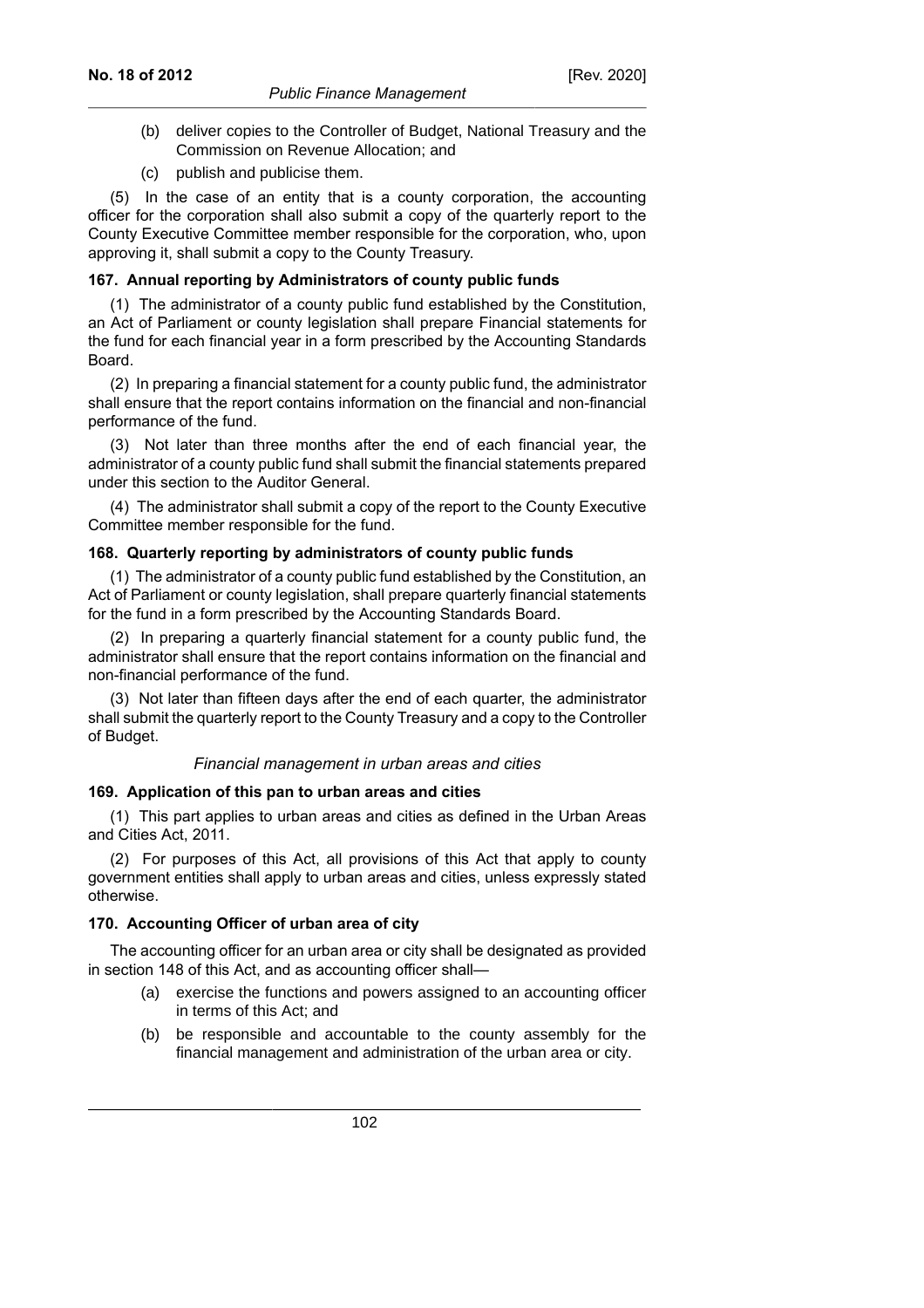## **171. Urban area or city accounting officer responsibilities in revenue management**

(1) The accounting officer of an urban area or city is responsible for the management of the revenue received by that urban area or city in accordance with section 172.

- (2) The accounting officer shall—
	- (a) for the purposes of collection systems consistent with this Act and the Urban Areas and Cities Act, manage, the urban area or city's credit control and debt collection policy;
	- (b) immediately inform the County Executive Committee member for finance of any payments due to the urban area or city by a State organ in respect of city or urban area tax, or services, if such payments are regularly in arrears for periods of more than thirty days; and
	- (c) take all reasonable steps to ensure that any funds collected by the urban area or city on behalf of another organ of state is transferred to that organ of state within three days and that such funds are not used for purposes of the city or urban area.

## **172. Financing of urban areas or cities**

Subject to the Constitution and any other Act of Parliament, and with the approval of the County Assembly, an urban area or city may be funded through any of the following sources—

- (a) revenue arising from rates, fees, levies, charges and other revenue raising measures which is retained by the urban area or city for the purpose of defraying its costs for providing services;
- (b) revenue allocated by the county government to the urban area or city;
- (c) investment income;
- (d) grants and donations; or
- (e) borrowing as provided for under section 140 of this Act.

## **173. Criteria for allocating funds to urban areas or cities by county governments**

(1) In allocating funds to the urban areas or cities under section 172(b), the county government shall use objective criteria reflecting the service demand and responsibilities of the urban area or city.

(2) The objective criteria to be prescribed in county legislation, may include, among others, adjustments for—

- (a) the proportional population, calculated as the population of the urban area or city divided by the total population of the county;
- (b) the relative area, calculated as the area of the urban area or city divided by the total county area;
- (c) the relative poverty levels based on objective measures of relative poverty;
- (d) the relative per capita revenue collection estimated as urban area or city per capita revenue collection divided by the County per capita revenue collection;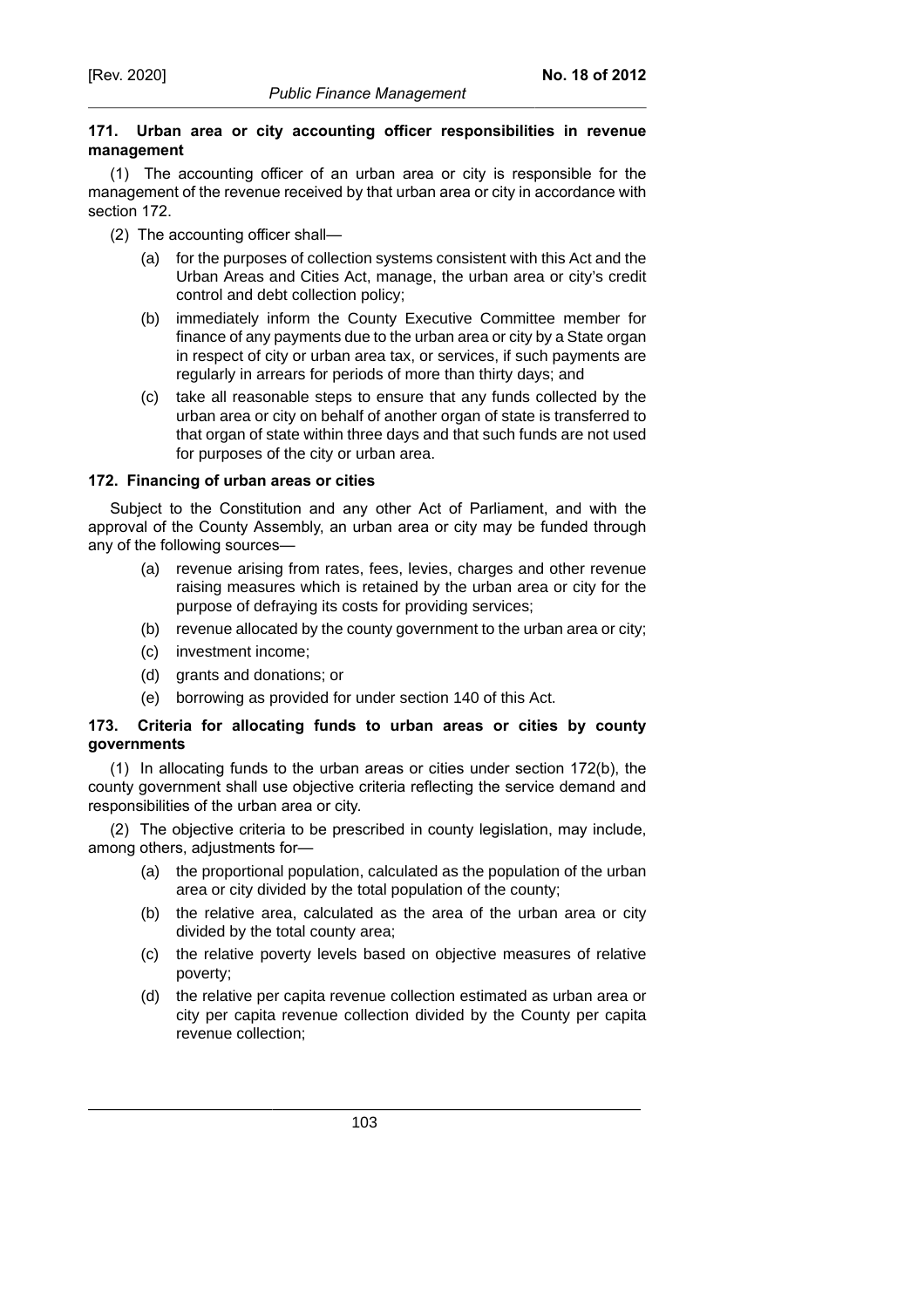- (e) an objective measure to account for price differentials in providing similar services in the urban area and city relative to the rural areas of the county;
- (f) a minimum amount to ensure effective delivery of essential services and responsibilities assigned to the urban area or city; and
- (g) incentives to encourage urban areas and cities to exercise prudent financial management as well as transparency and accountability in public financial management.

(3) In approving the criteria in subsection (2), the County Assembly will seek the recommendations of the Commission on Revenue Allocation.

### **174. Principles to be observed by urban areas or cities in managing public finances**

The accounting officer of an urban area or city shall observe the following principles in managing public finances of that entity—

- (a) the actual expenditure on the personnel shall not exceed a percentage of their allocation to be prescribed by the County Assembly;
- (b) on an annual basis the urban area's or city's recurrent expenditure shall not exceed its revenue;
- (c) in the medium term, the recurrent expenditure may not exceed a percentage of total revenue, which will be approved by the county assembly;
- (d) an urban area's or city's debts are maintained at a sustainable level; and
- (e) over the medium term, the proceeds of borrowing by an urban area or city are used only for purposes of financing development expenditure and not recurrent expenditure.

## **175. Budget and budget process for urban areas or cities**

(1) An urban area or city shall develop a strategic plan based on the integrated development plan that is consistent with the County Fiscal Strategy Paper.

(2) The strategic plan along with any further guidelines from the County Treasury on the county budget process shall form a basis for development of the urban area's or city's budget proposals.

(3) No later than the 30th August of every year, the County Treasury shall issue budget instructions to the urban areas or cities.

(4) The instructions shall prescribe the manner, form and timing in which the budget requests shall be submitted and subsequently reported on.

(5) The urban area or city shall on the basis of the instructions in subsections (3) and (4) prepare and submit budget requests to the County Treasury upon approval by the Board in sufficient time, in the case of cities and municipalities, for their approval as part of the annual county Appropriation Bill.

(6) The budget estimates in subsection (5) shall include the current services budget, representing the cost of maintaining the urban area or city services at current levels.

(7) The budget submission shall also contain new services requests, covering one-time expenditures for the construction and maintenance of facilities in the urban area' or city.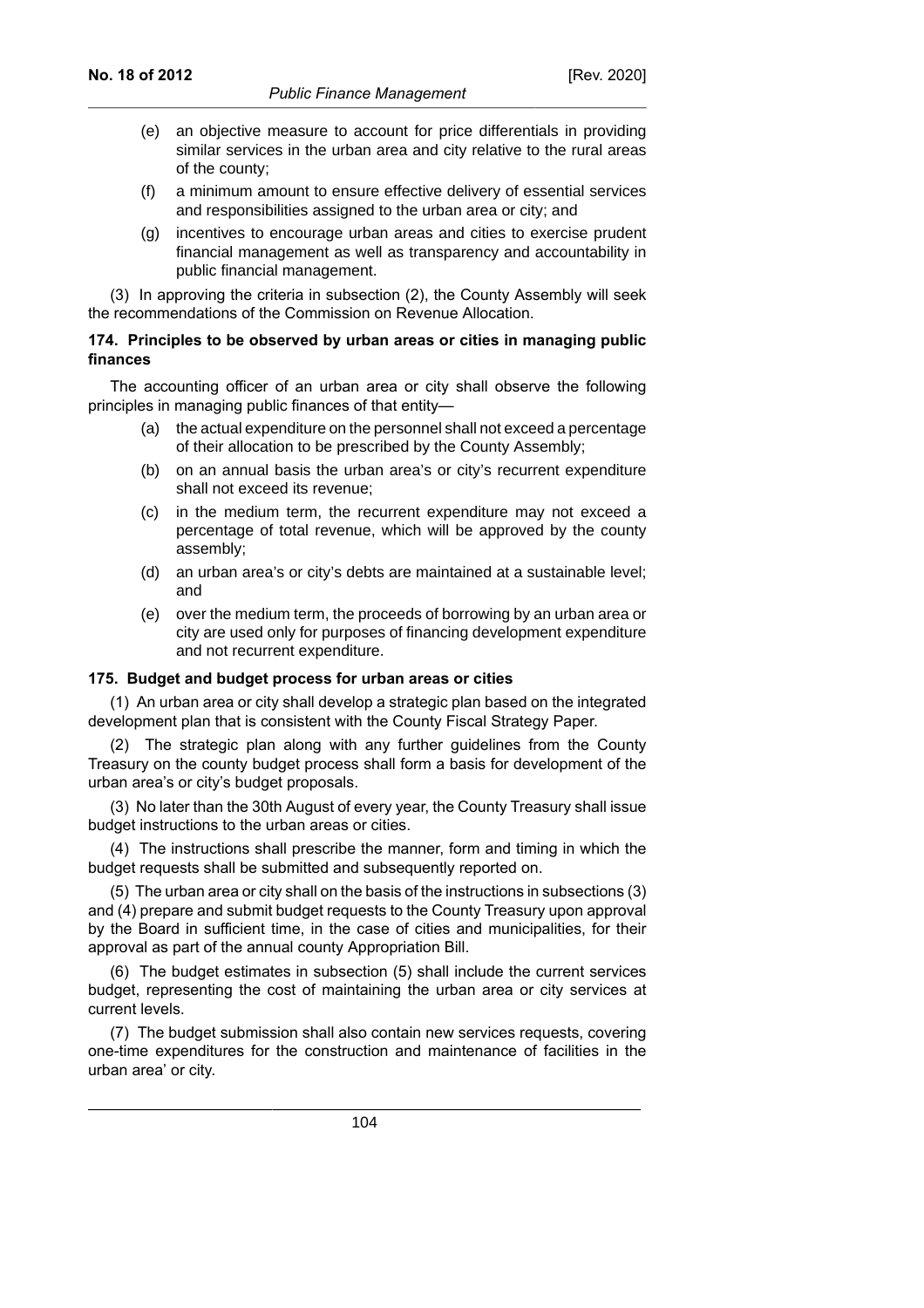(8) The County Treasury shall evaluate the budget proposal and make recommendations to the urban area or city to enable the preparation of the itemized annual budget for consideration and approval by its Board.

(9) In preparing the strategic plan in subsection (1) and the annual budget estimates in subsection (5), the accounting officer of an urban area or city—

- (a) shall ensure that the public is given an opportunity to participate in the preparation process as outlined in the second schedule of the Urban Areas and Cities Act, 2011; and
- (b) for that purpose, may publish guidelines for public participation.
- (10) The Accounting Officer of each urban area or city shall—
	- (a) publish and publicise the strategic plan within seven days following its adoption; and
	- (b) publish and publicise the annual budget estimates within twenty one days after the county assembly has approved the budget estimates.

## **176. Response to delays in approval of annual budgets by urban areas or cities**

(1) If the annual County Appropriation Act for the financial year has not been assented to or is not likely to be assented to by the beginning of the financial year, the relevant county assembly may authorise the withdrawal of funds from the County Revenue Fund for the purpose of meeting expenditure of an urban area or city in accordance with subsection (2).

- (2) Funds withdrawn under subsection (1)—
	- (a) may only be used to meet expenditure necessary to carry on the services of the urban area or city during the financial year concerned using the estimates submitted to the county assembly for approval; and
	- (b) may not exceed in total one-half of the amount included in the estimates of expenditure submitted to the county assembly for approval.

## **177. Borrowing by urban areas or cities**

- (1) An urban area or city may borrow only—
	- (a) from the county government;
	- (b) through its county government; or
	- (c) by way of a bank overdraft.

(2) Any borrowing by an urban area or city shall be subject to such terms and conditions as the county assembly may impose, and in the case of paragraph (b), in accordance with the provisions of section 140 of this Act.

## **178. Conditions in which urban areas or cities may receive grants**

(1) An urban area or city may receive a grant or donation from a development partner only with the approval of the County Executive Committee member for finance concerned, and only as provided under section 138 of this Act.

(2) The grants referred to in subsection (1) shall be expended in accordance with the strategic plan as provided for under section 175.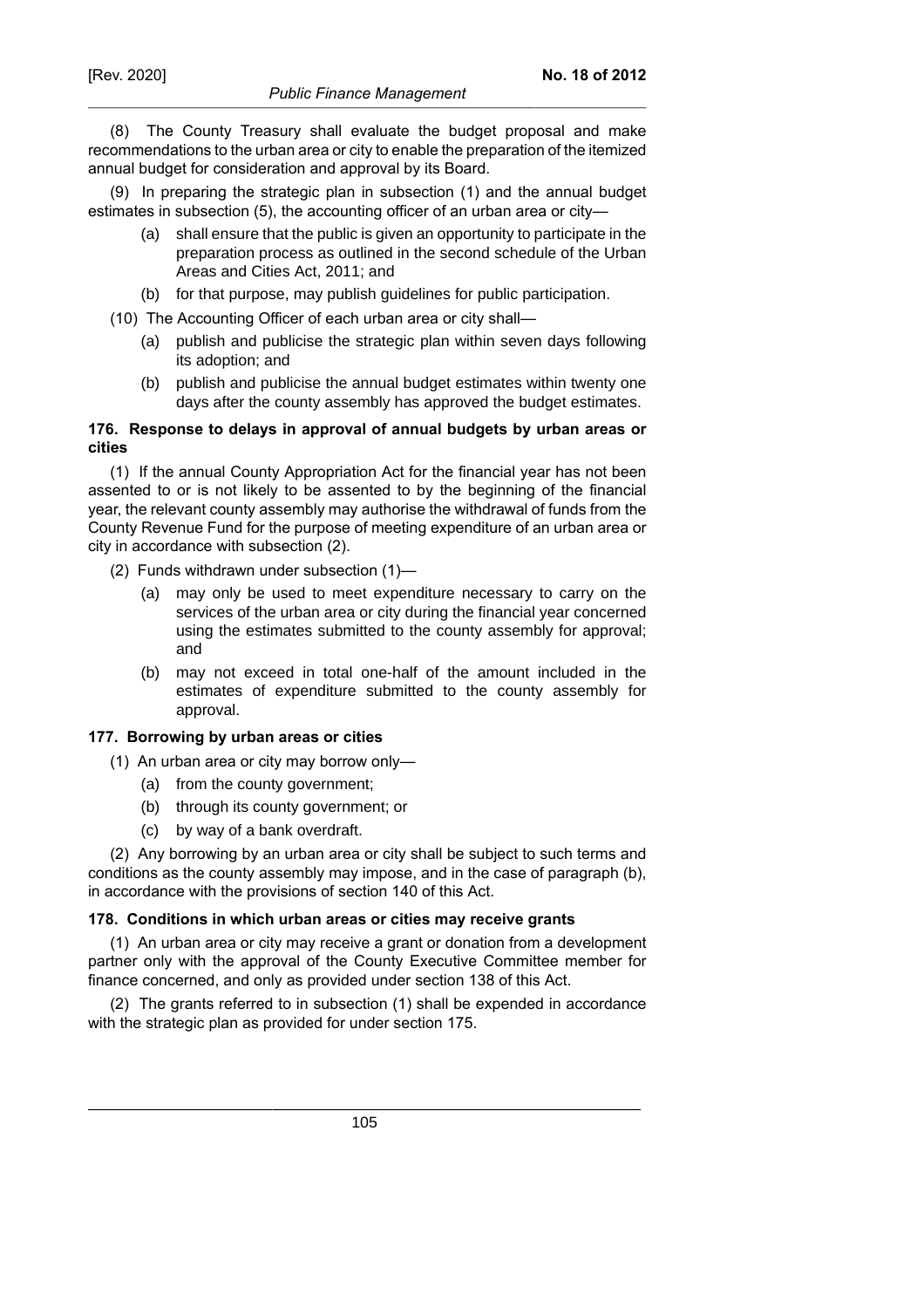(3) As soon as possible after receiving the grant or donation, the recipient shall notify the County Executive Committee member for finance and the Cabinet Secretary of the receipt.

(4) If a project that is being financed by a grant or donation from a development partner requires county government funding, the project may only be started when—

- (a) the required funding has been appropriated in accordance with this Act or is otherwise authorised by legislation; or
- (b) the County Executive Committee member for finance has given a written authorisation for the project to begin.

(5) The recipient of a grant or donation from a development partner shall record the amount or value of the grant or donation in its accounts.

(6) Subject to Article 229(4) of the Constitution, the recipient of a grant or donation from a development partner shall administer and account for the grant or donation by using government financial and accounting laws, rules and regulations and, administrative procedures, accounting and auditing procedures, or any of its financial accounting rules and procedures for accounting for the receipt or expenditure of money that are specified in, or referred to, in any agreement between the recipient and the development partner.

(7) The County Executive Committee member for finance may in addition to the audit above, permit a donor of a grant to audit such funds on the basis of its own financial accounting rules.

#### **179. Urban areas or cities bank accounts**

(1) An urban area or city shall open and maintain a bank account in the name of the Urban Area or City, and with the approval of the respective County Executive Committee member for finance.

(2) All money received by an urban area or city shall be paid into its bank account or accounts, and this shall be done promptly and in accordance with this Act and any requirements that may be prescribed.

#### **180. Reporting by urban areas or cities**

(1) The Board of an urban area or city shall ensure that the urban area or city follows the guidelines prescribed by the Accounting Standards Board.

(2) The Accounting Officer of an urban area or city shall prepare an annual report including accounts in accordance with the provisions of the Urban Areas and Cities Act, 2011 and other reports as required by this Act.

(3) The annual report of an urban area or city shall contain such additional information as is necessary to enable an informed assessment of the activities of the urban area or city.

#### **181. Transitional arrangements**

All directions, resolutions, orders and authorizations on financial management given or issued by local authorities established under the Local Government Act and subsisting or valid immediately before the commencement of this Act shall be deemed to have been given, issued or made pursuant to the Urban Areas and Cities Act (Cap. 275), and this Act as the case may be, until the expiry, amendment or repeal of these Acts.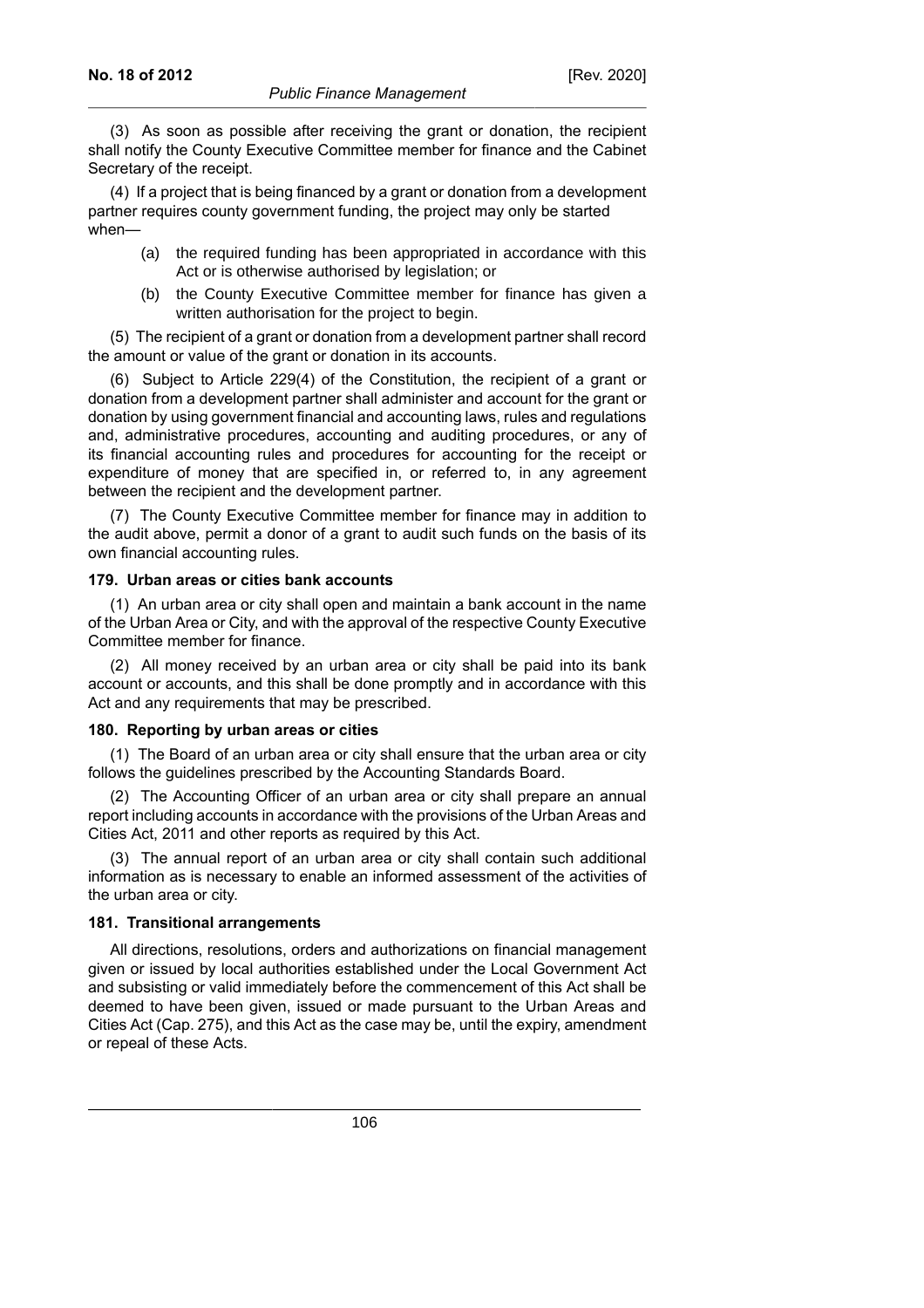### *Establishment and dissolution of county corporations and additional requirements for county corporations and county government-linked Corporations*

#### **182. Establishment and dissolution of county corporations**

(1) A county corporation may be established or dissolved only with the prior approval of the County Executive Committee, which may be given only after taking into account any recommendations of the County Treasury regarding the financial implications of establishing or dissolving the county corporation.

(2) The regulations shall prescribe the criteria to be used in establishing or dissolving county corporations and the regulations shall be tabled in the county assembly for approval.

### **183. Restrictions on county government investing in county governmentlinked corporations**

- (1) The county government or county government entity may not invest—
	- (a) in a county corporation; or
	- (b) in a county government-linked company,

without the prior approval of the County Executive Committee, which may be given only after taking into account any recommendations of the County Treasury regarding the financial implications of the investment.

### **184. Responsibility for monitoring financial performance of county corporations**

(1) The County Executive Committee member for that entity is responsible for monitoring—

- (a) the financial performance of County corporations and county government-linked corporation; and
- (b) the performance of any functions or activities that affect the financial performance of those county corporations.

(2) The responsibilities of the County Executive Committee member for that entity under subsection (1) shall include in particular—

- (a) analysing financial and other reports that are required to be prepared by a county corporation under any Act or county legislation;
- (b) reporting to the County Executive Committee on the performance of those county corporations; and
- (c) making recommendations to the County Executive Committee as to how a particular county corporation or county government-linked corporation could improve its performance.

## **185. Annual reporting by the County Treasury on county corporations**

(1) Not later than four months after the end of each financial year, the County Treasury shall prepare and submit to the county assembly a consolidated report summarising the extent of county government involvement or investment in, or funding of, all county corporations and county government-linked corporations for the financial year.

- (2) The report in subsection (1) shall include information on—
	- (a) the date of incorporation and objects of the county corporation;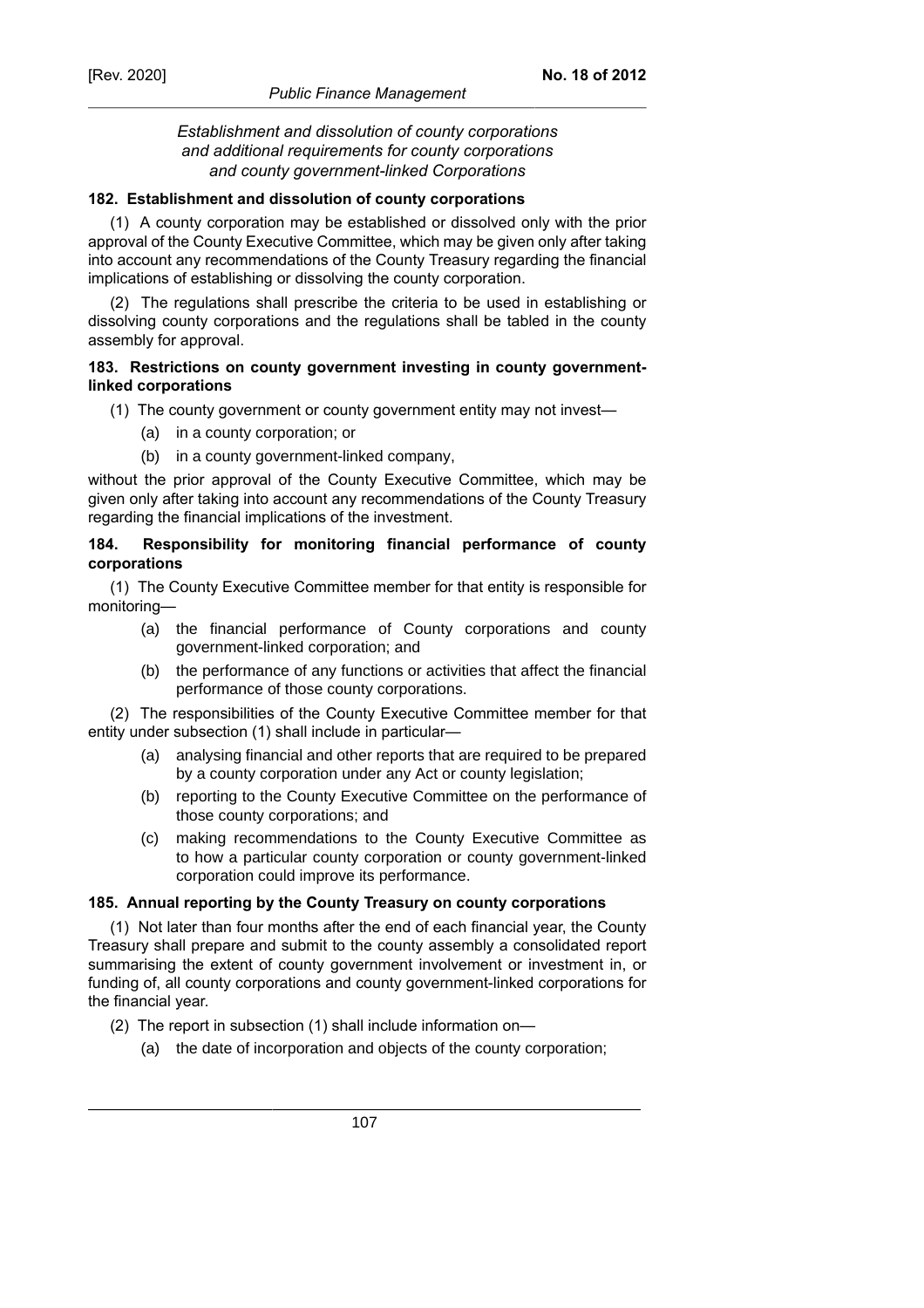- (b) the amount of county government shareholding, directly or indirectly, in the county corporation;
- (c) any changes in the shareholding of the county corporation during the financial year;
- (d) the amount of any funding in the form of grants or subsidies provided by the county government to the county corporation or public entity, excluding profit making entities, during the financial year;
- (e) the amount of any loans made by the government to the county corporation, during the financial year;
- (f) the cumulative amount of undischarged loans in respect of the corporation;
- (g) the amount of profit or loss of the County corporation for the financial year;
- (h) the amount of any revenue received by the county government from the county corporation during the financial year, including dividends, interest and proceeds from any divestiture of assets of the county corporation;
- (i) the payments made, or losses incurred, by the county government to meet contingent liabilities as a result of loans during the financial year, including payments made in respect of loan write-offs or waiver of interest on loans; and
- (j) an assessment of the financial and related non-financial performance of the county corporation for the financial year.

(3) Once every three years, the County Executive Committee member responsible for matters relating to public investments shall prepare a report on the need for the county government continued involvement in, or funding of, the County Corporation or county government-linked company.

(4) Copies of the reports prepared in subsections (1) and (3) shall be submitted to the Controller of Budget, the Commission on Revenue Allocation and the Auditor-General.

## **186. Definitions for purpose of sections 182, 183 and 184**

For the purposes of sections 182,183 and 184—

- (a) **"county government-linked corporation"** means a county corporation in which the county government is a shareholder with less than fifty percent of the share capital of the corporation; and
- (b) **"invest"** means any form of funding, or potential funding, provided to a County corporation, including providing share capital, loans, grants or subsidies.

PART V – RELATIONS BETWEEN NATIONAL AND COUNTY GOVERNMENTS ON BUDGET AND ECONOMIC MATTERS

*Establishment of the Intergovernmental Budget and Economic Council*

### **187. Establishment, purpose and composition of the Intergovernmental Budget and Economic Council**

(1) There is established a council to be known as the Intergovernmental Budget and Economic Council comprising—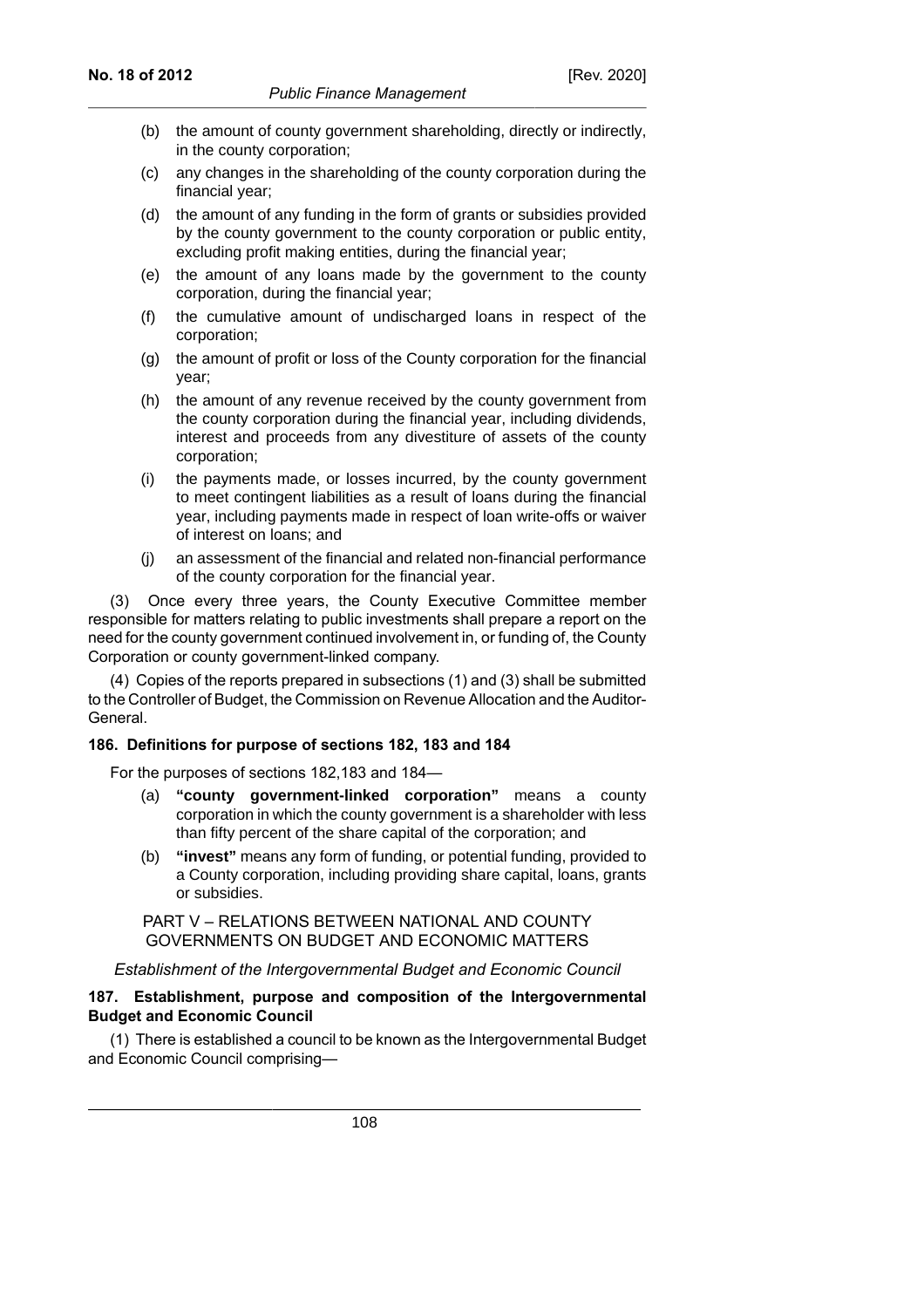# *Public Finance Management*

- (a) the Deputy President who shall be the Chairperson;
- (b) the Cabinet Secretary;
- (c) a representative of the Parliamentary Service Commission;
- (d) a representative of the Judicial Service Commission;
- (e) the Chairperson of the Commission on Revenue Allocation or a person designated by the Chairperson;
- (f) the Chairperson of the Council of County Governors;
- (g) every County Executive Committee member for finance; and
- (h) the Cabinet Secretary responsible for intergovernmental relations.

(2) The purpose of the Council is to provide a forum for consultation and cooperation between the national government and county governments on—

- (a) the contents of the Budget Policy Statement, the Budget Review and Outlook Paper and the Medium-Term Debt Management Strategy;
- (b) matters relating to budgeting, the economy and financial management and integrated development at the national and county level;
- (c) matters relating to borrowing and the framework for national government loan guarantees, criteria for guarantees and eligibility for guarantees;
- (d) agree on the schedule for the disbursement of available cash from the Consolidated Fund on the basis of cash flow projections;
- (e) any proposed legislation or policy which has a financial implication for the counties, or for any specific county or counties;
- (f) any proposed regulations to this Act; and
- (g) recommendations on the equitable distribution of revenue between the national and county governments and amongst the county governments as provided in section 190; and
- (h) any other matter which the Deputy President in consultation with other Council members may decide.

(3) An appointed member of the Council holds office for two years and is eligible for re-nomination and re-appointment at the end of a term of office for another term not exceeding two years.

(4) The National Treasury shall provide secretariat services to the Council and assign or appoint such support staff as may be necessary for the Council to effectively perform its functions.

(5) The Council shall meet at least twice a year and the Deputy President shall decide the time and agenda for meetings of the Council in consultation with the other members of the Council.

(6) In the absence of the Chairperson from any meeting of the Council, the Cabinet Secretary shall chair the meeting.

(7) The Council may determine its own rules and procedures in such manner as it considers appropriate.

(8) The Council may invite other persons to attend any of its meetings.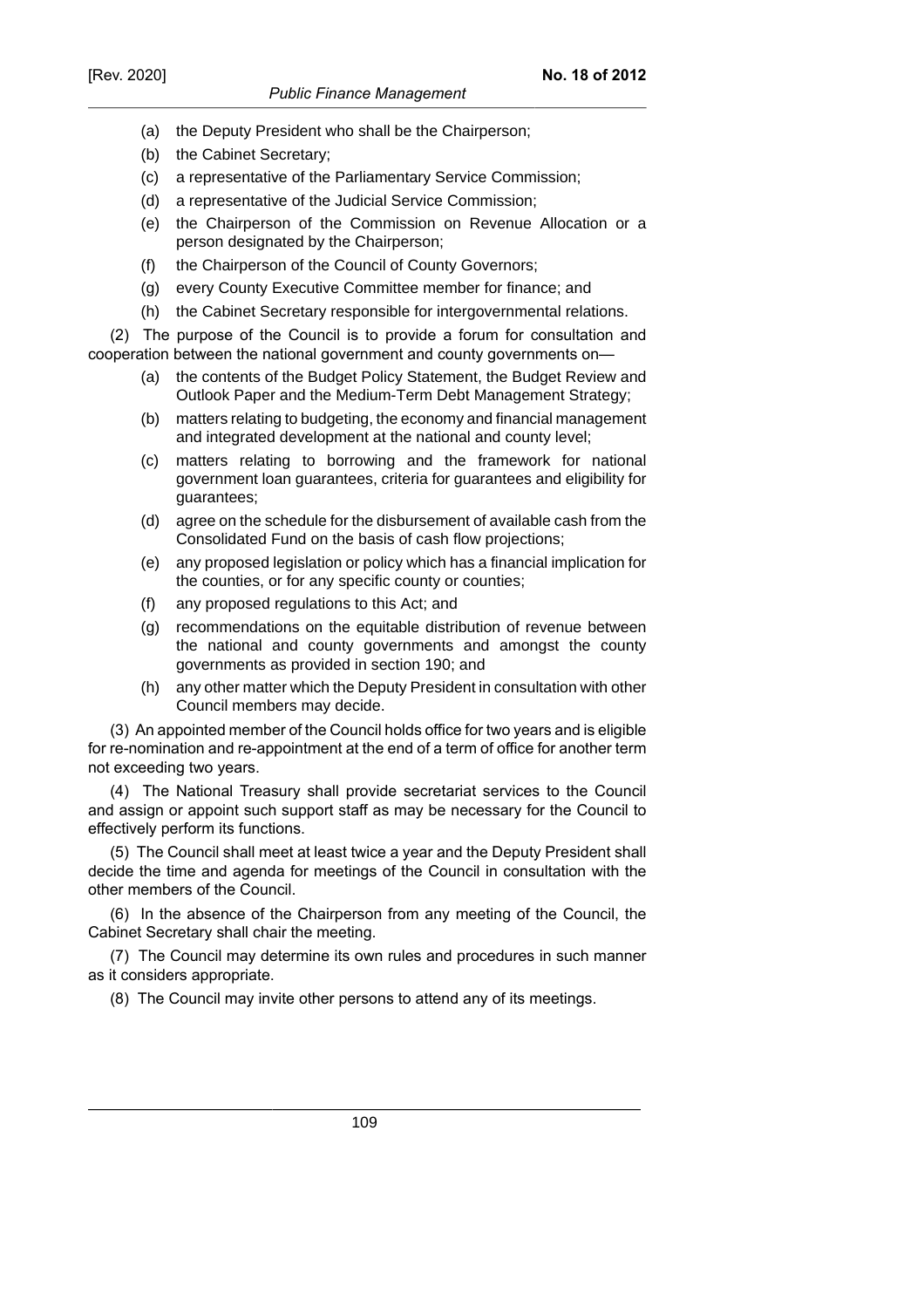#### **188. Vacation of office by a member**

A member of the Intergovernmental Budget and Economic Council shall cease to be a member if that person ceases to hold office by virtue of which he or she became a member to the Council.

### *The process of sharing revenue*

#### **189. The process of sharing revenue**

The process of sharing revenue raised by the national government between the national and county governments, and among the county governments, shall be in accordance with the Constitution and this Act.

#### **190. Recommendations of the Commission on Revenue Allocation**

(1) At least six months before the beginning of the financial year, or at a later date agreed between the Cabinet Secretary and the Commission on Revenue Allocation, the Commission shall submit to the Senate, the National Assembly, the County Assembly, the National Executive and the County Executives, recommendations for the following financial year regarding—

- (a) an equitable division of revenue raised nationally, among the national and county levels of government; and
- (b) the determination of each county's equitable share in the county share of that revenue.

(2) When making its recommendations, the Commission shall take into account the criteria listed in Article 203(1) of the Constitution.

#### **191. Division of Revenue Bill and County Allocation of Revenue Bill**

(1) Each year when the Budget Policy Statement is introduced, the Cabinet Secretary shall submit to Parliament a Division of Revenue Bill and County Allocation of Revenue Bill prepared by the National Treasury as provided in this Act for the financial year to which that Budget relates.

(2) The Division of Revenue Bill shall specify the share of each level of government of the revenue raised nationally for the relevant Financial year.

(3) The County Allocation of Revenue Bill shall specify—

- (a) each county's share of that revenue under subsection (2); and
- (b) any other allocations to the counties, from the national government's share of that revenue, and any conditions on which those allocations shall be made.

(4) Before the submission of the legislative proposals on the Division of Revenue and County Allocation of Revenue, the Cabinet Secretary shall notify—

- (a) the intergovernmental Budget and Economic Council; and
- (b) the Commission on Revenue Allocation.

(5) When the legislative proposal on the Division of Revenue and County Allocation of Revenue is submitted, it shall be accompanied by a memorandum which explains—

- (a) how the Bill takes into account the criteria listed in Article 203(1) of the Constitution;
- (b) the extent of the deviation from the Commission on Revenue Allocation's recommendations;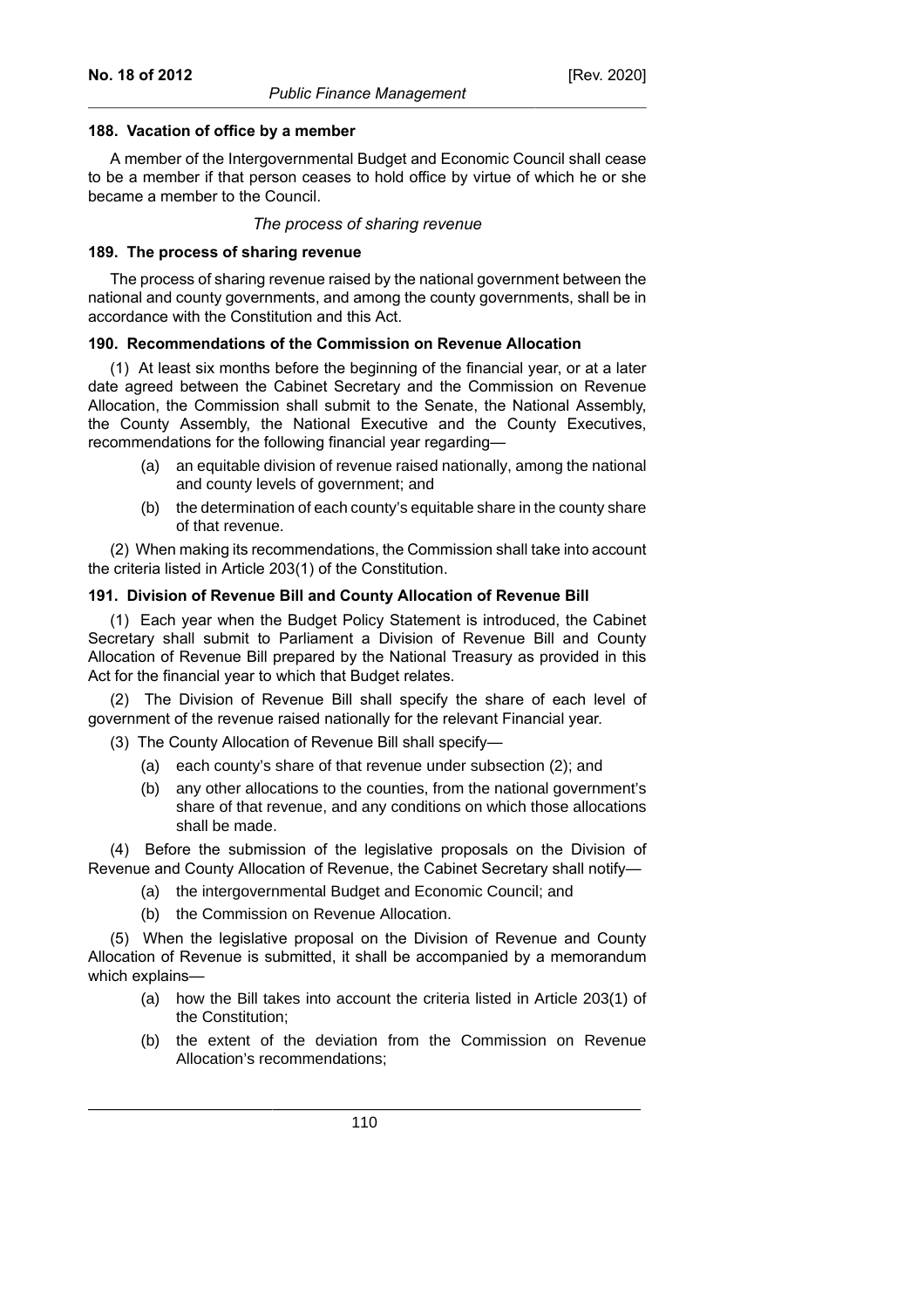# *Public Finance Management*

- (c) the extent, if any, of deviation from the recommendations of the Intergovernmental Budget and Economic Council; and
- (d) any assumptions and formulae used in arriving at the respective shares mentioned in subsections (2) and (3).

## [Act No. 6 of 2014, s. 9.]

# PART VI – PUBLIC SECTOR ACCOUNTING STANDARDS BOARD

#### **192. Establishment of the Board**

There is established a Public Sector Accounting Standards Board which shall perform the functions set out in this Part.

## **193. Composition of the Board**

(1) The Accounting Standards Board shall consist of a representative of each of the following bodies who shall serve on a part-time basis—

- (a) the National Treasury;
- (b) the Controller of Budget;
- (c) the Intergovernmental Budget and Economic Council;
- (d) the Auditor-General;
- (e) the Institute of Certified Public Accountants of Kenya;
- (f) the Association of Professional Societies of East Africa;
- (g) the Capital Markets Authority;
- (h) the Institute of Internal Auditors; and
- (i) the Institute of Certified Public Secretaries of Kenya.

(2) The Cabinet Secretary shall appoint a chairperson of the Board from members nominated under subsection (1).

(3) In making nominations to the Board, the respective organisations shall ensure that their nominees are certified members in good standing of a professional body in accounting or finance recognised by law in Kenya.

(4) Members of the Board except *ex-officio* members shall be appointed by the Cabinet Secretary and serve for a term of three years, renewable once for a further and final term of three years.

(5) The National Treasury shall provide secretariat services to the Board and assign or appoint such support staff as may be necessary for the Board to effectively perform its functions.

(6) The Board may establish and regulate its own operating procedures.

## [Act No. 38 of 2016, s. 59.]

# **194. Functions of the Board**

(1) The Accounting Standards Board shall provide frameworks and set generally accepted standards for the development and management of accounting and financial systems by all State organs and public entities, and shall in particular perform the following functions—

- (a) set generally accepted accounting and financial standards;
- (b) prescribe the minimum standards of maintenance of proper books of account for all levels of Government;
- (c) prescribe internal audit procedures which comply with this Act;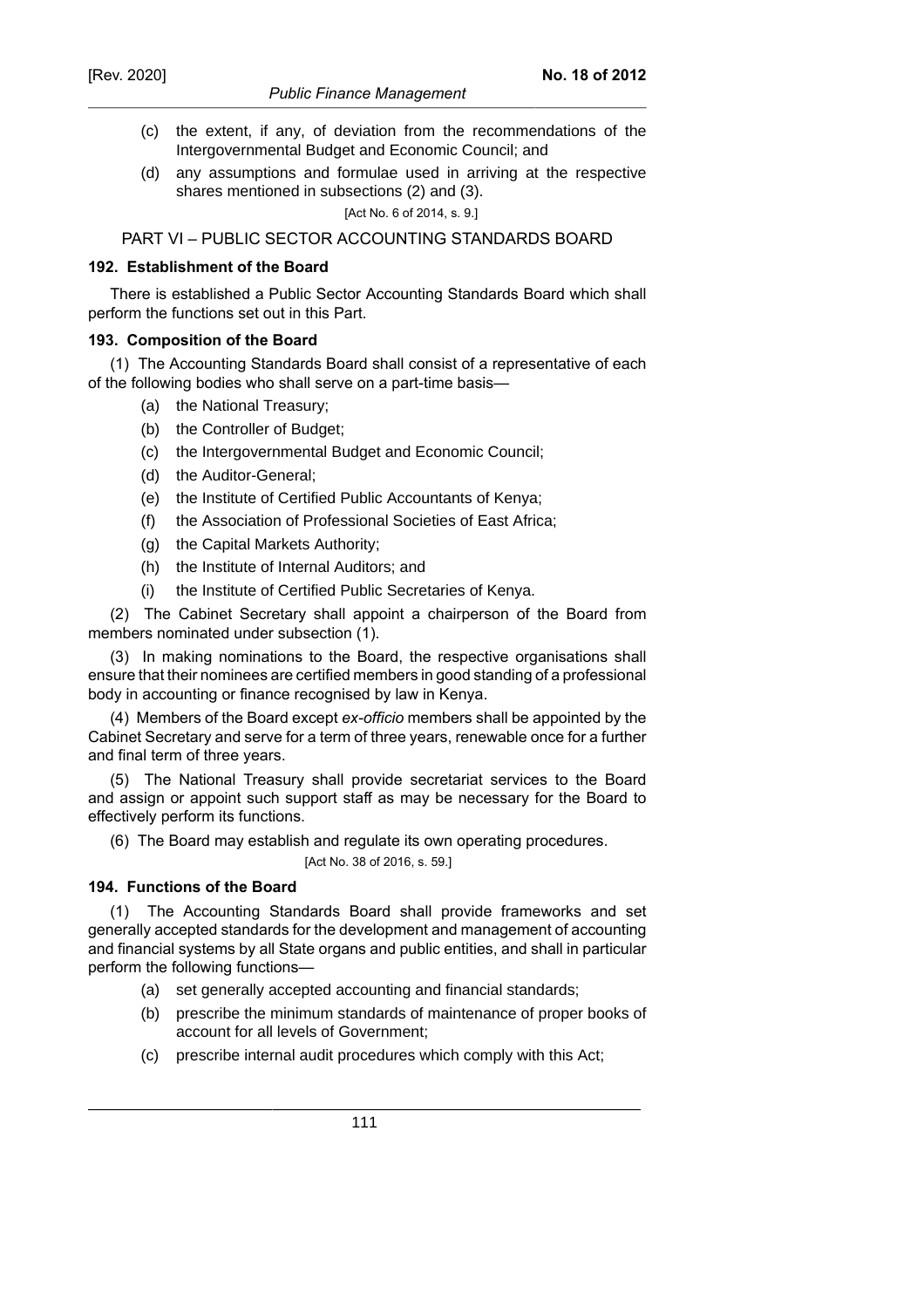- (d) prescribe formats for financial statements and reporting by all state organs and public entities;
- (e) publish and publicise the accounting and financial standards and any directives and guidelines prescribed by the Board;
- (f) in consultation with the Cabinet Secretary on the effective dates of implementation of these standards. Gazette the dates for application of the standards and guidelines; and
- (g) perform any other functions related to advancing financial and accounting systems management and reporting in the public sector.

(2) In setting the standards under subsection (1), the Board shall take into account any relevant factors including—

- (a) best international accounting practices; and
- (b) the capacity of the relevant entity to comply with the standards.

(3) The Board may set different standards for different categories of entities to which these standards apply including to develop content, structure and format of county frameworks and accounting and financial guidelines which are in line with the setting of county standards.

(4) The Board shall monitor the adherence to the standards by all State organs and public entities.

(5) The standards set by the Board shall promote transparency and other Constitutional values and principles in effective, prudence and efficient management of revenue, expenditure, assets and liabilities of the institutions to which these standards apply.

## **195. Vacation of office and remuneration of Board members**

(1) A member of the Accounting Standards Board, other than an *ex-officio* member, may—

- (a) at any time resign from the Board by notice in writing to the chairperson;
- (b) be removed from the Board if the member—
	- (i) has been absent from three consecutive meetings of the Board without the permission of the chairperson;
	- (ii) is adjudged bankrupt or enters into a composition scheme or arrangement with his or her creditors;
	- (iii) is convicted of an offence involving dishonesty or fraud;
	- (iv) is convicted of a criminal offence and sentenced to imprisonment for a term exceeding six months or to a fine exceeding one hundred thousand shillings;
	- (v) is incapacitated by prolonged physical or mental illness or is deemed unfit to discharge his or her duties as a member of the Board; or
	- (vi) ceases to be a member by virtue of the withdrawal of his or her nomination to the Board by the nominating institution.

(2) The remuneration payable to members of the Board shall be determined by the Salaries and Remuneration Commission.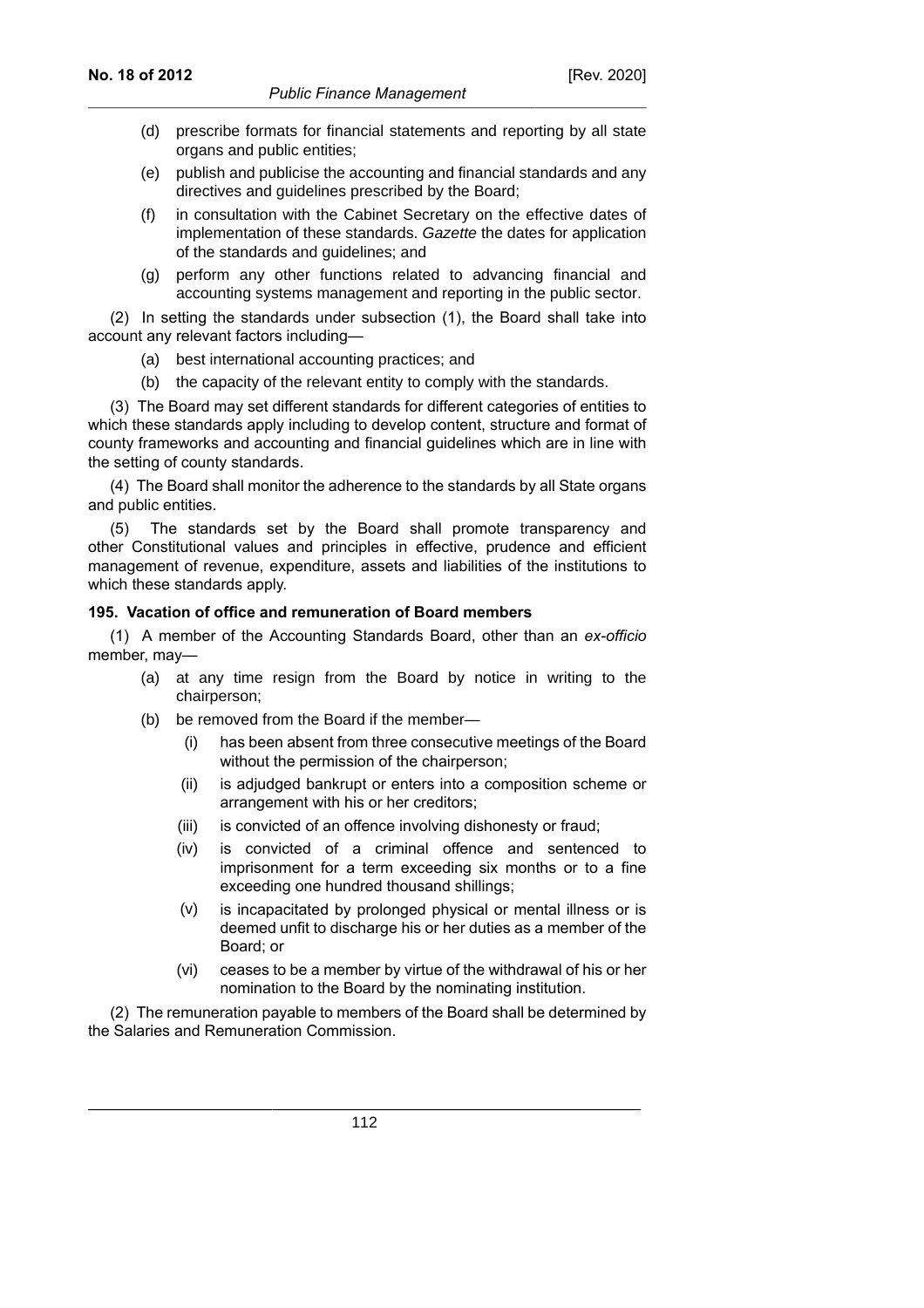# PART VII – ENFORCEMENT PROVISIONS

### **196. Offences by public officers**

(1) A public officer shall not spend public money otherwise than authorized by the Constitution, an Act of Parliament or County legislation.

(2) A public officer shall not raise revenues other than in accordance with the Constitution, an Act of Parliament or an Act of a County Assembly.

(3) A public officer shall not enter into any obligation that has financial implications for the national government budget or a county government budget unless the obligation is authorised by the Constitution, an Act of Parliament or an Act of a County Assembly.

(4) A public officer shall not borrow money, issue a guarantee, indemnity or security or enter into any other transaction that binds or may bind the national government entity or a county government entity to any future financial obligation, unless the borrowing, guarantee, indemnity, security or other transaction is authorised by this Act or by any other written law and, in the case of loans or guarantees, is within the limits provided under this Act.

(5) A public officer shall not direct another public officer to do an act that constitutes a contravention of, or a failure to comply with, this Act, the Constitution or any other written law.

(6) A public officer who contravenes this section commits an offence and on conviction is liable to a term of imprisonment not exceeding two years or to a fine not exceeding one million shillings, or to both.

- (7) Where a national government entity or a county government entity—
	- (a) engages in an action that it is prohibited from doing by this Act; or
	- (b) fails to comply with an obligation imposed on it by this Act,

a public officer who assisted or facilitated the act, or who was a party to, or contributed to, the failure, commits an offence and on conviction is liable to a term of imprisonment not exceeding two years or to a fine not exceeding one million shillings, or to both in addition to provisions under Article 226(5) of the Constitution.

#### **197. Offences of financial misconduct**

(1) A public officer employed by the national government or a national government entity commits an offence of financial misconduct if, without lawful authority, the officer—

- (a) issues public government securities, or varies their terms and conditions;
- (b) opens a bank account in the name of the government;
- (c) lends money on behalf of the Government;
- (d) issues guarantees or indemnities on behalf of the Government;
- (e) issues securities for loans made to the government;
- (f) disposes of properly belonging to or under the control of, that government or entity;
- (g) fails to pay into a government hank account any public money entrusted to the officer or received by the officer for or on behalf of that government or that entity;
- (h) incurs expenditure or makes a commitment on behalf of that government or entity;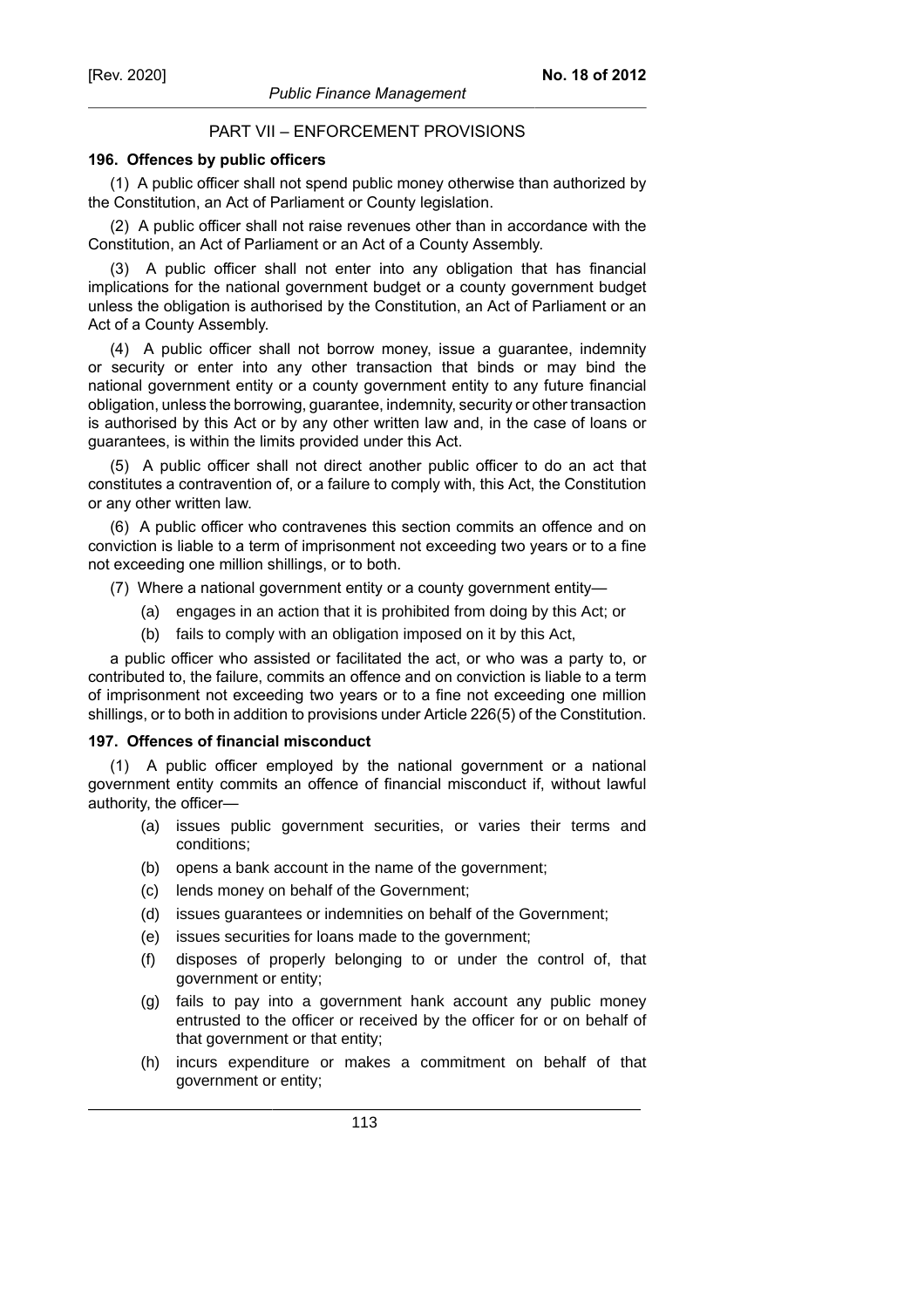- (i) incurs wasteful expenditure on behalf of that government or entity;
- (j) fails to deliver to that government or entity a gift or donation made on a public or official occasion in accordance with the Public Officers Ethics Act;
- (k) fails to provide any information in the officer's possession, or under the officer's control, in relation to the financial management, financial performance, or banking activities of that government or entity or in relation to the management or control of an asset or liability of that government or entity when required to do so, except where such refusal or failure is required or authorised by this Act or any other written law;
- (l) fails to keep proper records or conceals, or wrongfully destroys, information that is required to be recorded;
- (m) intentionally or recklessly obstructs or hinders a person while that person is acting in the performance or exercise of the person's functions or powers under this Act;
- (n) makes any statement or declaration, or gives any information or certificate, lawfully required by or under this Act knowing it to be false or misleading in a material respect;
- (o) for the purpose of procuring for the public officer or any other person or organisation—
	- (i) makes improper payment of public money belonging to or entrusted to that government or entity; or
	- (ii) makes improper use of any public property of that government or entity; or
- (p) fails to remit revenue received contrary to the provisions of sections 76(2) and 158(2) of this Act.

#### **198. Other offences by public officers**

- (1) A public officer commits an offence if that officer—
	- (a) takes possession of public funds or assets without lawful authority;
	- (b) misappropriates public funds or assets;
	- (c) conceals information on public finances to obtain a financial benefit either for the officer or another person; or
	- (d) engages in a corrupt act.
- (2) In this section, "corrupt act" includes soliciting or receiving an inducement.

## **199. Penalties for offences**

Except as otherwise provided by this Act, a person who is found guilty of committing an offence under this Act for which no other punishment is given, that person is liable on conviction to a term of imprisonment not exceeding five years or to a fine not exceeding ten million shillings, or to both.

### **200. Duty of Principal Secretary to report suspected offences to relevant law enforcement authority for investigation**

If the Principal Secretary suspects that an offence may have been committed under this Act, that Secretary shall take all practicable steps to report the matter to the relevant law enforcement authority to enable that authority to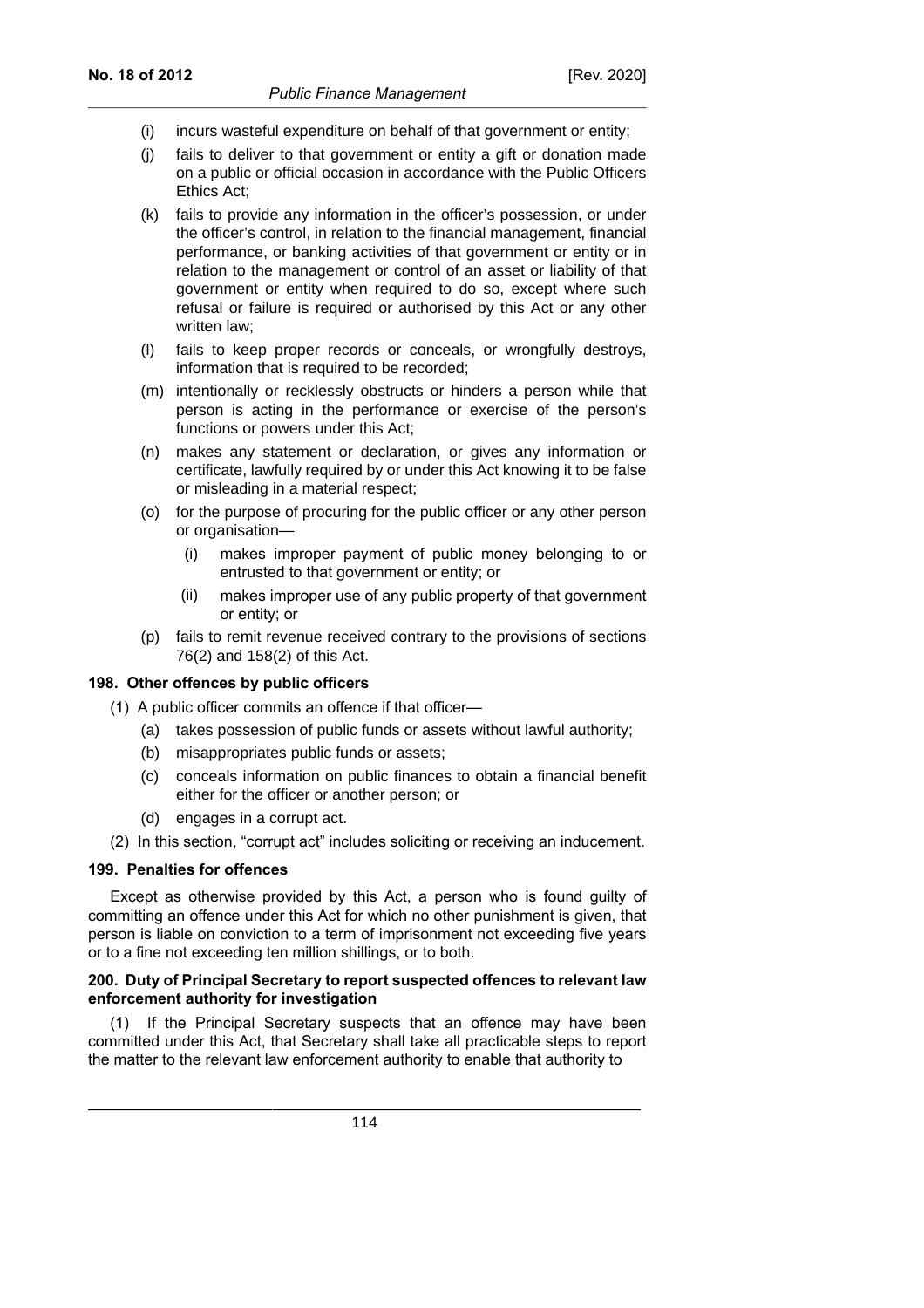investigate the suspected offence and, if evidence of the offence is discovered, institute proceedings to prosecute any person who is alleged to have committed it.

(2) If the Principal Secretary fails to report a suspected offence as required by subsection (1), that Principal Secretary is liable to disciplinary action in accordance with—

- (a) the terms and conditions of that Principal Secretary's appointment or employment; and
- (b) any provisions prescribed by regulations for the purposes of this section.

# **201. Duty of County Chief Officer to report suspected offences**

(1) If the County Chief Officer suspects that an offence may have been committed under this Act, he or she shall notify the County Executive Committee member for finance and take all practicable steps to report the matter to the relevant law enforcement authority to enable that authority to investigate the suspected offence and, if evidence of the offence is discovered, to institute proceedings to prosecute any person who is alleged to have committed it.

(2) If the County Chief Officer fails to report a suspected offence as required by subsection (1), that County Chief Officer is liable to disciplinary action in accordance with—

- (a) the terms and conditions of that Chief Officer's appointment or employment; and
- (b) any provisions prescribed by regulations for the purposes of this section.

# **202. Liability of public officer for certain losses sustained by national government**

(1) A public officer is personally liable for any loss sustained by the national government that is attributable to—

- (a) the fraudulent or corrupt conduct, or negligence, of the officer; or
- (b) the officer's having done any act prohibited by section 196, 197 and 198.

(2) The National Treasury may, by civil proceedings brought in a court of competent jurisdiction, recover damages from a public officer for any loss for which the officer is liable under subsection (1).

# **203. Liability of public officer for certain losses sustained by county government**

(1) A public officer is personally liable for any loss sustained by a county government that is attributable to—

- (a) the fraudulent or corrupt conduct, or negligence, of the officer; or
- (b) the officer's having done any act prohibited by sections 196, 197 and 198.

(2) The County Treasury may, by civil proceedings brought in a court of competent jurisdiction, recover damages from a public officer for any loss for which the officer is liable under subsection (1).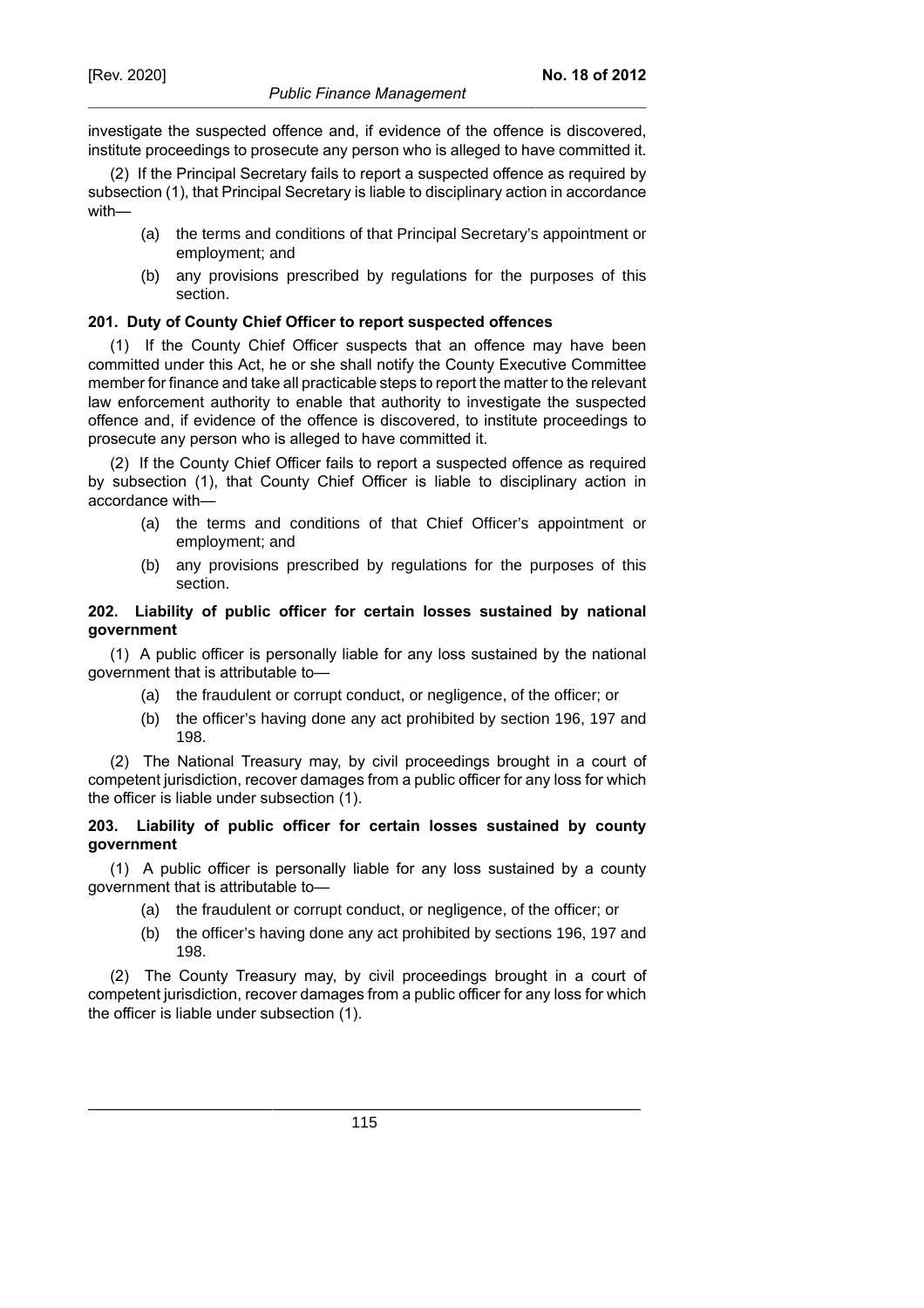## **204. Cabinet Secretary may impose institutional sanctions on national government entities**

(1) The Cabinet Secretary may apply sanctions to a national government entity that—

- (a) approves the contracting of debt beyond any debt limits provided under this Act;
- (b) defaults on a loan;
- (c) provides inaccurate information to public officers regarding financial matters;
- (d) issues a guarantee without proper authorisation;
- (e) issues a guarantee for an amount in excess of any limits set under this Act;
- (f) creates liabilities in excess of its ability to finance those liabilities;
- (g) fails to address issues raised by the Auditor-General to the satisfaction of the Auditor-General; or
- (h) contravenes section 196.

(2) The Cabinet Secretary may apply any of the following sanctions to a national government entity that has done, or failed to do, anything referred to in subsection  $(1)$ —

- (a) impose on the entity reporting requirements additional to those required by this Act or any other written law;
- (b) suspend the ability of the entity to reallocate funds;
- (c) withhold from the entity funds to which the entity would otherwise be entitled under the Constitution or this Act;
- (d) suspend the entity's authority to borrow money;
- (e) treat any accumulated liabilities as a charge on the entity's future revenues;
- (f) appoint one or more administrators to administer the entity's financial affairs for such period as may be specified in the appointment.

PART VIII – MISCELLANEOUS PROVISIONS

# **205. Powers of the Cabinet Secretary to make regulations**

(1) The Cabinet Secretary may make regulations, not inconsistent with this Act respecting any matter that is necessary or convenient to be prescribed under this Act or for the carrying out or giving effect to this Act.

(2) In making regulations under this Act, the Cabinet Secretary shall consult the Intergovernmental Budget and Economic Council.

- (3) A provision of a regulation may—
	- (a) apply generally or be limited in its application;
	- (b) apply differently according to different factors;
	- (c) authorise any matter or thing to be done from time to time; or
	- (d) do any combination of those things.

(3A) Despite the generality in subsection (1), the Cabinet Secretary may make regulations for raising money by issuing a *Sukuk* bond which shall specify the purpose for which money may be raised.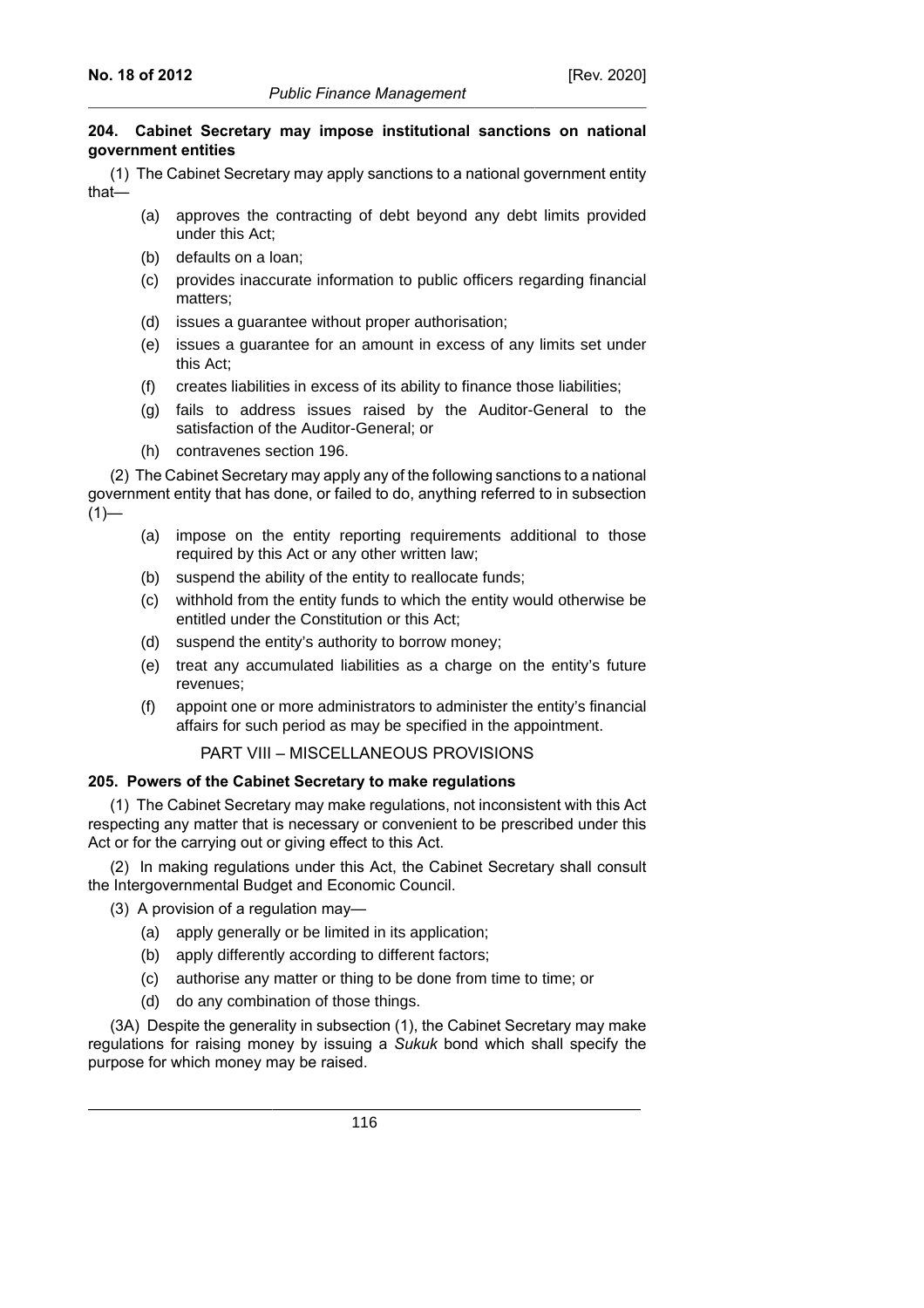(3B) Money raised through a *Sukuk* bond may be raised within or outside Kenya in Kenya shillings or in any other currency or medium of exchange.

(4) Regulations under subsection (1) shall not take effect unless approved by a resolution passed by Parliament.

(5) Regulations approved under subsection (4) shall take effect on the day after the date on which both Houses approved them or, if a later date is specified in the regulations, on that later date.

(6) If a House of Parliament does not make a resolution either approving or rejecting any regulations within fifteen sitting days after submission to it for approval, the House shall be deemed to have approved those regulations.

[Act No. 15 of 2017, s. 48.]

## **206. Protection of public officers from liability**

Nothing done by any authorised person or public officer working under the instructions of the National Treasury or County Treasury, if done in good faith, for the purposes of executing the powers, functions or duties of the National Treasury or County Treasury under the Constitution or this Act, renders that person or public officer personally liable for any action, claim or demand.

## **207. Public participation**

(1) Regulations may provide for participatory governance for purposes of this Act.

- (2) Regulations made under this section may provide for the following matters—
	- (a) structures for participation;
	- (b) mechanisms, processes and procedures for participation;
	- (c) receipt, processing and consideration of petitions, and complaints lodged by members of the community;
	- (d) notification and public comment procedures;
	- (e) public meetings and hearings;
	- (f) special needs of people who cannot read or write, people with disabilities, women and other disadvantaged groups;
	- (g) matters with regard to which community participation is encouraged;
	- (h) the rights and duties of members of community; and
	- (i) any other matter that enhances community participation.

# **208. Repeal of certain Acts**

The following Acts are repealed—

- (a) the Fiscal Management Act (No. 5 of 2009);
- (b) the Government Financial Management Act (No. 5 of 2004);
- (c) the Internal Loans Act (Cap. 420);
- (d) the Contingencies Fund and County Emergency Funds Act, 2011 (No. 17 of 2011);
- (e) the National Government Loans Guarantee Act, 2011 (No. 18 of 2011); and
- (f) the External Loans and Credits Act (Cap. 422).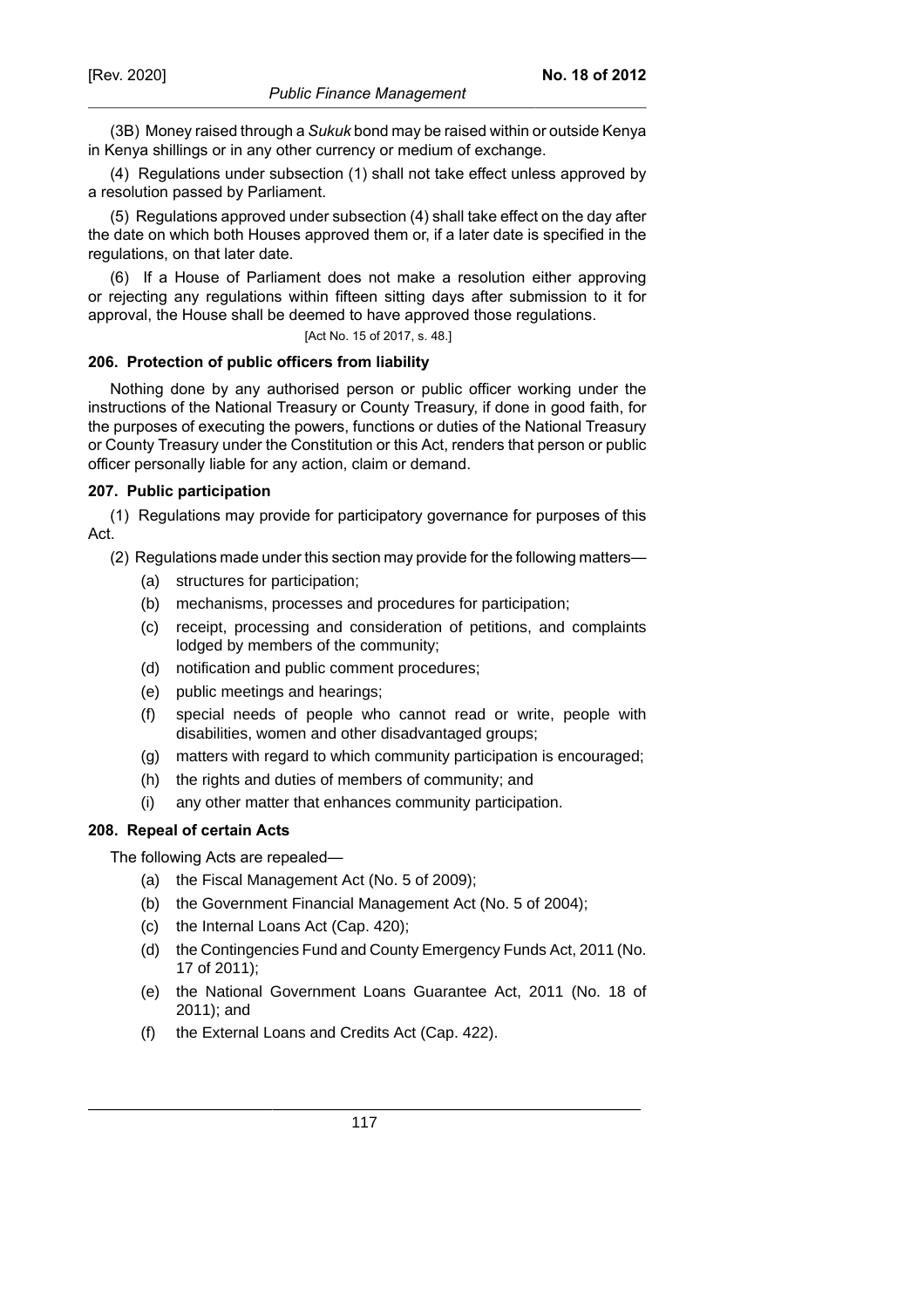#### **209. Consequential amendments to other Acts**

The Acts specified in the First Schedule are amended in the manner specified in that Schedule.

## **210. Savings and transitional provisions**

The savings and transitional provisions specified in the Second Schedule have effect.

FIRST SCHEDULE

[Section 209.]

# CONSEQUENTIAL AMENDMENTS TO OTHER ACTS

## **1. Amendment of section 3 of Cap. 2**

Section 3 of the Interpretation and General Provisions Act is amended—

(a) by deleting the definition "accounting officer" and replacing it with the following—

**"accounting officer"** has the meaning given by section 2(1) of the Public Finance Management Act, 2012;"

- (b) in the definition "Consolidated Fund", by deleting the words "of Kenya";
- (c) by deleting the definition of "the Constitution" and replacing it with the following—

**"Constitution"** means the Constitution of Kenya, 2010 adopted and enacted by the people of Kenya and published in the *Gazette* on the 27th August 2010; and

(d) by deleting the definition of "receiver of revenue" and replacing it with the following—

**"receiver of revenue"**—

- (i) in relation to national government revenue, means a receiver of national revenue designated under section 75 of the Public Finance Management Act, 2012 (No. 18 of 2012); and
- (ii) in relation to county government revenue, means a receiver of county revenue designated under section 157 of the Public Finance Management Act, 2012 (No. 18 of 2012);
- (e) by deleting the definition "the Treasury" and replacing it with the following—

**"National Treasury"** means the National Treasury established by section 11 of the Public Finance Management Act, 2012";

- (f) in the definition "written law"—
	- (i) by deleting the expression "or" in paragraph (b);
	- (ii) by inserting the expression "or" at the end of paragraph (c), and
	- (iii) by adding the following paragraph after paragraph (c)—

"(d) any county legislation as defined in Article 260 of the Constitution,".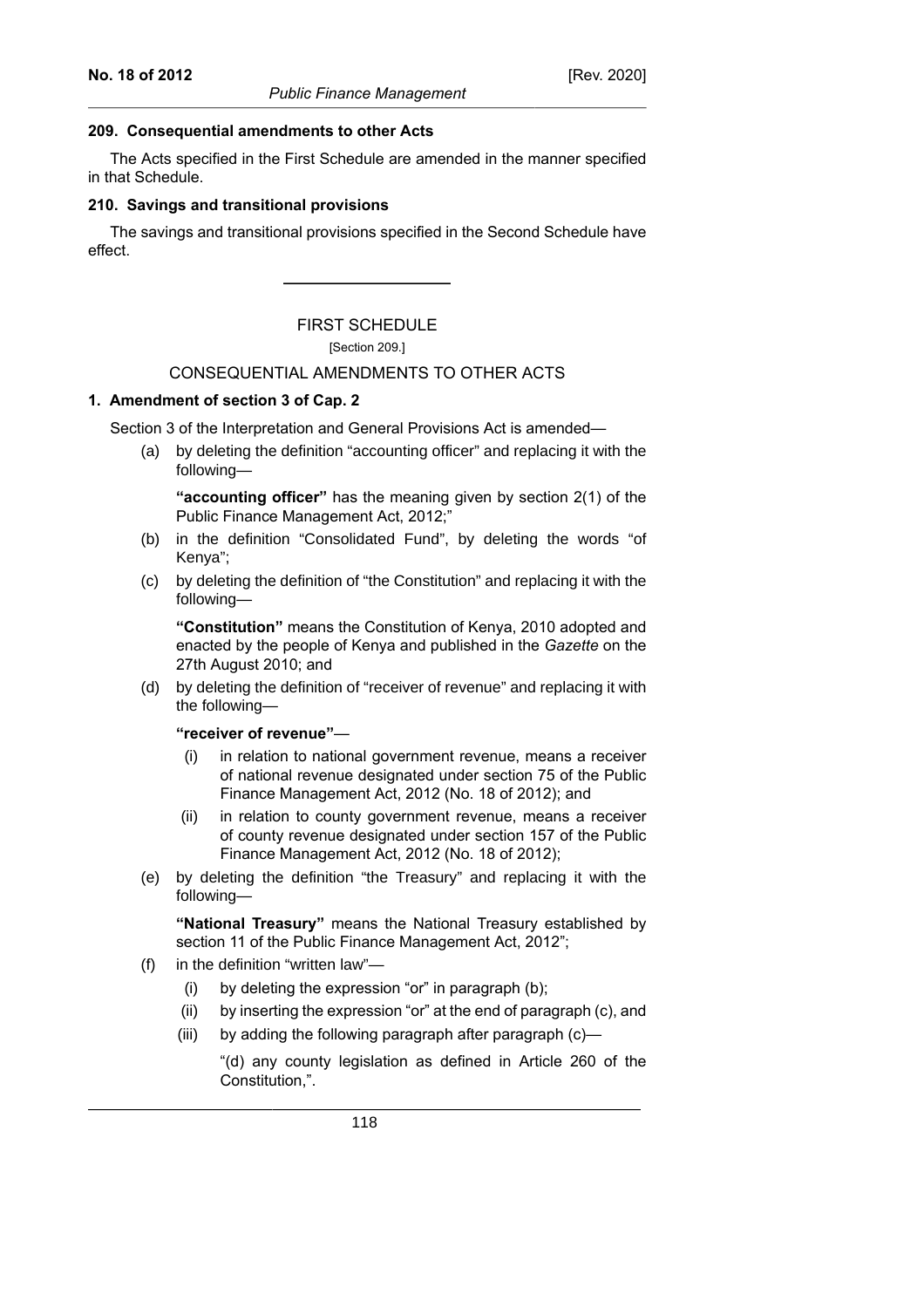The Permanent Secretary to the Treasury (Incorporation) Act (Cap. 101) is amended by deleting "Permanent Secretary" wherever occurring and substituting it with "Cabinet Secretary".

# **3. Amendment of section 20(1) of Urban Areas and Cities Act, 2011**

Section 20(1)(1) of the Urban Areas and Cities Act, 2011 (No. 13 of 2011) is deleted and replaced by the following—

"prepare and submit its annual budget estimates to the relevant County Treasury for consideration and submission to the County Assembly for approval as part of the annual County Appropriation Bill".

# SECOND SCHEDULE

[Section 210.]

# SAVINGS AND TRANSITIONAL PROVISIONS

# **1. Deployment of staff to county government**

On the commencement of this Act, and in line with Article 262(15) of the Constitution, the National Treasury shall prior to the establishment of the county government, deploy such staff to that county as may be necessary to support the county in—

- (a) carrying out its responsibilities under this Act; and
- (b) performing its functions under the Constitution relating to matters of public finance.

# **2. Performance of functions of Accounting Standards Board**

On the commencement of this Act, and pending the establishment of the Accounting Standards Board, the functions of the Board as provided for under this Act shall continue to be performed by the relevant National Treasury department.

# **3. Abolition of Treasury**

- (1) On the commencement of this Act—
	- (a) the office known as the Treasury, as in existence immediately before that commencement, is abolished; and
	- (b) subject to this Act, the National Treasury becomes responsible for any matter for which the Treasury was responsible but which was not completed before that commencement.

(2) On the commencement of this Act, all public officers employed in the Treasury as in existence immediately before that commencement, become public officers employed in the National Treasury on the same terms and conditions as those on which they were employed immediately before that commencement.

(3) Any reference to the Treasury in a written law is to be read as a reference to the National Treasury.

# **4. Principal Secretary to the National Treasury**

(1) On the commencement of this Act, any reference to the Principal Secretary to the National Treasury in a written law is to be read as a reference to the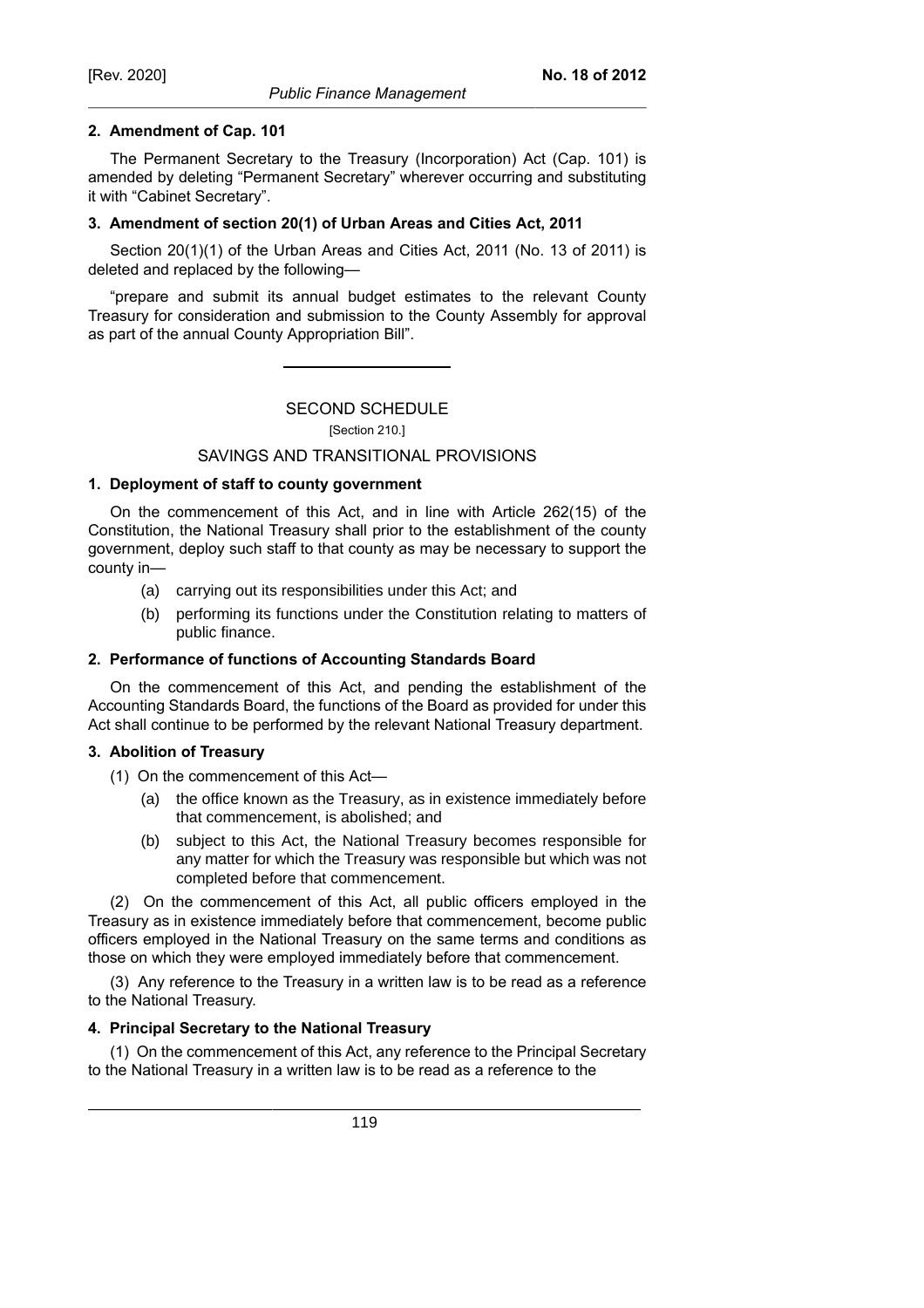Permanent Secretary to the Treasury until the first election held under the Constitution.

## **5. Accounting officers**

A person holding office as an accounting officer shall continue in office until the Cabinet Secretary designates otherwise.

# **6. Receivers of revenue**

A person holding office as a receiver of revenue continues in office until the Cabinet Secretary designates otherwise.

# **7. Contingencies Fund**

On the commencement of this Act—

- (a) the Civil Contingencies Fund in operation under the Civil Contingencies Fund Act (Cap. 425) is abolished; and
- (b) any money held in that Fund is payable into the Contingencies Fund established by Article 208 of the Constitution.

(2) Any reference to the Civil Contingencies Fund in a written law is to be read as a reference to the Contingencies Fund established by Article 208 of the Constitution.

## **8. Guarantee limit**

Despite the repeal of the National Government Guarantee (Loans) Act, 2011 (No. 18 of 2011) by this Act, the limit of contingent liability established by resolution of the National Assembly on the 16th June 2011 under that Act continues in effect, until such time as the National Assembly sets a financial limit under section 51 of this Act.

# **9. Existing public funds**

Any public fund that was established before the coming into operation of this Act and was in existence immediately before the coming into operation of this Act is continued as a public fund under this Act.

# **10. Existing regulations**

Any regulations, directions or instructions that were made or issued under legislation that is repealed by this Act and that were in force immediately before the coming into operation of this Act shall, so far as not inconsistent with this Act, remain in force until regulations or instructions under this Act come into force.

# **11. Power to make savings and transitional regulations**

(1) The regulations may contain provisions of a savings or transitional nature, not inconsistent with this Schedule, consequent on the enactment of this Act.

(2) Any such provision may, if the regulations so provide, take effect from the dale of assent to the Act concerned or a later date.

(3) To the extent to which any such provision takes effect from a date that is earlier than the date of its publication in the *Gazette*, the provision does not operate so as—

(a) to affect, in a manner prejudicial to any person (other than the national government or any of